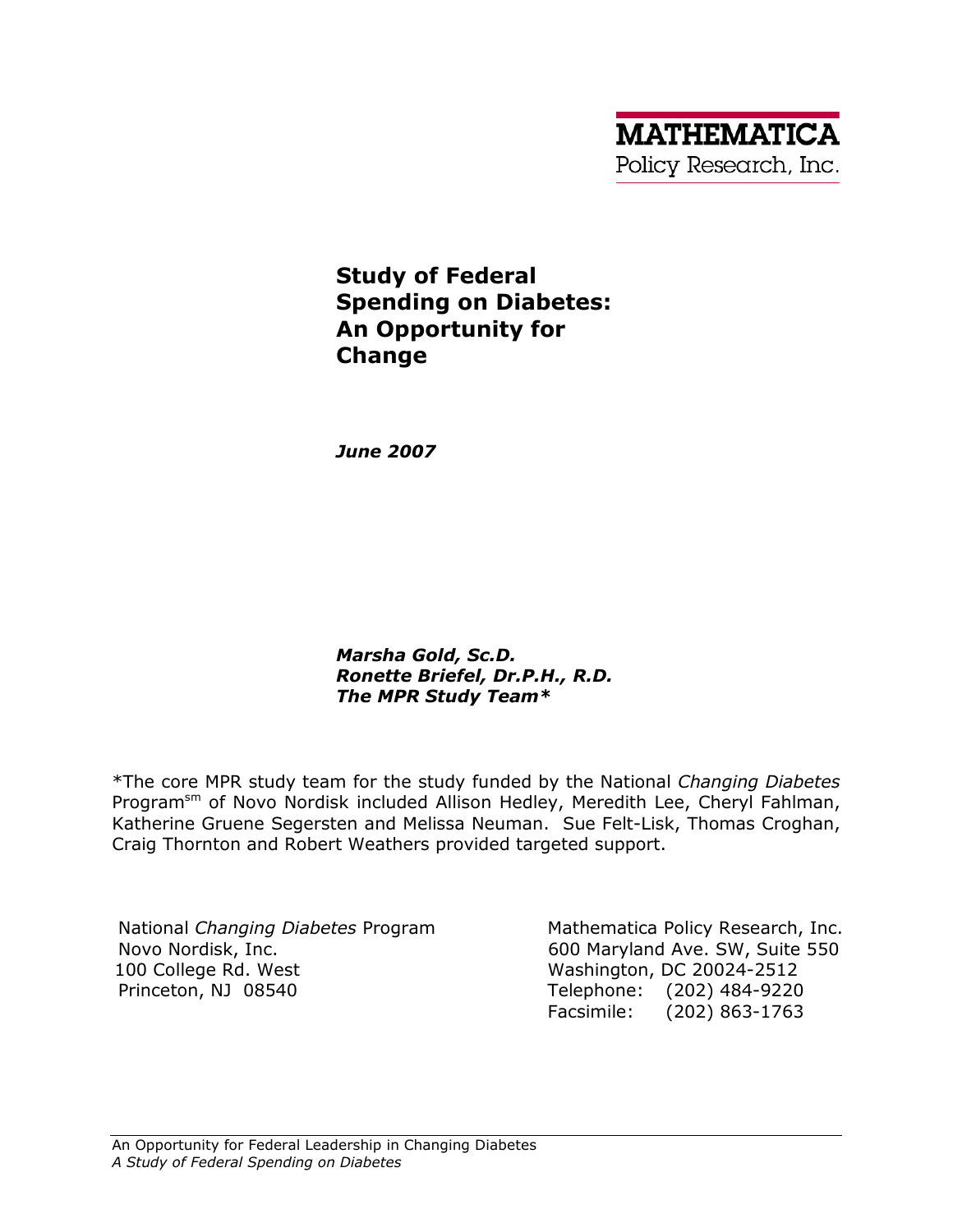# ACKNOWLEDGMENTS

Dana Haza, senior program director of the National Changing Diabetes Program at Novo Nordisk, conceived of the idea for this study and provided active support throughout the effort. Edward Hughes, M.D., a professor at Northwestern University's Kellogg School of Management and consultant to Novo Nordisk, provided technical feedback as the project proceeded. Malene Cortelius, National Changing Diabetes Program project lead, coordinated efforts and communicated with advisers. Others at Novo Nordisk also provided valuable feedback.

Novo Nordisk established an advisory panel to provide feedback on the study as it proceeded. We are grateful for the thoughtful reactions and questions from them as we pursued the study. Members of the Advisory Committee include Lawrence Green (Adjunct Professor, University of California at San Francisco), Don Jones, M.D. (American Association of Clinical Endocrinologists), Laura Lawlor (Lawlor Consulting), Dwight McNeill (with Ed Kelly) (Agency for Healthcare Research and Quality), Mike Mawby (Novo Nordisk), Donald Moran (The Moran Company) and Donna Rice (American Association of Diabetes Educators). We also appreciate the feedback received from Matt Petersen (American Diabetes Association) and Tim Dall (The Lewin Group) on their estimate of diabetes costs and our assumptions in inflating it to 2005 for use in this study, as well as on the study overall. We also are grateful to a number of people in federal agencies who graciously answered our calls and helped us understand their budgets and spending, although we take full responsibility for the use of that information.

We received critical support from staff at Mathematica Policy Research, Inc. on this fast-paced and challenging project. Along with co-principal investigators Marsha Gold and Ronette Briefel, the core project team consisted of Allison Hedley, Meredith Lee, Cheryl Fahlman, Katherine Segersten and Melissa Neuman. Felita Buckner provided secretarial and production support. Caitlin Johnson and Daryl Hall provided editorial services. Craig Thornton, Robert Weathers, Sue Felt-Lisk and Jim Verdier offered important input on the cost of illness study and other study details. Thomas Croghan, M.D. served as senior advisor to the project and provided valuable guidance in a number of areas. Arnold Chen, M.D., Louisa Tarullo, Mark Dynarski and Robert Whitaker, M.D. also provided advice from their particular program perspective.

The research for this study was completed in February 2007.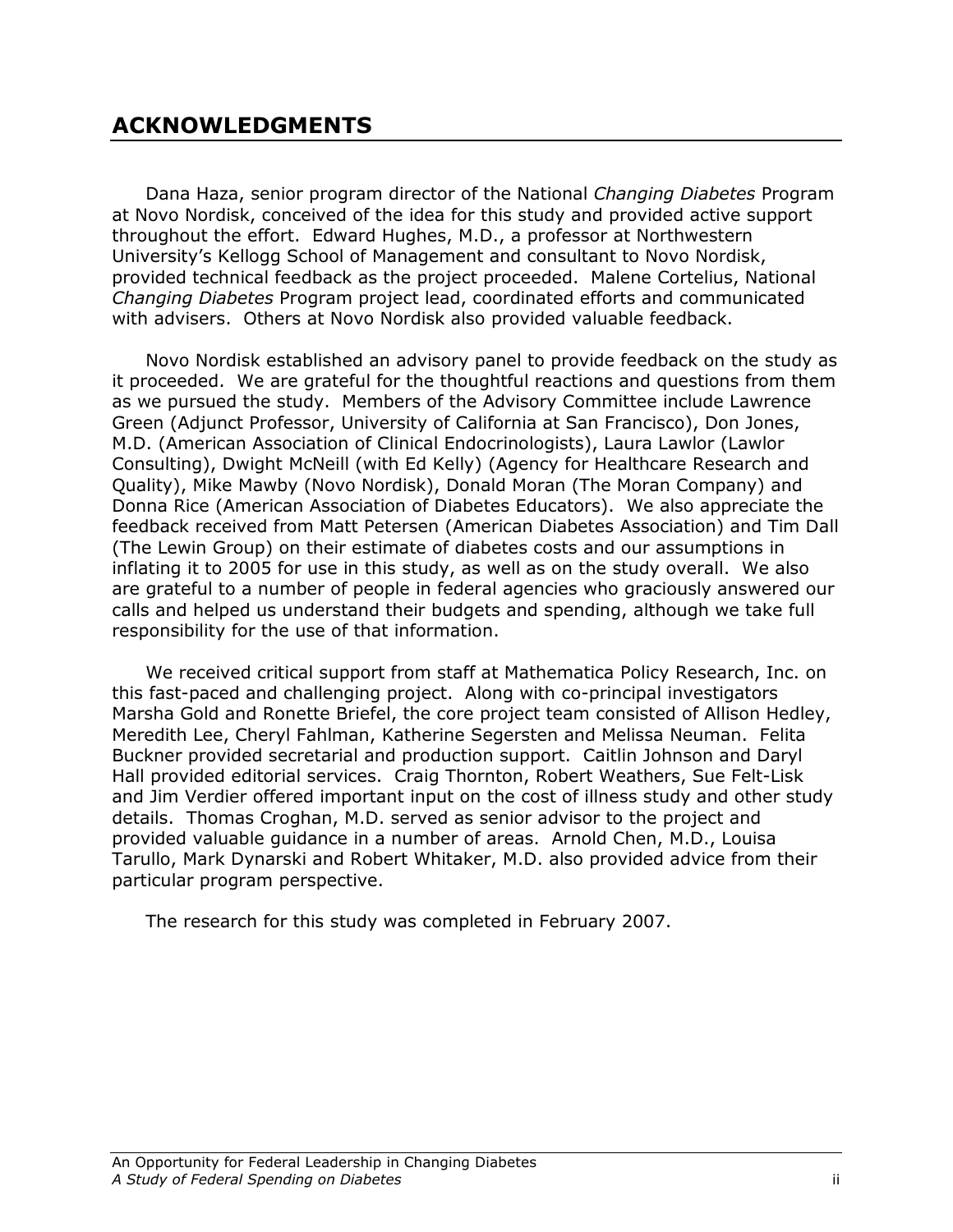# TABLE OF CONTENTS

|    |         | I. BACKGROUND AND RATIONALE BEHIND THIS STUDY __________________________________1    |       |
|----|---------|--------------------------------------------------------------------------------------|-------|
|    |         |                                                                                      |       |
|    | B.      |                                                                                      |       |
|    | $C_{1}$ |                                                                                      |       |
| Н. |         | THE SCOPE OF DIABETES-RELATED FEDERAL ACTIVITY __________________________________    |       |
|    |         |                                                                                      |       |
|    |         |                                                                                      |       |
|    |         | III. FINDINGS ON FEDERAL SPENDING FOR DIABETES _________________________________21   |       |
|    | А.      |                                                                                      |       |
|    | B.      |                                                                                      |       |
|    | C.      |                                                                                      |       |
|    | D.      |                                                                                      |       |
|    |         | IV. MISSED OPPORTUNITIES TO LEVERAGE FEDERAL EFFORTS _____________________32         |       |
|    | А.      | REDUCING COMPLICATIONS THROUGH EARLY DETECTION AND EFFECTIVE TREATMENT _____ 32      |       |
|    | В.      | LEVERAGING FAMILY, COMMUNITY, SCHOOLS AND THE WORKPLACE TO INCREASE                  |       |
|    |         | PREVENTION, DETECTION AND EARLY TREATMENT OF DIABETES ___________________________ 35 |       |
|    | C.      | ENCOURAGING IMPROVEMENTS IN THE BUILT ENVIRONMENT TO INCREASE PHYSICAL               |       |
|    |         |                                                                                      | 36    |
|    |         |                                                                                      |       |
|    |         |                                                                                      | 40    |
|    | А.      |                                                                                      | 40    |
|    | В.      |                                                                                      |       |
|    |         |                                                                                      | 44    |
|    |         |                                                                                      | $A-1$ |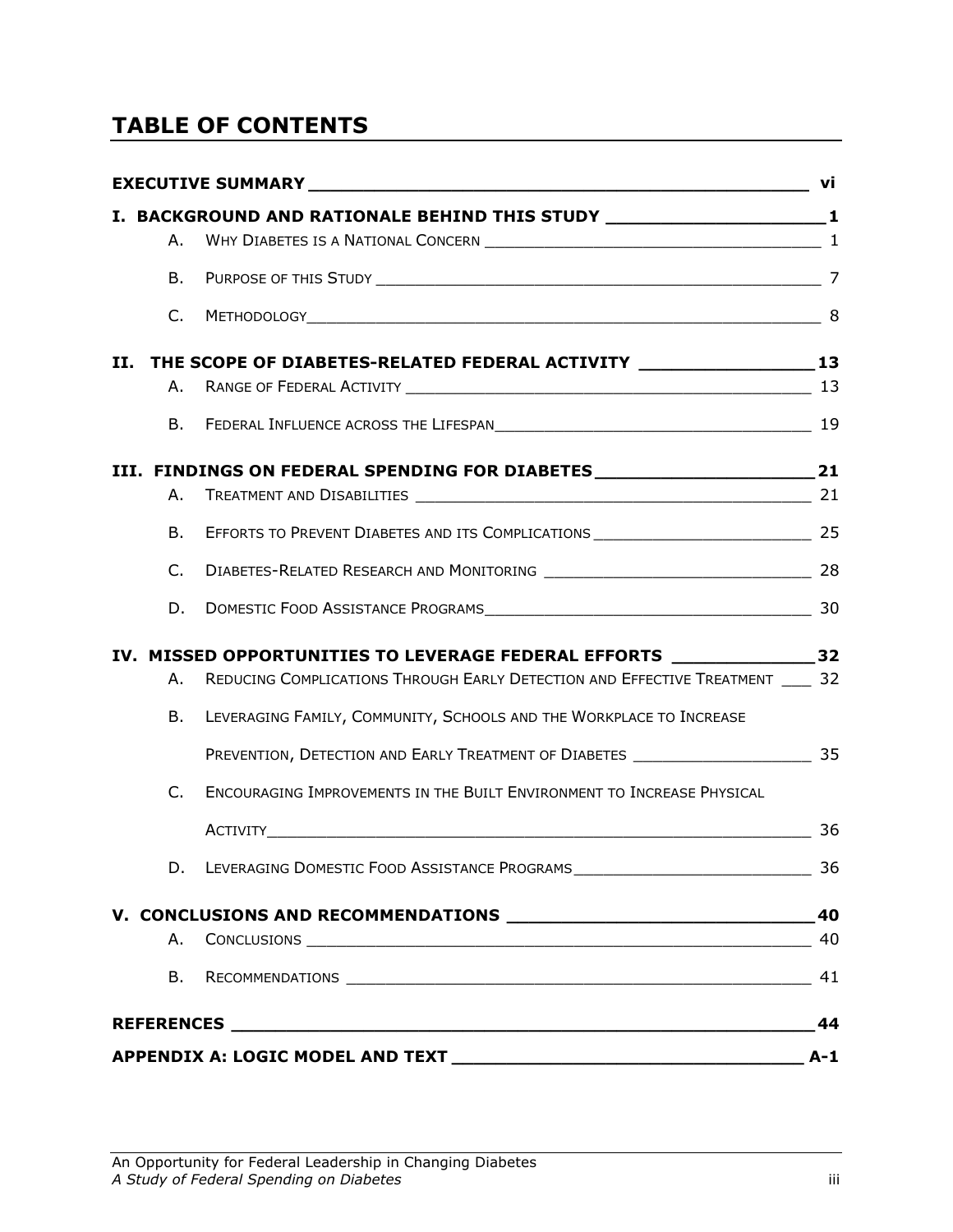| APPENDIX B: METHODOLOGY FOR ESTIMATING FEDERAL HEALTH<br><b>EXPENDITURES FOR DIABETES-RELATED TREATMENT AND</b>                                                                                                                                                                                              | $B-1$ |
|--------------------------------------------------------------------------------------------------------------------------------------------------------------------------------------------------------------------------------------------------------------------------------------------------------------|-------|
| <b>APPENDIX C: METHODOLOGY FOR ESTIMATING OTHER FEDERAL SPENDING</b><br>FOR DIABETES <b>And the Contract of the Contract of the Contract of the Contract of the Contract of the Contract of the Contract of the Contract of the Contract of the Contract of the Contract of the Contract of the Contract</b> | $C-1$ |
| APPENDIX D: FEDERAL EXPENDITURES BY AGENCY, FY 2005                                                                                                                                                                                                                                                          | $D-1$ |
| <b>APPENDIX E: COMPARISON OF MOYER ESTIMATES OF SPENDING FOR</b><br>DIABETES AND MATHEMATICA POLICY RESEARCH, INC.<br><b>ESTIMATES</b>                                                                                                                                                                       | $E-1$ |

# TABLES

| SUMMARY TABLE: FEDERAL SPENDING FOR DIABETES-RELATED PURPOSES BY<br>SPENDING TYPE, HHS VERSUS OTHER AGENCIES, FY 2005<br>(IN BILLIONS)                               | <b>XIII</b> |
|----------------------------------------------------------------------------------------------------------------------------------------------------------------------|-------------|
| TABLE 1: SUMMARY TABLE: FEDERAL SPENDING FOR DIABETES-RELATED PURPOSES<br>BY SPENDING TYPE, HHS VERSUS OTHER AGENCIES, FY 2005 (IN BILLIONS) 22                      |             |
| TABLE 2: ESTIMATED FEDERAL SPENDING IN HEALTH CARE FINANCING PROGRAMS<br>ASSOCIATED WITH ENCOURAGING QUALITY AND EFFECTIVENESS OF<br>SERVICES, FY 2005 (IN BILLIONS) | 24          |
| TABLE 3: FEDERAL FUNDING RELATED TO PREVENTING DIABETES AND REDUCING RISK<br>FACTORS, INCLUDING HEALTH PROMOTION, FY 2005 (IN BILLIONS) 25                           |             |
| TABLE 4: FEDERAL FUNDING FOR RESEARCH AND MONITORING RELATED TO DIABETES<br>AND ASSOCIATED RISK FACTORS, FY 2005 (IN BILLIONS)                                       | 29          |
| TABLE 5: FEDERAL DOMESTIC SPENDING ON FOOD ASSISTANCE PROGRAMS, FY 2005<br>(IN BILLIONS)                                                                             | 31          |

# FIGURES

| FIGURE 1: PERCENT OF THE POPULATION WITH DIAGNOSED AND UNDIAGNOSED<br>DIABETES, ADULTS 20 YEARS AND OLDER, 2001-2004                                                                              |    |
|---------------------------------------------------------------------------------------------------------------------------------------------------------------------------------------------------|----|
| FIGURE 2: DIABETES PREVALENCE AMONG GENERAL POPULATION (ALL AGES),<br>1980-2004                                                                                                                   |    |
| FIGURE 3: ESTIMATED AGE-ADJUSTED TOTAL PREVALENCE OF DIABETES, ADULTS 20<br><b>YEARS AND OLDER THE STATE OF A STATE OF A STATE OF A STATE OF A STATE OF A STATE OF A STATE OF A STATE OF A ST</b> |    |
| FIGURE 4: CHARACTERIZING PEOPLE AND POPULATION GROUPS                                                                                                                                             | -6 |
| FIGURE 5: LOGIC MODEL FOR PROGRESSION OF DIABETES                                                                                                                                                 |    |
|                                                                                                                                                                                                   |    |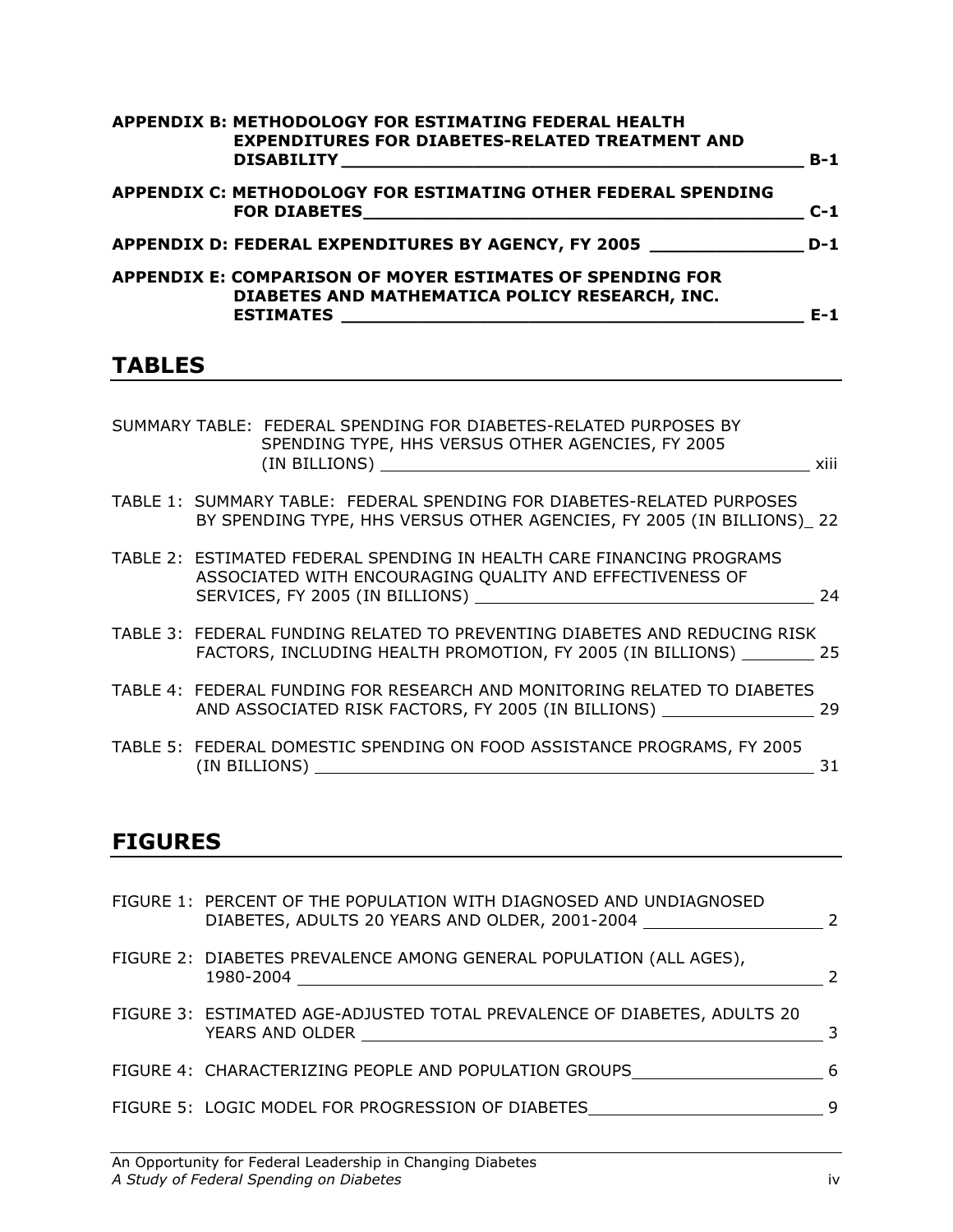| FIGURE 6: CONCEPTUAL FRAMEWORK FOR INTERRELATIONSHIPS BETWEEN FEDERAL<br>POLICIES AND PROGRAMS AND THE PROGRESSION OF DIABETES | 10 |
|--------------------------------------------------------------------------------------------------------------------------------|----|
| FIGURE 7: FEDERAL DIABETES-RELATED SPENDING AS SHARE OF NATIONAL DIABETES                                                      |    |

SPENDING, FY 2005 23

| FIGURE 8:        DISTRIBUTION OF SPENDING PREVENTION/HEALTH PROMOTION FUNDS |  |
|-----------------------------------------------------------------------------|--|
| ACROSS AGENCIES                                                             |  |

## BOXES

| BOX 1: DIABETES: A GROWING CONCERN ACROSS THE AGE SPECTRUM 3                                                                 |     |
|------------------------------------------------------------------------------------------------------------------------------|-----|
|                                                                                                                              | -4  |
|                                                                                                                              |     |
| BOX 4: DIABETES-RELATED RESPONSIBILITIES ACROSS FEDERAL AGENCIES 14                                                          |     |
| BOX 5: ILLUSTRATIVE ADDITIONAL OPPORTUNITIES FOR LEVERAGE ON DIABETES                                                        | 33  |
| BOX 6: SELECTED FEDERAL PROGRAMS TO MEASURE AND PROMOTE EVIDENCE-BASED                                                       | 34  |
| BOX 7: THE TRUST FOR AMERICA'S HEALTH RECOMMENDATIONS FOR FEDERAL ACTION<br>TO REDUCE OBESITY—A KEY RISK FACTOR FOR DIABETES | -39 |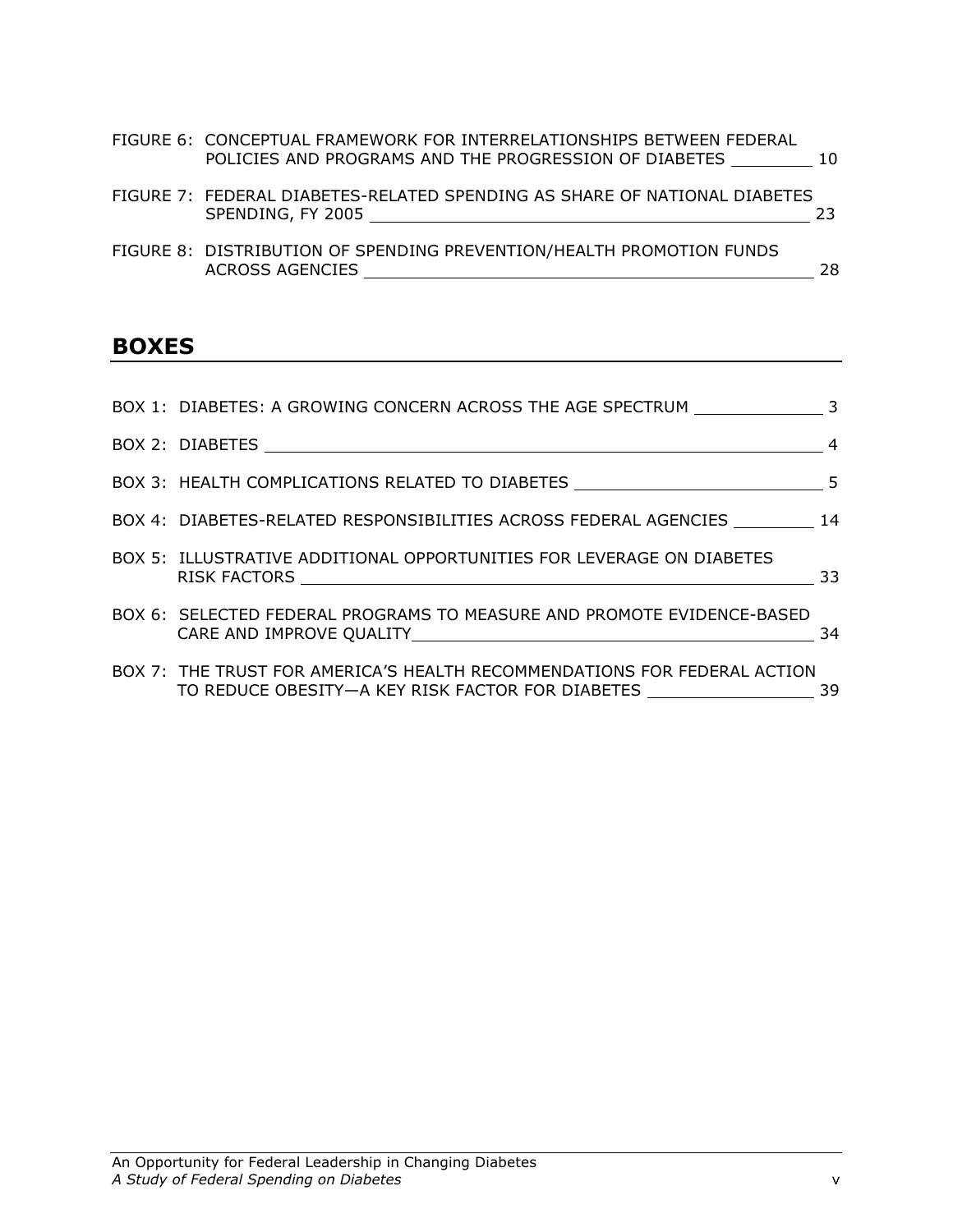## EXECUTIVE SUMMARY

Diabetes is a serious and growing threat to the nation's health. Since 1980, the percentage of Americans diagnosed with diabetes has more than doubled (CDC 2005). Today, over 20.8 million Americans have diabetes, 1.5 million of them newly diagnosed in 2005 (CDC 2005). Controlling glucose, blood pressure and blood lipids and adopting healthy behaviors can help prevent diabetes and reduce its wide-ranging, expensive and debilitating complications. Yet a third of those with diabetes are not even medically diagnosed (NCHS 2006) and others fail to receive the kind of care and support that research shows to be effective.

## STUDY FOCUS AND INTENT

This study, commissioned by Novo Nordisk's National Changing Diabetes Program under contract to Mathematica Policy Research, Inc., seeks to identify the range and kinds of federal programs, authority and funding that may influence the incidence, prevalence, treatment and progression of diabetes. In contrast to many prior efforts, this study goes beyond the traditional public health and health program focus to consider the totality of federal efforts that may have intended or unintended effects on risk factors for, and the prevalence and complications of, diabetes. Through this approach, the study seeks to encourage a dialogue and debate among all stakeholders about how to maximize the use of federal dollars to prevent diabetes and its costly complications.

## STUDY METHODS

For this study, we develop a logic model that identifies the key points in the progression of diabetes—prevention, detection, treatment and management of complications—and the impact at each point of individual behavior, the health care system and the environment, such as families, communities and the broader physical environment, including social incentives and norms. With this model, we review the missions, programs and budgets of each department of the federal government to identify activity that may influence risk factors for diabetes, diabetes itself and the complications that result from it.

From this review, we estimate federal diabetes spending (excluding tax effects) using two methods. First, we use traditional cost-of-illness methods to estimate the additional amount that the federal government spends to treat those with diabetes compared to those without. Second, we use budget analysis techniques to estimate the total amount of federal spending for other diabetes-related purposes, including prevention and research. The latter estimates include both spending directly related to diabetes and other spending that is linked because of its influence on general risk factors for diabetes and many other chronic diseases, such as nutrition (diet), obesity and physical activity. The estimates are for fiscal year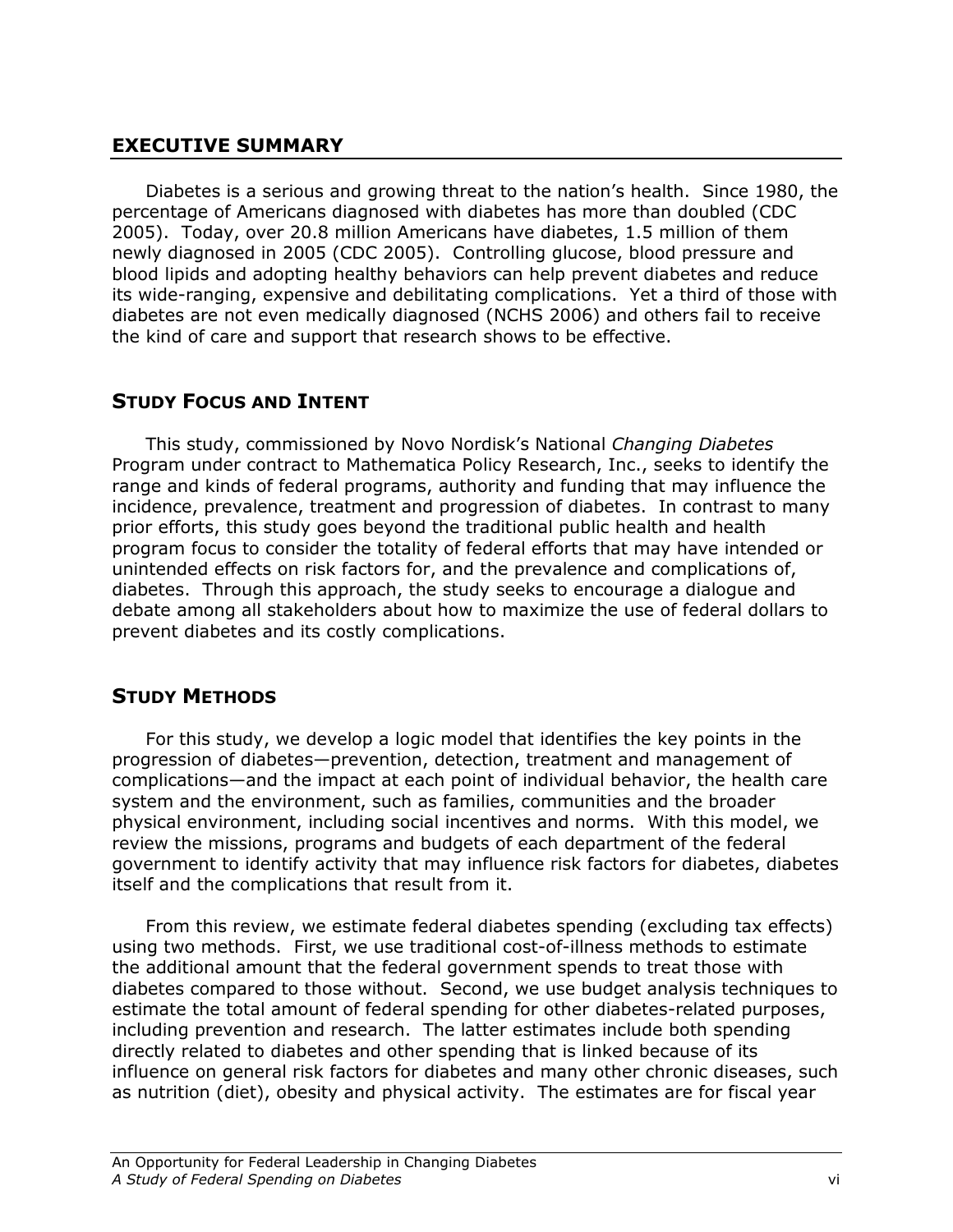(FY) 2005, the latest with detailed data at the time the study was completed. Given the complexity of the federal budget, the estimates are intended to offer an overall picture of federal spending rather than an exact account of every dollar spent and how it is employed.

## THE FINDINGS

## Range of Federal Activity

Our review of federal activity finds that virtually every department in the federal government with the probable exception of three—the Department of State, the Department of Energy and the General Services Administration—has some form of policy or program responsibility that could contribute to achieving federal diabetes goals. The extent of responsibility varies by department—ranging from significant leadership authority and programmatic activity in the Department of Health and Human Services (HHS) and the U.S. Department of Agriculture (USDA) to programs with more narrow implications for diabetes in many other departments. We also find a division in responsibilities between the government and private sector that leaves federal resources most heavily focused on people near the beginning and end of their lifespan, and on certain high-priority groups in between. Functionally, federal activity is focused in a number of areas including prevention, treatment, policy and regulation, research and monitoring. In addition, the federal government provides food assistance, which may influence diet in ways that contribute to obesity, a risk factor for diabetes.

## Additional Costs to Treat People with Diabetes

 The federal government spent \$79.7 billion more to treat those with diabetes and care for its complications than it spent for those without diabetes in FY 2005 (Summary Table). This spending amounts to roughly one of every eight dollars in federal health spending. The amount is also roughly equivalent to the total annual budget of the Department of Education.

Of the \$79.7 billion, \$77.2 billion reflects the amount of additional spending by Medicare, Medicaid/SCHIP, the Federal Employees Health Benefits Program, the Department of Veterans Affairs (VA), TRICARE and a few other small medical care programs for those with diabetes compared to those without. Federal spending accounted for about 61 percent of all diabetes-related medical spending—by government, the private sector and individuals—in the United States in 2005. Nearly 80 percent of it is in the Medicare program.

About \$2.5 billion of the \$79.7 billion is spent in disability payments through Social Security Disability Income (SSDI) and Supplemental Security Income (SSI) for those whose primary reason for disability was diabetes, and for a share of those disabled by visual impairments or renal failure, which are common complications of the disease. The estimates do not account for lost productivity in the federal workforce or the impact on federal tax revenue of diabetes-related illnesses or disabilities.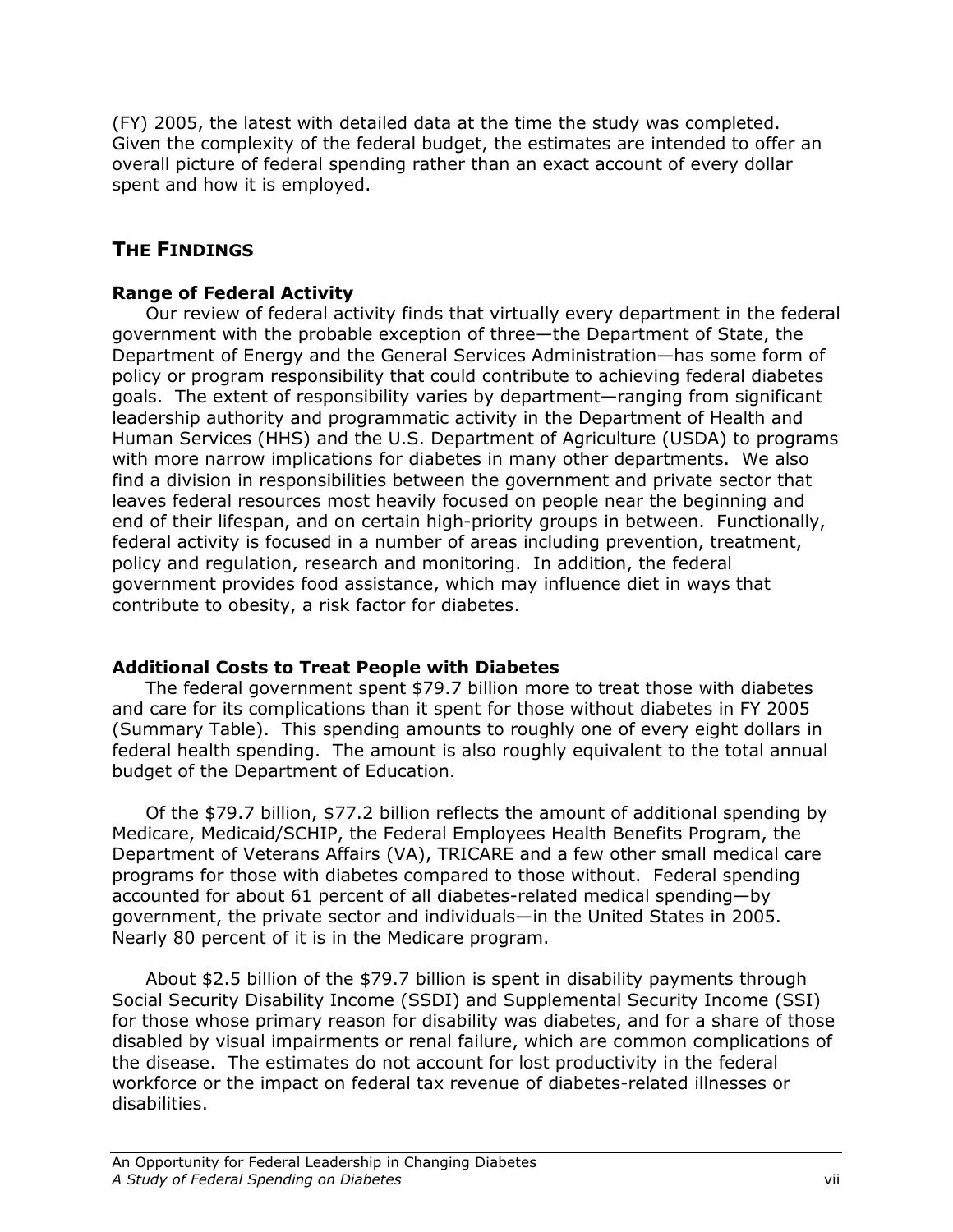In addition to these costs, the federal government spends another \$1.1 billion (not included in the \$79.7 billion figure) for administrative costs associated with enhancing quality of diabetes care and treatment. Examples of such work include efforts to expand awareness of clinical guidelines, produce reports on quality measures or encourage demonstrations of ways of effectively managing care for people with specific conditions. While treatment is typically paid for through the entitlement (mandatory) part of the federal budget, administrative costs come from discretionary funds which tend to be more limited and increase more slowly over time.

## Spending for Other Purposes

• Prevention and Health Promotion. The federal government spent about \$3.9 billion in FY 2005 for disease prevention or health promotion activities likely to have some affect on diabetes. Very little of it (about \$0.2 billion) was exclusively focused on diabetes. For the most part, funds were spent for general disease prevention and health promotion around healthy behaviors and risk factors common to many chronic diseases—namely nutrition (diet), physical activity and obesity—but which are likely to have some affect on diabetes. Such spending was distributed across a wide range of federal programs and agencies. This spending may or may not target the subgroups and risk factors most relevant to preventing diabetes and its complications.

This \$3.9 billion is spent on activities that have some bearing on improving health in ways relevant to diabetes. Whether this is an appropriate amount is a question that can be debated. The findings are clear, however, that funding is highly fragmented and most efforts are not focused specifically on preventing diabetes and its complications.

- **Research and Monitoring**. The federal government spent about \$3.1 billion in FY 2005 on diabetes-related monitoring, research and oversight of the food and drug supply. About two-thirds of this was in the National Institutes of Health (NIH), but only \$1.0 billion is in what NIH directly counts as diabetes-related, of which half is in the National Institute of Diabetes and Digestive and Kidney Diseases. The rest goes for other NIH research, research elsewhere (mostly outside HHS) and limited other purposes. These include funding for data systems to support monitoring and for regulatory efforts that bear on diabetes prevention and treatment, such as those in the Food and Drug Administration (FDA).
- Domestic Food Assistance Programs. The federal government spent at least \$48.9 billion on food assistance programs over and above that in nutrition education. Such funding is relevant to diabetes because it affects the diet of millions of Americans, many of them with diabetes or at risk for it.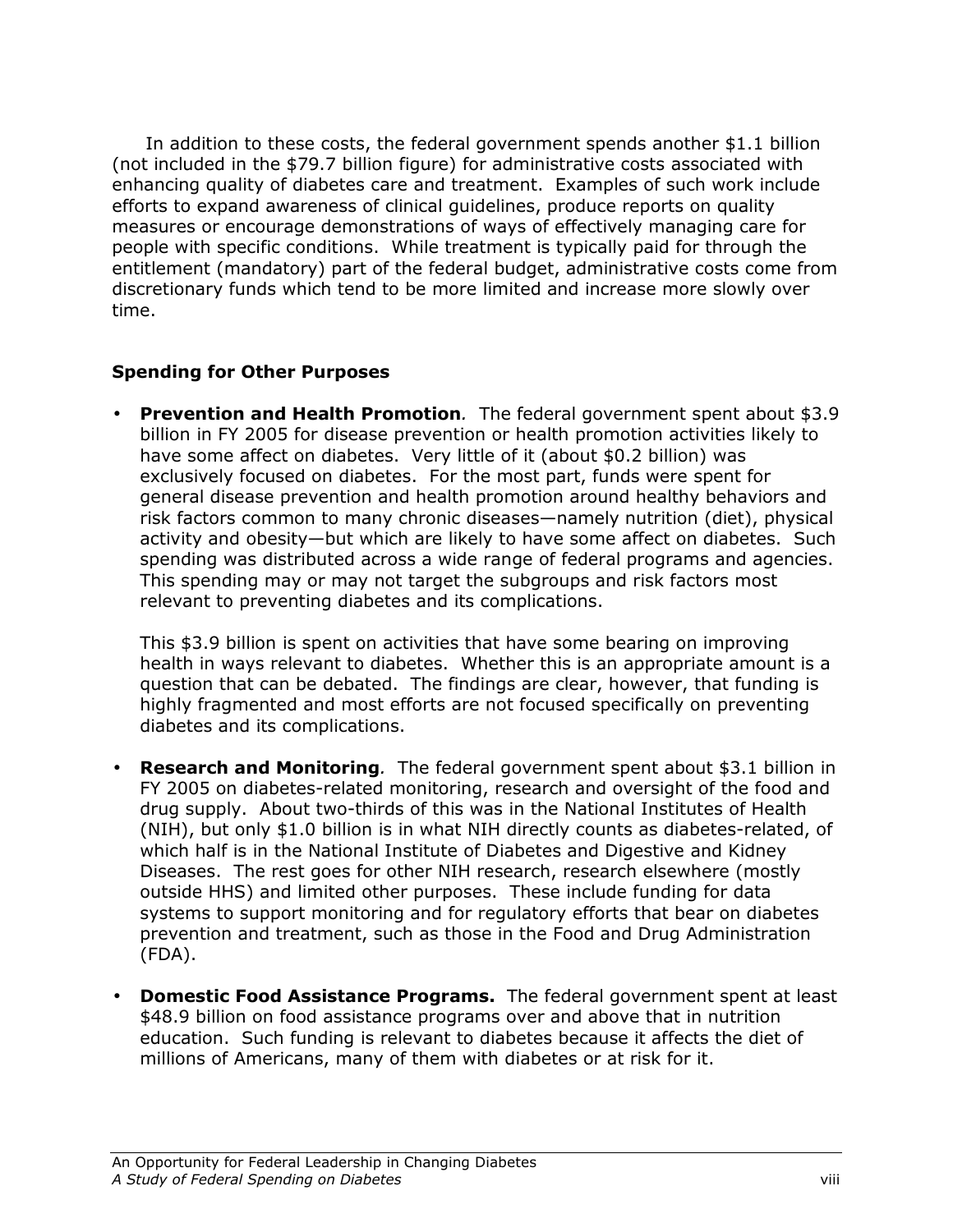### Missed Opportunities

Our findings show that the federal government plays a large role in treating the complications of diabetes because of its responsibility for Medicare, Medicaid, VA and other programs that disproportionately serve individuals later in life or when they are ill. In contrast, the wide dispersion in spending for prevention suggests that the federal government is not effectively leveraging its other programmatic and policy responsibilities to limit the burden of diabetes on individuals, and decrease the need for spending to treat preventable complications.

We believe, given what our study shows, that there are missed opportunities to enhance the federal impact on diabetes at virtually every point in the process through which diabetes progresses. Opportunities exist: within federal medical care delivery, and financing programs themselves, to better prevent, detect and treat diabetes and its debilitating complications; in the way in which federal actions draw upon the strength of families, communities, schools and the workplace to encourage prevention, detection and early treatment; in the use of federal funds to influence and support physical activity; and in the potential for leveraging of the large amount spent in food assistance to better promote healthy diets and nutritional awareness that can prevent diabetes and its complications.

## **CONCLUSIONS**

Our study highlights the enormous and growing toll of diabetes on this country and the importance of a broad range of federal programs to prevent diabetes and its complications. Our research finds that the federal government spent \$79.7 billion in FY 2005 in additional treatment costs for those with diabetes compared to those without diabetes—an amount that is about 61 percent of the total United States medical spending across all payers for additional treatment costs associated with diabetes. For context, the amount the federal government pays to treat those with diabetes, compared to those without, is more than the entire budget of the Department of Education in FY 2005. It is 12 percent of the total federal health care spending nationwide—roughly one of every eight dollars.

A significant share of this spending is potentially avoidable, to the extent that diabetes and its complications can be prevented. Research shows that savings can result from efforts focused on prevention, early treatment and greater use of evidence-based practices that reduce risk factors for diabetes, control blood sugar and decrease complications and resulting disability. In FY 2005, the federal government spent \$3.9 billion on disease prevention or health promotion activities likely to have some affect on diabetes. These dollars are spread across numerous departments and are mostly focused on healthy behaviors generally, not specifically the populations at highest risk for diabetes. In addition, studies suggest that the nutrition education, content and coordination in food programs could be better configured to more aggressively and unambiguously promote the nation's dietary guidelines and reduce obesity rates, a major risk factor for diabetes.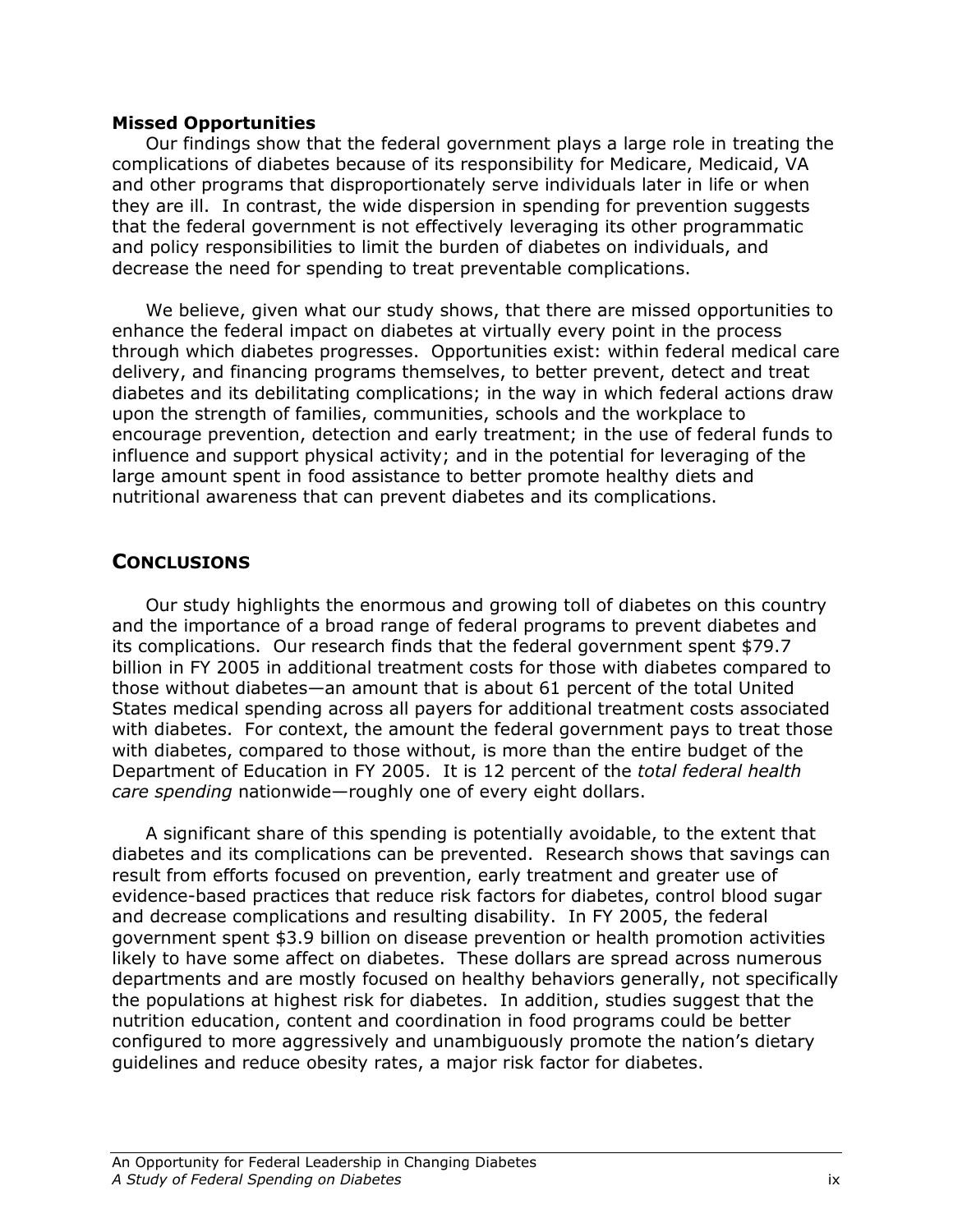Compared to spending on treatment, the federal government spends very little (\$1.1 billion) to enhance the quality and effectiveness of the care it pays for. Furthermore, while the federal government invests \$3.1 billion in research and monitoring related to diabetes and general risk factors, there are important gaps in emphasis. For example, while much is spent on clinical research, relatively less attention is devoted to identifying effective ways to modify human behavior, or encourage providers and delivery systems to implement practices that research has shown to be effective.

## RECOMMENDATIONS

Without strong federal leadership, the human and economic costs of diabetes and its complications—at least some of which are avoidable or controllable—will continue to mount. This increase in cost will only escalate as the prevalence of diabetes within our society grows. Furthermore, the nation will not reach the Healthy People 2010 goal of using prevention to reduce the prevalence and economic burden of diabetes and improve the quality of life for people with or at risk of diabetes. This is not the first study to identify the challenge. In 2004, HHS released a report titled Diabetes: A National Call to Action (HHS 2004), calling for diabetes prevention, detection and treatment to be the focus of a national action plan with a comprehensive action-oriented approach involving all stakeholders. To reduce the burden of diabetes on the government and the nation, we recommend, based on our study, the following actions for consideration by the federal government and the diabetes community.

### 1. The federal government should take steps to get the most out of current spending in medical care programs.

- The government should make appropriate screening and early detection of diabetes and its antecedent risk factors a priority in all federal health programs, particularly Medicare and Medicaid. It must be willing to increase appropriate spending in this area, encouraged by the knowledge that doing so is likely to reduce the costs of treating the complications of diabetes.
- The Centers for Medicare and Medicaid Services (CMS) should analyze why use of the new Medicare diabetes screening and the ten-year-old self-management benefits have apparently been low and what actions are needed to enhance effective screening and other preventive modalities, especially in high-risk populations. CMS should use its authority to take steps to increase use of these benefits, so diabetes is detected and selfmanagement is used effectively to control blood glucose and thereby reduce the risk of complications.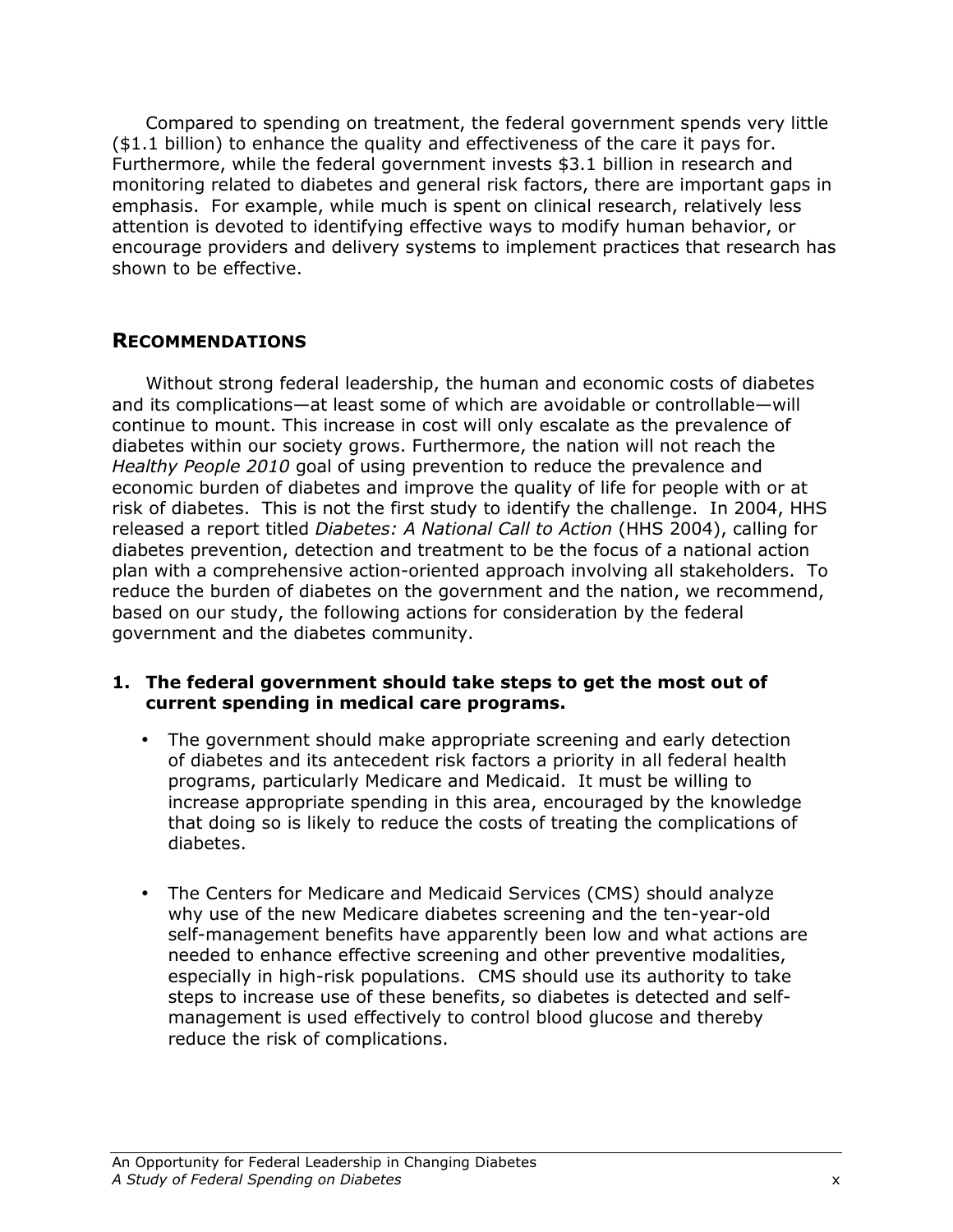- The Centers for Disease Control and Prevention (CDC) should work with CMS, the Office of Personnel Management (OPM), VA and other relevant departments to use national data on diabetes prevalence and health behaviors to inform major health care financing programs in areas, such as benefit design and reimbursement policy, that will support effective approaches to diabetes prevention and treatment. The government should also make it easier for major federal financing programs like Medicare, Medicaid, the Federal Employees Health Benefits Program and others to monitor diabetes at the program level—including the effectiveness of innovations such as those being recommended—by better capturing data on diabetes risk and outcomes among those served by these programs.
- HHS should identify, disseminate, educate and encourage uptake of knowledge about the strategies that yield the highest pay-off in selfmanagement and care management of diabetes. Research clearly shows that glycemic control can greatly reduce the complications of diabetes and that active patient involvement is essential to this outcome. Yet there are significant and costly gaps between what research shows to be effective and the way care is currently provided. Because the federal government plays an extensive role in financing care for people with diabetes, federal leadership in education and the improvement of care for diabetes is essential.
- The Secretary of HHS should strengthen research and develop effective strategies for: (1) educating and promoting behavior change that can lead to risk reduction for diabetes and its complications, and (2) motivating and rewarding health providers for adopting evidence-based interventions for diabetes prevention and control.

## 2. The federal government should lead by example and effectively promote the health of its workforce.

- The Office of Personnel Management (OPM) should strengthen the activities of the *Healthier Feds* initiative by building into their negotiations with health plans appropriate standards and activities to reduce risk factors for diabetes and encourage education, prevention and early treatment to reduce costly complications. They should publicly report on a periodic basis what has been achieved.
- Congress should ask the Institute of Medicine (IOM) to analyze and report on the number and characteristics of people at high risk for diabetes and its complications that are reached by the major federal programs that address diabetes. This should include an assessment of the differences in reach and intensity of effort based on socio-demographics (because many programs have maximum income requirements), as well as the identification of any gaps or shortcomings that impede the reach and effectiveness of these programs.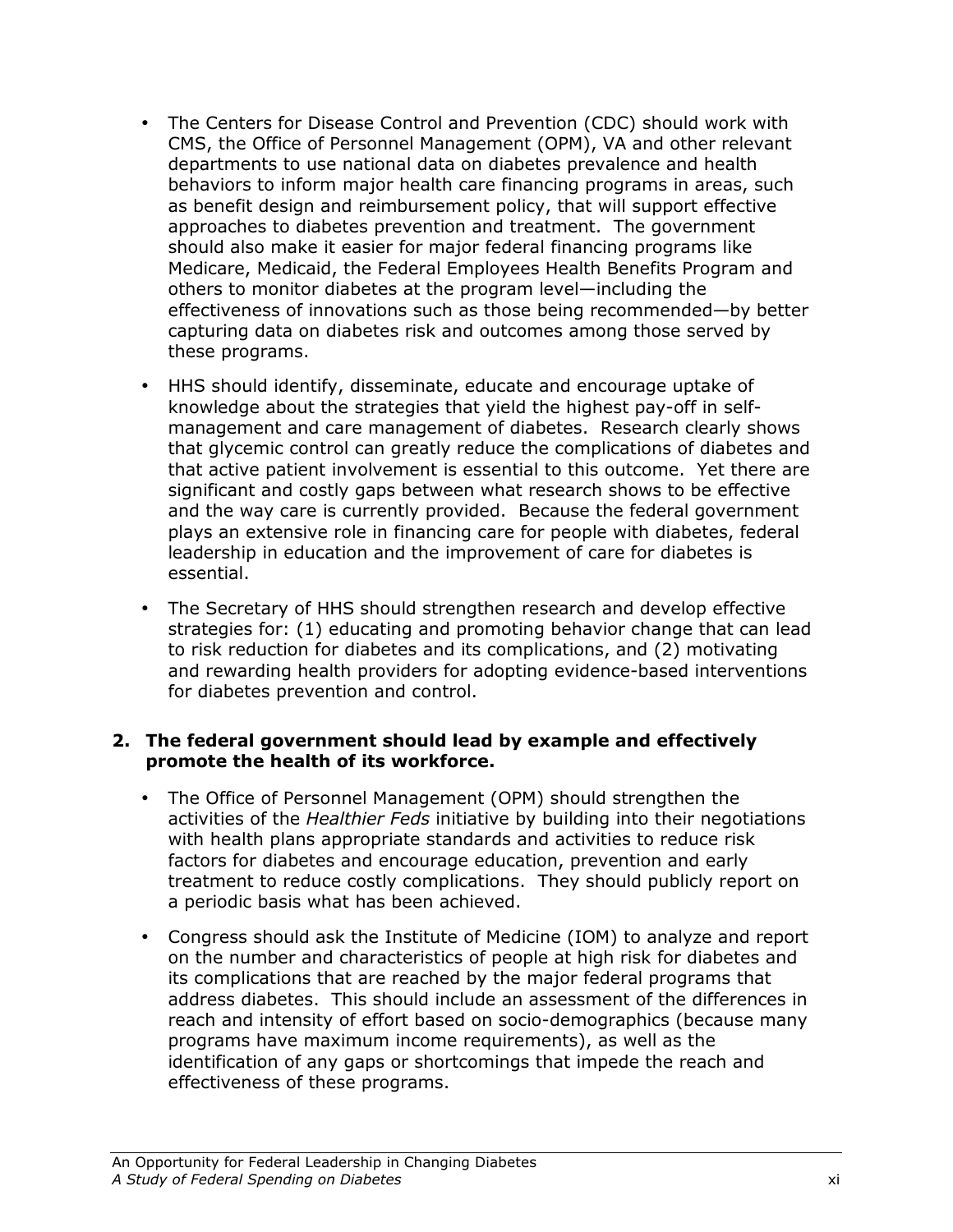- 3. The federal government should enhance interdepartmental coordination to more effectively apply its resources to reduce the risk factors for and complications of diabetes.
	- The federal government should require that the USDA and HHS work together to examine ways to heighten the impact of federal spending on food and nutrition programs on reducing risk factors for diabetes and diabetes prevalence and complications. The goal should be to harmonize efforts so that effective diabetes prevention and a diet more consistent with federal guidelines become a central component of food and nutrition programs.
	- There is a role for strong federal leadership in addressing the problems of obesity and lack of physical activity with a view toward the way they contribute to diabetes and its costly complications. While the Diabetes Mellitus Interagency Coordinating Committee is responsible for coordination around diabetes, its focus and membership does not necessarily position it to mobilize the full resources of the federal government toward this end as aggressively as it might. The White House should work with Congress to identify how best to make every federal agency responsible for understanding the ways its programs may influence diabetes and its complications, as well as broader public health goals, and be accountable for actions designed to mitigate the risk factors for and complications of diabetes.
	- The federal government should enhance and protect its databases that are critical to monitoring and improving outcomes for all aspects of diabetes—such as the National Health Interview Survey, the National Health and Nutrition Examination Survey, the Medical Expenditure Panel Survey and the National Vital Statistics System. Solid national data in all areas—diabetes prevalence and its associated risk factors, the care patients with diabetes receive, the complications they experience and the outcomes and costs associated with diabetes—are vital to set health policy, plan and evaluate programs and track progress in meeting the nation's diabetes objectives.

## 4. Further research is needed in at least two areas.

- The Medicare Payment Advisory Commission (MedPAC) should estimate the amount by which projected federal Medicare cost increases could be reduced through efforts to address avoidable complications of diabetes and recommend steps and associated funding to achieve these savings.
- The government should develop a white paper that synthesizes what is known about the effectiveness of food assistance programs directed at people at high risk for diabetes, the kinds of nutrition education provided and the strengths and weaknesses of these efforts. Based on these findings, the government should recommend modifications to maximize the effectiveness of these programs.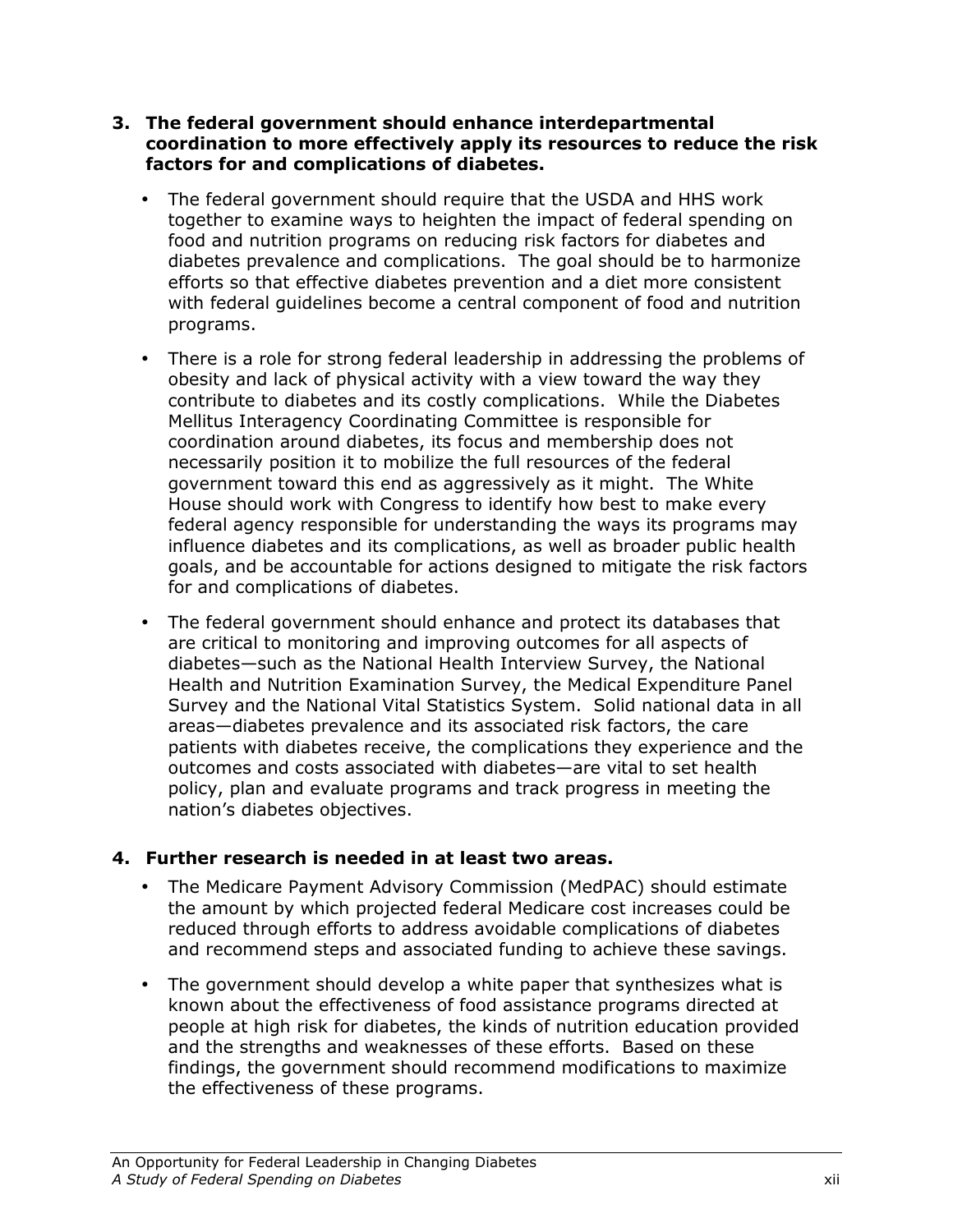### Summary Table. Federal Spending for Diabetes-Related Purposes by Spending Type, HHS Versus Other Agencies, FY 2005 (in billions)

| <b>Type of Spending</b>                                                                                                                                                                                                                              | All<br><b>Departments</b>                                       | <b>HHS</b>                                                      | Other<br><b>Agencies</b>                                       |
|------------------------------------------------------------------------------------------------------------------------------------------------------------------------------------------------------------------------------------------------------|-----------------------------------------------------------------|-----------------------------------------------------------------|----------------------------------------------------------------|
| FEDERAL PROGRAM COSTS OF TREATING DIABETES AND<br><b>DEALING WITH COMPLICATIONS</b>                                                                                                                                                                  | \$79.704                                                        | \$66.056                                                        | \$13.648                                                       |
| <b>Direct Health Care Benefits/Treatment Costs</b>                                                                                                                                                                                                   | \$77.244                                                        | \$66.056                                                        | \$11.188                                                       |
| Medicare<br>Medicaid (federal share)<br>Federal Employees Health Benefits (actives, annuitants and<br>dependents)<br>DOD (TRICARE)<br>Veteran Affairs Health System<br>Other (SCHIP, Indian Health Service, PHS Corps Retirees) <sup>a</sup>         | \$61.097<br>\$4.669<br>\$2.432<br>\$3.033<br>\$5.723<br>\$0.290 | \$61.097<br>\$4.669<br>\$0.000<br>\$0.000<br>\$0.000<br>\$0.290 | \$0.000<br>\$0.000<br>\$2.432<br>\$3.033<br>\$5.723<br>\$0.000 |
| SSDI/SSI Spending for Diabetes-Related Disabilities                                                                                                                                                                                                  | \$2.460                                                         | \$0.000                                                         | \$2.460                                                        |
| ADMINISTRATIVE SPENDING BY HEALTH CARE FINANCING<br><b>PROGRAMS TO PROMOTE EFFECTIVENESS AND OUALITY</b>                                                                                                                                             | \$1.084                                                         | \$0.891                                                         | \$0.193                                                        |
| <b>PREVENTION AND HEALTH PROMOTION</b>                                                                                                                                                                                                               | \$3.925                                                         | \$2.241                                                         | \$1.684                                                        |
| Targeted Diabetes Funding - Total<br>CDC diabetes-related chronic disease spending<br>Indian Health Service diabetes prevention<br>Other                                                                                                             | \$0.232<br>\$0.064<br>\$0.150<br>\$0.018                        | \$0.214<br>\$0.064<br>\$0.150<br>\$0.000                        | \$0.018<br>\$0.000<br>\$0.000<br>\$0.018                       |
| Prevention Targeted at Risk Factors (Physical Activity, Diet,<br>Nutrition, Obesity and Other Relevant Concerns) - Total<br>CDC.<br>HHS-wide<br>Other HHS spending<br>USDA nutrition guidance and services<br>Other federal departments and agencies | \$3.693<br>\$0.414<br>\$0.021<br>\$1.592<br>\$0.915<br>\$0.751  | \$2.027<br>\$0.414<br>\$0.021<br>\$1.592<br>\$0.000<br>\$0.000  | \$1.666<br>\$0.000<br>\$0.000<br>\$0.000<br>\$0.915<br>\$0.751 |
| <b>RESEARCH AND MONITORING</b>                                                                                                                                                                                                                       | \$3.053                                                         | \$2.296                                                         | \$0.757                                                        |
| <b>Statistical Systems to Support Monitoring</b>                                                                                                                                                                                                     | \$0.159                                                         | \$0.086                                                         | \$0.073                                                        |
| Research<br>NIH diabetes-related research (including diabetes education) <sup>b</sup><br>NIH research on related risk factors for diabetes<br>Other relevant research in HHS and elsewhere                                                           | \$2.604<br>\$1.055<br>\$0.814<br>\$0.735                        | \$1.945<br>\$1.055<br>\$0.814<br>\$0.076                        | \$0.659<br>\$0.000<br>\$0.000<br>\$0.659                       |
| Related Regulation (e.g., FDA, FTC, Commerce)                                                                                                                                                                                                        | \$0.290                                                         | \$0.265                                                         | \$0.025                                                        |
| FEDERAL DOMESTIC FOOD ASSISTANCE PROGRAMS                                                                                                                                                                                                            | \$48.880                                                        | \$0.539                                                         | \$48.341                                                       |
| Direct feeding or vouchers<br>Food Stamps                                                                                                                                                                                                            | \$16.491<br>\$32.389                                            | \$0.539<br>\$0.000                                              | \$15.952<br>\$32.389                                           |

Source: MPR analysis of FY 2005 federal spending, mainly as reported in the FY 2007 budget documents and related program information. Additional detail on methods are presented in Appendices A-C.

Note: Domestic spending only; excludes active military spending. While programs may serve multiple purposes, we place them within the single category that best typifies most spending because available data do not allow greater differentiation.

<sup>a</sup> SCHIP, State Children's Health Insurance Program (CMS); PHS, Public Health Service.

**b** Includes NIH funds for the National Diabetes Education Program cosponsored by NIH and CDC.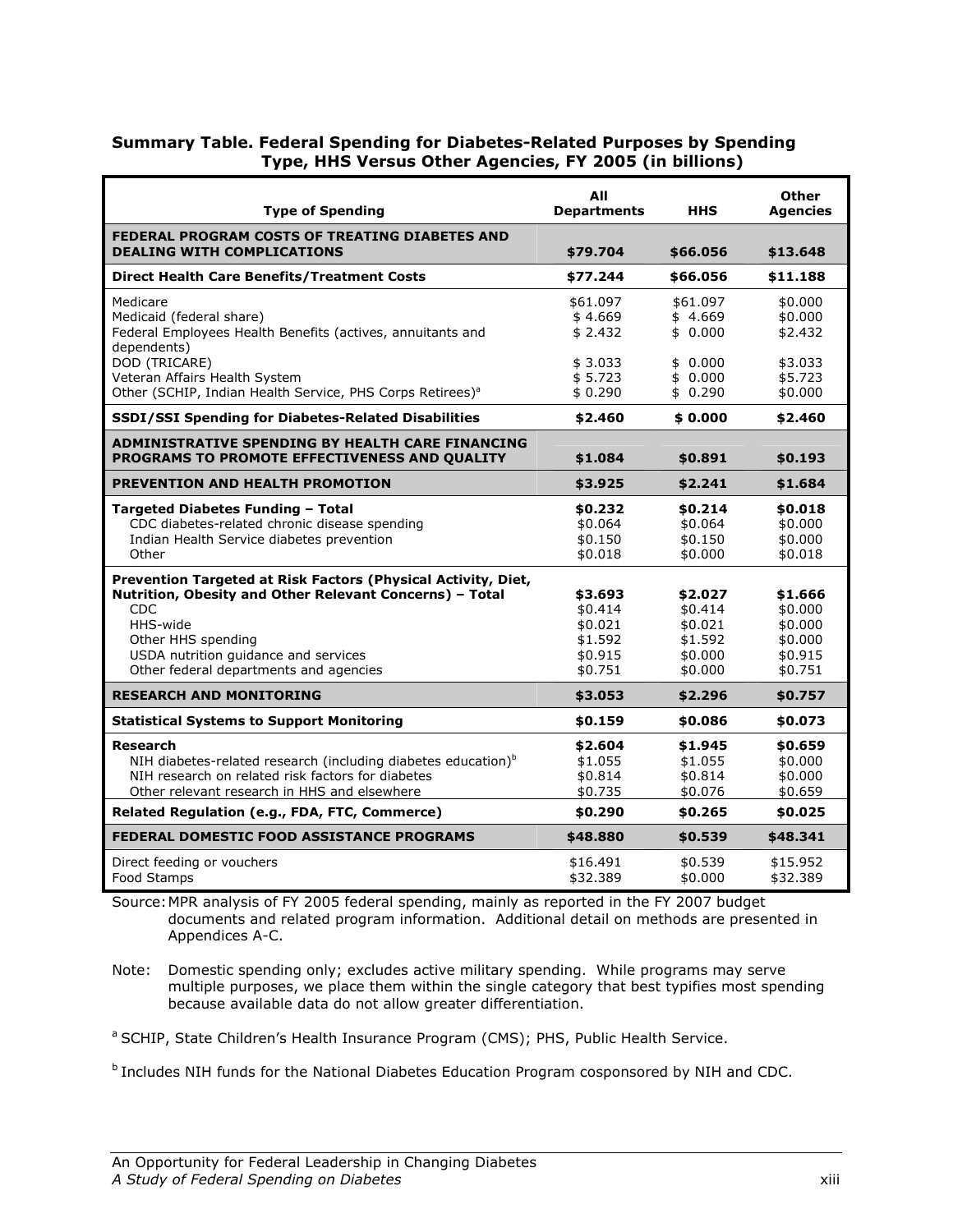## I. BACKGROUND AND RATIONALE BEHIND THIS STUDY

## A. WHY DIABETES IS A NATIONAL CONCERN

Diabetes is a serious threat to the nation's health. Today, over 20.8 million Americans have diagnosed diabetes (Centers for Disease Control and Prevention (CDC) 2005). Among those 20 years and older, 7 percent have diagnosed diabetes and another 3 percent have diabetes that has not been medically diagnosed (Figure 1). Between 1980 and 2004, the percentage of Americans with diabetes doubled (Figure 2). In 2005, the last year for which complete data are available, 1.5 million new cases of diabetes were diagnosed. Another 54 million are estimated to have laboratory values indicative of pre-diabetes.<sup>1</sup> As the sixth leading cause of death in the United States, diabetes carries a high price tag, costing society over \$132 billion each year (American Diabetes Association (ADA) 2003).<sup>2</sup>

Diabetes affects Americans of all ages, racial/ethnic backgrounds and socioeconomic status (CDC 2005), but African Americans, Hispanics, American Indians and Alaska Natives are at particularly high risk (Figure 3). Diabetes strikes across the age spectrum, from childhood to older adulthood (Box 1).

Diabetes is a group of diseases marked by high levels of blood glucose that result from defects in insulin production, insulin action or both (Box 2). The disease is associated with many serious health complications, including a markedly higher risk for heart disease, the leading cause of death in the United States (Olin and Rhoades 2005). Additional complications include stroke, blindness, kidney disease, various neuropathies, lower limb amputations, high blood pressure, periodontal disease, complications of pregnancy and other adverse effects (National Diabetes Information Clearinghouse 2006) (Box 3).

<u>.</u>

 $1$  Estimate for 2002 based on research by Cowie et al. (2006) http://diabetes.niddk.nih.gov/dm/pubs/statistics/index.htm#3, accessed January 29, 2007.

<sup>&</sup>lt;sup>2</sup> In this study for the American Diabetes Association (ADA), The Lewin Group, Inc., estimated that the direct and indirect costs of diabetes to society were \$132 billion in 2002. Indirect costs include lost workdays, restricted activity days, permanent disability, and premature mortality.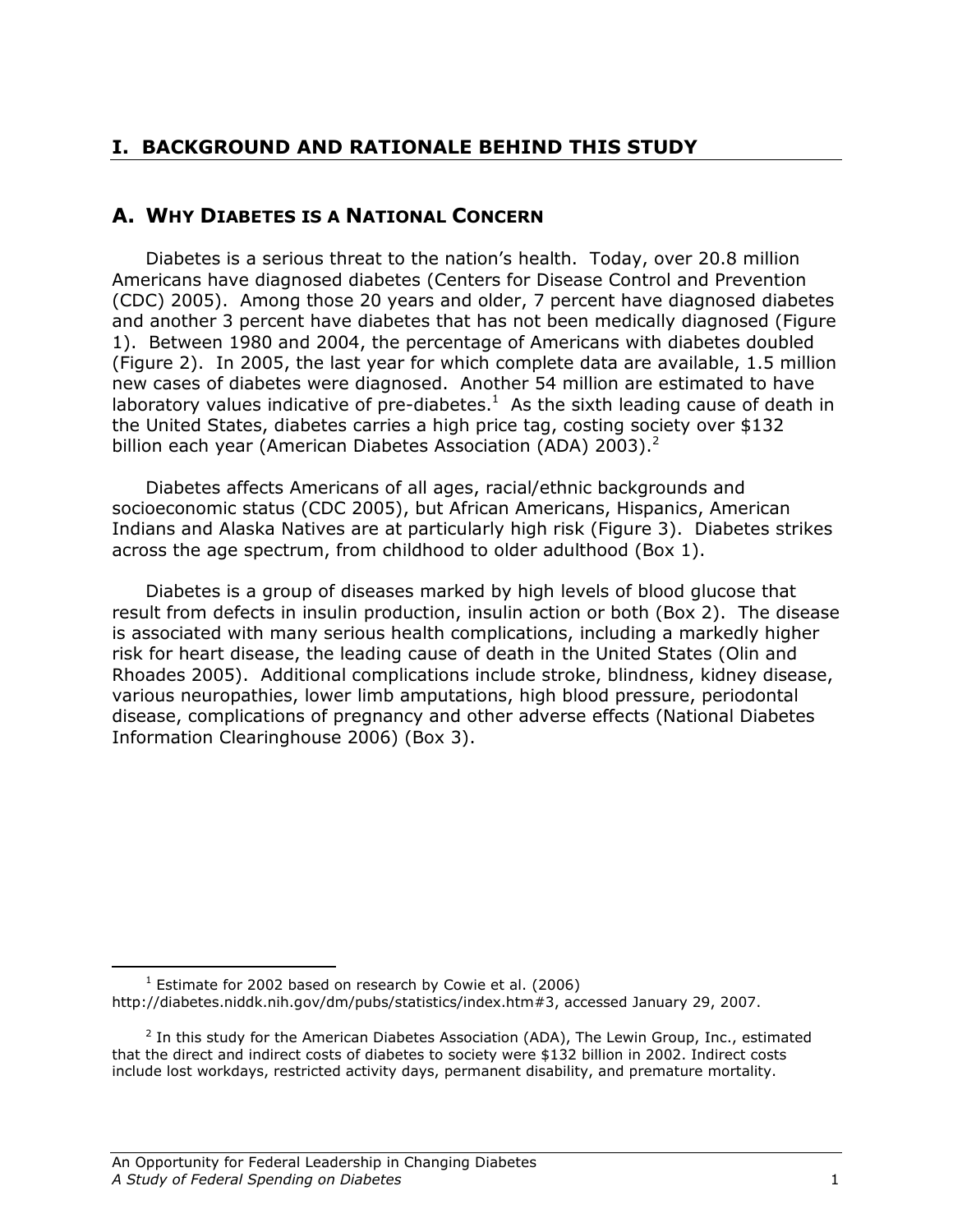

### Figure 1. Percent of the Population with Diagnosed and Undiagnosed Diabetes, Adults 20 Years and Over, 2001-2004

Source: Table 55, Health United States, 2006. Data from the 2001-2004 National Health and Nutrition Examination Survey.

### Figure 2. Diabetes Prevalence Among General Population (All Ages), 1980-2004



Source: Centers for Disease Control and Prevention, National Center for Health Statistics, Division of Health Interview Statistics, data from the National Health Interview Survey. U.S. Bureau of the Census, census of the population and population estimates. Data computed by the Division of Diabetes Translation, National Center for Chronic Disease Prevention and Health Promotion, Centers for Disease Control and Prevention. (http://www.cdc.gov/diabetes/statistics/prev/national/tableage.htm)

a The NHIS was redesigned in 1997, a fact that could explain the jump from 3.2 percent to 3.8 percent between 1996 and 1997. (http://cdc.gov/diabetes/statistics/prev/national/methods.htm.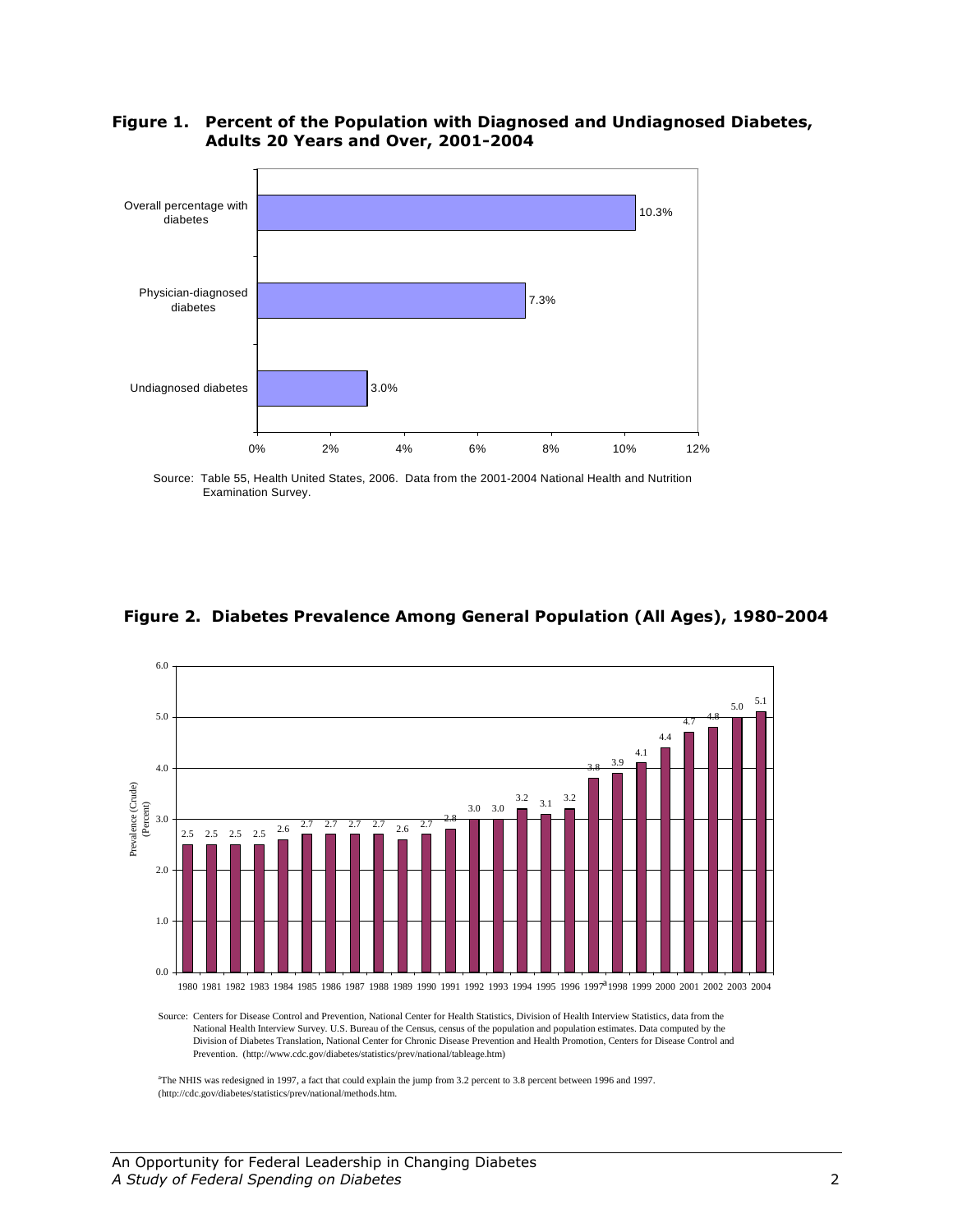

## Figure 3. Estimated Age-Adjusted Total Prevalence of Diabetes in People 20 Years and Older

Source: National Diabetes Fact Sheet 2005, based on projections from 1999-2002 National Health and Nutrition Examination Survey, supplemented with additional information from the Indian Health Service.

### BOX 1

### DIABETES: A GROWING CONCERN ACROSS THE AGE SPECTRUM

**Children.** Although prevalence rates among children are much lower than for adults, the rates are rising. CDC calculates that two of every 1,000 children under 20 years of age have been diagnosed with diabetes (National Diabetes Fact Sheet 2005). Furthermore, although type 1 diabetes is still the dominant form for children, a growing share are being diagnosed with type 2 diabetes, spurred in part by an increase in obesity.

**Pregnant Women.** Gestational diabetes is diagnosed in about 7 percent of all pregnancies, requiring efforts to normalize maternal glucose levels and avoid infant complications (National Institute of Child Health and Human Development, 2006; ADA 2004). Women with gestational diabetes have a greatly elevated risk of developing diabetes later in life; their children also are at higher risk.

**Older Ages.** Among adults, the prevalence of diabetes increases with age. In 2005, 20.9 percent of all adults over age 60 had some form of diabetes, though not all were diagnosed (CDC 2005; National Diabetes Fact Sheet 2005). Complications and comorbidities are more prevalent among this age group and the potential for disability and need for support is increased.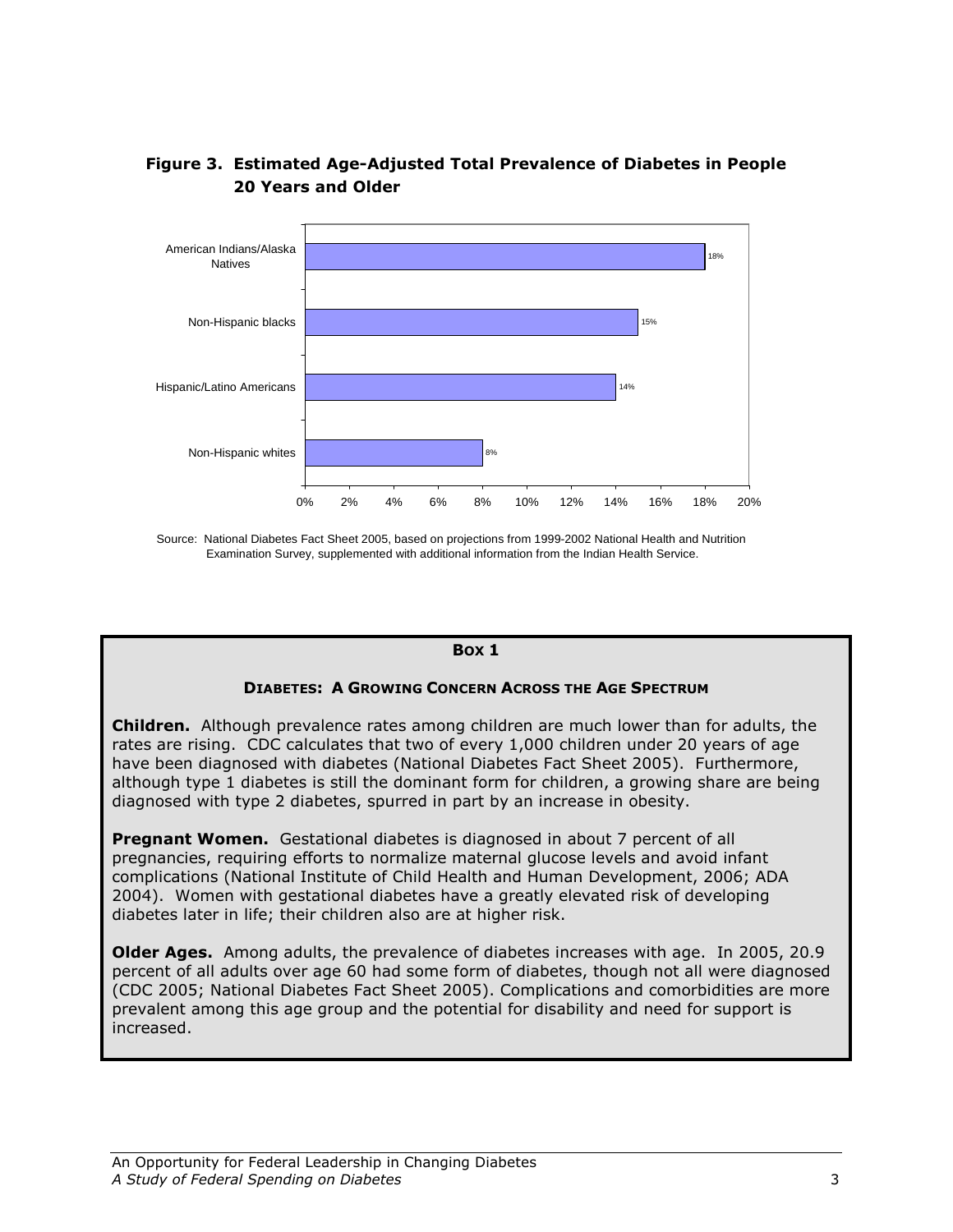### BOX 2

### **DIABETES**

**Diabetes.** Diabetes is a group of diseases marked by high levels of blood glucose that result from defects in insulin production, insulin action, or both.

Type 1 Diabetes. Previously called insulin-dependent diabetes mellitus (IDDM) or juvenile-onset diabetes, type 1 diabetes develops when the body's immune system destroys the pancreatic cells that make the hormone insulin that regulates blood glucose. While it can arise at any age, it usually strikes children and young adults and accounts for 5 percent to 10 percent of all diagnosed cases of diabetes. Although both genetic and environment factors clearly play a role in type 2 diabetes, the genetic components of type 1 diabetes are not well understood and the environmental factors contributing to type 1 diabetes are currently unknown. Thus, at present time, there are no methods to prevent this type of diabetes, although much work is going on in the area.

Type 2 Diabetes. Previously called non-insulin-dependent diabetes mellitus (NIDDM) or adult-onset diabetes, type 2 diabetes accounts for 90 percent to 95 percent of all diagnosed cases of diabetes. Type 2 diabetes typically reflects insulin resistance, a disorder in which the cells do not use insulin properly. Eventually, the pancreas loses its ability to produce it. This type of diabetes is associated with older age, obesity, family history, history of gestational diabetes, impaired glucose metabolism, physical inactivity and race/ethnicity.

**Gestational Diabetes.** This is a form of glucose intolerance diagnosed in some women during pregnancy, which requires efforts to normalize maternal blood glucose levels to avoid complications in their infants. After pregnancy, 5 percent to 10 percent of women with gestational diabetes are found to have type 2 diabetes. Women with gestational diabetes have a 20 percent to 50 percent chance of developing diabetes within five to 10 years.

**Other Types.** About 1 percent to 5 percent of all cases may result from other causes, including genetic conditions, surgery, drugs, malnutrition, infections and other illnesses.

Source: Abbreviated text from National Diabetes Fact Sheet 2005 (CDC 2005).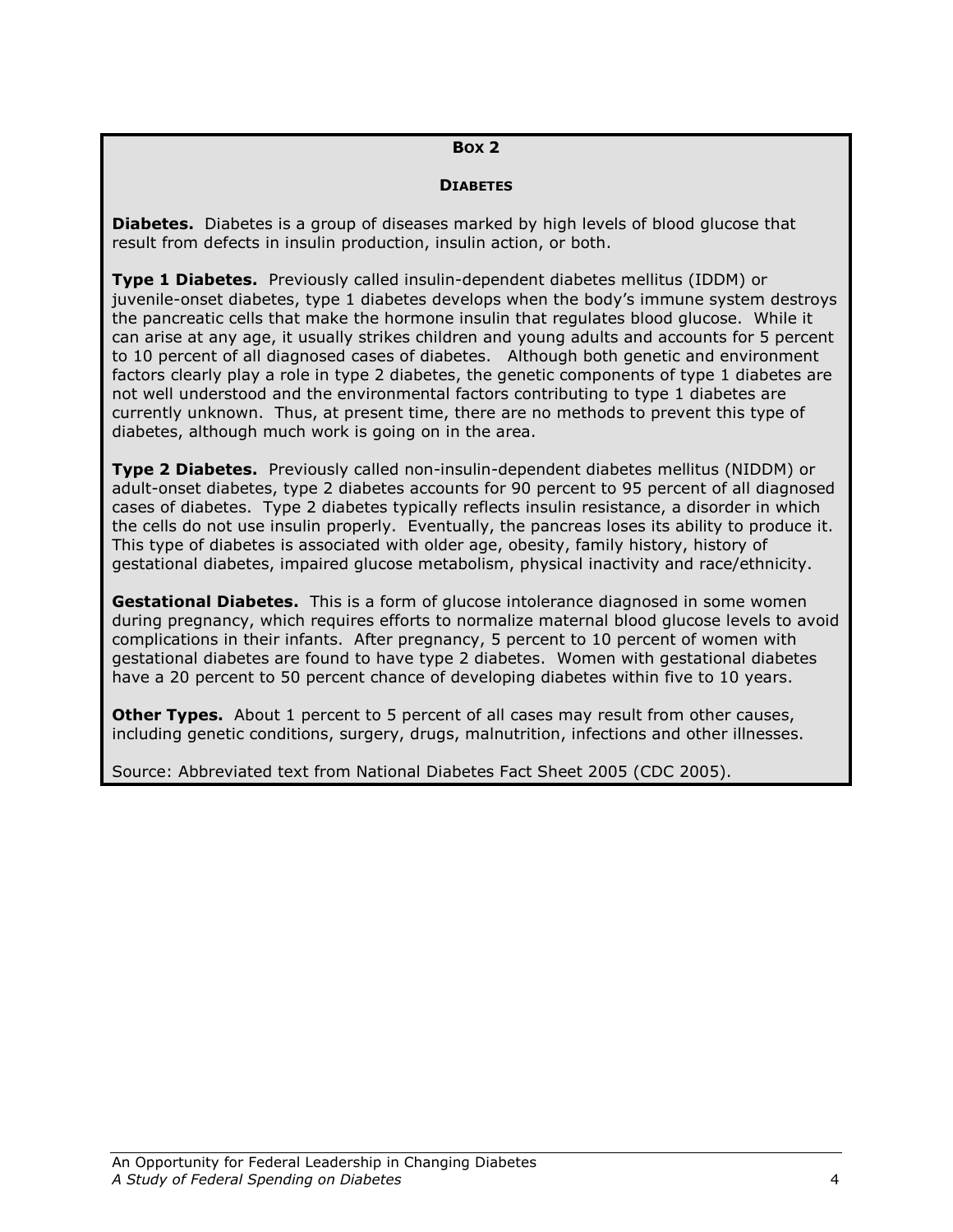#### BOX 3

#### HEALTH COMPLICATIONS RELATED TO DIABETES

Diabetic Retinopathy and Other Vision Problems. This is the leading cause of adult blindness-11 percent of new adult cases of legal blindness are due to diabetic retinopathy. Of all people who are legally blind, 9 percent have diabetes as a cause. Cataracts and glaucoma are also more likely to affect those with diabetes than others in the population.

**Neuropathy.** Diabetes can cause damage to the body's nervous system. The two major forms in people with diabetes are peripheral neuropathy and autonomic neuropathy. Peripheral neuropathy is most common, affecting mainly the legs and feet and occurring in up to 70 percent of all people with diabetes. Autonomic neuropathy is also common, often undiagnosed and can cause digestive problems, incontinence and sexual dysfunction.

Kidney Disease. About 35 percent of all new cases of end stage renal disease in the United States are due to diabetes and persons with diabetes are the fastest growing subgroup of people receiving renal dialysis or transplants. Risks are particularly high for African Americans. Those with diabetes are also at higher risk for other renal diseases, such as kidney infections and inflammation.

Peripheral Vascular Disease. Those with diabetes are at risk for lower extremity arterial disease that is identified clinically by intermittent pain and/or absence of pulses in the lower legs and feet. In one study, those with diabetes were about 10 times more likely to have these symptoms and mortality rates were two to three times greater than in the general population.

Lower Extremity Foot Ulcers and Amputations. About 2 percent to 3 percent of persons with diabetes are likely to have a foot ulcer in any given year, with cumulative prevalence rates higher. About 0.4 percent to 0.8 percent of Americans with diabetes have an amputation in any given year, with diabetes accounting for about half of all amputations.

Heart Disease and Stroke. Heart disease appears earlier in life in people with diabetes and is more often fatal among people with diabetes. Adults with diabetes are more likely to have hypertension, although that is not the only factor leading to increased risk. Adults with heart disease are at risk for stroke or death at rates two to four times higher than adults without diabetes.

**Oral Complications.** Periodontal disease is both more prevalent and more severe among people with diabetes. Risk of periodontal disease is about twice as high for people with diabetes as the population at large and almost one-third of those with diabetes have severe enough periodontal disease to have a loss of gum attachment to the teeth of five millimeters or more.

**Psychosocial Complications.** People with diabetes have a higher prevalence of depression, although not necessarily any greater than those with other chronic conditions. Depression is more likely, particularly with complications such as blindness, impotence or cognitive impairment.

Infections. People with diabetes have a higher risk of infections than the general population, along with a probable higher rate of mortality from influenza and pneumonia.

**Disability.** At every age, people with diabetes are more likely to be unable to work than those without diabetes. Those with limitations of activities of daily living also are likely to use more medical care than others.

Source: Diabetes in America, Second Edition 1995; National Diabetes Fact Sheet 2005 (CDC 2005).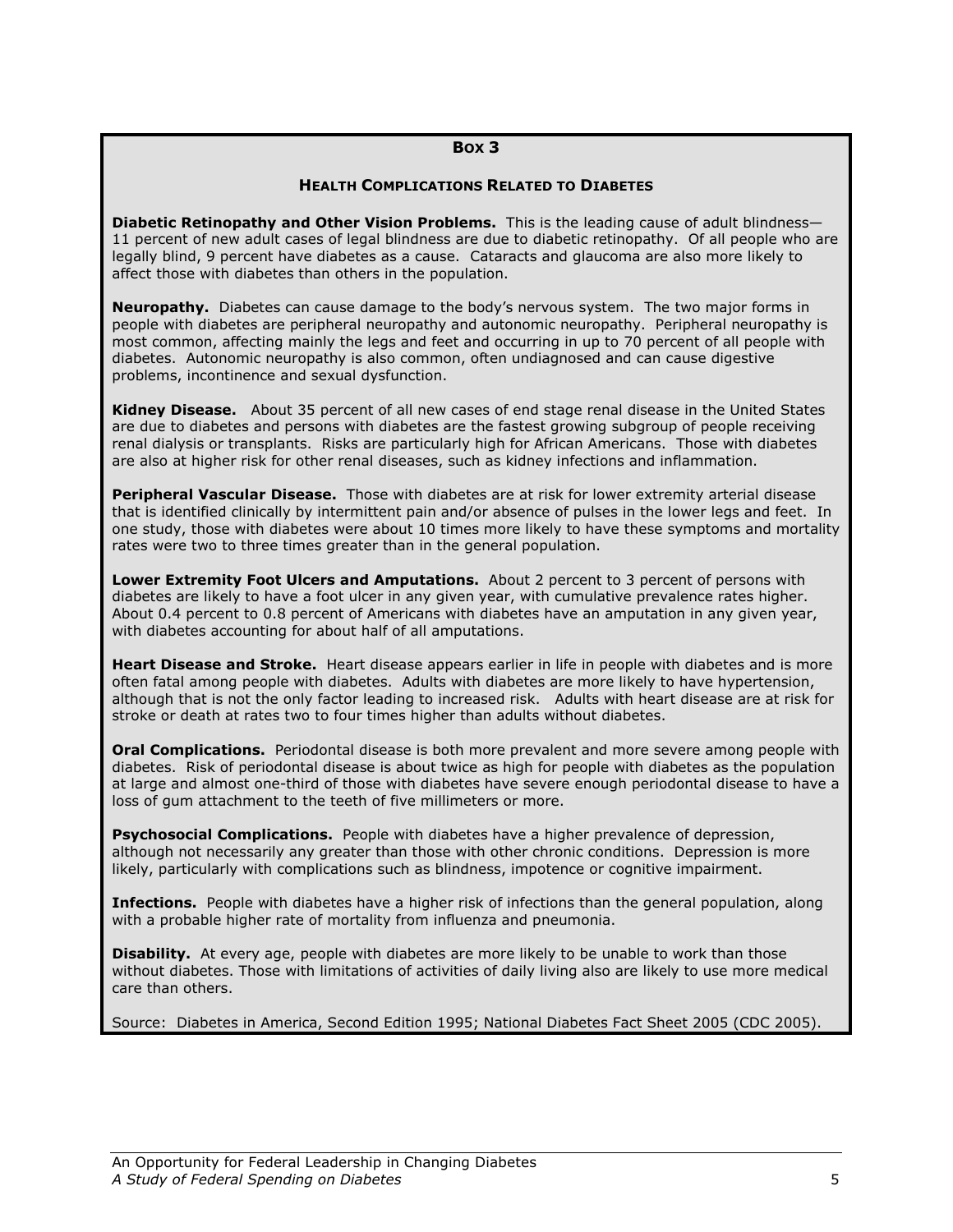Lifestyle has a significant affect on diabetes; however, there are other risk factors like age, family history, racial or ethnic status and gestational history. In addition to obesity, which is increasing among children and adults in the United States (Institute of Medicine 2005; Ogden et al. 2006; Hedley et al. 2004; Robert Wood Johnson Foundation (RWJF) 2005), key risk factors for diabetes that are potentially modifiable include diet, nutrition and physical activity, because of their influence on obesity (CDC 2003). Along with smoking, being overweight or obese contributes to many chronic diseases, including diabetes, heart disease and some cancers (Department of Health and Human Services (HHS) 2000; McGinnis and Foege 1993). Because of this, preventive efforts are critical to combating diabetes. Controlling glucose, blood pressure and blood lipids and other preventive care practices to reduce specific complications of diabetes are known to be effective, yet many individuals with diabetes go undiagnosed and others receive insufficient education and care to minimize complications (CDC 2005). By the time diabetes manifests itself, certain risks may be hard to eliminate. Intervention at the prediabetic stage, or even earlier, to reduce the earliest manifestations of risk and encourage preventative practices, can yield valuable payoffs (Figure 4).



Figure 4. Characterizing People and Population Groups

<sup>a</sup> Common comorbidities with diabetes: high blood pressure, dyslipidemia, obesity, cardiovascular disease.

 $<sup>b</sup>$  Because this can be associated with large babies, some consider the latter a possible marker of</sup> undiagnosed gestational diabetes, leading to subsequent risk for diabetes.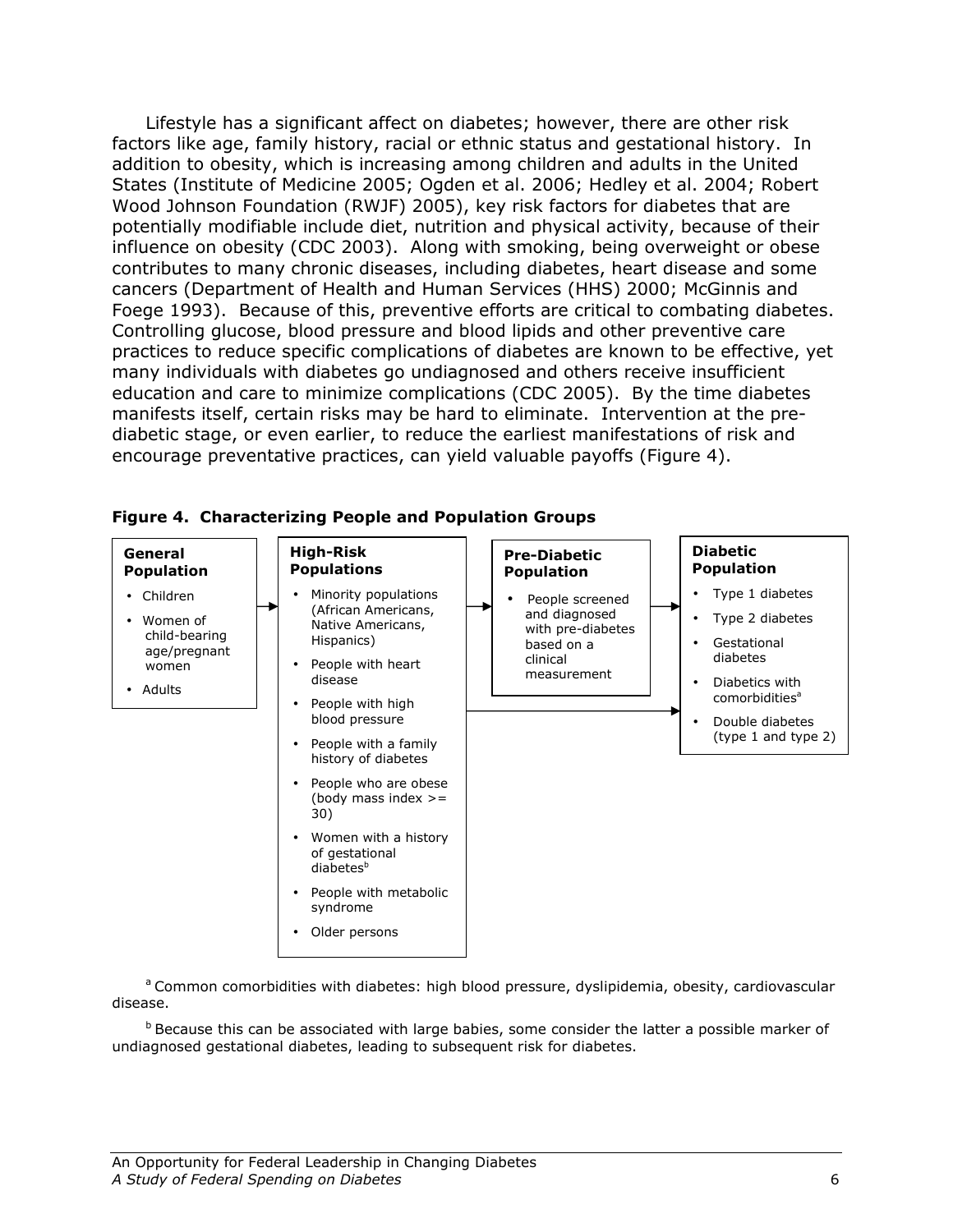The U.S. federal government has expressed a commitment to fighting diabetes. Healthy People 2010 sites reducing diabetes prevalence as a critical national goal: "Through prevention programs, reduce the disease and economic burden of diabetes and improve the quality of life for all persons who have or are at risk of diabetes" (HHS 2000).

### B. PURPOSE OF THIS STUDY

<u>.</u>

This study, commissioned by the Novo Nordisk's National Changing Diabetes Program (NCDP), $3$  seeks to identify federal program authority and estimate federal spending on diabetes. It takes a broad-based look at the potential ways in which federal policies and programs may help shape the incidence, prevalence and progression of diabetes. Unlike many prior efforts, this study goes beyond the traditional public health and health program focus to consider the totality of federal efforts that may influence the incidence and progression of diabetes. Specifically, we examine two components of federal activity and spending: (1) direct medical treatment programs and their costs and (2) prevention and other relevant costs, both on diabetes-specific and broader-based efforts.

Our review of federal activity indicates that virtually every department in the federal government with the possible exception of three—the Department of State, the Department of Energy and the General Services Administration (GSA)—has some form of policy or program responsibility that could contribute to achieving federal diabetes goals. In some cases, this is through direct influence on the progress of the disease, while in others, activities indirectly influence diabetes through their—often unrecognized or underappreciated—impact on important risk factors such as nutrition (diet), physical activity and obesity. We also find that although the federal government bears a significant share of the additional costs associated with treating diabetes and its complications, it allocates very limited funds specifically to preventing diabetes.

 Furthermore, while a surprisingly large amount of federal funds indirectly affect diabetes by influencing its risk factors, such potential leverage may be undermined by efforts that are fragmented, incentives that are not coordinated and are sometimes misaligned and responsibilities that are dispersed across many agencies. The study findings help illuminate areas where a better focus could lead to more

<sup>&</sup>lt;sup>3</sup> Novo Nordisk's National *Changing Diabetes* Program (NCDP) seeks to be a catalyst in changing how diabetes is perceived, treated and overcome. The three core strategies the program employs are: (1) increasing *understanding and awareness* of the shortcomings of current health care programs in addressing diabetes; (2) supporting development and models and pilot *programs* to enhance prevention and treatment, with widespread adoption of effective programs; and (3) advocating reform in health care policy to improve diabetes prevention, treatment and self care. This study is central to NCDP's interests in framing a national debate leading to actions that effectively reduce the medical, human and financial impact of diabetes in this country.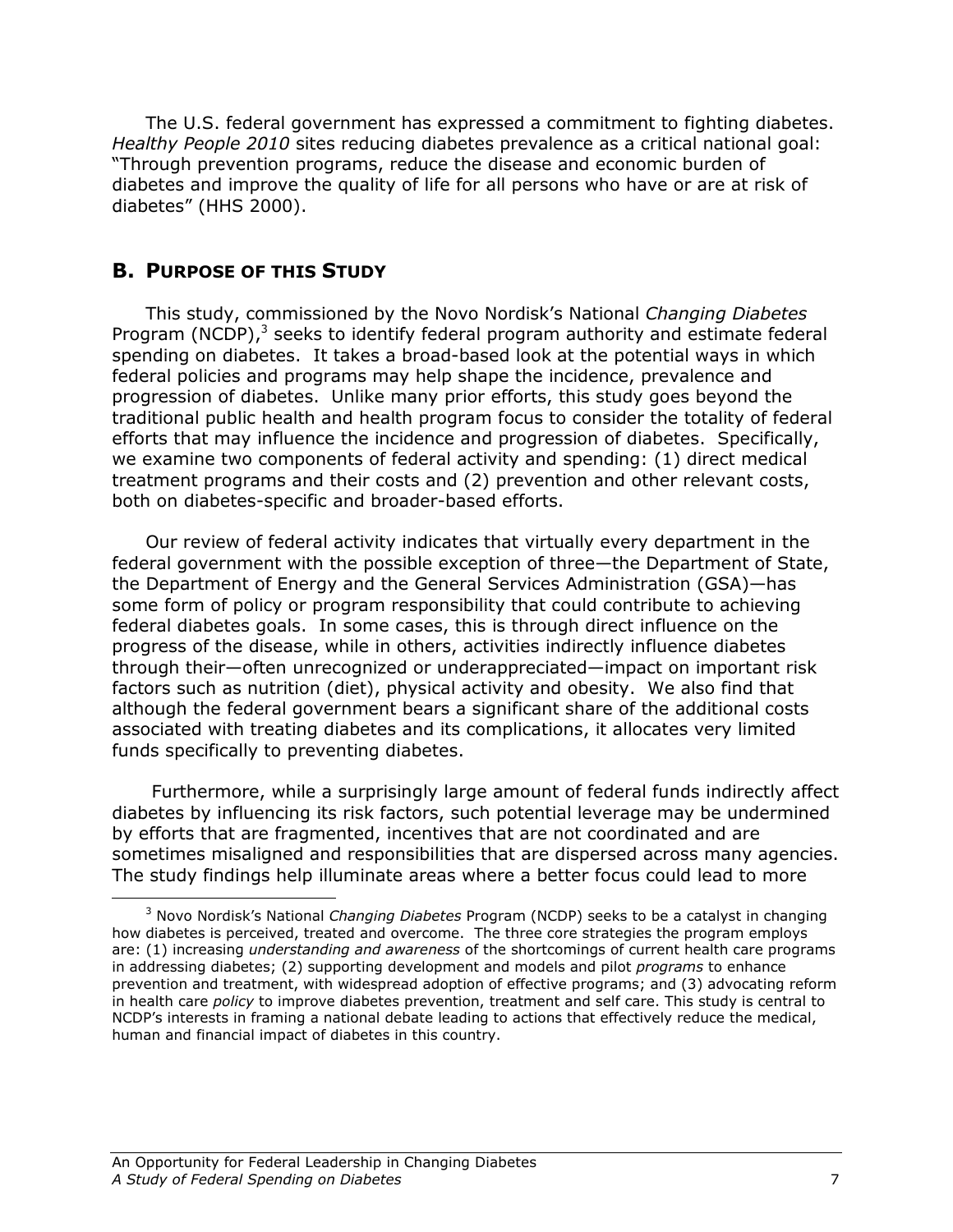effective efforts to reduce the prevalence of and complications associated with diabetes and provide a call to action—both for those already working to reduce the burden of the disease and those who may fail to appreciate the high costs to the nation generated by diabetes. The intent of the study is to promote a discussion among all diabetes stakeholders.

## C. METHODOLOGY

<u>.</u>

## Capturing Relevant Programs

 This analysis of federal spending on diabetes aims to capture how federal policies, programs and spending may influence the development and progression of diabetes by influencing people directly, using the health care system, or through families, communities and the environment in which people live. To do so, we develop a logic model that uses four categories to represent the different stages of diabetes at which policies and programs are targeted: prevention, detection, treatment and management of diabetes with complications. $4.5$  The logic model illustrates how the rate and severity of the disease progression may be influenced at all key points (Figure 5; see Appendix A for additional detail). While the focus is on individuals, the model shows the influence of both the health care system and the social and ecological system—family, community and the broader environment—on the progression of diabetes. At each stage, research can be performed to determine the prevalence of people with the characteristics of interest as well as to identify effective interventions (Figure 6).

We use the conceptual framework to help define federal programs, policies, research and surveillance activities of interest. The study seeks to identify policies and programs that may influence the development of diabetes and its treatment and any federal costs associated with diabetes-related disabilities or key risk factors such as nutrition (diet), obesity and physical activity. To do so, we have constructed a summary review of each department in the federal government and each agency within HHS (Gold et al. 2007). We selectively asked experts in-house and in a few agencies to review the summaries.

 $4$  CDC (2003) defines four critical transition points in the development of diabetes: from no diabetes to unrecognized diabetes (primary prevention), from unrecognized to recognized diabetes (screening/early diagnosis), from no care to applied diabetes care (access), and from improper care to proper care and intervention (secondary and tertiary prevention). The four categories in the logic model correspond to these transition points.

 $<sup>5</sup>$  We include pre-diabetes within the prevention stage. Pre-diabetes is a term used to distinguish</sup> people as being at a higher risk of diabetes because they have impaired fasting glucose (IFG) and/or impaired glucose tolerance (IGT) (CDC 2005). People with pre-diabetes are identified as high-risk through testing. Pre-diabetes is one of several factors that increase the risk of diabetes. The diabetes prevention stage includes prevention efforts targeting all levels, ranging from the general population to high-risk populations. While individuals in this population may have diabetes that is not detected, identifying them is critical to support effective early treatment.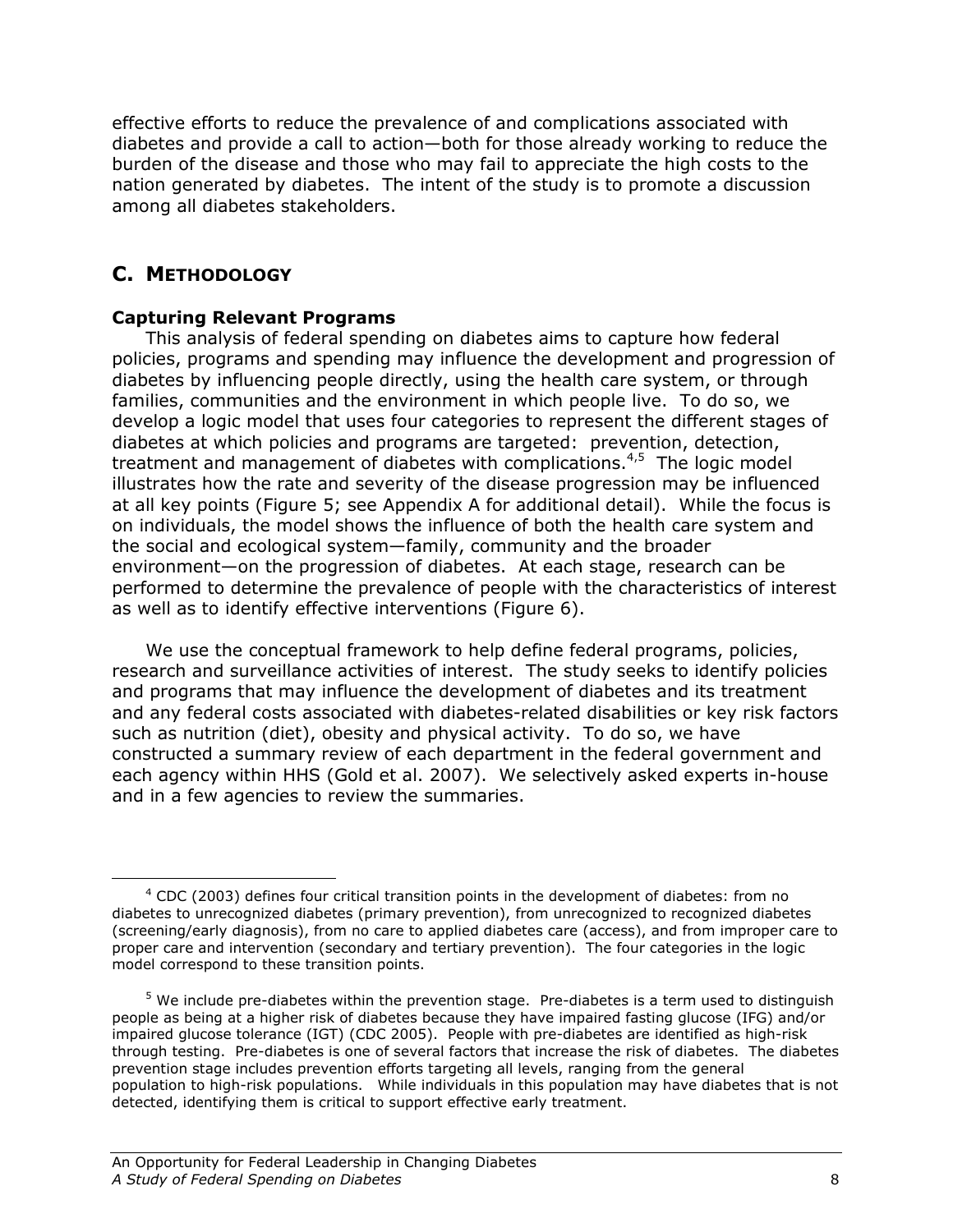#### **Figure 5. Logic Model for Progression of Diabetes**



Source: Mathematica Policy Research, Inc.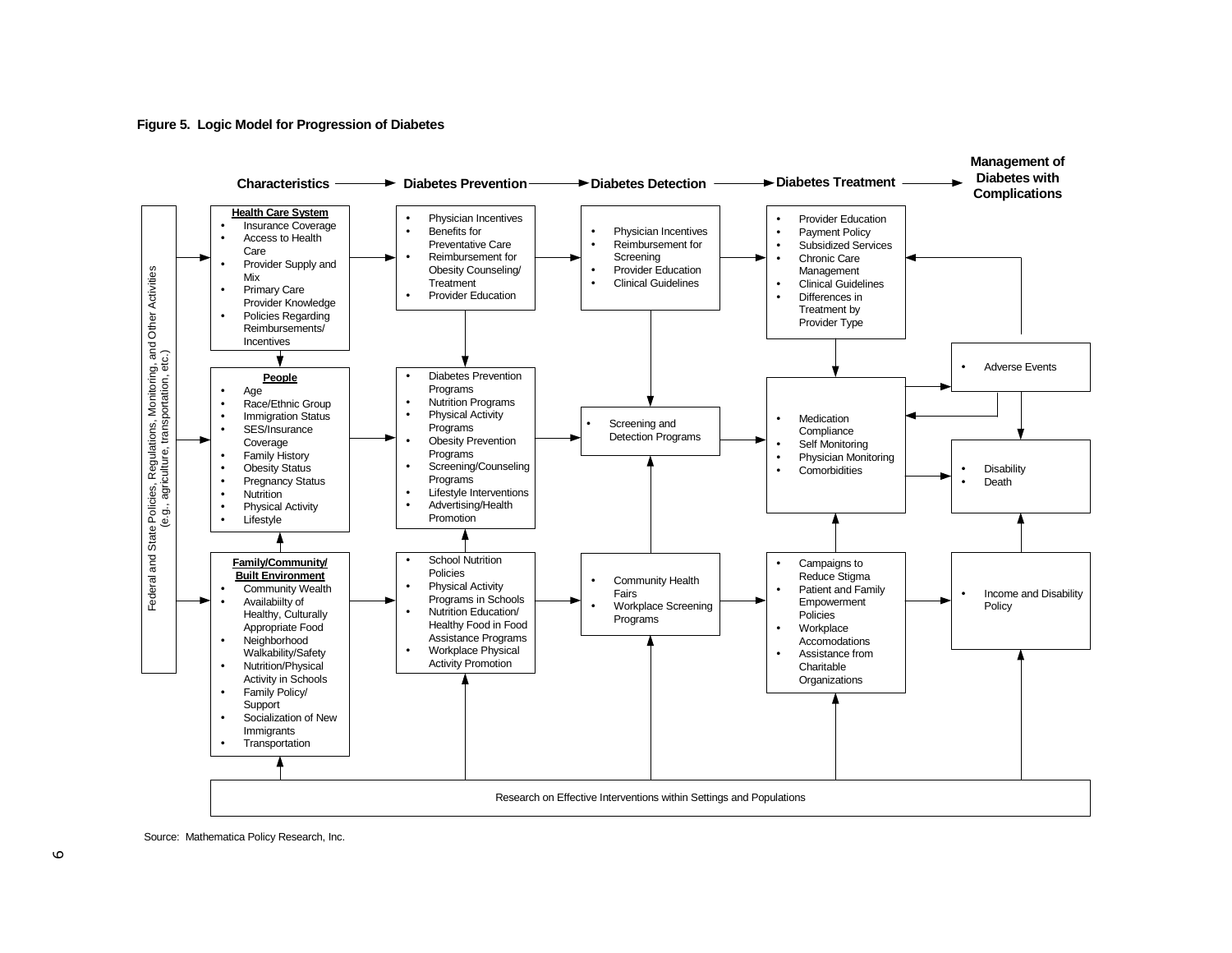

### Figure 6. Conceptual Framework for Interrelationships Between Federal Policies and Programs and the Progression of Diabetes

Source: Mathematica Policy Research, Inc.

## Estimating Federal Spending

 The study uses fiscal year (FY) 2005 federal spending estimates, the latest year for which detailed data was available at the time the study was conducted (late 2006). The spending analysis is based on a combination of two approaches. The first approach, using a traditional cost-of-illness methodology, estimates the additional federal expenditures incurred to treat people with diabetes compared to those without. The second approach, using budget analysis techniques, estimates the total amount of federal spending allocated to federal programs that may influence or respond to diabetes and its risk factors. These results, however, are not additive, as the first approach captures a marginal cost—the difference between the cost of those with diabetes and those without diabetes—and the second approach captures total program costs.

• Calculating Medical Treatment Cost Using a Traditional Cost-of-**Illness Approach.** For the major federal medical care financing programs, we estimate federal expenditures by focusing on the difference between program expenditures for people identified as having diabetes compared to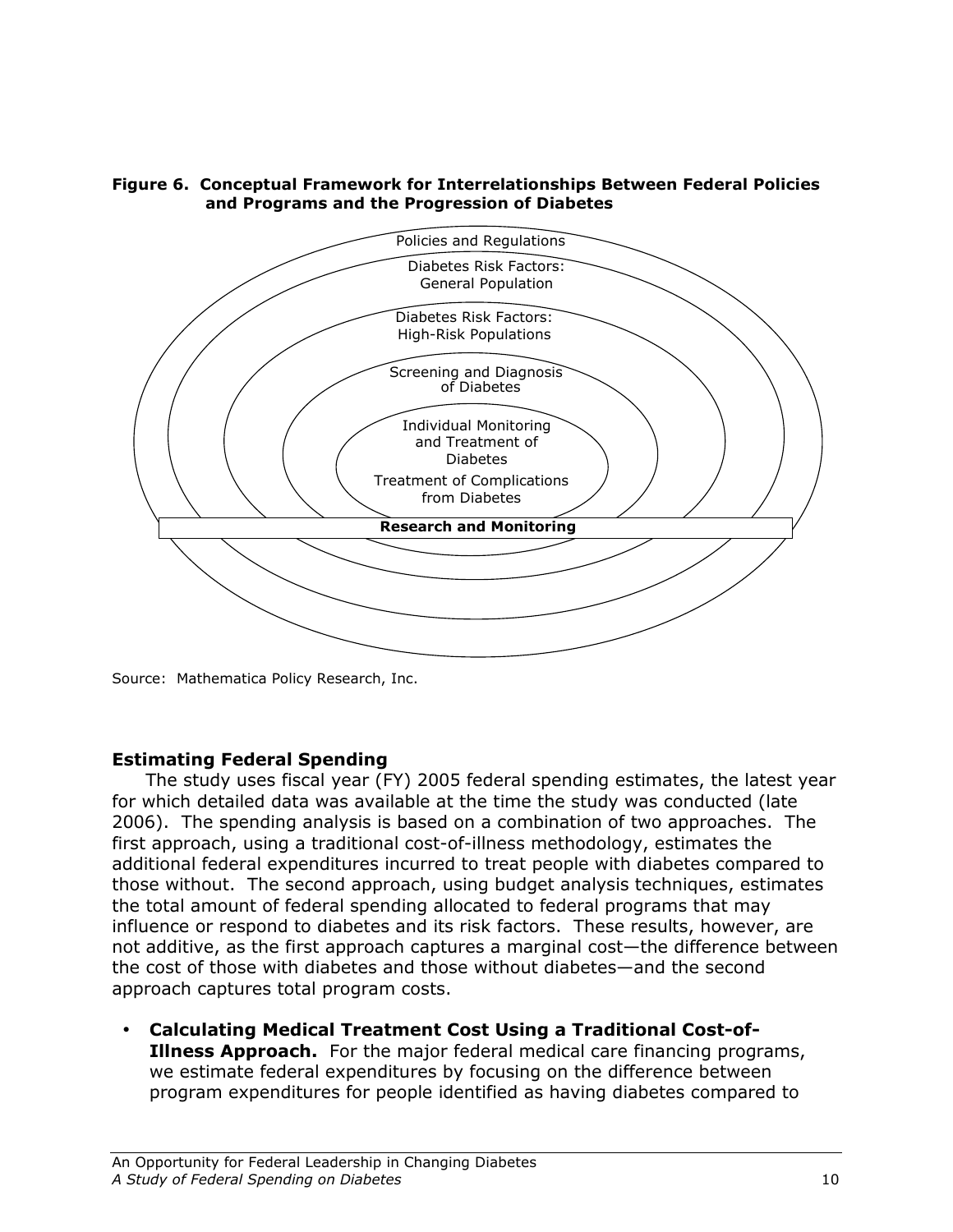those without diabetes. We use traditional cost-of-illness methods (applied to aggregate program data) to do so. The analysis includes estimated additional costs to Medicare, Medicaid, the State Children's Health Insurance Program (SCHIP) (federal share), the Department of Defense health programs, the Veteran's Administration (VA), the Federal Employees Health Benefits Program and a few smaller programs, such as the Indian Health Service. Diabetes-related disability costs reflect spending by the Social Security Administration for disabilities due to diabetes and its complications. Unlike traditional cost-of-illness studies, however, the analysis does not capture loss of productivity in the federal workforce associated with diabetes. Appendix B provides additional details.

• Calculating Total Program Costs Using a Budget Analysis Approach. For additional federal programs that may influence or respond to diabetes and its risk factors, we use budget analysis techniques to estimate the amount of federal spending allocated to these programs. Our accounting for prevention includes both programs focused on the general population and those without diabetes and prevention for those at high risk of diabetes. Within the prevention area, we distinguish between programs that target diabetes directly; target general risk factors for diabetes, such as diet, physical activity and obesity; or more broadly target risk factors, such as community walkability programs. We also account for federal research and monitoring activities.

Next, we provide spending estimates for each of the programs. Spending estimates, however, are often reported in the aggregate and do not necessarily show how much funding is allocated to the specific programs identified in our departmental analysis. In these cases, we estimate the share of diabetes-relevant spending based on guidelines and selected program reviews. Appendices C and D offer additional details. In Appendix E we compare our approach to an example of the more traditional analysis in one department (HHS). $<sup>6</sup>$  While spending estimates are smaller with the</sup> narrower form of traditional analysis, both approaches are consistent in their patterns and yield similar conclusions. More generally, we found that while one can debate how best to apportion spending between diabetesrelated and other purposes, the findings we generate are relatively robust in terms of their implications, even if one modifies assumptions and estimates.

## Capturing the Complex Picture of Federal Spending

While many programs have an important influence over the general environment in which diabetes develops and progresses, this study focuses most extensively on programs that directly impact the prevention of diabetes (or its

<sup>&</sup>lt;u>.</u> <sup>6</sup> The example is from "FY 2008 Moyer Material" prepared by the HHS office of the Assistant Secretary for Resources and Technology for submission to Congressional appropriations committees.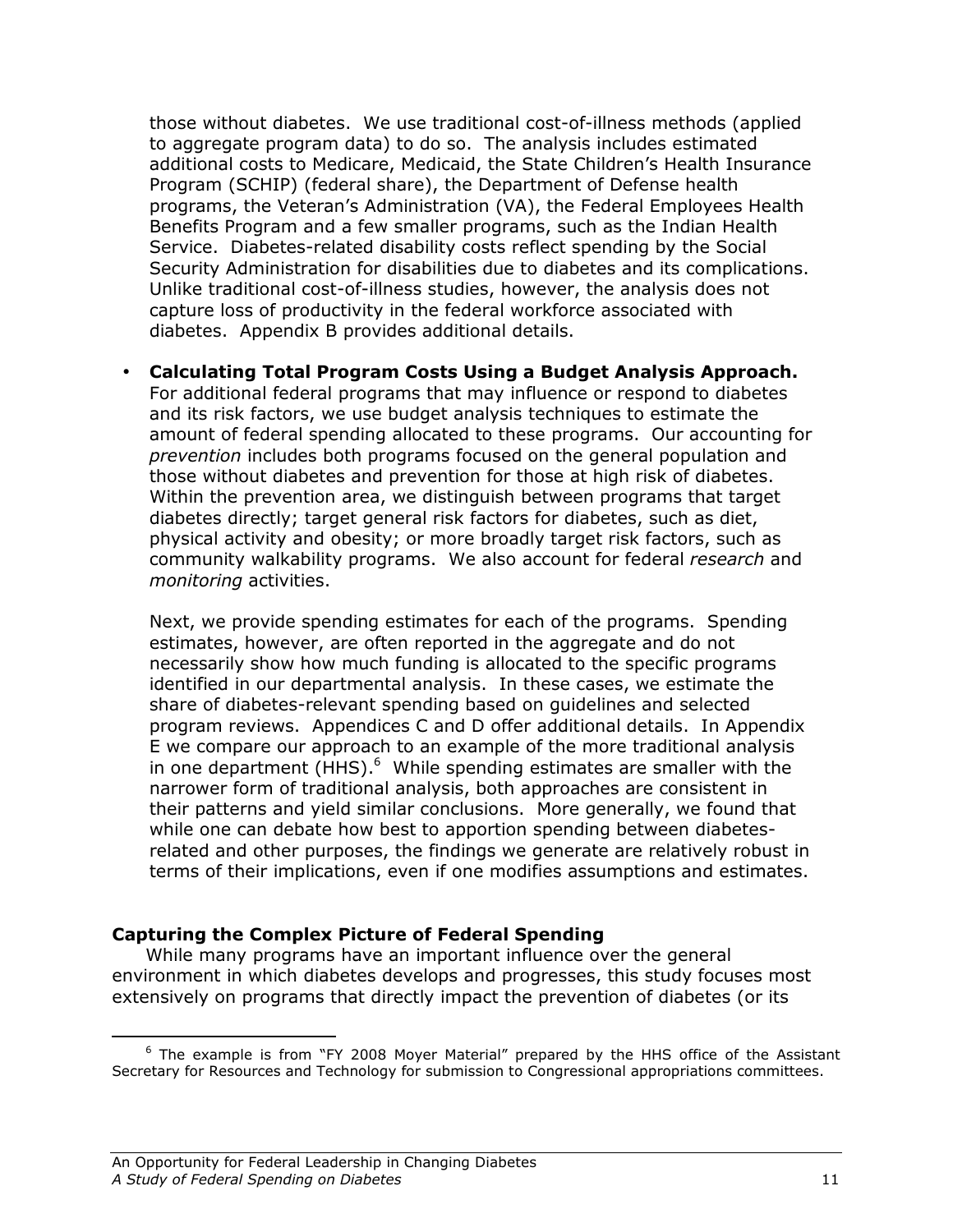major risk factors) and its treatment. Environmental influences excluded by the use of our definition include programs with a much broader focus, such as general food safety policies, poverty programs, anti-smoking programs and substance abuse prevention programs. For example, we do not count income-support programs such as Temporary Assistance for Needy Families (TANF), although such programs have the potential to influence the health of recipients. We do count nutrition education and counseling services such as those provided through domestic food assistance programs—for example, the Food Stamp Nutrition Education program and the Special Supplemental Nutrition Program for Women, Infants and Children (WIC).

Within the health sector, our definition includes programs that train providers on specific diabetes-related activities but would exclude general medical education, facilities construction and so forth. Additional populations and/or program costs excluded from this analysis include those with undiagnosed diabetes, those not engaged with the health system, active military personnel, programs targeting diabetes spending internationally and tax code-related expenditures for individuals or businesses that may influence diabetes.

The estimates are intended to offer an overall picture of federal spending that is in some way related to diabetes to support analysis across federal agencies, not to provide a detailed profile of activity in specific agencies or programs. Undoubtedly, some relevant programs have been inadvertently excluded. Furthermore, our estimates for some of the included programs may vary from the way agencies themselves view or present their efforts.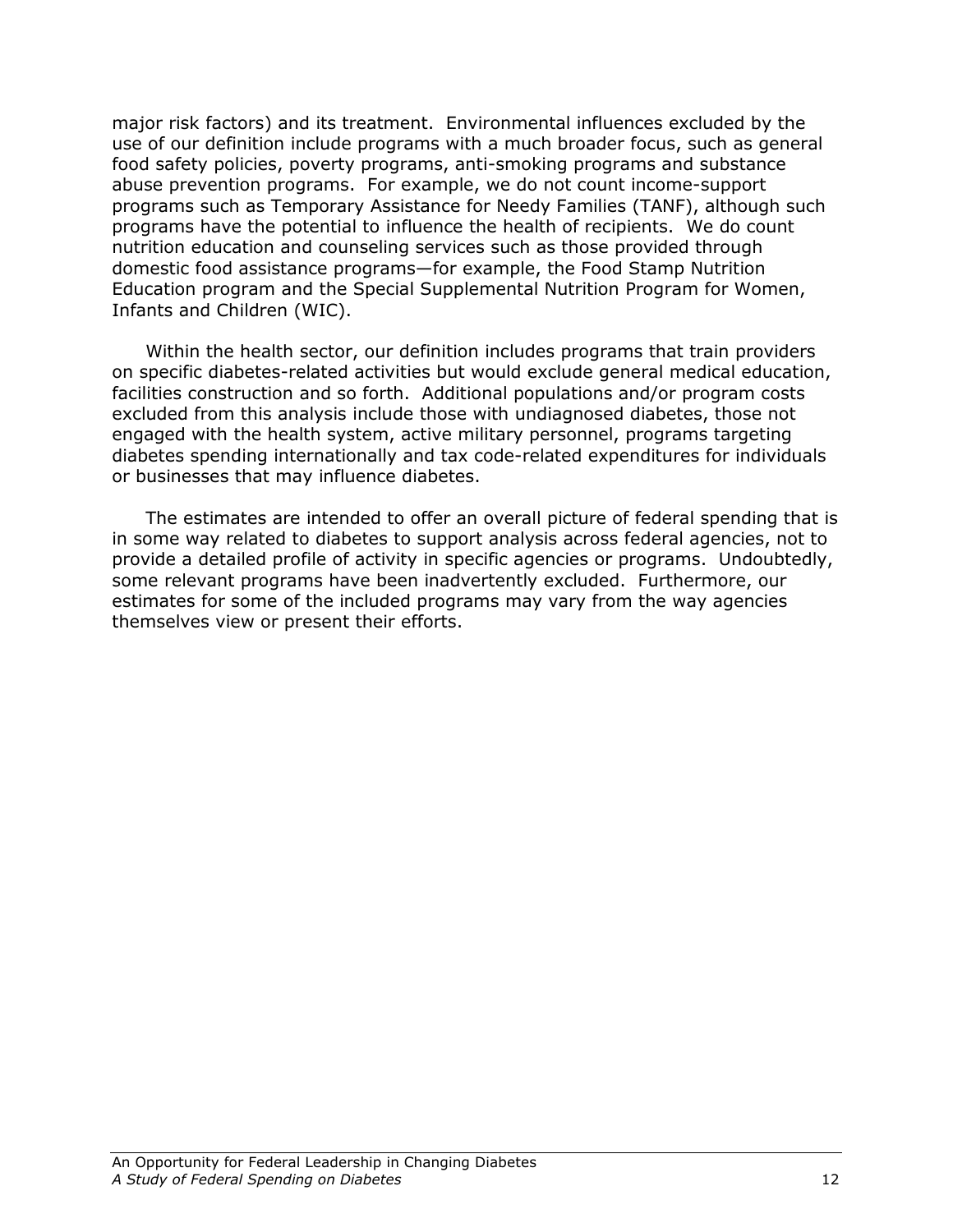## II. THE SCOPE OF DIABETES-RELATED FEDERAL ACTIVITY

Almost every department in the federal government has some programmatic responsibility relevant to diabetes (Box 4). Primary activities include delivery of medical treatment to those with diabetes; implementation of prevention, education and assistance programs; policy and regulatory authority; and research and monitoring. The extent of responsibility, however, varies by department, ranging from significant leadership and programmatic activity in HHS and the U.S. Department of Agriculture (USDA) to little or no activity in the Department of Energy (DoE), the Department of State and GSA.

## A. RANGE OF FEDERAL ACTIVITY

### Medical Treatment and Disability Compensation for Individuals with Diabetes

The departments most directly involved in diabetes-relevant activity include those that provide direct medical treatment and disability compensation to people with diabetes. Through its responsibility for Medicare, Medicaid, SCHIP, the Indian Health Service and other health programs, HHS provides health care for a substantial share of the population. However, HHS is not alone among federal agencies in this regard. VA operates the largest integrated health care system to provide care for people with (and without) diabetes (VA 2006). The Department of Defense's TRICARE programs provide a worldwide system of direct and purchased health care services for the uniformed services, retirees and their families. The federal government is a major employer and its Federal Employees Health Benefits Program (FEHBP) often is looked to for leadership on health care program design. The Social Security Administration (SSA) oversees a family of programs providing disability coverage to qualified former workers, including those disabled because of diabetes.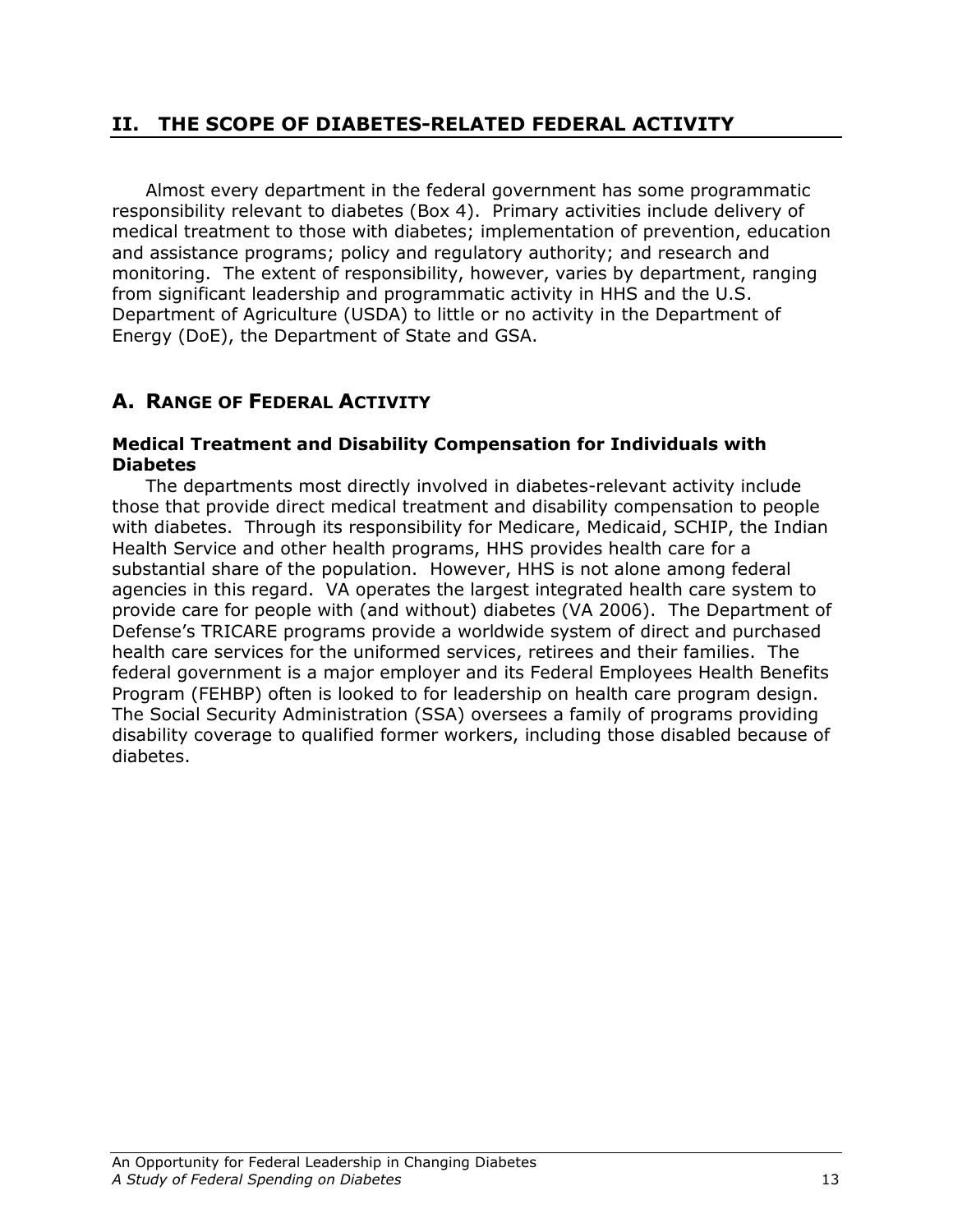### BOX 4

### DIABETES-RELATED RESPONSIBILITIES ACROSS FEDERAL AGENCIES

### Most Extensive Responsibilities

Department of Health and Human Services (HHS). HHS provides overall leadership for the nation on enhancing the health and well-being of the United States population. HHS coordinates cross-agency work to lower risk factors, diabetes prevalence and complications and operates national data systems and reporting that support surveillance and monitoring. HHS research institutes provide support for basic and applied research relevant to diabetes in many ways. HHS is also responsible for Medicare, Medicaid and SCHIP, making it the largest national payer nationwide of health services. HHS agencies oversee relevant health programs for American Indians/Alaska Natives and provide access to care and culturally competent services for underserved populations and high-priority subgroups. Programs for children, like Head Start, have major health components. Aging services provide nutritional and preventive support to vulnerable elderly. HHS also helps oversee the safety and efficacy of the nation's food and drug supply and works with other agencies to advise the nation on dietary guidelines.

**Department of Agriculture (USDA).** USDA is responsible for the provision of safe, affordable, nutritious food and reducing hunger and improving health through good nutrition. It operates a large number of programs that influence nutritional status and food intake, including Special Supplemental Nutrition Program for Women, Infants and Children (WIC), Food Stamps, School Breakfast and National School Lunch Programs. Jointly with HHS, USDA also develops and disseminates the Dietary Guidelines for Americans, which are the foundation for all federal guidance on diet to the general population and are used as the nutrition standards for domestic food assistance programs.

Department of Defense (DoD). With responsibility for military forces, DoD's health programs (TRICARE) serve uniformed service members, retired military and their respective families worldwide though a system of direct and purchased health care services. DoD also oversees selected services abroad, including responsibility for nutrition- and exerciserelated services in schools.

**Department of Veteran's Affairs (VA).** VA is responsible for administering programs for veterans, their families and survivors. The VA health system is the largest integrated health care system to provide care to people with diabetes. In addition, VA includes a number of diabetes-related treatment and preventive activities within its purview and supports relevant research in this area.

**Office of Personnel Management (OPM).** Responsible for the federal workforce, OPM operates the Federal Employees Health Benefits Program for active workers, annuitants and their dependents and is responsible for encouraging health promotion and disease prevention in the federal workforce.

**Social Security Administration (SSA).** SSA is responsible for advancing the economic security of the American people through Social Security Programs. SSA's old age and survivors insurance, disability insurance and supplemental security income programs provide critical income support for qualified disabled workers, including those whose primary cause of disability is diabetes-related. SSA also works with the Centers for Medicare and Medicaid Services (CMS) to support Medicare eligibility processes and education.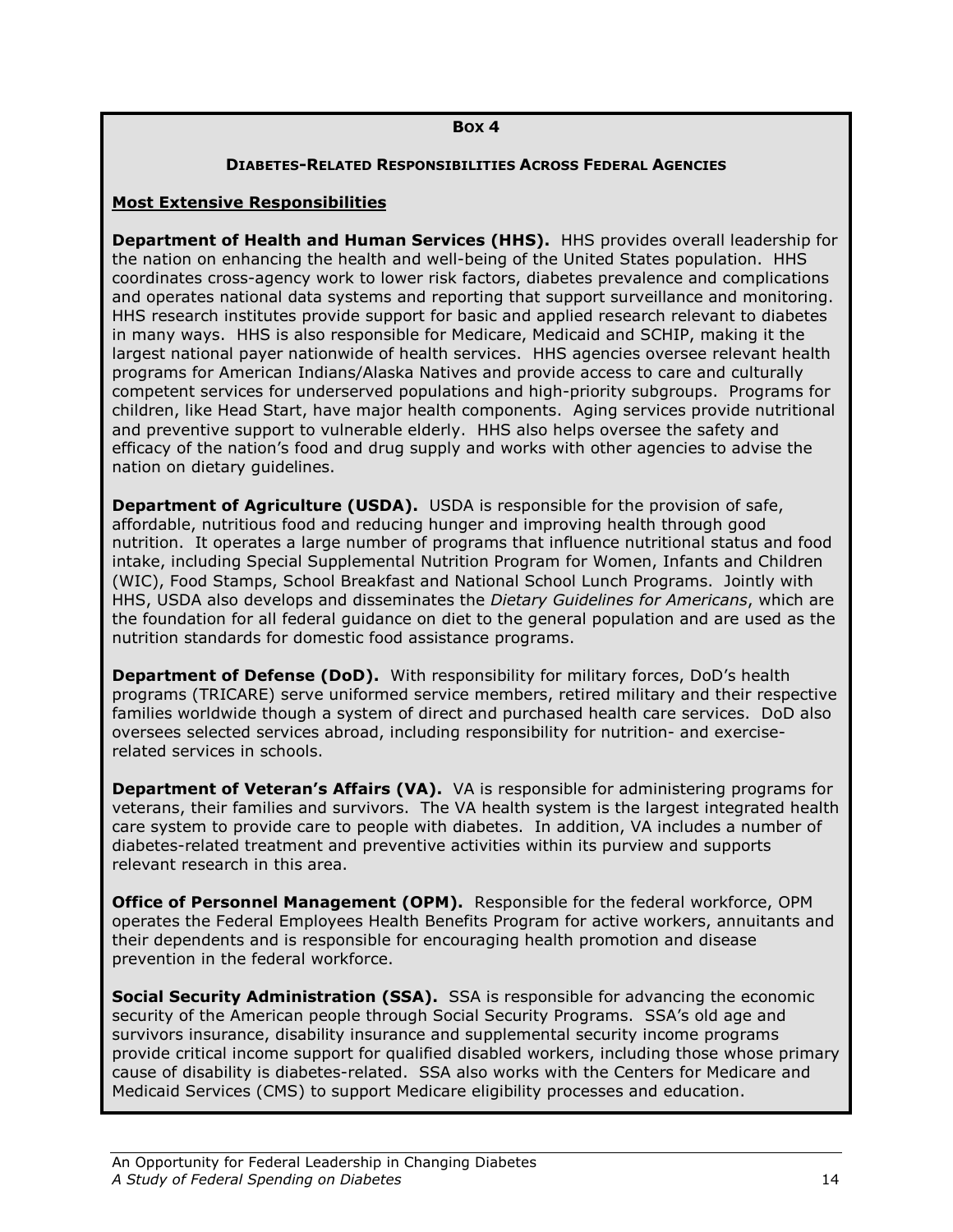(Box 4 continued)

### Targeted and Focused Responsibilities

**Department of Commerce.** The Commerce Department is responsible for foreign and domestic commerce. Its Census Bureau is responsible for collecting demographic data that supports disease surveillance. The Patent Office registers patents for health technologies and devices, some likely to be related to diabetes detection and management.

**Department of Education.** The Department's mission is to ensure equal access to education and to promote education excellence throughout the nation. Selected grant programs fund physical education in schools and recreational opportunities. Physical activity affects risk for diabetes but the provision of physical activity programs also competes with academic demands on schools, including those within the No Child Left Behind program.

Environmental Protection Agency (EPA). Responsible for protecting human health and the environment, EPA's diabetes-related work involves education about safe disposal of insulin syringes. However, the agency is also responsible for research on human health and the ecosystem and efforts to help build healthy communities for active aging.

**Federal Trade Commission (FTC).** The FTC is responsible for, among other things, enforcing consumer protection. It oversees federal truth-in-advertising laws and related claims on food, drugs, dietary supplements and other products promising health benefits, as well as advertising and marketing directed at children.

**Department of Homeland Security (DHS).** Responsible for leading the unified national effort to secure America, DHS's major influence over diabetes is its work to monitor the health impacts of disaster situations and procure medications and medical services in crisis areas. The agency also oversees what can be taken on aircraft. Customs and Border Patrol have responsibilities for immigration and entry and exit of people and goods in and out of the country, though these have a more tenuous connection to diabetes.

Department of Housing and Urban Development (HUD). HUD is responsible for increasing home ownership, community development and access to affordable housing free from discrimination. It impacts diabetes through its effect on the physical environment and its influence on physical activity—primarily through the Community Development Block Grant and other programs supporting economic development.

**Department of the Interior (DoI).** With a mission to protect and provide access to the nation's natural and cultural heritage, the Interior Department's National Park Service affects the nation's recreational opportunities. The Bureau of Indian Affairs influences education of Indian students.

**Department of Justice (DoJ).** Responsible for enforcing the law and defending the legal interests of the nation, DoJ operates the federal prison systems and its related health services. Though the DoJ caseload is small, many federal prisoners are likely to be at risk for, if not already diagnosed with, diabetes.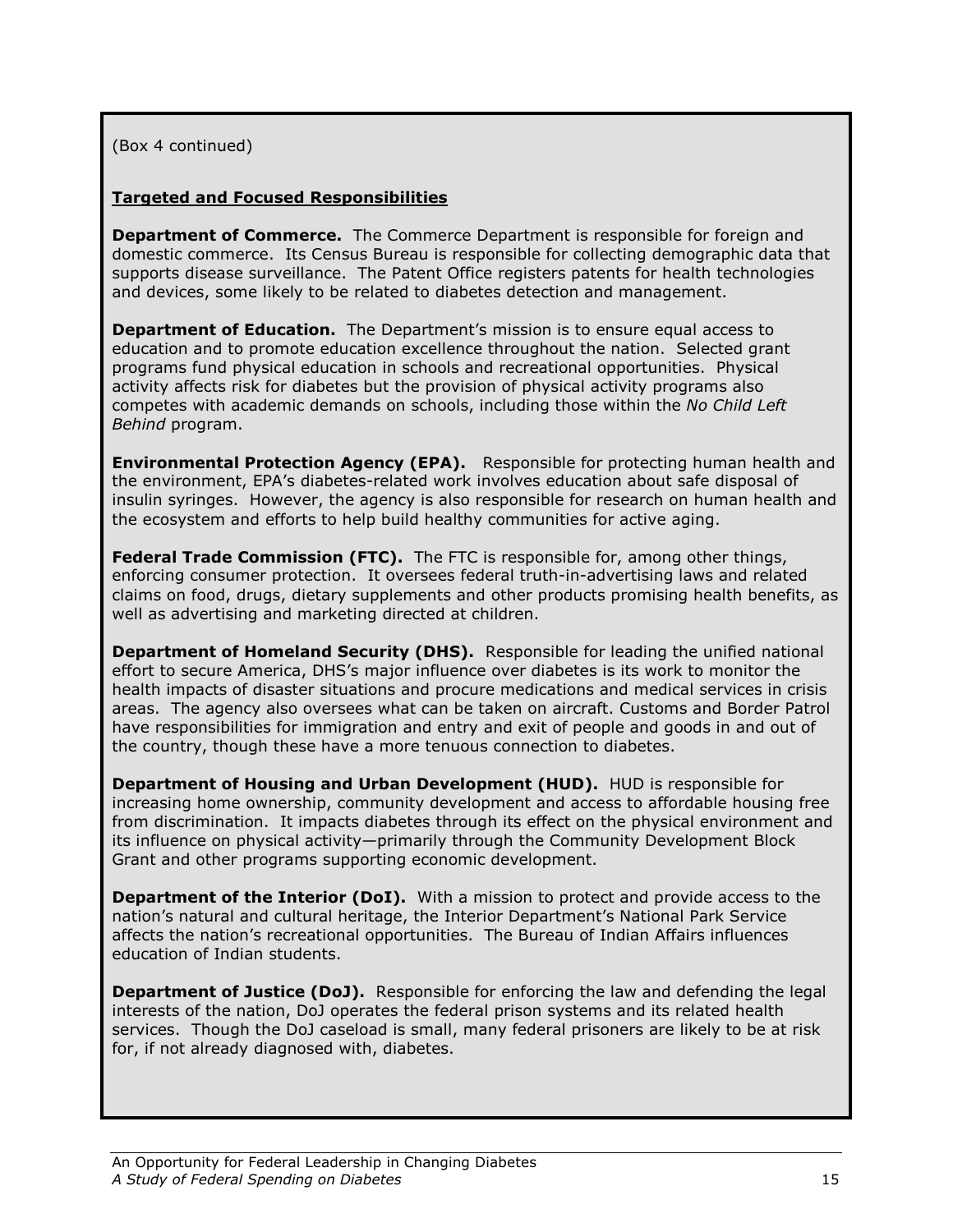## (Box 4 continued)

**Department of Labor (DoL).** Responsible for fostering and promoting the welfare of job seekers, wage earners and retirees, DoL oversees health benefits offered by private sector employer plans, the Family and Medical Leave Act and disability employment policy. The agency also collects and analyzes economic statistics, including statistics related to consumer spending on food, insurance coverage and other factors relevant to diabetes.

**Department of Transportation (DoT).** Focused on ensuring a fast, safe, efficient, accessible and convenient transportation system that meets national interests and enhances quality of life, DoT's transportation policies and programs influence land use and the built environment in ways that affect physical activity. DoT also oversees aspects of transportation safety related to operators with diabetes.

**Department of the Treasury.** The Treasury Department's Internal Revenue Service is responsible for the tax system, which exerts wide-ranging influence over activities that affect risk factors for diabetes and treatment incentives. The Treasury Department also has responsibility for selected health financing provisions of the tax code.

**National Science Foundation (NSF).** Responsible for promoting the progress of science by supporting basic research across fields, NSF does not directly support medical research, but its investments benefit medical sciences and related industries. It has funded research that is diabetes-related.

### Limited Responsibilities

Department of Energy (DoE). The mission of this agency is to discover solutions to power and securing America's future. Diabetes-related efforts appear peripheral to this agency except to the extent that energy policy influences physical activity.

**Department of State.** With a mission to create a more secure, democratic and prosperous role, the State Department is generally internationally focused. However, its responsibilities related to refugees and immigration—as well as worldwide health—provide some linkages to diabetes-related concerns.

General Services Administration (GSA). Responsible for supporting federal acquisitions, GSA's programs do not appear directly relevant to diabetes, although GSA does assist in procurements related to recreation. GSA's main influence over diabetes is likely to be through its potential influence on the design of federal facilities and their support for physical activity.

Source: Mathematica Policy Research, Inc. (MPR) analysis based on review of agency mission statements and programmatic plans.

### Implementation of Prevention, Education and Assistance Programs

Most departments are involved in prevention, education and assistance programs that in some way influence diabetes, although some are more involved than others. As the agency responsible for providing leadership on the health and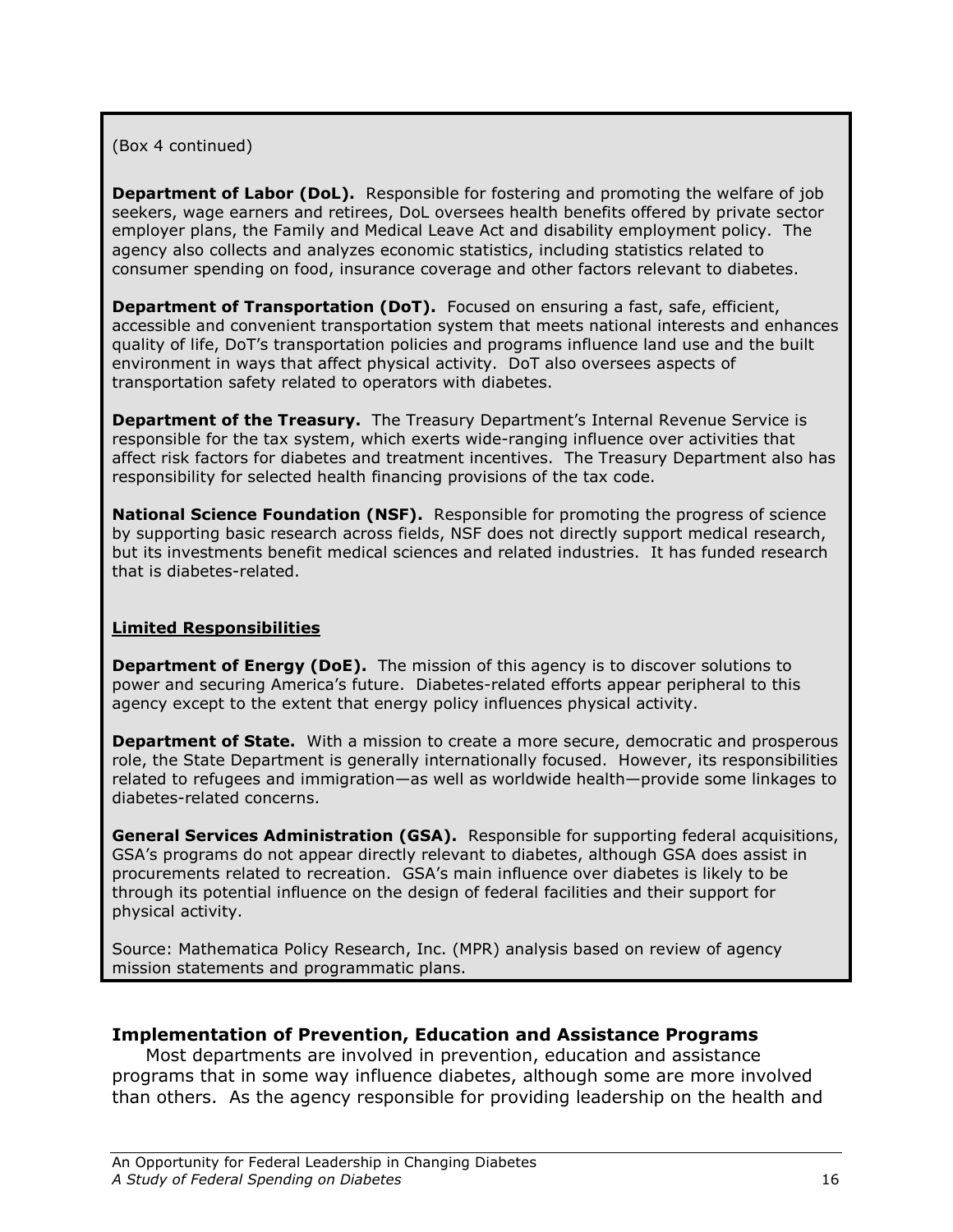well-being of the American population, HHS is responsible for many federal preventive programs, but other agencies also have significant responsibilities.

For the most part, prevention efforts focused specifically on diabetes tend to reside in HHS unless they are part of the formal structure of specific health financing and delivery programs discussed above. HHS's diabetes work is typically led or co-sponsored by the CDC and the National Institutes of Health (NIH), including efforts under the Center for Diabetes Translation, the National Diabetes Education Program and the National Diabetes Information Clearinghouse. The Indian Health Service is tasked by Congress with specific prevention efforts relevant to American Indians and Alaska Natives. A few smaller efforts reside in other agencies, like the National Highway Traffic Safety Administration (NHTSA), which has responsibility for driving risks associated with vision problems, including those related to diabetes.

HHS also provides general leadership for the health and well-being of the American people and, as such, is responsible for programs and policies that influence health and risk factors that may affect diabetes and other chronic conditions like cardiovascular disease and cancer. Healthy People 2010 sets overall health goals and priorities for the nation (HHS 2000). Annual reports like Health U.S., the National Health Quality Report and the National Health Disparities Report provide valuable trend data to analyze progress in achieving goals and emerging problems (National Center for Health Statistics 2006). To support its efforts, HHS leads a number of coordination efforts, including the Diabetes Mellitus Interagency Coordinating Council, whose members include representatives of diverse HHS agencies, as well as the Veteran's Health Administration. HHS also draws on the Secretary's Council on National Health Promotion and Disease Prevention, Healthy People 2010 Steering Committee, U.S. Preventive Services Task Force, Interagency Committee on School Health, Intradepartmental Council on Native American Affairs, HHS Rural Health Task Force and other coordination bodies.

Within HHS, both CDC and other agencies sponsor a variety of focused preventive programs. For example, CDC's Racial and Ethnic Approaches to Community Health (REACH) program addresses concerns for disparities in health care and its Active Community Environments Initiative encourages physical activity. Other HHS agencies have prevention programs consistent with the specific subpopulations of their concern. For example, the Health Resources and Services Administration (HRSA) has a special focus on maternal and child health and on the medically underserved. The Administration on Aging has programs to support healthy aging as well as significant responsibility for food programs directed at the aging, such as congregate and home-delivered meals. The Administration on Children and Families is responsible for programs with significant health components, such as Head Start.

Because it is responsible for the safety and efficacy of the nation's food supply, the USDA plays an important role in shaping health. USDA programs that influence nutritional status and food intake include the Special Supplemental Nutrition Program for Women, Infants and Children (WIC), Food Stamps, school meals and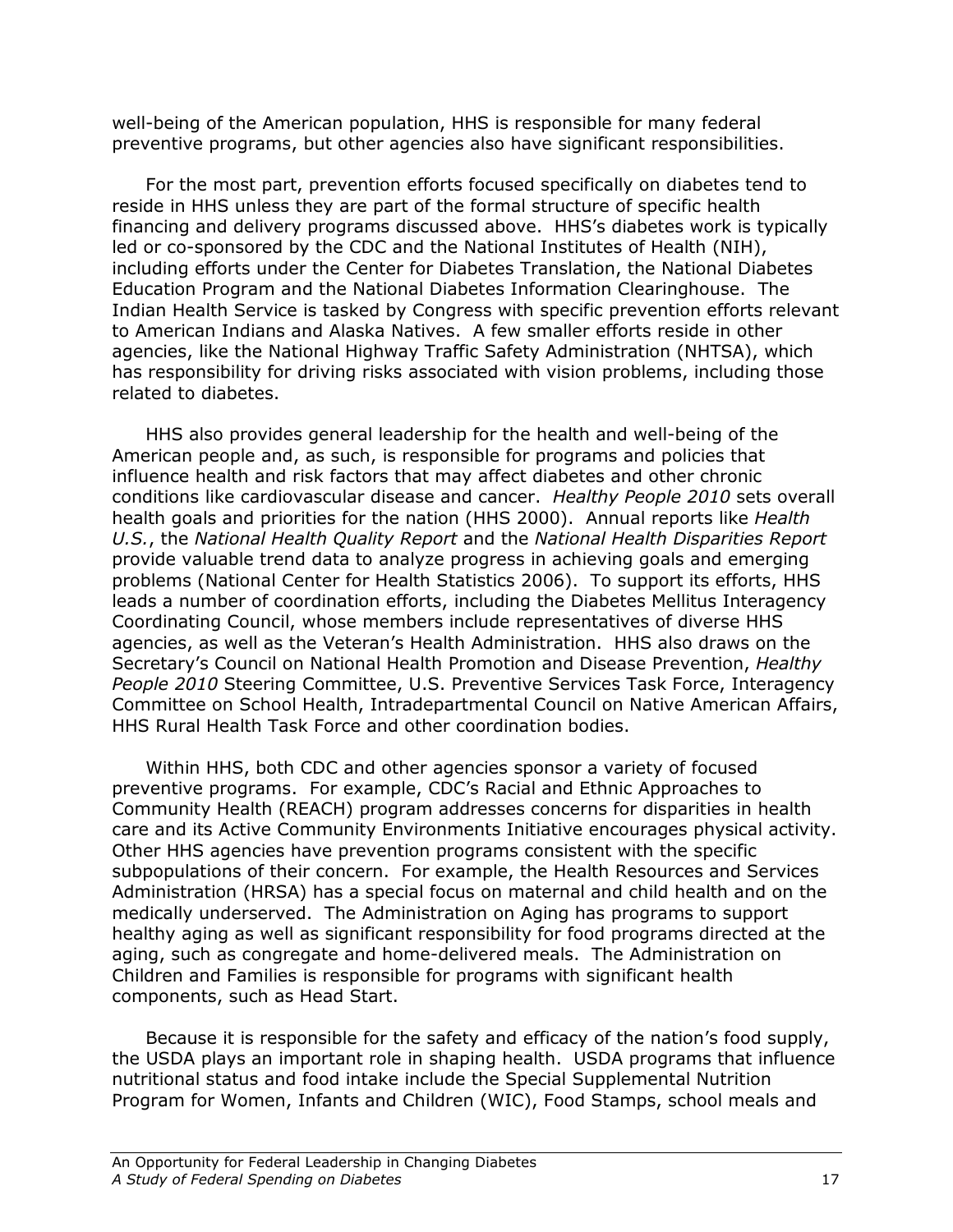other child nutrition programs (USDA 2006). Although these programs contain embedded nutritional objectives, the intensity of effort spent on nutritional guidance varies substantially. Furthermore, these food assistance programs may influence supply and price for various foods in ways that reflect the economic objectives for the nation rather than the dietary and health objectives (see the Policy and Regulatory section, below).

Other departments that are not directly involved in diabetes prevention or health promotion still affect the environment and communities where people live and provide important opportunities to improve individuals' behaviors and lifestyles. For example, the Department of Transportation (DoT) aims to ensure fast, safe, efficient, accessible and convenient transportation; its policies and programs influence incentives and barriers to walkability. HUD supports re-development efforts through the Community Development Block Grant programs and urban renewal programs that influence the physical environment and access to physical activity. The EPA's responsibilities include research on human health and the ecosystem, including healthy communities for active aging. The Department of Interior's (DoI) National Parks Service oversees a range of recreational opportunities. Through its No Child Left Behind program and others, the Department of Education affects local school district programming decisions in ways that may influence physical activity.

## Policy and Regulatory Authority

In partnership with HHS, USDA develops and disseminates the *Dietary* Guidelines for Americans, which are the foundation for all federal guidance on diet and used as the nutrition standards for federal domestic assistance (USDA and HHS 2005). Many other federal departments also have policy or regulatory authority that affects diabetes. The Department of Labor (DoL), for example, oversees health benefits offered by private employers, the Family and Medical Leave Act and disability employment policy. The Federal Trade Commission is responsible for consumer protection, including product health claims and advertising and marketing directed at children—such as working with the Food and Drug Administration (FDA) to stop deceptive Internet diabetes ads. FDA oversees the labeling of foods and drugs. Although it is beyond the scope of our study, the Internal Revenue Service (within the Department of Treasury) also has a major impact on health and human behavior through the incentives of the tax code.

## Research and Monitoring Activities

 HHS data systems and reports provide most of the population-based data upon which diabetes monitoring efforts are built, including the National Health Interview Survey, the National Health and Nutrition Examination Survey, the Medical Expenditure Panel Survey and others (Woteki et al. 2002). However, other departments provide the auxiliary data needed to support such analysis (National Research Council 2004). For example, the Department of Commerce's Census Bureau provides the demographic data needed for population monitoring. The DoL collects and analyzes economic statistics, including those related to consumer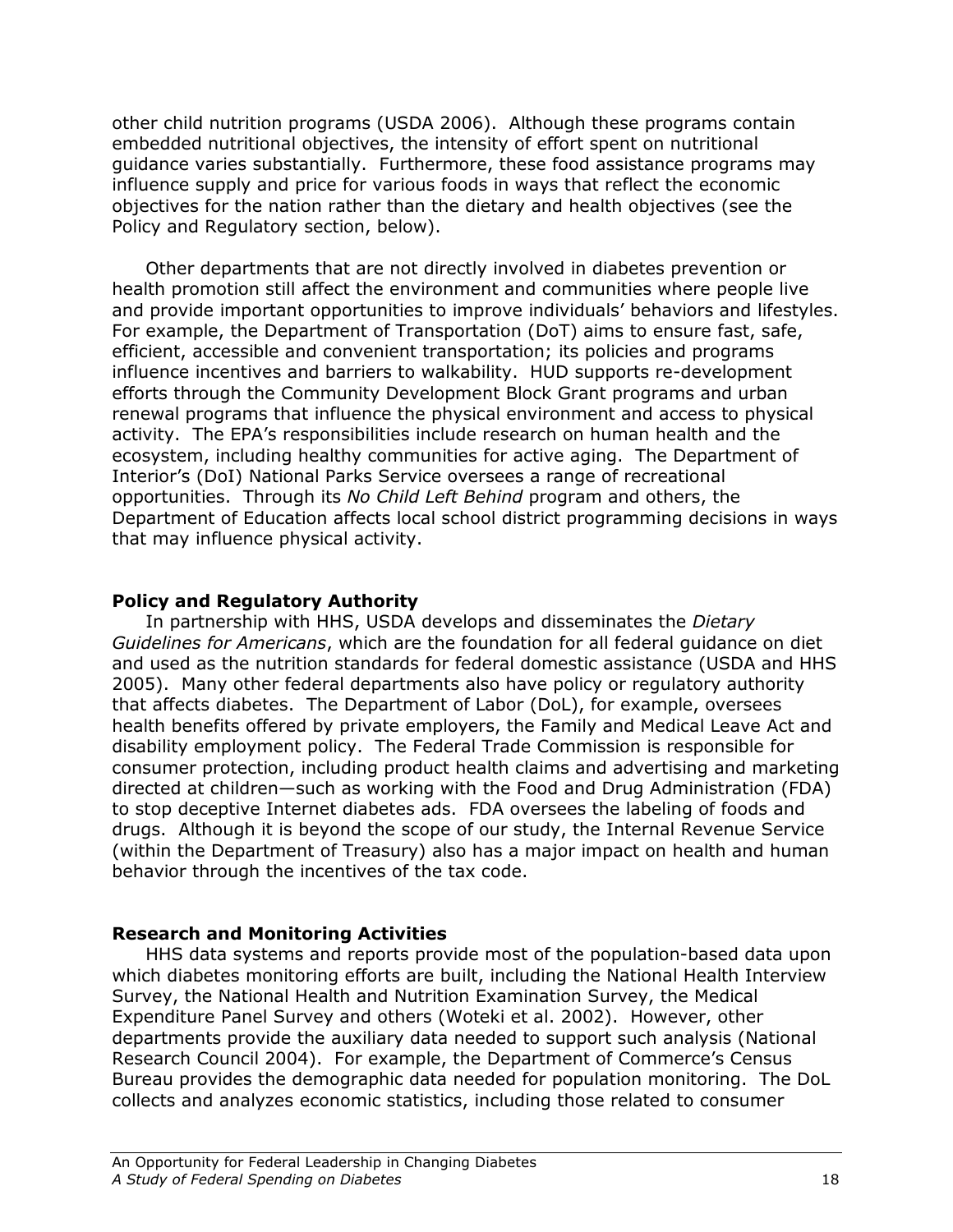spending on food, health care and other diabetes-relevant areas. Both VA and DoD have ongoing monitoring and research efforts targeted at the populations they are responsible for. Within the National Science Foundation, both basic and social science research touches on issues relevant to diabetes, although medical research is not the specific focus. These complement, of course, the extensive NIH work involving basic and applied research on diabetes and its risk factors. Although the National Institute of Diabetes and Digestive and Kidney Diseases (NIDDK) leads NIH's diabetes-related efforts, it is by no means the only institute whose work influences diabetes.

## B. FEDERAL INFLUENCE ACROSS THE LIFESPAN

Traditionally, federal and state governments and the private sector have divided responsibilities for certain segments of the population, including those at different life stages. For example, beyond general health promotion, the federal government has prioritized providing support for those at the beginning and the end of the lifespan and for certain high-priority groups in between, such as pregnant women. This division is reflected in the intensity and focus of the federal government's diabetes-related programs and activities, described below in descending order.

## Infants and Children

 A number of federal programs—including WIC, Medicaid, Healthy Start and the Maternal and Child Health (MCH) program—focus on women of childbearing age, their infants and families, with a view toward improving birth outcomes and ensuring a healthy early start in life. As infants grow, many of these efforts continue, augmented by programs targeting school-age children, such as Early Head Start and Head Start. Available resources tend to be directed toward lowincome families or those meeting certain specific eligibility requirements—for example, residing on tribal lands or, in the case of WIC, at increased nutritional risk. Although SCHIP has expanded children's health coverage, reaching adolescents has been an ongoing challenge. CDC sponsors programs like VERB (a media campaign to encourage physical activity for young people ages nine to 13). CDC also works with USDA and states on school health and nutrition and physical activity promotion to prevent childhood obesity. The School Breakfast Program and National School Lunch Program influence the dietary intake of roughly 30 million students (USDA 2006). The DoT's Safe Routes to School Program influences students' physical activity.

## Elderly

 At the other end of the spectrum, Medicare provides almost universal health care coverage for the elderly and the Medicaid program supplements available benefits and cost sharing for those with limited income and assets. Federal aging services support a national network that, among other goals, seeks to encourage good nutrition and physical activity through such programs as Meals on Wheels, nutrition education for elderly people using Food Stamps, Steps to Healthy Aging and others.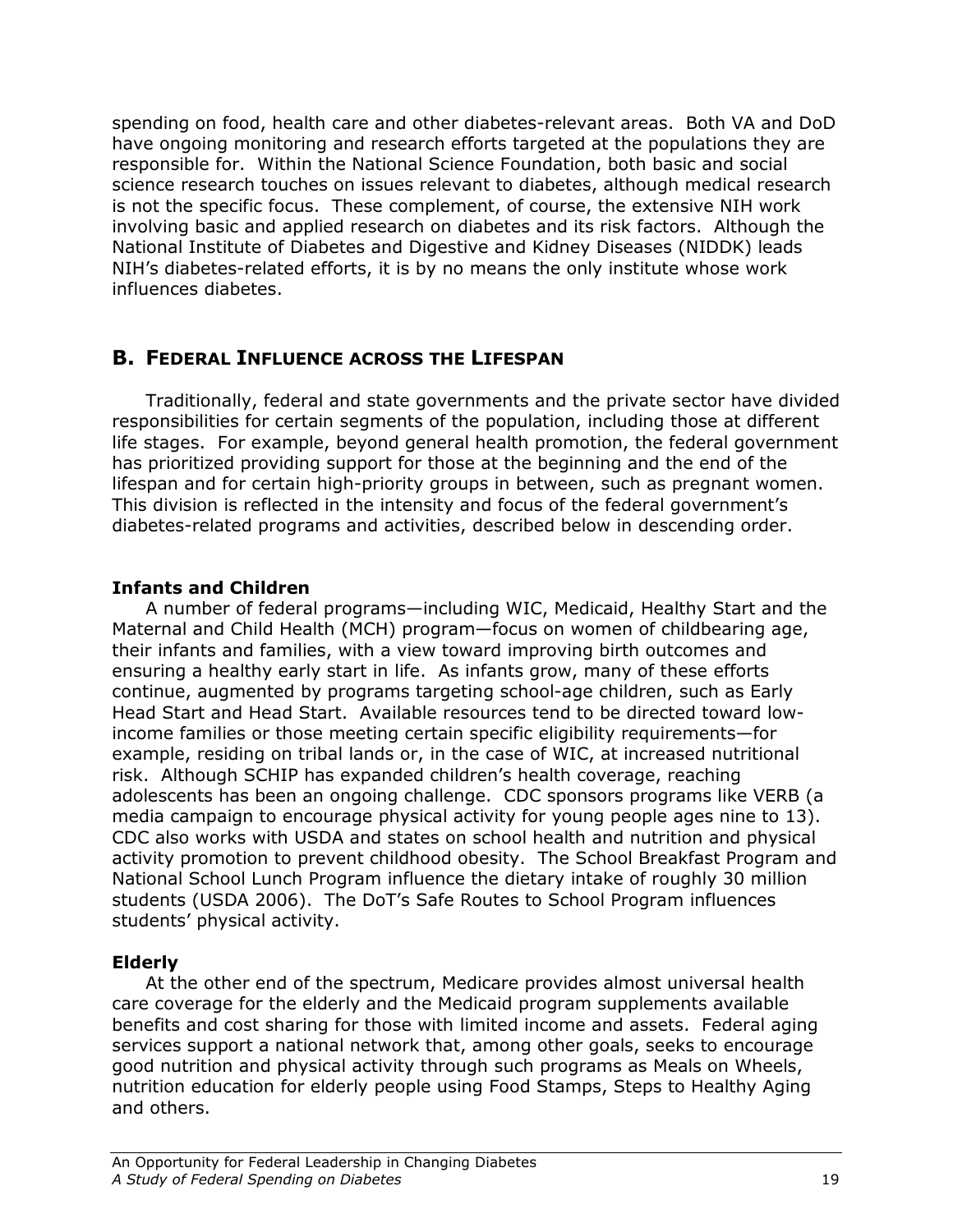### Priority Populations

The federal government also has significant responsibilities for subgroups of the population with unique federal histories or responsibilities such as American Indians and Alaska Natives, prisoners, those now serving or having previously served in the military or their dependents. As the nation's largest public employer, the federal government also has additional responsibility for health and other benefits for employees and dependents.

## Adults Under 65

 Fewer federal programs address this population, and those that do tend either to be relatively low-intensity interventions—for example, advertising and written publications—or focus their work specifically on women who are or may become pregnant. The WIC program and Healthy Start both provide services to pregnant women, including referrals to health care, social services, nutrition counseling and breastfeeding support; WIC also provides vouchers for a food package to supplement the diets of pregnant women, infants and young children. Yet we see little indication that ongoing preventive efforts for this subgroup was a central concern for many adult-focused prevention programs, even though pregnant women who have gestational diabetes (and their children) are at much higher risk for being diagnosed with type 2 diabetes later in life (National Institute of Child Health and Human Development 2006).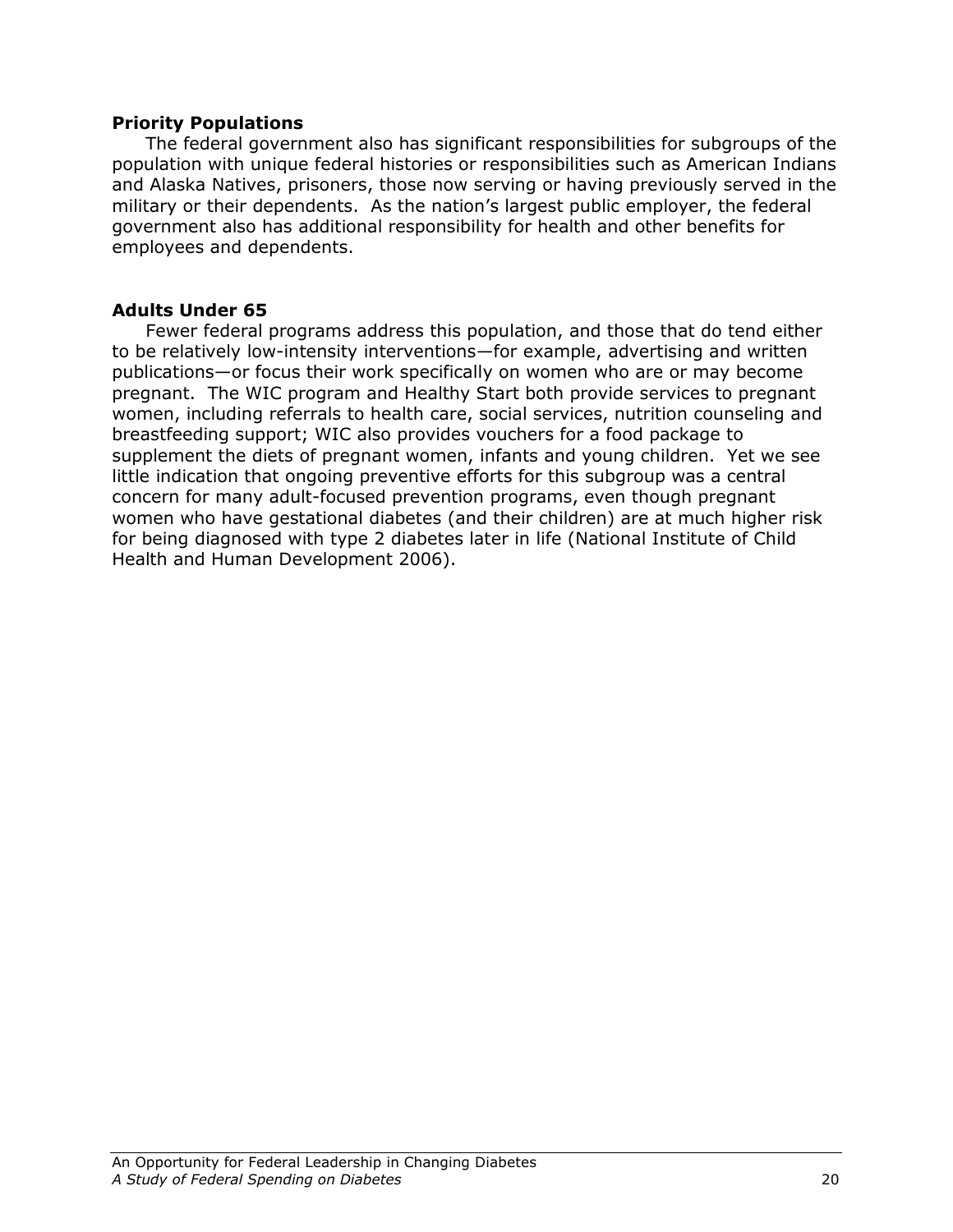## III. FINDINGS ON FEDERAL SPENDING FOR DIABETES

Our analysis of federal spending on diabetes-related costs shows that the federal government spends nearly \$80 billion to treat diabetes and its complications compared to what it costs for those without diabetes, and that the federal spending accounts for about 61 percent of total excess medical spending associated with diabetes nationwide (Table 1). In contrast, the federal government spends much less on prevention, encouragement and support of behavior that reduces the risk factors for diabetes and other chronic conditions, and even less on efforts specifically directed at preventing diabetes or, for those who have diabetes, encouraging effective care to prevent or minimize some complications. An estimated \$3.9 billion is spent across the government on disease prevention and health promotion activities around healthy behaviors and risk factors common to many chronic diseases—namely nutrition (diet), physical activity and obesity. Very little of it, only \$0.2 billion, is specifically targeted to diabetes.

## A. TREATMENT AND DISABILITIES

### Incremental Costs for Treatment and Diabetes-Related Disability

The federal government spent \$79.7 billion on diabetes treatment and related disabilities in FY 2005 (Table 1). This total reflects one in every eight dollars of federal health spending and is roughly equivalent to the total annual budget of the USDA or the Department of Education.<sup>7</sup>

### Medical Costs

<u>.</u>

In FY 2005, the federal government spent an additional \$77.2 billion in its major health financing and delivery programs to treat people with diabetes compared to costs to treat those without diabetes (Table 1). Total federal spending on diabetes accounted for 61 percent of all spending on diabetes—by government, the private sector and individuals—in the United States during FY 2005 (Figure 7). $^8$ 

 $^7$  The Office of Management and Budget (OMB) FY 2007 summary table 4-1 for FY 2005 shows total federal outlays of \$85.3 billion for USDA and \$72.9 billion for the Department of Education.

 $^8$  The American Diabetes Association (2003) estimates that in aggregate an additional \$91.9 billion was spent nationally on direct medical care by those with diabetes compared to those without in 2002. To obtain an equivalent estimate for 2005, we make three adjustments. First, we adjust for medical cost inflation by increasing the 2002 estimate by 21.1 percent, which was the National Health Expenditure Accounts (NHE) increase in overall per capita health spending between 2002 and 2005, and then we adjust for overall population growth by increasing the 2002 estimate by a further 2.9 percent, per the National Health Interview Survey reported ratio of 2005 to 2002 population. These two adjustments yield an estimate of \$114.5 billion. In order to adjust for the observed changes in population age and the prevalence of diagnosed diabetes—which rose from 4.8 percent in 2002 to approximately 5.3 percent in 2005 for the overall U.S. population—we increase the estimate by a further 10.4 percent. This yields an estimated total direct medical cost of diabetes in 2005 of \$126.4 billion.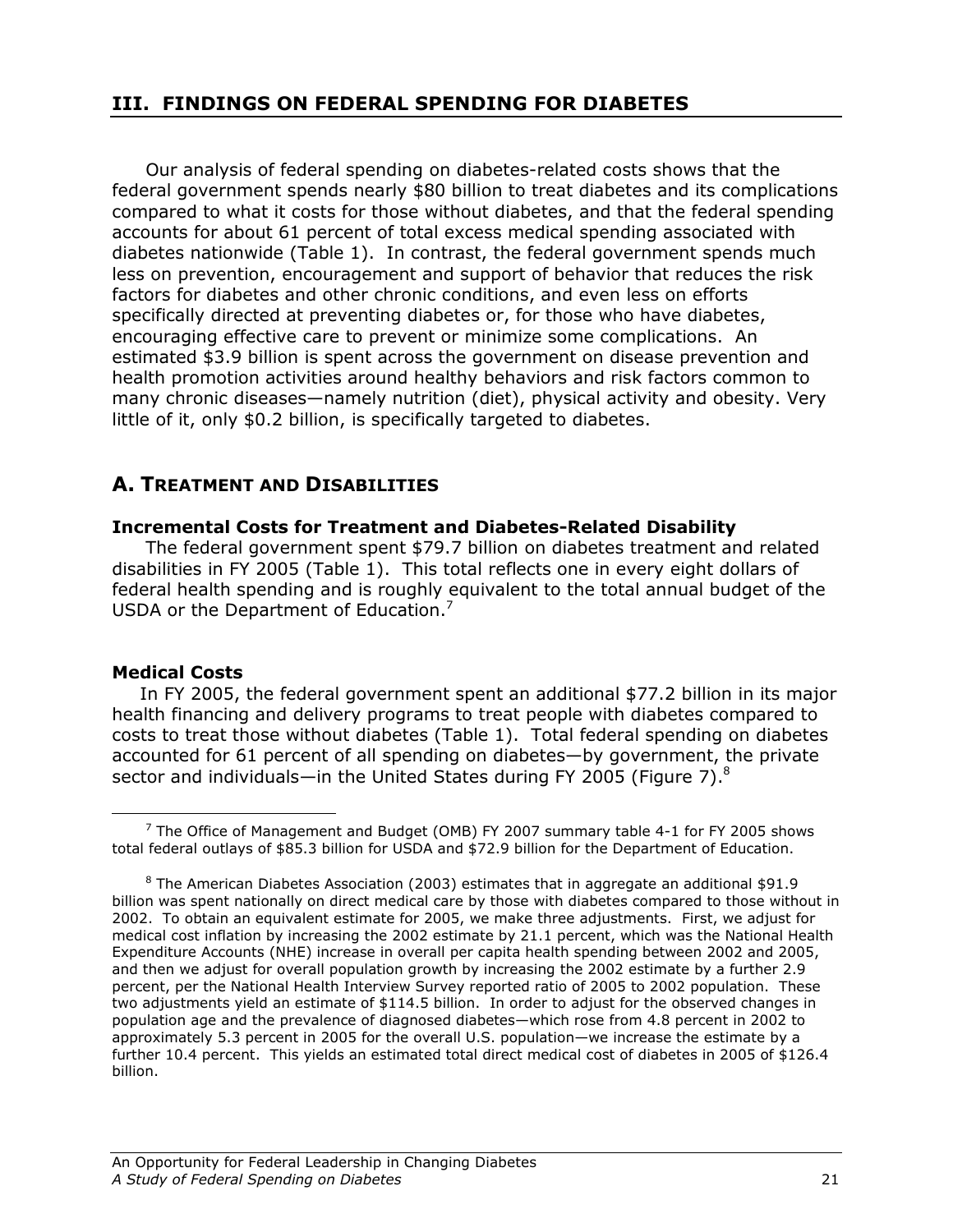| Table 1. Summary Table: Federal Spending for Diabetes-Related Purposes by |
|---------------------------------------------------------------------------|
| <b>Spending Type, HHS Versus Other Agencies, FY 2005 (in billions)</b>    |

| <b>Type of Spending</b>                                                             | All<br><b>Departments</b> | HHS                | <b>Other</b><br><b>Agencies</b> |
|-------------------------------------------------------------------------------------|---------------------------|--------------------|---------------------------------|
| FEDERAL PROGRAM COSTS OF TREATING DIABETES AND<br><b>DEALING WITH COMPLICATIONS</b> |                           |                    |                                 |
|                                                                                     | \$79.704                  | \$66.056           | \$13.648                        |
| <b>Direct Health Care Benefits/Treatment Costs</b>                                  | \$77.244                  | \$66.056           | \$11.188                        |
| Medicare                                                                            | \$61.097                  | \$61.097           | \$0.000                         |
| Medicaid (federal share)                                                            | \$4.669                   | \$4.669            | \$0.000                         |
| Federal Employees Health Benefits (Actives, Annuitants &<br>Dependents)             | \$2.432                   | \$0.000            | \$2.432                         |
| DOD (TRICARE)                                                                       | \$3.033                   | \$0.000            | \$3.033                         |
| Veteran Affairs Health System                                                       | \$5.723                   | \$0.000            | \$5.723                         |
| Other (SCHIP, Indian Health Service, PHS Corps Retirees) <sup>a</sup>               | \$0.290                   | \$0.290            | \$0.000                         |
| <b>SSDI/SSI Spending for Diabetes-Related Disabilities</b>                          | \$2.460                   | \$0.000            | \$2.460                         |
| ADMINISTRATIVE SPENDING BY HEALTH CARE FINANCING                                    |                           |                    |                                 |
| <b>PROGRAMS TO PROMOTE EFFECTIVENESS AND OUALITY</b><br>(See Table 2)               | \$1.084                   | \$0.891            | \$0.193                         |
|                                                                                     |                           |                    |                                 |
| PREVENTION AND HEALTH PROMOTION (see Table 3)                                       | \$3.925                   | \$2.241            | \$1.684                         |
| Targeted Diabetes Funding - Total                                                   | \$0.232                   | \$0.214            | \$0.018                         |
| CDC diabetes-related chronic disease spending                                       | \$0.064                   | \$0.064            | \$0.000                         |
| Indian Health Service diabetes prevention<br>Other                                  | \$0.150                   | \$0.150            | \$0.000                         |
|                                                                                     | \$0.018                   | \$0.000            | \$0.018                         |
| Prevention Targeted at Risk Factors (Physical Activity, Diet,                       |                           |                    |                                 |
| Nutrition, Obesity and Other Relevant Concerns) - Total<br><b>CDC</b>               | \$3.693                   | \$2.027            | \$1.666                         |
| HHS-wide                                                                            | \$0.414<br>\$0.021        | \$0.414<br>\$0.021 | \$0.000<br>\$0.000              |
| Other HHS spending                                                                  | \$1.592                   | \$1.592            | \$0.000                         |
| USDA nutrition guidance and services                                                | \$0.915                   | \$0.000            | \$0.915                         |
| Other federal departments and agencies                                              | \$0.751                   | \$0.000            | \$0.751                         |
|                                                                                     |                           |                    |                                 |
| <b>RESEARCH AND MONITORING (See Table 4)</b>                                        | \$3.053                   | \$2.296            | \$0.757                         |
| <b>Statistical Systems to Support Monitoring</b>                                    | \$0.159                   | \$0.086            | \$0.073                         |
| <b>Research</b>                                                                     | \$2.604                   | \$1.945            | \$0.659                         |
| NIH diabetes-related research (including diabetes education) <sup>b</sup>           | \$1.055                   | \$1.055            | \$0.000                         |
| NIH research on related risk factors for diabetes                                   | \$0.814                   | \$0.814            | \$0.000                         |
| Other relevant research in HHS and elsewhere                                        | \$0.735                   | \$0.076            | \$0.659                         |
| Related Regulation (e.g., FDA, FTC, Commerce)                                       | \$0.290                   | \$0.265            | \$0.025                         |
| <b>FEDERAL DOMESTIC FOOD PROGRAMS (see Table 5)</b>                                 | \$48.880                  | \$0.539            | \$48.341                        |
| Direct feeding or vouchers                                                          | \$16.491                  | \$0.539            | \$15.952                        |
| Food Stamps                                                                         | \$32.389                  | \$0.000            | \$32.389                        |

Source: MPR analysis of FY 2005 federal spending, mainly as reported in the FY 2007 budget documents and related program information. Additional detail on methods are in Appendices A-C.

Note: Domestic spending only; excludes active military spending. While programs may serve multiple purposes, we place them within the single category that best typifies most spending because available data do not allow greater differentiation.

<sup>a</sup>SCHIP, State Children's Health Insurance Program (CMS); PHS, Public Health Service.

<sup>b</sup>Includes NIH funds for The National Diabetes Education Program cosponsored by NIH and CDC.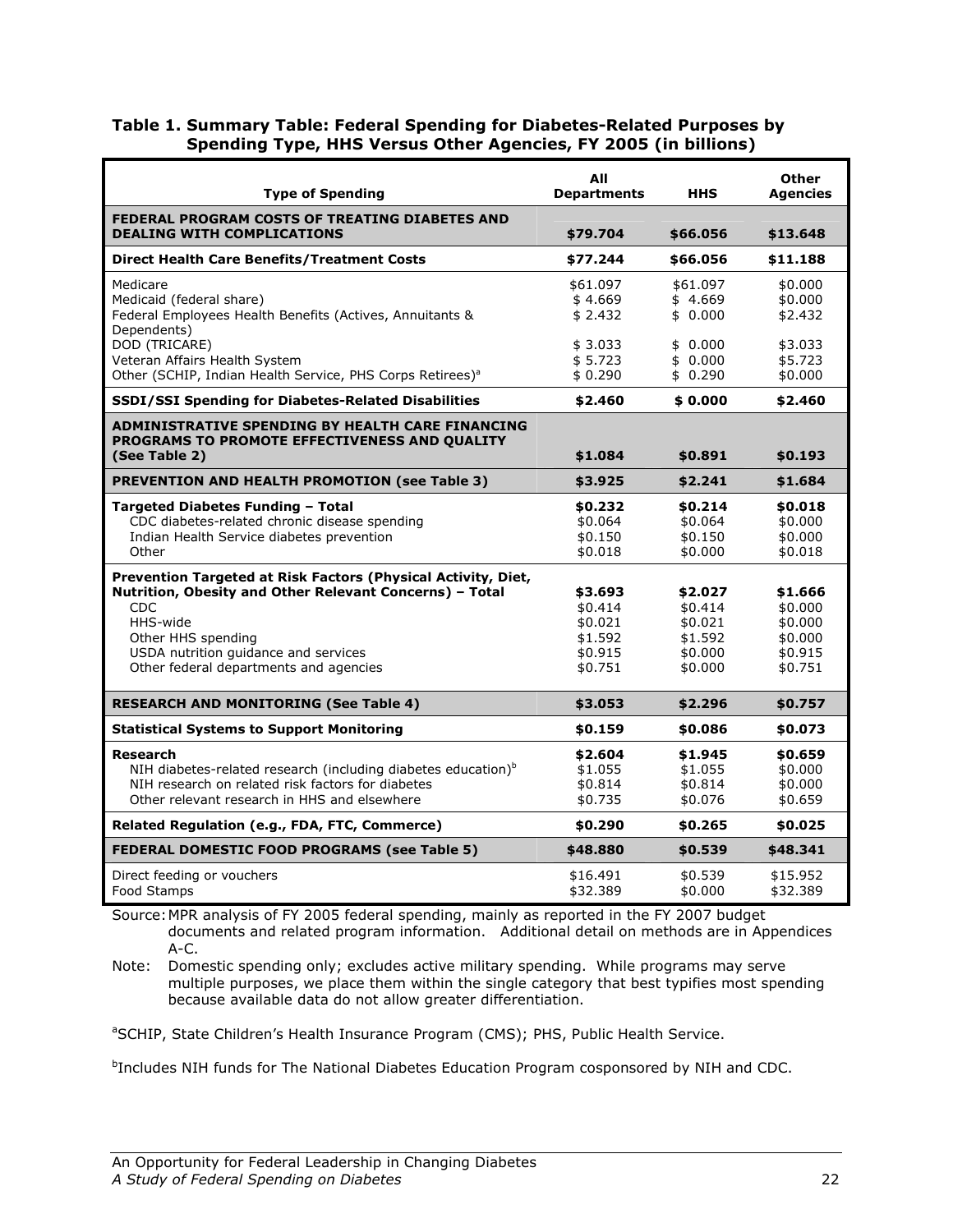#### Figure 7. Federal Diabetes-Related Spending as Share of National Diabetes Spending, FY 2005



Source: MPR analysis. Total spending based on inflation of ADA/Lewin estimates of treatment related national diabetes spending to 2005 (excludes indirect costs due to disability and lost productivity).

Nearly 80 percent of this total accounts for the additional federal spending due to diabetes in Medicare alone. $9$  Specifically, the federal government spends \$7,665 more to treat a Medicare beneficiary with diabetes than to treat a beneficiary without diabetes. Overall, Medicare spends \$108.6 billion for those with diabetes— \$61.1 billion more than what it otherwise spent to treat those without diabetes (Appendix B, Table B-1). The difference accounts for 18.4 percent of all Medicare spending. $^{\rm 10}$ 

-

 $9$  Because these estimates were for FY 2005, they predate the shifts in federal spending associated with the introduction of the Medicare drug benefit in 2006. This change will increase federal diabetes-related spending in Medicare, part of which will be offset by reduced spending on the federal match in Medicaid.

 $10$  Total spending for Medicare beneficiaries with diabetes was 32.7 percent of the Medicare budget. The estimate above is just for the difference between spending for those with diabetes in Medicare compared to those without. (See Appendix B for additional detail.)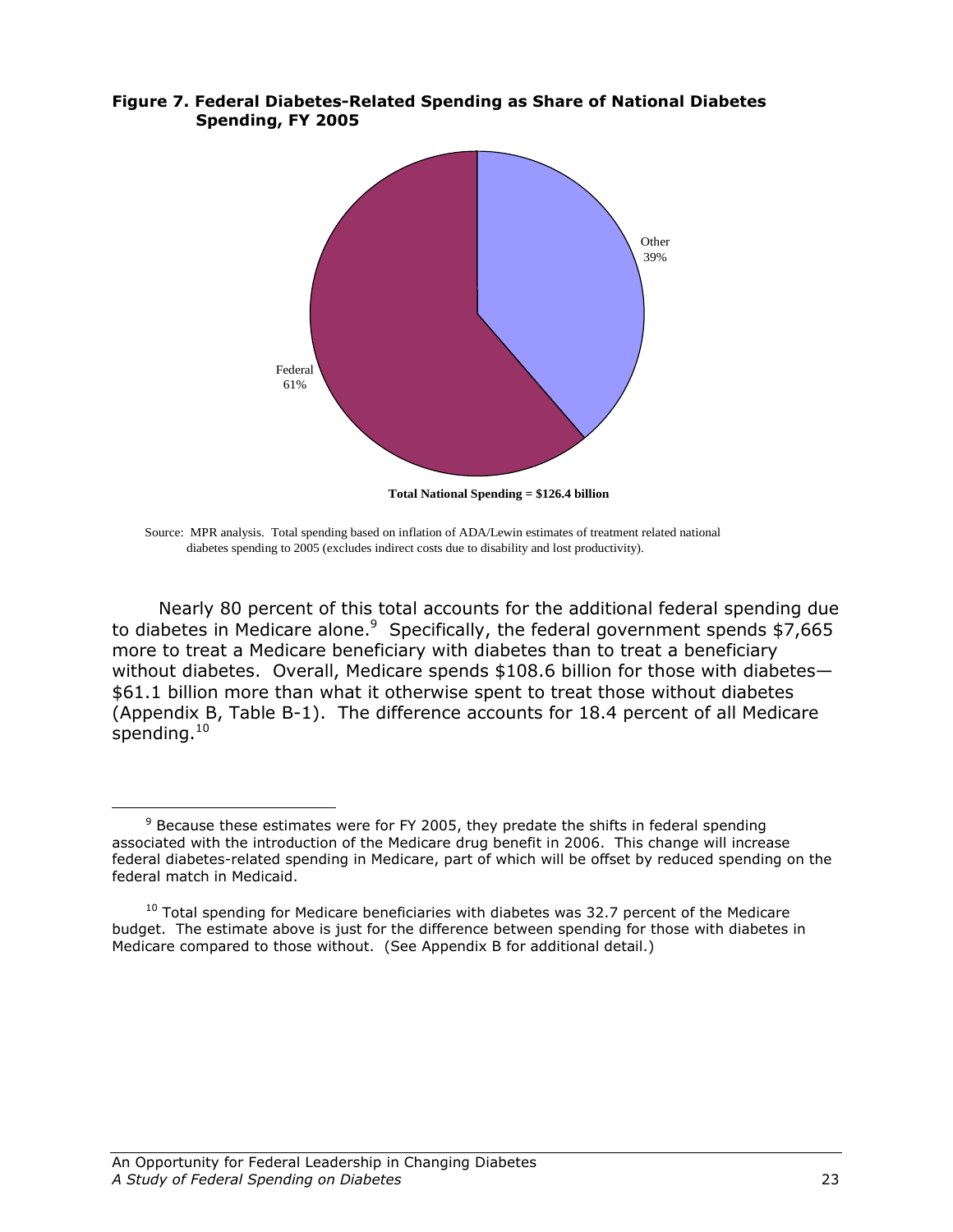#### Disability-Related Costs

The federal government spent \$2.5 billion in FY 2005 for diabetes-related disability payments through Social Security Disability Income and Supplemental Security Income programs (SSDI/SSI). We have estimated these costs using a much more narrow definition of indirect costs of disability due to diabetes than Lewin used in its national study for the American Diabetes Association in 2002 (ADA 2003). The \$2.5 billion we calculate reflects solely the federal costs of disability as incurred by the SSDI/SSI program. The estimates include annual disability costs for those covered by the program whose primary cause of disability was coded as diabetes, as well as a share of those disabled by visual impairments and renal failure, because such complications are likely with diabetes. The estimates understate the full economic costs of diabetes to the federal government because they do not account for lost productivity in the federal workforce or the impact on federal tax revenue of diabetes-related illness and disability.

### Administrative Spending to Encourage Effective Treatment

Recognizing the opportunity costs associated with diabetes and its complications (as well as with other chronic diseases), financing programs can encourage effective practices for prevention and treatment. They can do this by overseeing the quality of care provided, encouraging providers to use care consistent with national guidelines, measuring and publicly reporting on performance and promoting what research shows to be effective ways of managing care or testing new approaches. However, while treatment costs typically come out of the entitlement (mandatory) part of the federal budget, funding to enhance quality and effective treatment typically is supported through discretionary funds provided in the federal budget. We estimate that only about \$1.1 billion (not included in the \$79.7 billion) is spent directly by the federal government in administrative costs associated with these functions (Table 2).

| <b>HHS</b>                                                        | \$0.891 |  |
|-------------------------------------------------------------------|---------|--|
| Medicare quality improvement organizations (50% share)            | \$0.199 |  |
| Medicare general operations (5% share)                            | \$0.241 |  |
| Federal contributions to state Medicaid administration (5% share) | \$0.419 |  |
| Other federal CMS administrative costs (5% share)                 | \$0.032 |  |
| <b>Other</b>                                                      | \$0.193 |  |
| DOD health program management (5% share)                          | \$0.026 |  |
| VA medical services administration (5% share)                     | \$0.167 |  |

#### Table 2. Estimated Federal Spending in Health Care Financing Programs Associated With Encouraging Quality and Effectiveness of Services, FY 2005 (in billions)

Source: MPR analysis of FY 2005 spending allocations as reflected in departmental FY 2007 budget justifications provided to Congress.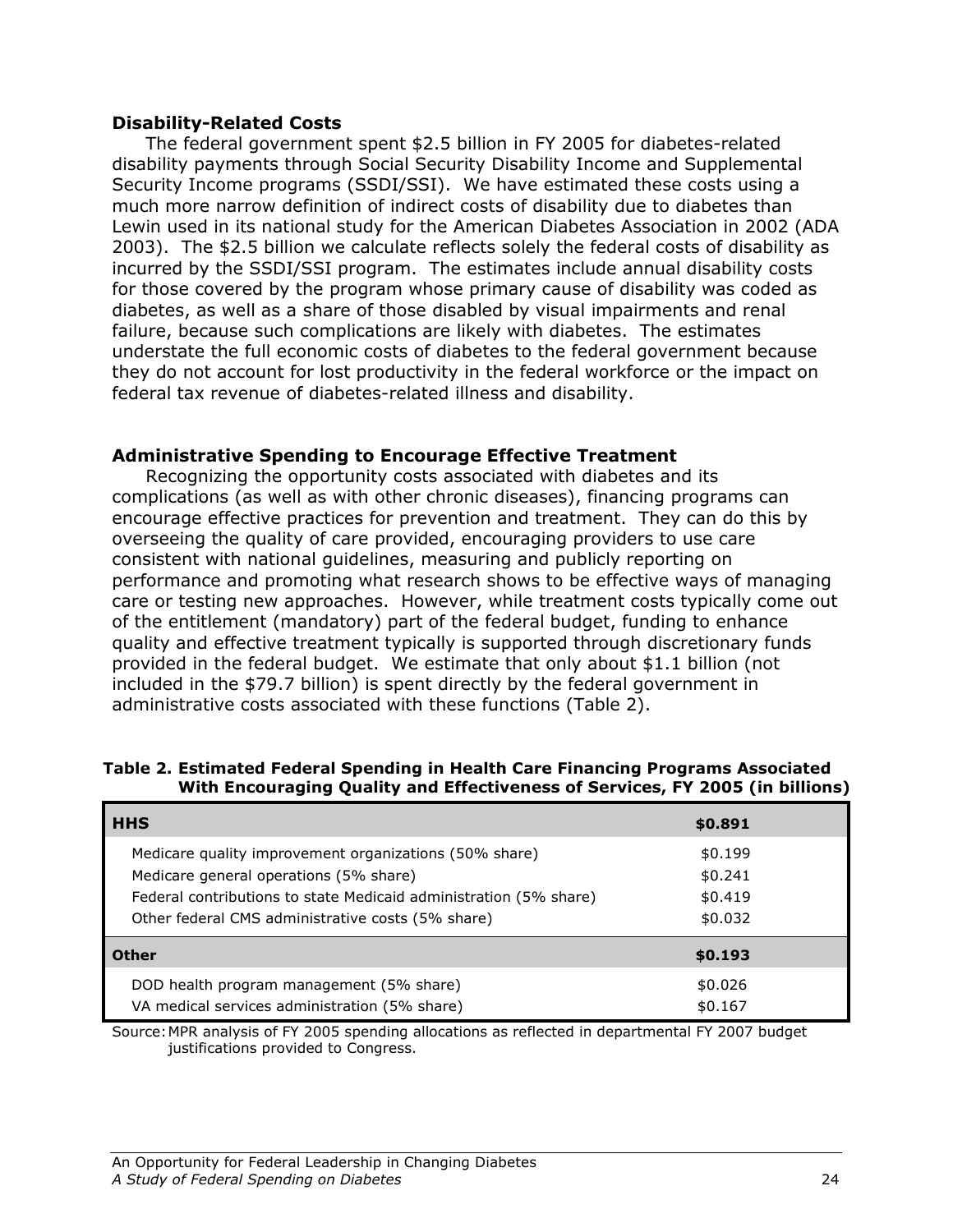## B. EFFORTS TO PREVENT DIABETES AND ITS COMPLICATIONS

Healthy People 2010 goals call for efforts to reduce avoidable risk factors for diabetes and increasing blood sugar control among those already diagnosed; unhealthy blood sugar is a strong predictor of complications (Appendix A, Table A.1 offers a complete list of goals). Many federal programs have the potential to contribute to this outcome if appropriately leveraged.

We find that an estimated \$3.9 billion is spent across the government on disease prevention or health promotion activities around healthy behaviors and risk factors common to many chronic diseases, including diabetes—namely nutrition (diet), physical activity and obesity. Very little of it—only \$0.2 billion—is exclusively focused on diabetes (Table 3). $11$  The specific diabetes spending mainly reflects CDC's diabetes-related spending through the Chronic Disease Program and earmarked Indian Health Service funds for diabetes prevention.

| Table 3. Federal Funding Related to Preventing Diabetes and Reducing Risk |                                         |
|---------------------------------------------------------------------------|-----------------------------------------|
| <b>Factors, Including Health Promotion, FY 2005 (in billions)</b>         |                                         |
| BBAABANA ABEATETAALI V FAAHAFB AN BTABETEA                                | $\lambda$ $\lambda$ $\lambda$ $\lambda$ |

| <b>PROGRAMS SPECIFICALLY FOCUSED ON DIABETES</b>                                                                                     | \$0.232 |
|--------------------------------------------------------------------------------------------------------------------------------------|---------|
| CDC's diabetes-specific programs within Chronic Disease Prevention Programs (health                                                  | \$0.064 |
| promotions)                                                                                                                          |         |
| Indian Health Service Diabetes Program                                                                                               | \$0.150 |
| NHTS Injury Prevention Program (5% share, diabetes, eyesight and driving)                                                            | \$0.009 |
| Federal Motor Carrier Safety (DOT, 5% share for insulin-dependent drivers)                                                           | \$0.009 |
| <b>PROGRAMS ADDRESSING RISK FACTORS COMMON TO DIABETES AND OTHER</b><br><b>CHRONIC CONDITIONS (PHYSICAL ACTIVITY, DIET, OBESITY)</b> | \$3.693 |
|                                                                                                                                      |         |
| HHS-wide leadership for health promotion (5% share of OS)                                                                            | \$0.021 |
| <b>CDC</b>                                                                                                                           | \$0.414 |
| Chronic Disease Prevention programs                                                                                                  |         |
| Nutrition, physical activity, obesity                                                                                                | \$0.042 |
| Steps program                                                                                                                        | \$0.044 |
| Health promotion programs                                                                                                            | \$0.026 |
| Genomics (10% share)                                                                                                                 | \$0.001 |
| Heart disease prevention (75% share for common risk factors)                                                                         | \$0.034 |
| Cancer prevention (25% share for common risk factors)                                                                                | \$0.077 |
| Other preventive efforts (50% share)                                                                                                 | \$0.108 |
| Health marketing efforts (50% share)                                                                                                 | \$0.022 |
| Preventive health block grant (50% share)                                                                                            | \$0.060 |

 $11$  NIH sponsors and contributes to the National Diabetes Education Program and National Diabetes Information Clearinghouse. However, these funds are included in our tallies of research spending rather than here because of the lack of information about the share of NIH's diabetes-related research spending that supports the National Diabetes Education Program and other efforts at prevention and education.

<u>.</u>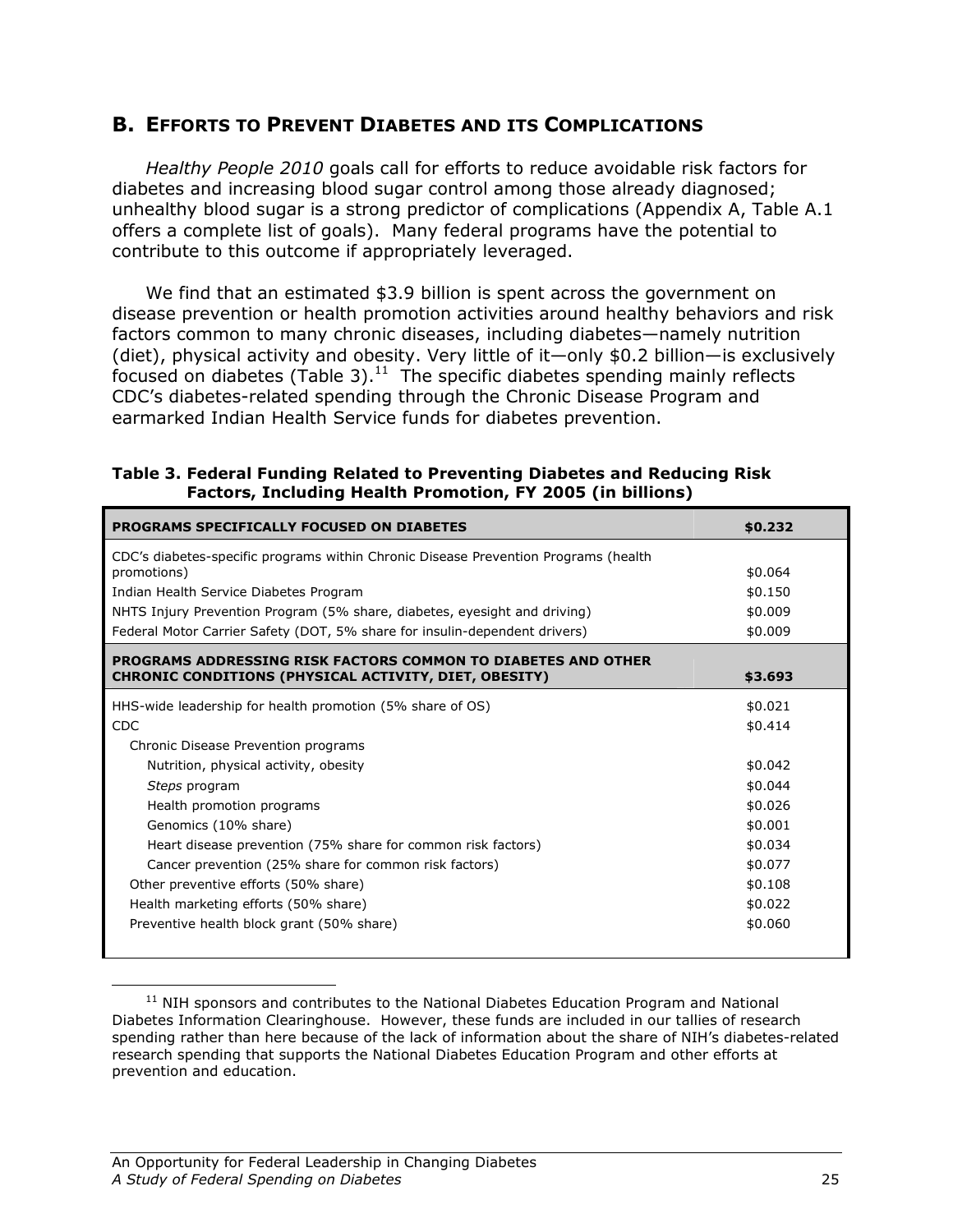| (Table 3 continued)                                                                       |         |
|-------------------------------------------------------------------------------------------|---------|
| Other HHS Programs                                                                        |         |
| Aged (AoA) nutrition services (25% share for education)                                   | \$0.180 |
| Aged (AoA) preventive services (75% share)                                                | \$0.017 |
| Aged (AoA) home and community services (25% share)                                        | \$0.089 |
| Head Start (ACF) activities (10% share)                                                   | \$0.684 |
| Social Services Block Grant (ACF) (50% share)                                             | \$0.182 |
| Community Services Block Grant (ACF) (10% share)                                          | \$0.064 |
| HRSA health centers (10% share) <sup>a</sup>                                              | \$0.157 |
| HRSA program management (5% share for Collaboratives, etc.)                               | \$0.008 |
| MCH Block Grant (10% share)                                                               | \$0.072 |
| Indian Health Service preventive care (25% share)                                         | \$0.083 |
| Healthy Start (HRSA) (25% share)                                                          | \$0.024 |
| SAMSHA initiatives (1% share)                                                             | \$0.032 |
| Department of Agriculture (Nutrition Guidance)                                            | \$0.915 |
| Nutrition education in food assistance programs <sup>b</sup>                              | \$0.500 |
| WIC (including nutrition screening, counseling, medical referrals) (25% share) $\text{c}$ | \$0.348 |
| Expanded Food and Nutrition Education Program (including Tribes)                          | \$0.060 |
| USDA administrative coordination (5% share)                                               | \$0.007 |
| Other Departments                                                                         | \$0.751 |
| Department of Education Recreation and Physical Activity Programs                         | \$0.076 |
| Safe Routes to School (Department of Transportation)                                      | \$0.054 |
| Department of Transportation policy analysis (5% share)                                   | \$0.014 |
| Community Development Block Grants (HUD, 5% share for walkability)                        | \$0.235 |
| National Park Services (Interior, 5% share for recreation)                                | \$0.084 |
| Take Pride in America (Interior, 5% share for activity)                                   | \$0.163 |
| DOD education budget (5% share for nutrition, health, activity)                           | \$0.079 |
| Department of Justice preventive care (5% share of administration)                        | \$0.007 |
| Department of Homeland Security (1% share for disaster relief, supplies)                  | \$0.026 |
| OPM employee prevention support (25% share of Center administration)                      | \$0.006 |
| EPA Healthy Communities and Aging program                                                 | \$0.007 |

Source: MPR Analysis of federal FY 2007 budgetary documents (for FY 2005 spending) and related program information.

<sup>a</sup> Although this includes treatment as well as prevention, health centers focus on primary care. We therefore include the diabetes-related spending for health centers (and MCH and Healthy Start spending) in this category, rather than in treatment. The methods used to allocate these costs to diabetes-related purposes bear more similarity to those used in this part of the analysis than in the treatment-related and complications cost analysis.

**b Food and Nutrition Service, including Food Stamp Nutrition Education, WIC, Team Nutrition, Child** Nutrition programs and others.

 $c$  Accounts for a 25 percent share of direct services (excluding food vouchers).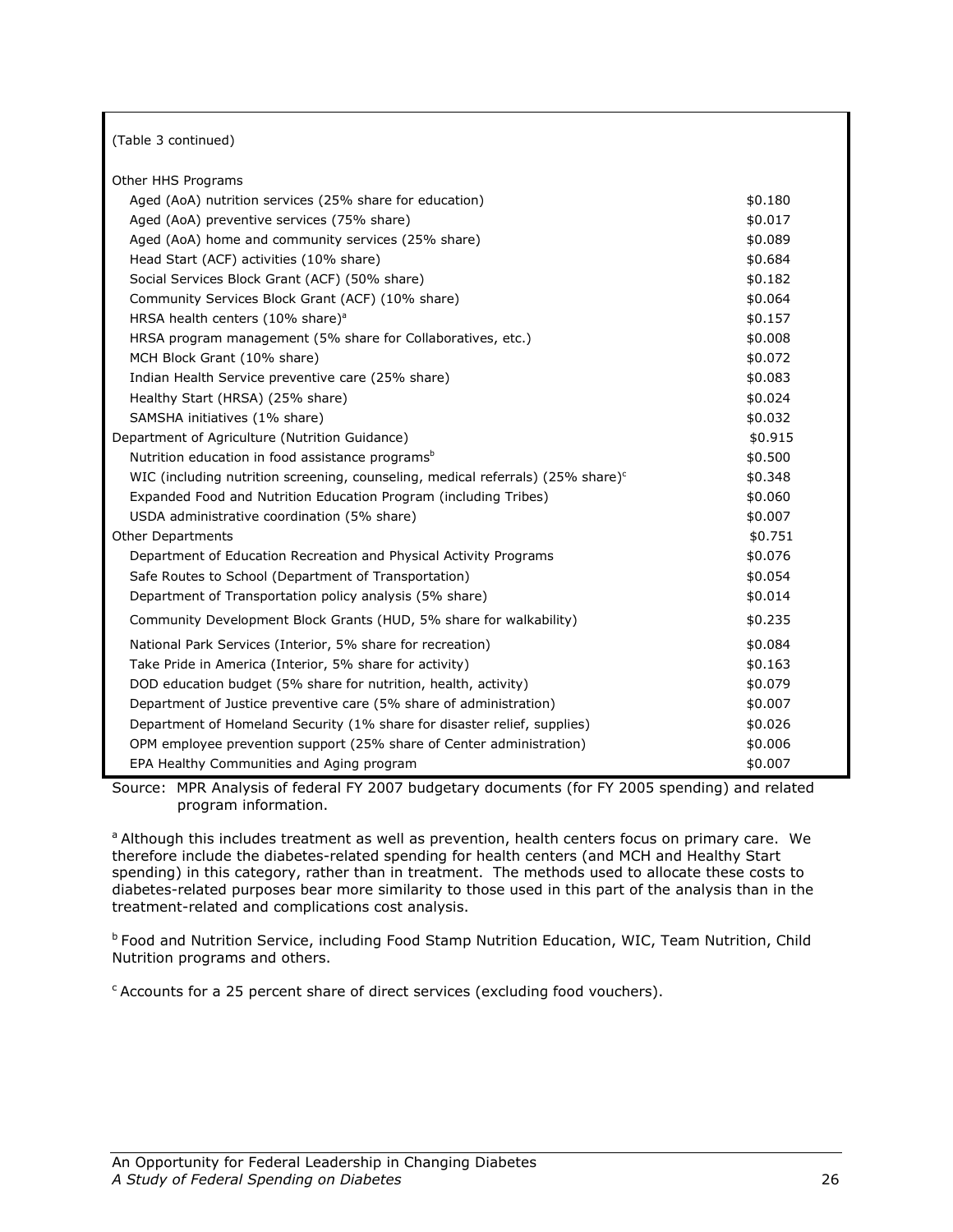As described in the previous section, the federal government funds many programs that focus on healthy behavior and reducing associated risk factors for many chronic diseases (including diabetes), namely nutrition (diet), physical activity and obesity (Figure 8).

- **HHS:** Accounting for \$2.2 billion (56 percent) of total federal spending in this area, HHS provides leadership to the federal government's efforts on prevention and health promotion. CDC, a recognized leader within HHS in prevention, accounts for only \$0.4 billion (20 percent) of HHS spending (and 12 percent of all federal spending) for this purpose. A number of additional agencies within HHS spend the remaining \$1.8 billion (80 percent). For example, the Administration for Children and Families (ACF) and the Administration on Aging (AoA) oversee block grant programs that support diabetes-related prevention activity. Additionally, the Health Resources and Services Administration (HRSA) programs to improve access to health care contribute heavily to prevention, detection and early treatment of diabetes and to the reduction of risk factors, particularly for vulnerable subgroups of the population.
- **USDA:** The USDA accounts for \$0.9 billion (23 percent) of federal spending on diabetes prevention and health promotion. The USDA primarily funds nutrition guidance and prevention, including \$0.5 billion for nutrition education across domestic food assistance programs and \$0.3 billion for relevant work in the WIC program (such as breastfeeding promotion, referrals to health services and nutrition counseling).
- Other Departments: The remaining \$0.8 billion (20 percent) is spent by a number of other federal government departments on small shares of their programs with prevention goals. For example, programs in DoT, HUD, DoI and the National Park Service have physical activity components. The Department of Education and the Department of Defense (DoD) sponsor recreation and/or healthy behaviors education as part of their school-based activities. While these programs were often initially established to meet departmental goals unrelated to diabetes, they are relevant due to their focus on lifestyle improvements that may prevent diabetes.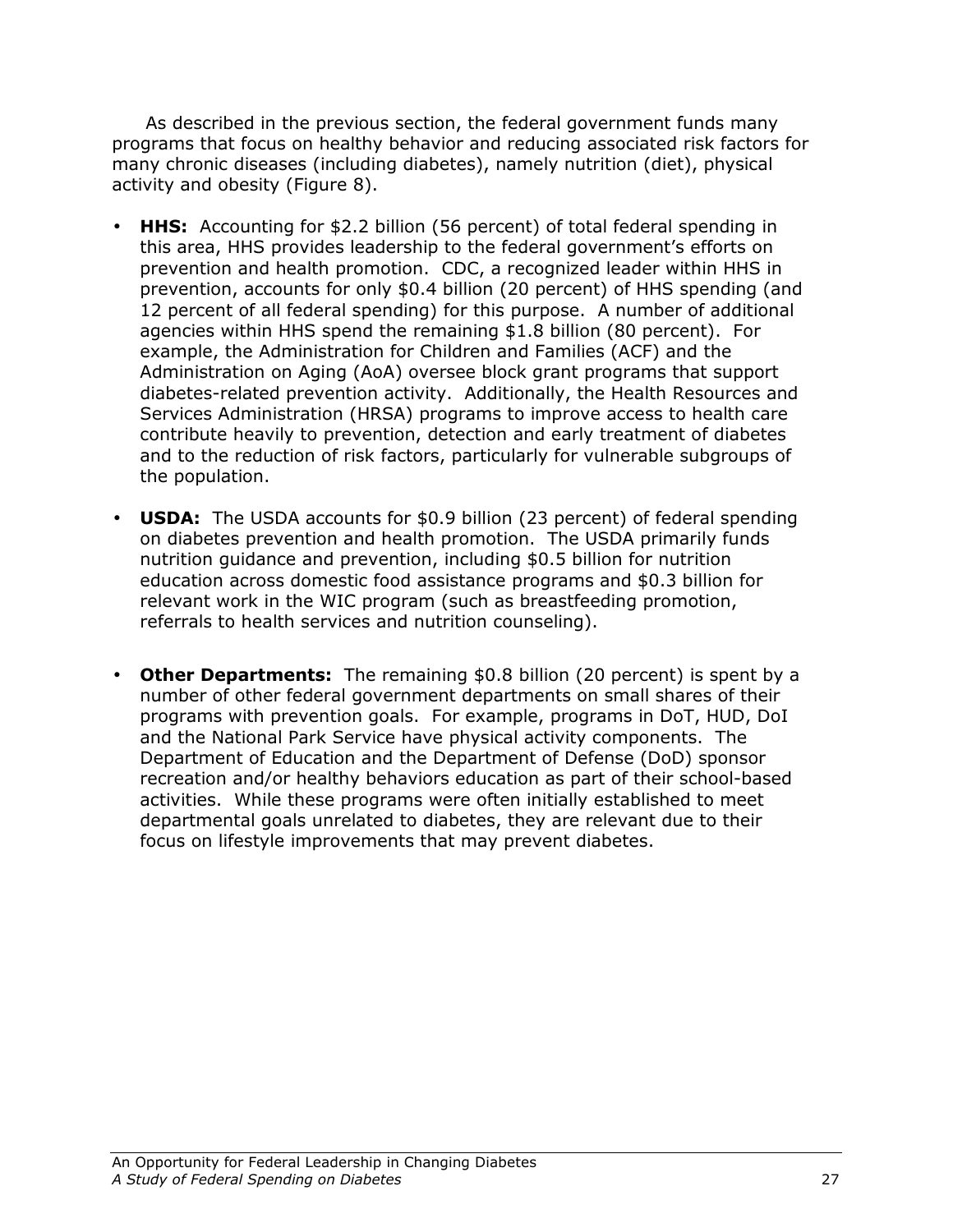

### Figure 8. Distribution of Spending Prevention/Health Promotion Funds Across Agencies

Source: MPR analysis of departmental budget documents.

 Whether the amount now currently spent by the federal government is an appropriate amount is a question that can be debated. The findings are clear, however, that most efforts are not focused specifically on preventing diabetes and its complications and that current funding is highly fragmented.

# C. DIABETES-RELATED RESEARCH AND MONITORING

The federal government spent about \$3.1 billion in FY 2005 in diabetes-related research, monitoring and oversight of the food and drug supply and other regulatory functions (Table 4). Approximately two-thirds of the spending in this category is by NIH for research with immediate applications as well as that with long-term investigative goals. NIH estimates that \$1.0 billion of its spending is in some way diabetes-related, although only \$0.5 billion of this occurs in the National Institute of Diabetes and Digestive and Kidney Diseases (NIDDK)—the rest is for other NIH nutrition, obesity and prevention research that we assumed had some relationship to diabetes. A small share of this funding supports core statistical systems that provide the basic data on diabetes prevalence, complications and costs (\$0.2 billion). Another small share covers the work of FDA and others to regulate drugs, devices, food and the claims made about them (\$0.3 billion).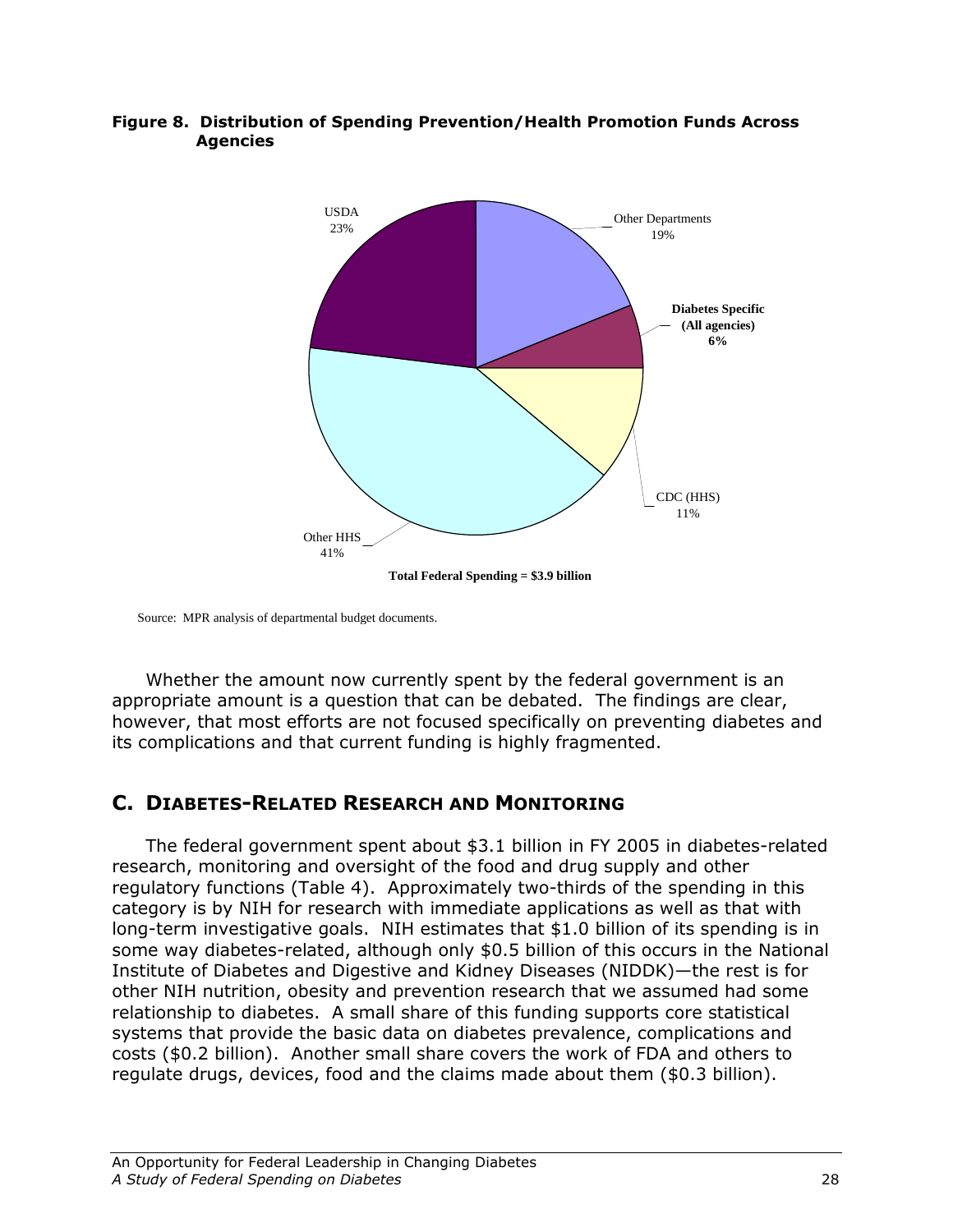#### Table 4. Federal Funding for Research and Monitoring Related to Diabetes and Associated Risk Factors, FY 2005 (in billions)

| <b>Total Diabetes-Related Spending of this Type</b>                          | \$3.053 |
|------------------------------------------------------------------------------|---------|
| <b>Basic Statistical Systems for Diabetes and Risk Factor Monitoring</b>     | \$0.159 |
| NCHS statistical systems (NHANES, NHIS and Vital Statistics) (50% share)     | \$0.055 |
| MEPS (AHRQ) (50% share)                                                      | \$0.028 |
| Indian Health Service (5% share for epidemiology surveillance)               | \$0.003 |
| BLS surveys (10% share for consumer behavior data)                           | \$0.052 |
| USDA statistics (10% share for nutrition-related work)                       | \$0.013 |
| Commerce Department (10% share for surveys and economics statistics)         | \$0.007 |
| DOJ health statistics (1% share)                                             | \$0.001 |
| <b>NIH Research<sup>a</sup></b>                                              | \$1.869 |
| Diabetes-related spending (100% of NIH estimate) $b$                         | \$1.055 |
| Other relevant nutrition-related spending (35% of NIH estimate) <sup>c</sup> | \$0.382 |
| Relevant obesity research not included above (10% of NIH estimate)           | \$0.052 |
| Relevant prevention research not included above (5% of NIH estimate)         | \$0.355 |
| National Library of Medicine (10% share)                                     | \$0.025 |
| <b>Monitoring and Regulation</b>                                             | \$0.290 |
| FDA biologics (5% share)                                                     | \$0.009 |
| FDA devices (5% share)                                                       | \$0.013 |
| FDA drug evaluation and regulation (10% share)                               | \$0.025 |
| FDA food safety and applied nutrition (50% share, nutrition surveillance)    | \$0.218 |
| FTC regulation of health advertising claims (10% share)                      | \$0.012 |
| Department of Commerce, medical patents (5% share)                           | \$0.013 |
| <b>Other Relevant Research</b>                                               | \$0.735 |
| <b>HHS Agencies</b>                                                          | \$0.076 |
| AHRQ health care cost and quality research (10% share) <sup>d</sup>          | \$0.026 |
| AHRQ program support (5% share)                                              | \$0.008 |
| CMS state grants and demonstrations (5% share)                               | \$0.020 |
| CMS general research and development (5% share)                              | \$0.006 |
| CDC public health research (e.g., Prevention Research Centers) (50% share)   | \$0.016 |
| <b>Other Departments</b>                                                     | \$0.659 |
| VA Health Atlas, social, behavioral and economic research (5% share)         | \$0.010 |
| VA medical and prosthetics research (25% share)                              | \$0.101 |
| Department of Defense health-related research (5% share)                     | \$0.026 |
| USDA nutrition/obesity-related research (25% share)                          | \$0.317 |
| NSF (5% behavioral research and 1% nanotechnology)                           | \$0.013 |
| EPA human health and ecology efforts (5% share)                              | \$0.009 |

Source: MPR Analysis of FY 2005 agency spending as reported in FY 2007 budget documents, along with other programmatic information.

<sup>a</sup> Based upon NIH reported spending by condition with adjustments made by MPR for expected overlap across conditions; the spending may contribute to other goals, such as prevention. However, the available data do not support more detailed estimates.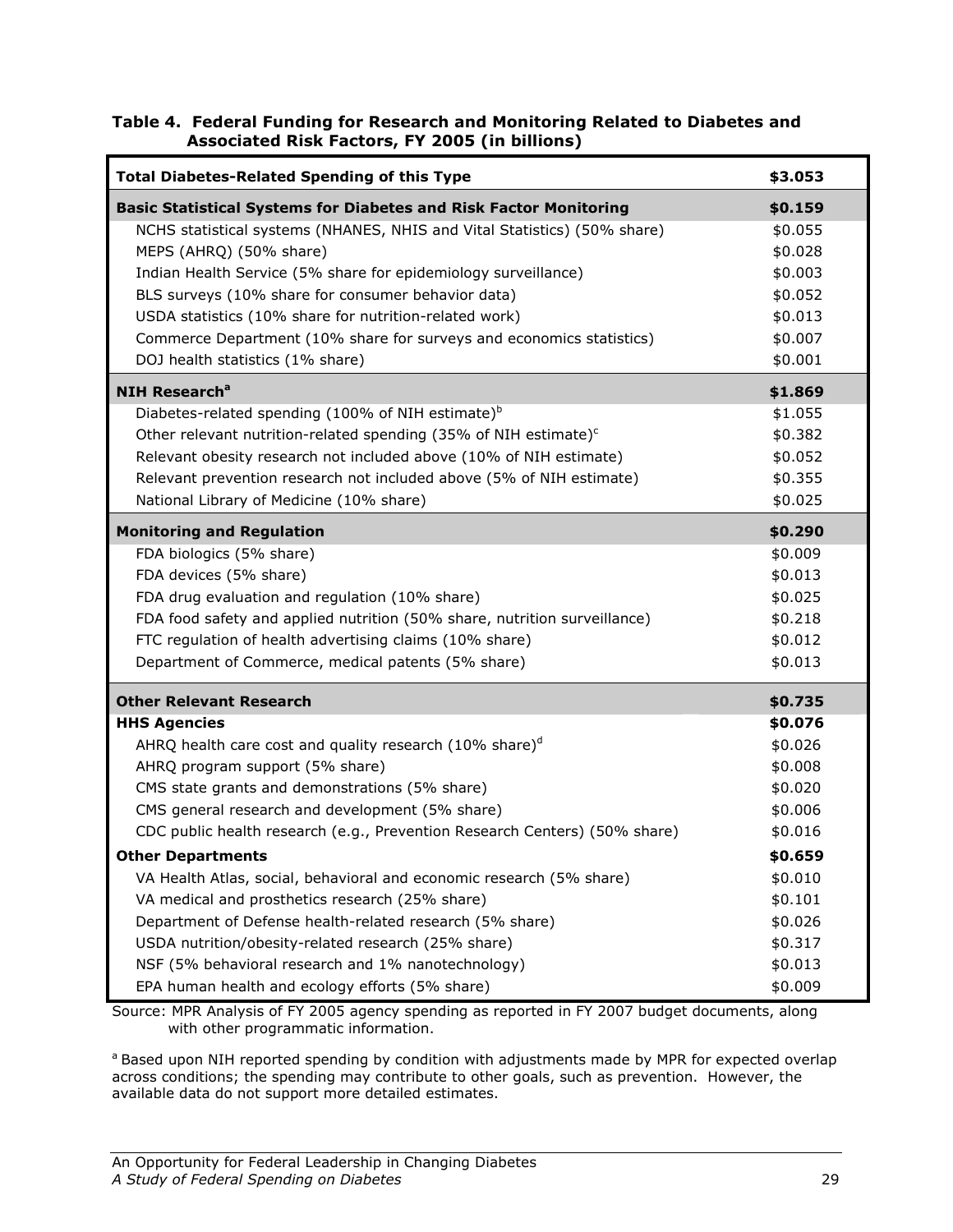(Table 4 notes continued)

<sup>b</sup> Includes NIH funding of the National Diabetes Education Program and National Diabetes Information Clearinghouse (among other funding uses).

 $c$ Based on institution specific comparison for spending reported for diabetes and nutrition which was examined to assess overlap and potential relevance of the remaining uses of funds. The estimates for nutrition count 50 percent of the NHLBI and NCI reported nutrition spending and 25 percent of other agencies reported nutrition spending. Of the \$1.082 billion NIH reports spending on nutrition research, the diabetes-related share is estimated at \$0.382 billion.

<sup>d</sup> A large share of the funds in this AHRQ's budget category that this represents are mandated for use in patient safety and information technology. Although these areas are relevant to diabetes, they are typically broader in focus and not counted in our estimates. By including the funds that we did, we intended to capture how much is spent by AHRQ on quality indicators and measures, on effectiveness studies, on the National Healthcare Quality Report, the National Health Care Disparities Report and on other relevant grants and activity.

Outside of NIH, there is some diabetes-related research in the Agency for Healthcare Research and Quality (AHRQ), the Centers for Medicare and Medicaid Services (CMS) and the CDC that is used to enhance knowledge of effective practices, support clearinghouses for guidelines and relevant tools and similar efforts. These activities comprise only about \$0.08 billion of federal spending, which means that that there is likely a substantial imbalance between spending on clinical research versus efforts to modify human behavior and the environment in ways that build on research-based effective practices. Other departments spend an additional \$0.7 billion on diabetes-related research; almost half of this is in USDA and goes toward research on nutrition and obesity.

## D. DOMESTIC FOOD ASSISTANCE PROGRAMS

Our analysis (Table 5) indicates that the federal government spent at least \$48.9 billion on food, provided either directly through programs (\$16.5 billion) or by income transfer through Food Stamps (\$32.4 billion) in FY 2005. This is in addition to specific nutrition education work. It also excludes funding for farm subsidies and other economically targeted food programs that do not directly address health concerns but may influence what food is available and at what price.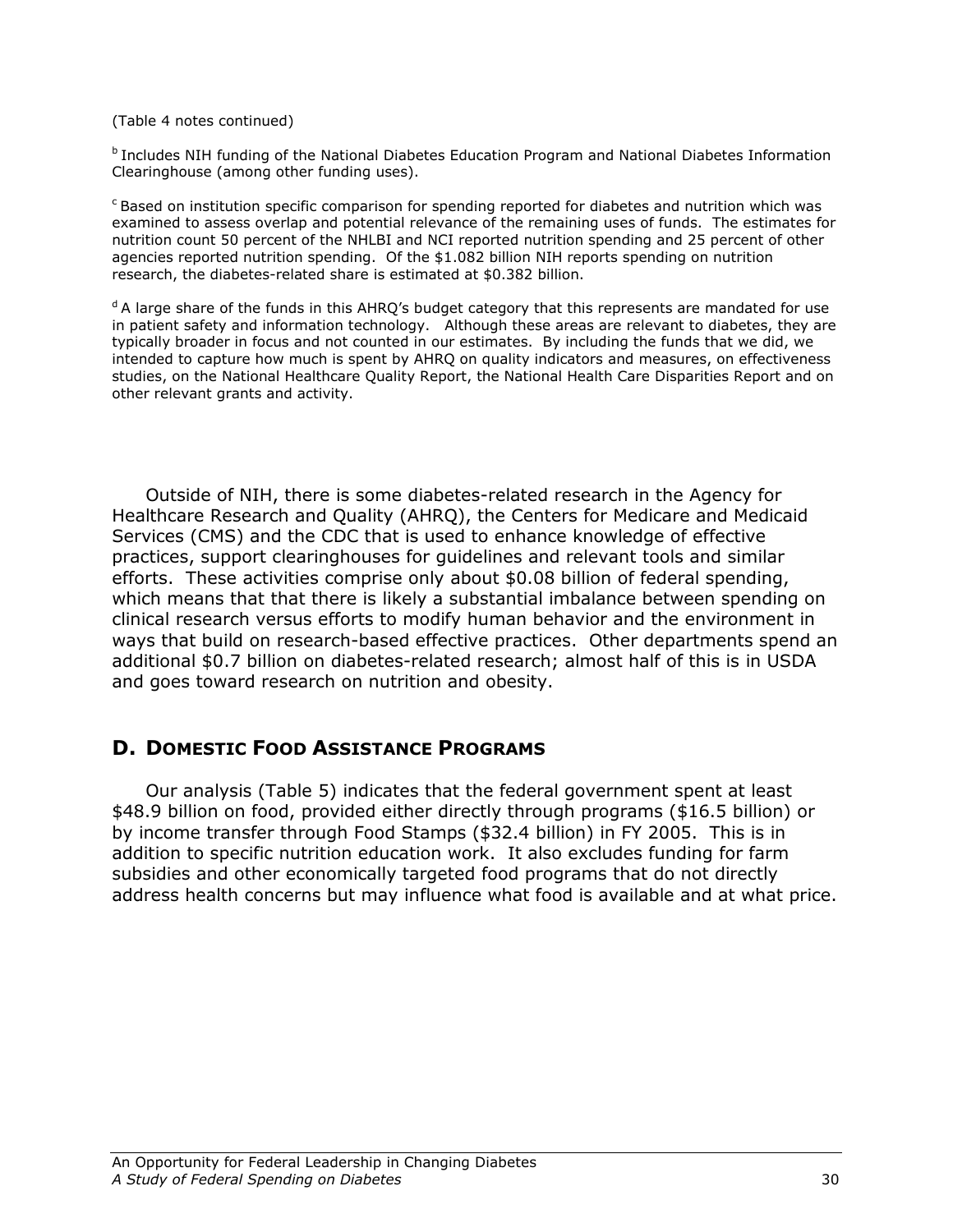#### Table 5. Federal Domestic Spending on Food Assistance Programs, FY 2005 (in billions)

| <b>Total</b>                                                                                                                                                               | \$48.880            |
|----------------------------------------------------------------------------------------------------------------------------------------------------------------------------|---------------------|
| <b>Direct Feeding or Voucher Programs</b><br>HHS Administration on Aging Nutrition (75% for food)                                                                          | \$16.491<br>\$0.539 |
| USDA Child Nutrition Programs (includes National School Lunch, School Breakfast<br>programs, Child and Adult Care Feeding program and a special milk program) <sup>a</sup> | \$12.049            |
| WIC (less direct services) <sup>a</sup>                                                                                                                                    | \$3.583             |
| Other USDA food and nutrition assistance (includes Summer Food Service,<br>emergency food, food distribution and community food programs) <sup>a</sup>                     | \$0.320             |
| USDA Food Stamp program (less nutrition education) $^{\circ}$                                                                                                              | \$32.389            |

Source: MPR analysis of federal departmental budgets and related information.

Note: Excludes spending on farm support programs (\$19.599 billion in FY 2005 for Farm Service Agency Commodity Programs) and other direct expenditures or tax incentives that relate to the agricultural sector. Excludes share of programs which provide food in ways that cannot be easily distinguished (e.g., Head Start).

<sup>a</sup>See Appendix C for additional detail on methods.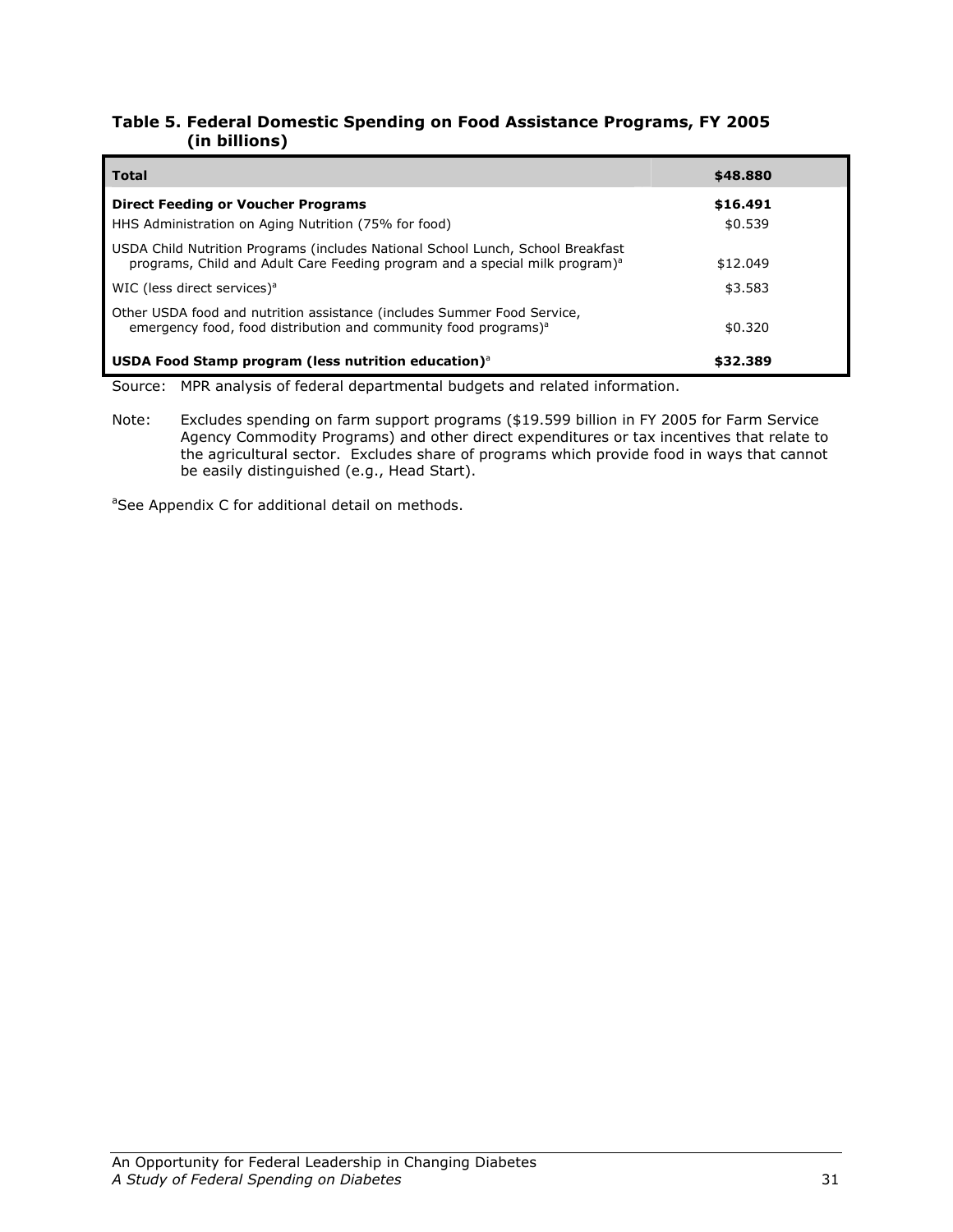## IV. MISSED OPPORTUNITIES TO LEVERAGE FEDERAL EFFORTS

Figure 6 (shown previously) illustrates how federal policies and programs influence diabetes and its complications at many levels. The spending analysis shows that the federal government bears a heavy burden in treating the complications of diabetes because of its responsibility for Medicare, Medicaid and other programs that serve individuals disproportionately later in life. In contrast, the federal government is not effectively leveraging its other programmatic and policy responsibilities to limit the need for such spending. Below, we review some of the missed opportunities revealed in this study, beginning with those most immediately relevant to treatment and then addressing an increasingly broader frame of reference (Box 5 provides suggestions by specific program).

# A. REDUCING COMPLICATIONS THROUGH EARLY DETECTION AND EFFECTIVE TREATMENT

Although recent improvements have been made, health care financing and delivery is still structured to pay for illness, rather than promote health and limit the progression of disease and its complications. For example, research shows that glycemic control can greatly reduce complications and that achieving such control requires active patient involvement (Diabetes Prevention Program Research Group 2002); however, there are many gaps.

In 2006, NIH responded to a Congressional Request for analysis of the disparities between actual treatment for type 2 diabetes and what available guidelines show should be done (NIDDK 2006). The federal Diabetes Interagency Coordinating Committee agreed that the evidence highlighted a gap that was not improving, overall, in the share of the population that met guidelines for blood sugar control. The report identified actions the government can take to close the gap, including: (1) identifying better ways to treat diabetes; (2) promoting education on diabetes management; (3) overcoming financial barriers to care; (4) enhancing systems of care; and (5) supporting and enhancing diabetes surveillance. Yet while the report describes ongoing federal activity in each of these areas, it is clear that the scale of that activity is far too limited to effectively reduce the gap. There are many examples of where more can be done.

Medicare now pays for self-management training on doctors' referral and diabetes screening for those at risk was authorized in 2005. Nevertheless, the structure of the medical care process may not sufficiently emphasize the importance of these tasks. Little is known about the use of the new diabetes screening benefit and uptake may be limited (Congressional Quarterly 2006).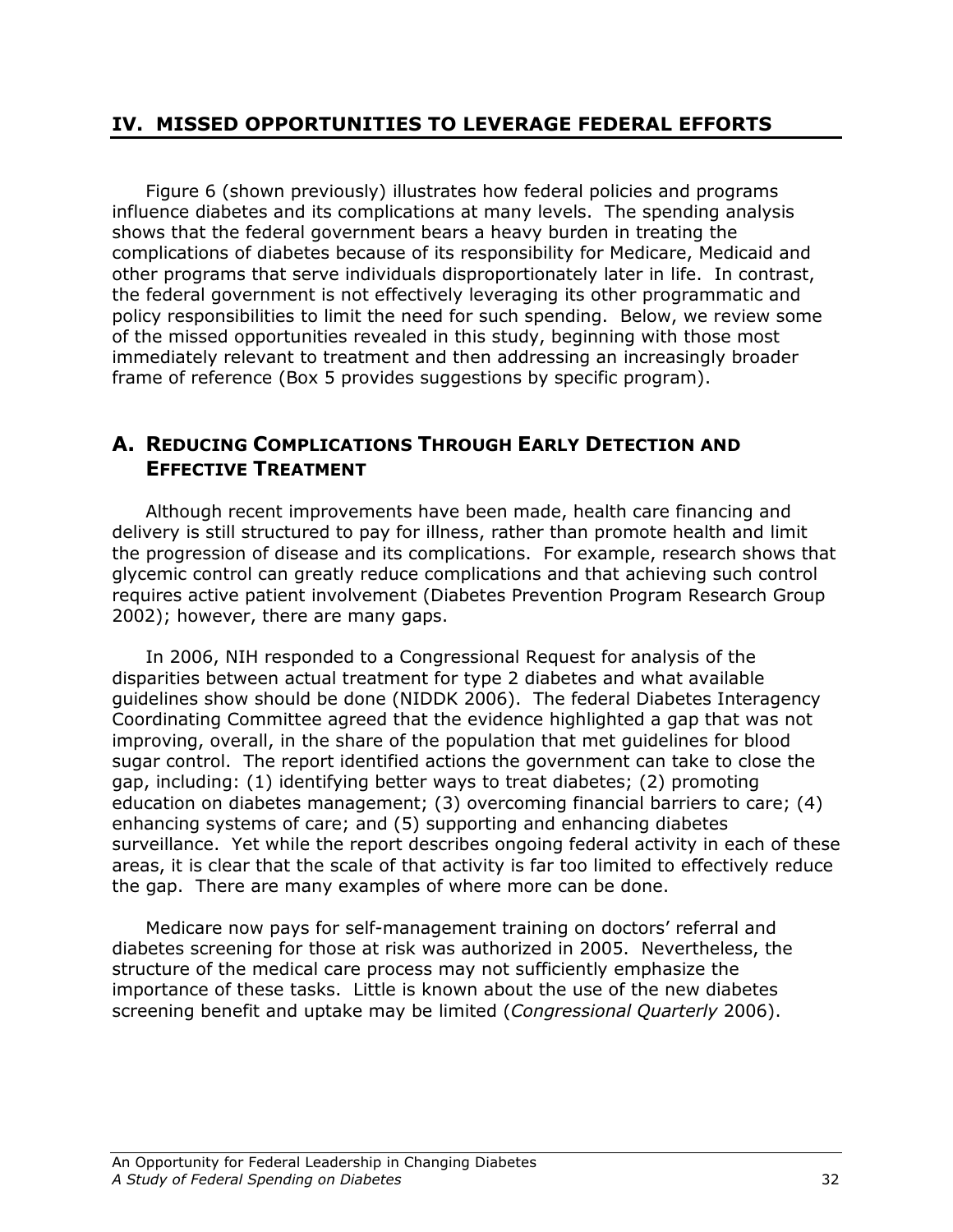#### BOX 5

#### ILLUSTRATIVE ADDITIONAL OPPORTUNITIES FOR LEVERAGE ON DIABETES RISK FACTORS

**Medicare.** Address concerns that the uptake of the new Medicare diabetes screening benefit is less than desirable. Evaluate how the new Part D benefit has influenced access to drugs and supplies for those with diabetes.

**Medicaid.** Review recent GAO study results on state coverage of diabetes-related drugs and supplies to determine whether access barriers due to coverage limitations or cost sharing requirements are sufficient to warrant federal intervention to encourage more complete access to services that have the potential to reduce costly complications. Use Medicaid's Early and Periodic, Screening, Diagnosis and Treatment (EPSDT) program authority to encourage screening and early detection of diabetes.

**Federal Employees Health Benefits Program (FEHBP).** Encourage the Office of Personnel Management (OPM) to more aggressively pursue a prevention agenda in contracting with health plans and working with agencies.

Food Stamp and Other Feeding Programs. Identify how to leverage this major investment in food programs and income-support to encourage good nutritional choices.

**Farm Subsidy Programs.** Review programs and tax policy for potential inconsistencies with nutritional concerns and feeding programs.

**Child Care Block Grant.** Assure that information on nutrition and exercise opportunities are incorporated into concerns parents may want to consider in thinking about child care options.

No Child Left Behind. Address potential unintended consequences of federal performance requirements in the No Child Left Behind program to the extent that they lead schools to reduce opportunities for physical activity.

**Refuge Assistance.** Use the opportunity for personal engagement to warn about potential changes in diet or physical activity associated with relocation that could have adverse consequences.

**Federal Transportation Programs.** Encourage considerations of walkability, bikeability and access to public transportation in how urbanized formula grants are used. Assess potential inconsistencies between concerns for physical activity and the structure of transportation policy.

Federal Urban Renewal Programs. Encourage more consideration of the way the built environment supports physical activity by incorporating walkability, bikeability and access to public transportation and recreation facilities, into plans for the physical environment.

**Disability Policy.** Review concerns raised about the way diabetes-related conditions relate to the Americans for Disability Act, for example.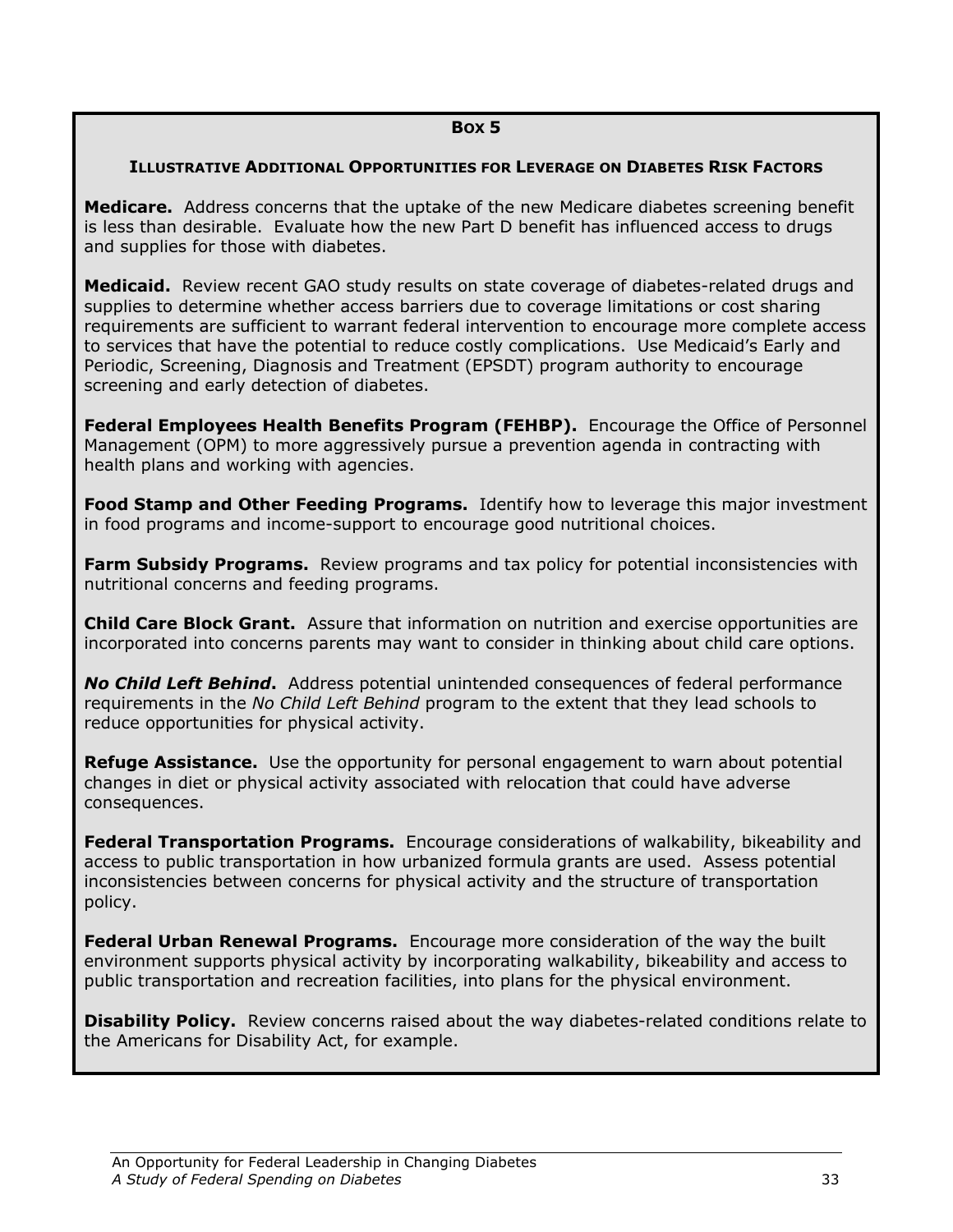Similar limitations exist in other programs. For example, because of the way Medicaid is structured, states decide whether to cover optional services, which include diabetic supplies and pharmaceuticals. While many states provide such coverage, cost sharing can serve as a barrier to access (Kaiser Family Foundation 2005). In the Federal Employees Health Benefits Program, there is no standardized benefit package and while coverage tends to be comprehensive, there is variability across plans—including in coverage for diabetes-related services (General Accounting Office (GAO) 2005).

 Recognizing the importance of care management, Medicare, VA and other federal health care delivery and financing programs have developed care management programs and other initiatives to enhance quality and encourage effective diabetes care that may avoid complications (Box 6). Outcomes reported from the VA's work are particularly impressive (Kupersmith et al. 2007).

| Box 6                                                                                                     |
|-----------------------------------------------------------------------------------------------------------|
| <b>SELECTED FEDERAL PROGRAMS TO MEASURE AND PROMOTE EVIDENCE-BASED CARE</b><br><b>AND IMPROVE QUALITY</b> |
| National Quality Guidelines Clearinghouse (AHRQ)                                                          |
| Effective Healthcare Program (AHRQ)                                                                       |
| Innovations Clearinghouse/Quality Tools (AHRQ)                                                            |
| MedQIC Web Site (CMS)                                                                                     |
| Medicare Quality Measurement Initiatives (CMS)                                                            |
| Medicare Disease Management Programs/Demonstrations (CMS)                                                 |
| Medicaid/SCHIP Quality Initiative (CMS)                                                                   |
| Health Disparities Collaboratives (HRSA, AHRQ)                                                            |
| Web Based Resources on Cultural Competency (HRSA)                                                         |
| VA Efforts to Screen and Monitor Diabetes Prevalence                                                      |
| VA Clinical Practice Guidelines                                                                           |
| Source: MPR analysis of agency Web sites                                                                  |

However, improving care for those with chronic illness remains a challenge in health financing programs, particularly when efforts receive little funds and are overlaid on a health delivery system that remains relatively fragmented and with payment systems that include few incentives for prevention (MedPAC 2002, 2004 and 2006; Berenson and Horvath 2003). The Congressional Budget Office (CBO) (2004) found that disease management efforts have so far failed to generate the returns they promise in terms of costs, though CBO noted that their focus was on overall cost impacts, not the overall value of these programs, some of which may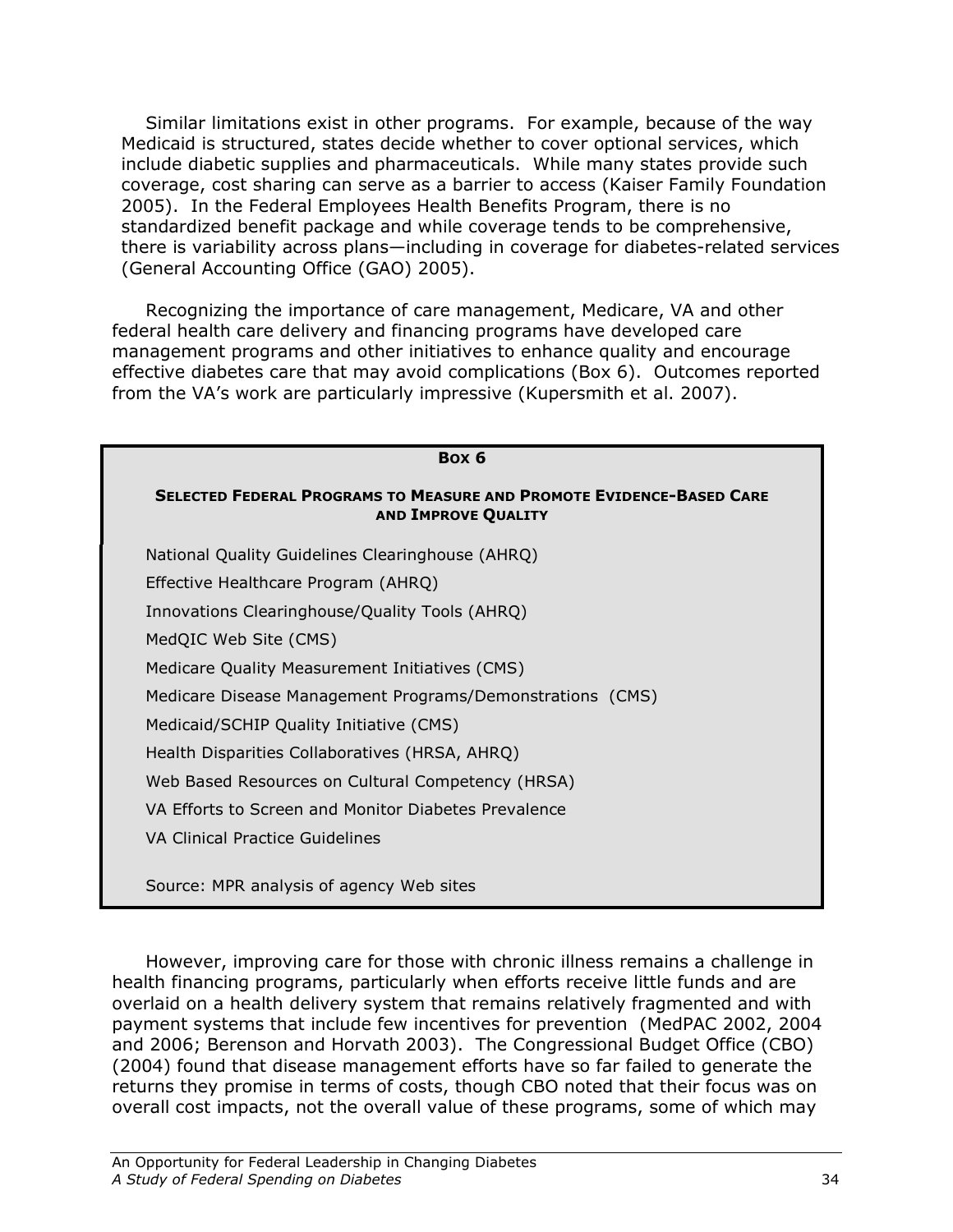generate clinical improvements in particular subgroups of patients. With respect to diabetes, for example, CBO notes the strong evidence that disease management can reduce patients' HbA1c levels and increase compliance with getting recommended examinations and screening (such as foot and eye exams), but also that there is not comparable evidence for effects on other targets (such as lowering weight, blood pressure and cholesterol levels) or for improvements in health outcomes such as rates of blindness or kidney failure.

Others conducting cross-cutting reviews of studies conclude that there is some evidence that improved management of diabetes can improve health outcomes (Renders et al. 2001) and that self-management programs for older adults have improved care both for hypertension and for diabetes (Chodosh et al. 2005). Multifaceted interventions may be particularly effective, including efforts that link community organizations to the health system, provide self-management support, redesign the delivery system, provide decision-support to providers and incorporate clinical information systems that aid in tracking the progression of diabetes (Bodenheimer, Wagner and Grumbach 2002; Wagner et al. 2001).

Understanding how to get patients and providers to practice what research identifies as effective ways to improve diabetes outcomes is important, yet our research shows that there are scant funds available to support such analysis, particularly in relation to the amount spent on clinical research.

# B. LEVERAGING FAMILY, COMMUNITY, SCHOOLS AND THE WORKPLACE TO INCREASE PREVENTION, DETECTION AND EARLY TREATMENT OF **DIABETES**

As highlighted in the logic model, reducing the prevalence and complications of diabetes is more likely if programs take into account the social system and environment in which individuals function (their families, communities and broader environment) as well as the health care system that supports their care. The structure of health care financing programs typically focuses on the individual and as a result may fail to leverage the social systems that can support individuals in making lifestyle improvements as previously discussed (Wagner et al. 2001).

National studies indicate that lifestyle changes can be more effective in reducing the incidence and progression of diabetes than drugs alone (Diabetes Prevention Research Group 2002). However, such interventions require substantial investment of resources over a long period of time. Given the time people spend at home, at work, in school and in community gathering places, these areas make obvious targets for outreach and encouragement of behavior change. Although some programs, such as WIC and Head Start, are structured to leverage families and communities to achieve health goals, many are not—providing important points of missed opportunity. Evidence suggests that diabetes self-management education interventions for adults with type 2 diabetes should occur in community gathering places, that adolescents with type 1 diabetes should be reached in the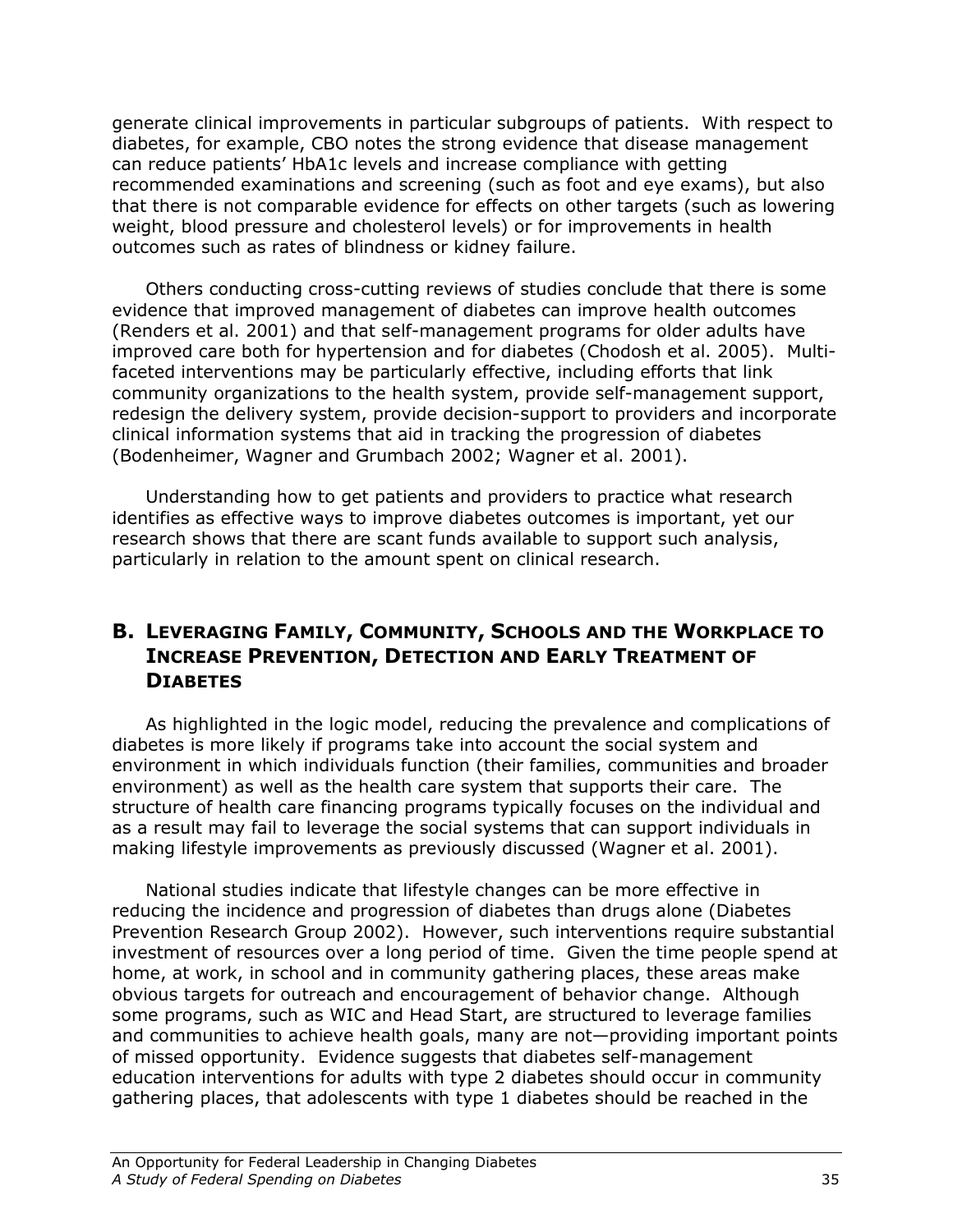home and that studies continue on how to leverage other sites, such as recreational camps, worksites and schools (CDC 2003; HHS 2004).

Current prevention and health promotion programs are structured in a way that is likely to miss important subgroups of the population at risk for diabetes. For example, while gestational diabetes is a major risk factor for subsequent type 2 diabetes, it is not clear that these high-risk people receive adequate targeted attention and follow-up after they transition from their prenatal provider back to regular care. Similarly, because income requirements apply to many programs, federal efforts may miss opportunities to inform other high-risk populations about diabetes and associated complications and how to reduce their risk.

## C. ENCOURAGING IMPROVEMENTS IN THE BUILT ENVIRONMENT TO INCREASE PHYSICAL ACTIVITY

Lack of physical activity is a major risk factor for diabetes because of its influence on obesity. But it is difficult to encourage physical activity if the environment in which people live does not support it or creates incentives that run counter to an emphasis on physical activity. Leveraging investments in ways that modify people's environment may also broaden the reach of prevention efforts. DoT, HUD, DoI and others have programs that influence the built environment<sup>12</sup> in ways that may affect physical activity. However, we find only a small share of funds targeted in this direction in relation to the size of these programs. Further, some programs may have unintended consequences that conflict with public health objectives. The No Child Left Behind program, for example, has been criticized as encouraging less attention to physical activity in its efforts to improve test scores. In contrast, WIC, Healthy Start and Head Start are among the federal programs that attempt to integrate individual and community efforts.

# D. LEVERAGING DOMESTIC FOOD ASSISTANCE PROGRAMS

Our study shows that the federal government spends \$49 billion directly on the food component of food assistance programs. With obesity a major risk factor for diabetes, this spending can be used in part to influence behavior and address environmental risk factors related to diabetes and its complications. Yet many argue that the food provided through federal feeding programs is not as well matched with dietary guidance as it should be.

<u>.</u>

 $12$  The built environment are those aspects of our environment that are human modified such as homes, schools, workplaces, parks, industrial areas, farms, roads and highways. The challenges related to the built environment pertain to transportation, urban sprawl, air pollution, city planning and diminishing natural resources (National Institute of Environmental Health Sciences 2006).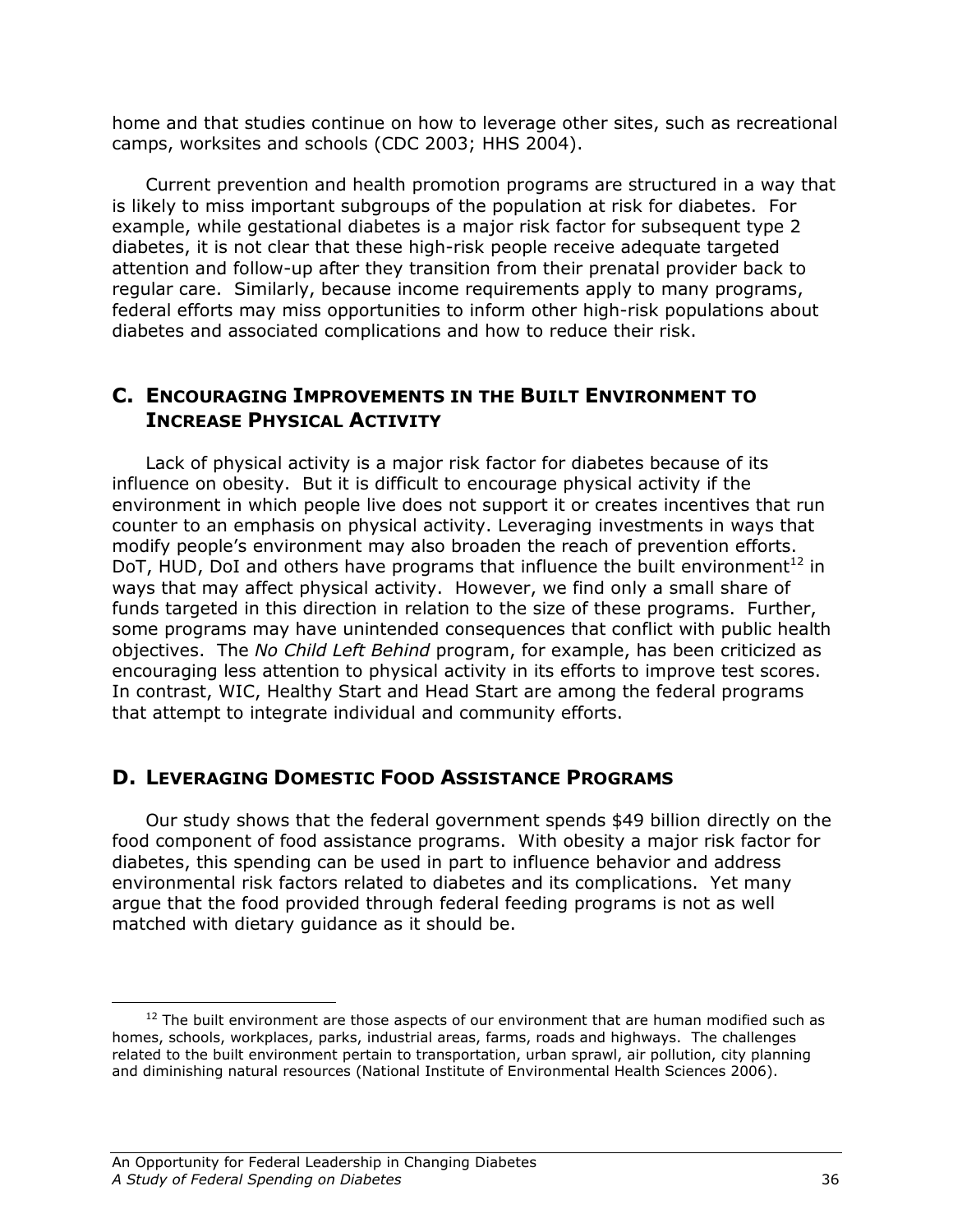Nutritional guidance is intended to be a component of these programs, $^{13}$  but its effectiveness is unclear. $^{14}$  A GAO (2004) review of nutrition education efforts found that limited resources and competing demands to meet program requirements affected the ability to deliver nutrition education and recommended stronger linkages and coordination between programs. In various ways, critics have said that the nutritional guidance provided by the federal government sets the bar too low and that tension between public health and economic concerns for the agribusiness sector may lead to compromises and conflicting incentives (Nestle 2003a and 2003b). For example, USDA economists estimate that significant shifts in agriculture would be needed if Americans followed the USDA Dietary Guidelines and the MyPyramid Food Guidance System (USDA 2006; Buzby et al. 2006). The additional demand for healthy foods would require USDA agriculture to increase cropland by 7.4 million acres (or 1.7 percent) for fruits, vegetables and whole (and total) grains and increase milk production by 65 percent.<sup>15</sup> Furthermore, the U.S. food supply is nearly double what is needed per person, resulting in an overabundance of calories and intensive food marketing by industry, especially to children (IOM 2006; USDA 2004; Nestle 2003b and 2006).

A 2006 study of obesity funded by the Robert Wood Johnson Foundation and conducted by the Trust for America's Health examined perceived shortcomings in the way federal food program funds are leveraged to promote healthy behavior. The report recommended changes at all levels of influence to address these shortcomings (Box 7).

The Institute of Medicine's (IOM) proposed changes to the WIC Food Package provide a renewed opportunity to increase dietary quality with more attention to energy balance and obesity (IOM 2005).<sup>16</sup> WIC's research to identify best practices

 $15$  The study did not estimate the decreases in meat, fats, oils and sweeteners (added to processed foods and drinks) needed to meet the Dietary Guidelines for Americans, so the net effects on agriculture are unclear.

<sup>16</sup> WIC provides nutrition services and food vouchers to about 8 million low-income women, infants and young children (USDA 2006). Although the program is effective in increasing nutrient intake and the prevalence of iron-deficiency anemia among infants, there is debate about its effectiveness in improving the diet and nutritional risk of women and of children ages one to four, based on the level of nutrition counseling provided (Besharov and Germanis 2001).

<u>.</u>

 $13$  USDA spends about \$0.5 billion in nutrition education through the Food Stamp Nutrition Education (FSNE) Program, WIC, Team Nutrition in schools and child nutrition feeding programs, and the Expanded Food and Nutrition Education Program (EFNEP) (Food and Nutrition Service 2006; Abt Associates, Inc. 2006).

<sup>&</sup>lt;sup>14</sup> USDA's nutrition education ranges from broad dissemination of the Food Guide Pyramid and Dietary Guidelines for Americans to more intensive 10 to 12 EFNEP sessions delivered at camps, recreation sites and other community locations (GAO 2004; Abt Associates, Inc. 2006). WIC provides an average of two 15-minute nutrition education sessions per WIC participant every six months (Besharov and Germanis 2001; IOM 2002). FSNE operates through schools, WIC clinics, elderly service sites, emergency food sites, and youth education sites such as YMCAs and preschools (Abt Associates, Inc. 2006). USDA-funded nutrition education ranged from \$0.20 to \$103 per participant in 2002 (GAO 2004).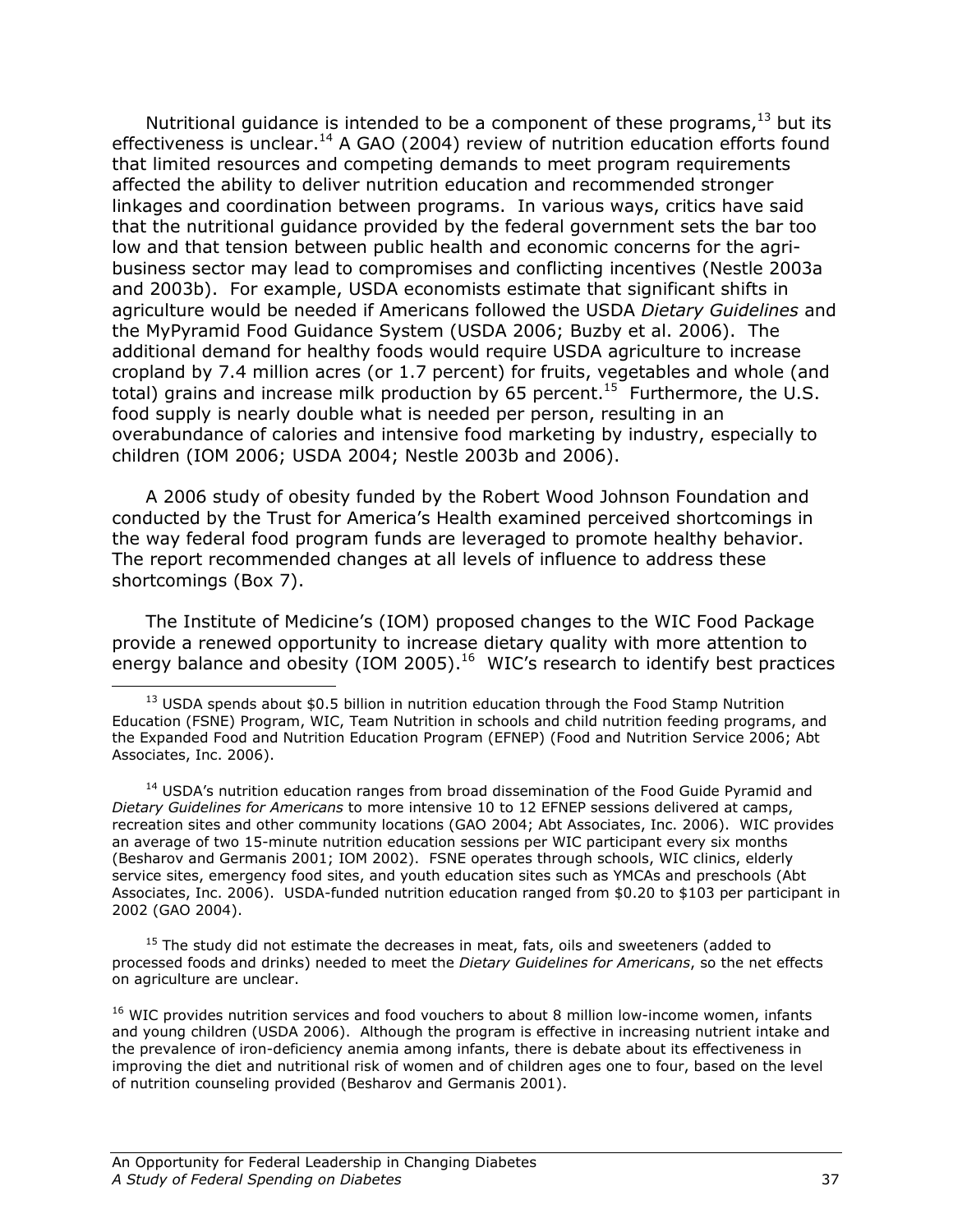in breastfeeding promotion is important, as breastfeeding in infancy is associated with reduced risk of type 2 diabetes in later life (Owen et al. 2006). Furthermore, since WIC reaches nearly half of all infants in the United States, further breastfeeding promotion has the potential to reduce the long-term risk of diabetes among infants and children.

There are likely to be other ways in which food programs and nutritional support can be better targeted at concerns specific to those at high-risk for diabetes or those already diagnosed with diabetes whose complications could be reduced by a more effective diet.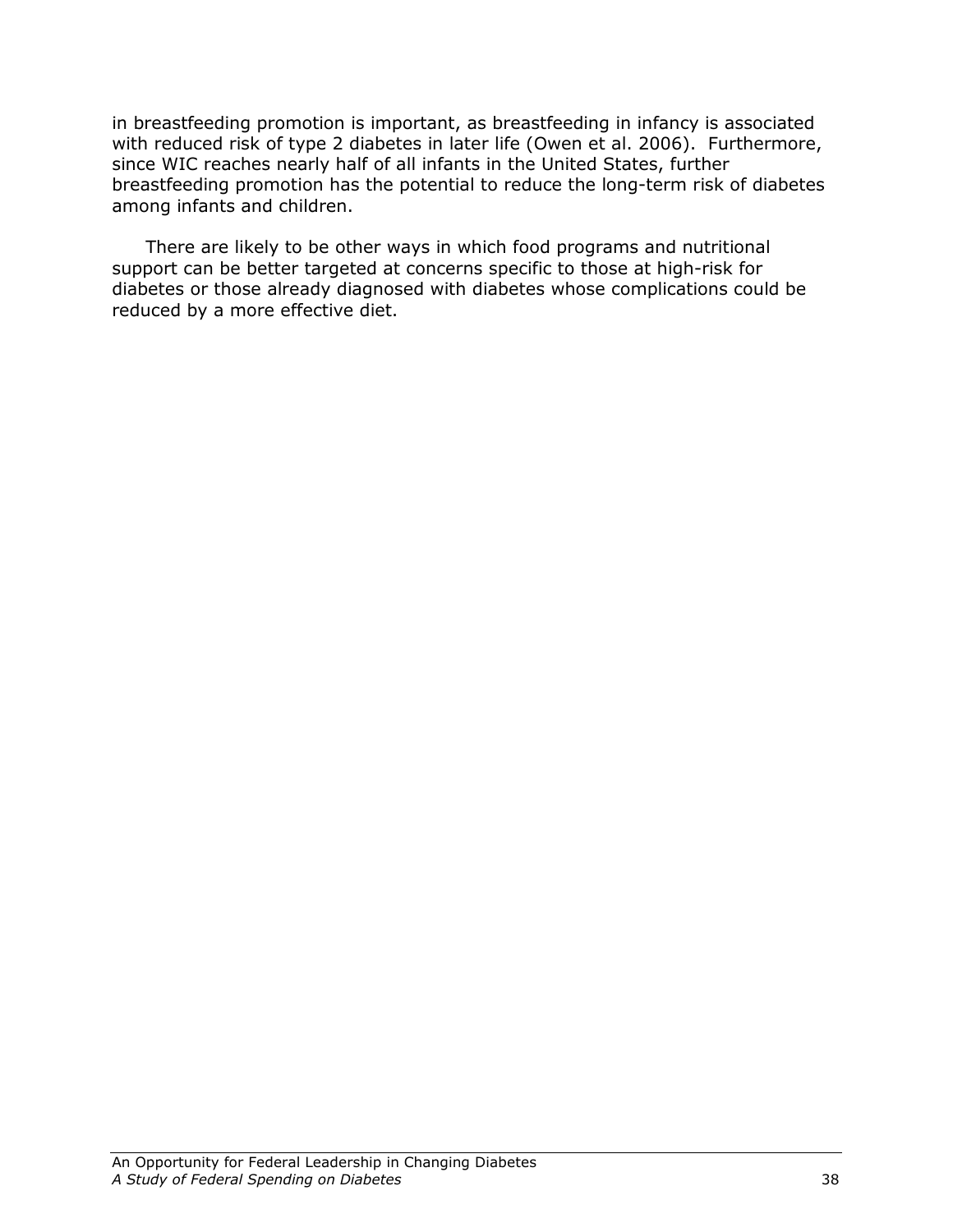#### BOX 7

#### THE TRUST FOR AMERICA'S HEALTH RECOMMENDATIONS FOR FEDERAL ACTION TO REDUCE OBESITY—A KEY RISK FACTOR FOR DIABETES

This Robert Wood Johnson Foundation funded report analyzed the failures of obesity policies in America, concluding that concerted action was needed to address the failures. The report included recommendation focused on all levels: individual and family, community, state, school districts, employer, industry and federal government. Federal recommendations are listed below. Federal funds and policies also may support activity by others.

#### The federal government should raise the bar in its requirements and services:

- Overhaul the federal Food Stamp and WIC Supplemental nutrition programs to focus on maximum nutrition for cost including adapting the program for the new recommended federal food guidelines, doing more to enable healthier food choices and taking more action to provide useful nutritional counseling.
- Within Medicaid, provide routine screenings for those at risk of obesity-related illnesses, including mandated routine screening programs along with routine nutritional and obesity counseling. Medicaid also should subsidize or provide reimbursement for community fitness programs.
- Raise requirements on school meal programs to provide maximum nutrition to students rather than meeting minimum nutritional standards.
- Fix the food pyramid and add corresponding physical activity guidelines that address public concerns and add more physical activity information.
- Offer and emphasize prevention benefits provided to federal employees.
- Use clout as food purchaser, employer and service provider to veterans by setting high standards for nutrition. Incentive programs should be explored.
- Bolster obesity research with an expanded behavioral risk factor surveillance system, prioritize and fund key research initiatives focused on identified priorities and explore economic incentives for promoting good nutrition and exercise.
- Increase the availability of obesity initiatives and grants to states, including full funding for STEPS and DASH and additional targeted public education efforts, particularly those for children and a focus on high-risk communities with consistent messages.

Source: Trust for America's Health. "F as in Fat: How Obesity Policies are Failing in America, 2006". Issue Paper available at http://healthyamericans.org/reports/ obesity2006/Obesity2006Report.pdf on www.healthyamericans.org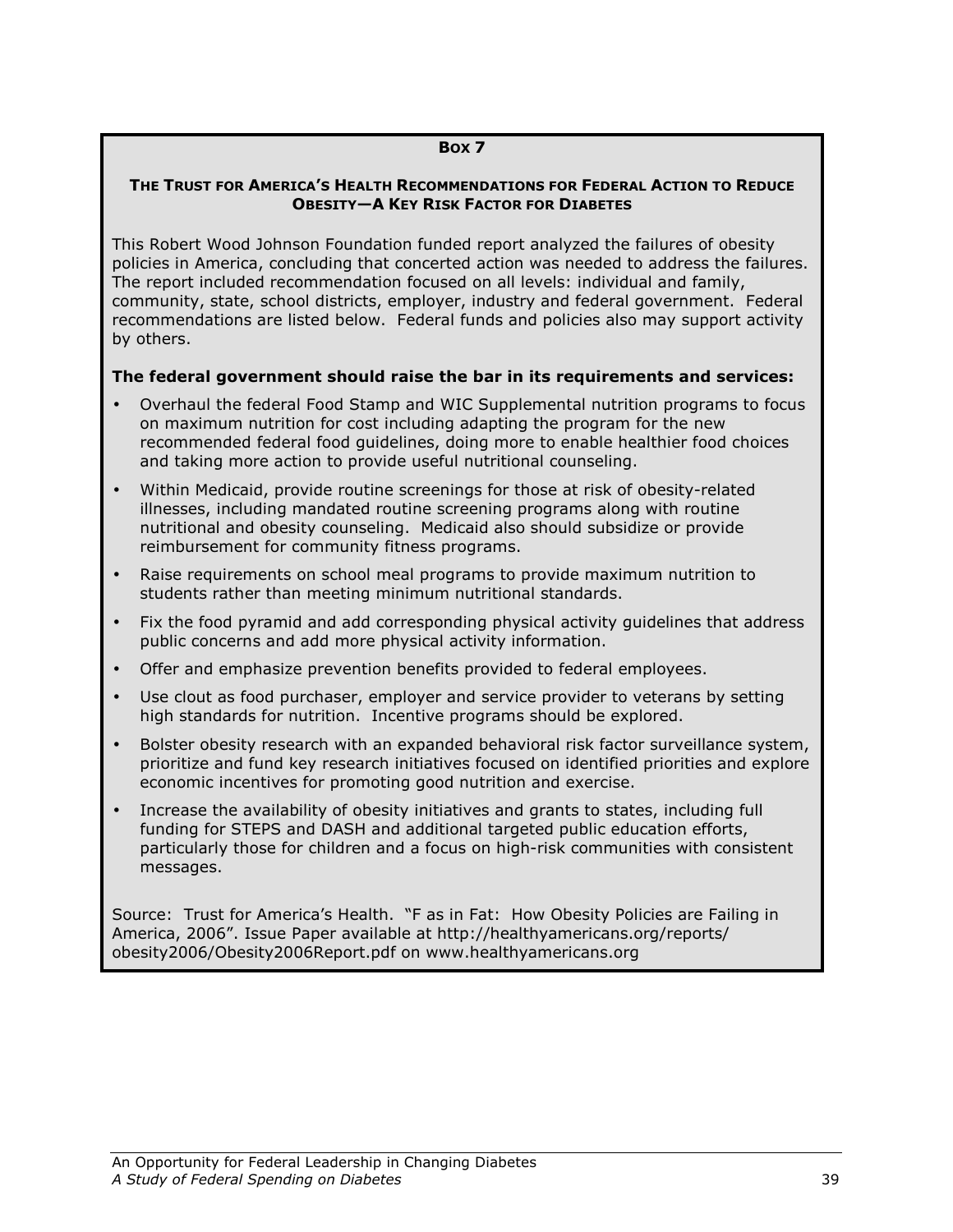## V. CONCLUSIONS AND RECOMMENDATIONS

# A. CONCLUSIONS

 Our study highlights the enormous and growing toll of diabetes on this country and the importance of a broad range of federal programs to preventing diabetes and its complications. Our research finds that the federal government spent \$79.7 billion in FY 2005 in additional treatment costs for those with diabetes compared to those without diabetes—an amount that is about 61 percent of the total United States medical spending across all payers for additional treatment costs associated with diabetes. For context, the amount the federal government pays to treat those with diabetes, compared to those without, is more than the entire budget of the Department of Education.<sup>17</sup> It is 12 percent of the total federal health care spending nationwide—roughly one of every eight dollars in federal health spending. $18$ 

A significant share of this spending is potentially avoidable, to the extent that diabetes and its complications can be prevented. Research shows that savings can result from efforts focused on prevention, early treatment and greater use of evidence-based practices that reduce risk factors for diabetes, control blood sugar and decrease complications and resulting disability. In FY 2005, the federal government spent \$3.9 billion on prevention and health promotion around healthy behaviors and risk factors common to many chronic diseases—namely nutrition (diet), physical activity and obesity. Very little of these funds—only \$0.2 billion are specifically targeted to diabetes.

These funds are spread across numerous departments and are mostly focused on healthy behaviors, not specifically the populations at highest risk for diabetes. In addition, as noted, other federal programs contain elements that may not necessarily encourage a healthy lifestyle, good diet and physical activity, and therefore conflict with federal diabetes-related goals.

Compared to spending on treatment, the federal government spends very little (\$1.1 billion) to enhance the quality and effectiveness of the care it pays for. Further, while the federal government invests \$3.1 billion in research and surveillance related to diabetes and general risk factors, there are important gaps in emphasis. For example, while much is spent on clinical research, relatively less attention is devoted to identifying effective ways to modify human behavior or

<sup>&</sup>lt;u>.</u>  $17$  \$72.9 billion, Table 4.1 "Outlays by Agency: 1962-2011, The Budget for Fiscal Year 2007," Historical Tables, OMB.

<sup>&</sup>lt;sup>18</sup> Table 3, National Health Care Expenditure Projections, projected total federal spending was \$645.9 billion of the \$2,016 billion estimated to be spent nationally on health care in calendar year 2005.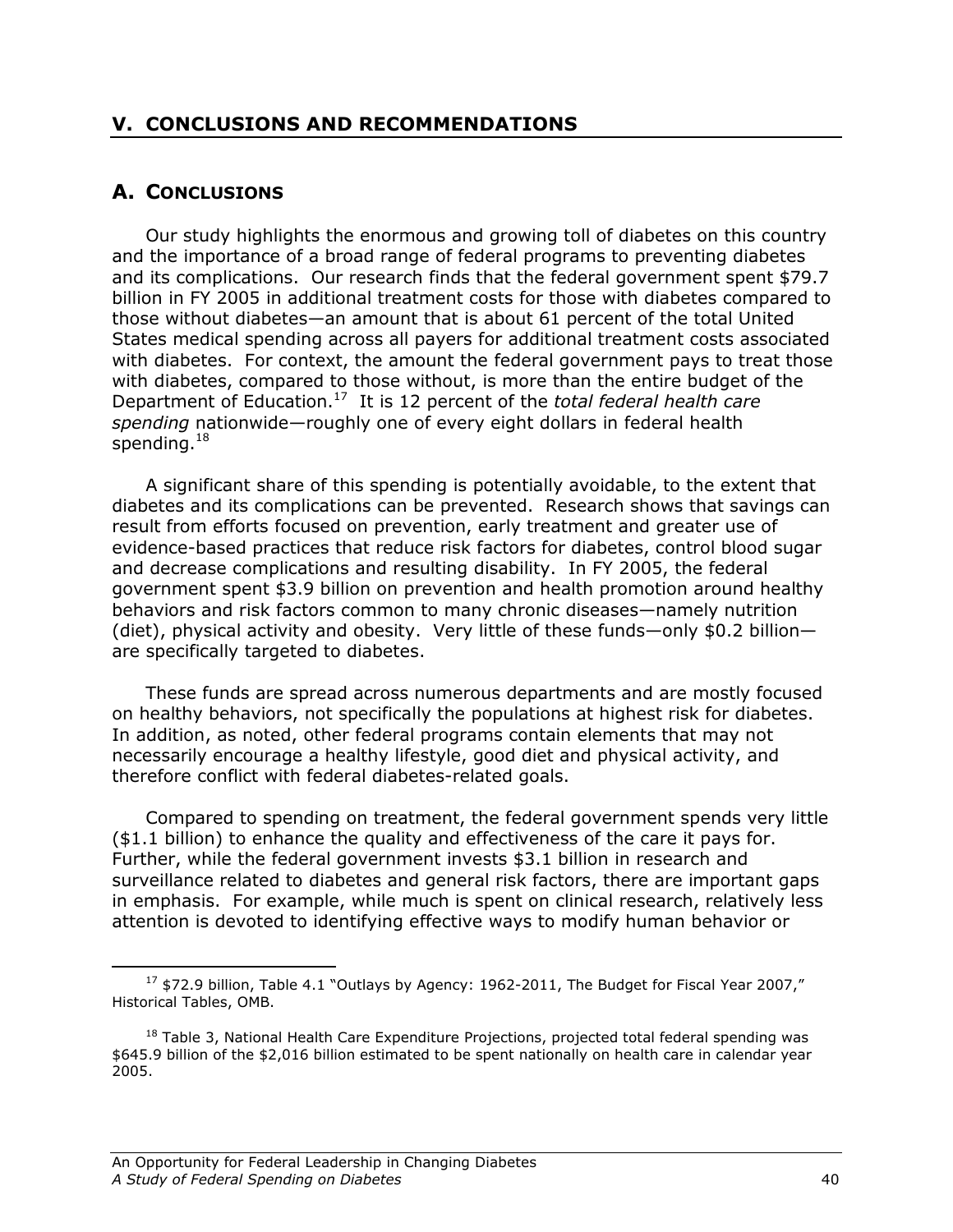encourage providers and delivery systems to implement practices that research has shown to be effective.

# B. RECOMMENDATIONS

Without strong federal leadership, the human and economic costs for diabetes and its complications—at least some of which are avoidable or controllable—will continue to mount. This increase in cost will only escalate as the prevalence of diabetes within our society grows. Furthermore, the nation will not reach the Healthy People 2010 goal of using prevention to reduce the prevalence and economic burden of diabetes and improve the quality of life for people with or at risk of diabetes. This is not the first study to identify the challenge. In 2004, HHS released a report entitled *Diabetes: A National Plan to Action* (HHS 2004), calling for diabetes prevention, detection and treatment to be the focus of a national action plan with a comprehensive action-oriented approach involving all stakeholders. To reduce the burden of diabetes on the government and the nation, we recommend, based on our study, the following actions for consideration by the federal government and diabetes community.

### 1. The federal government should take steps to get the most out of current spending in medical care programs.

- The government should make appropriate screening and early detection of diabetes and its antecedent risk factors a priority in all federal health programs, particularly Medicare and Medicaid. It must be willing to increase appropriate spending in this area, encouraged by the knowledge that doing so is likely to reduce the costs of treating the complications of diabetes.
- CMS should analyze why use of the new Medicare diabetes screening and the ten-year-old self-management benefits have apparently been low and what actions are needed to enhance effective screening and other preventive modalities, especially in high-risk populations. CMS should use its authority to take steps to increase use of these benefits, so diabetes is detected and self-management is used effectively to control blood glucose and thereby reduce the risk of complications.
- CDC should work with CMS, OPM, VA and other relevant departments to use national data on diabetes prevalence and health behaviors to inform major health care financing programs in areas such as benefit design and reimbursement policy that will support effective approaches to diabetes prevention and treatment. The government should also make it easier for major federal financing programs, like Medicare, Medicaid, the Federal Employees Health Benefits Program and others, to monitor diabetes at the program level and the effectiveness of innovations, such as are being recommended here, by better capturing data on diabetes risk and outcomes among those served by these programs.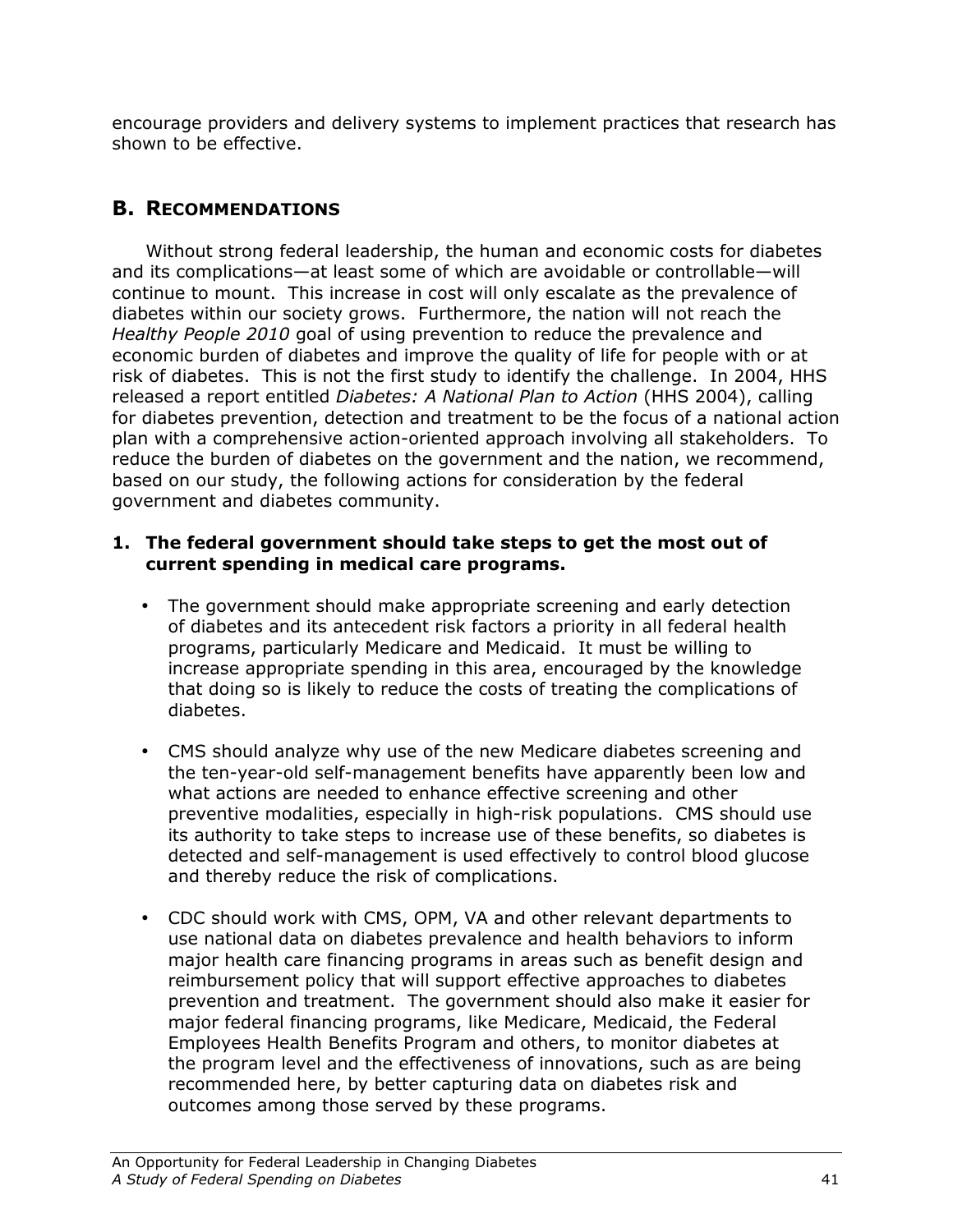- HHS should identify, disseminate and encourage the uptake of knowledge about the strategies that yield the highest pay-off in self-management and care management of diabetes. Research clearly shows that glycemic control can greatly reduce the complications of diabetes and that active patient involvement is essential to this outcome. Yet there are significant—and costly—gaps between what research shows to be effective and the way care is currently provided. Because the federal government plays an extensive role in financing care for people with diabetes, federal leadership in education and improving care for diabetes is essential.
- The Secretary of HHS should strengthen research and develop effective strategies for: (1) educating and promoting behavior changes that can lead to risk reduction for diabetes and its complications and (2) motivating and rewarding health providers for adopting evidence-based interventions for diabetes prevention and control.

## 2. The federal government should lead by example and effectively promote the health of its workforce.

- OPM should strengthen the activities of the Healthier Feds initiative by building into their negotiations with health plans appropriate standards and activities to reduce risk factors for diabetes and encourage education, prevention and early treatment of diabetes to reduce costly complications. They should publicly report on a periodic basis what has been achieved.
- Congress should ask IOM to analyze and report on the number and characteristics of people at high risk for diabetes and its complications who are reached by the major federal programs that address diabetes. This should include an assessment of the differences in reach and intensity of effort based on socio-demographics (because many programs have maximum income requirements), as well as the identification of any gaps or shortcomings that impede the reach and effectiveness of these programs.

### 3. The federal government should enhance interdepartmental coordination to more effectively apply its resources to reduce the risk factors for and complications of diabetes.

• The federal government should require that USDA and HHS work together to examine ways to heighten the impact of federal spending on food and nutrition to reduce risk factors for diabetes, diabetes prevalence and complications. The goal should be to harmonize efforts so that effective diabetes prevention and a diet more consistent with federal guidelines become a central component of nutrition and food programs.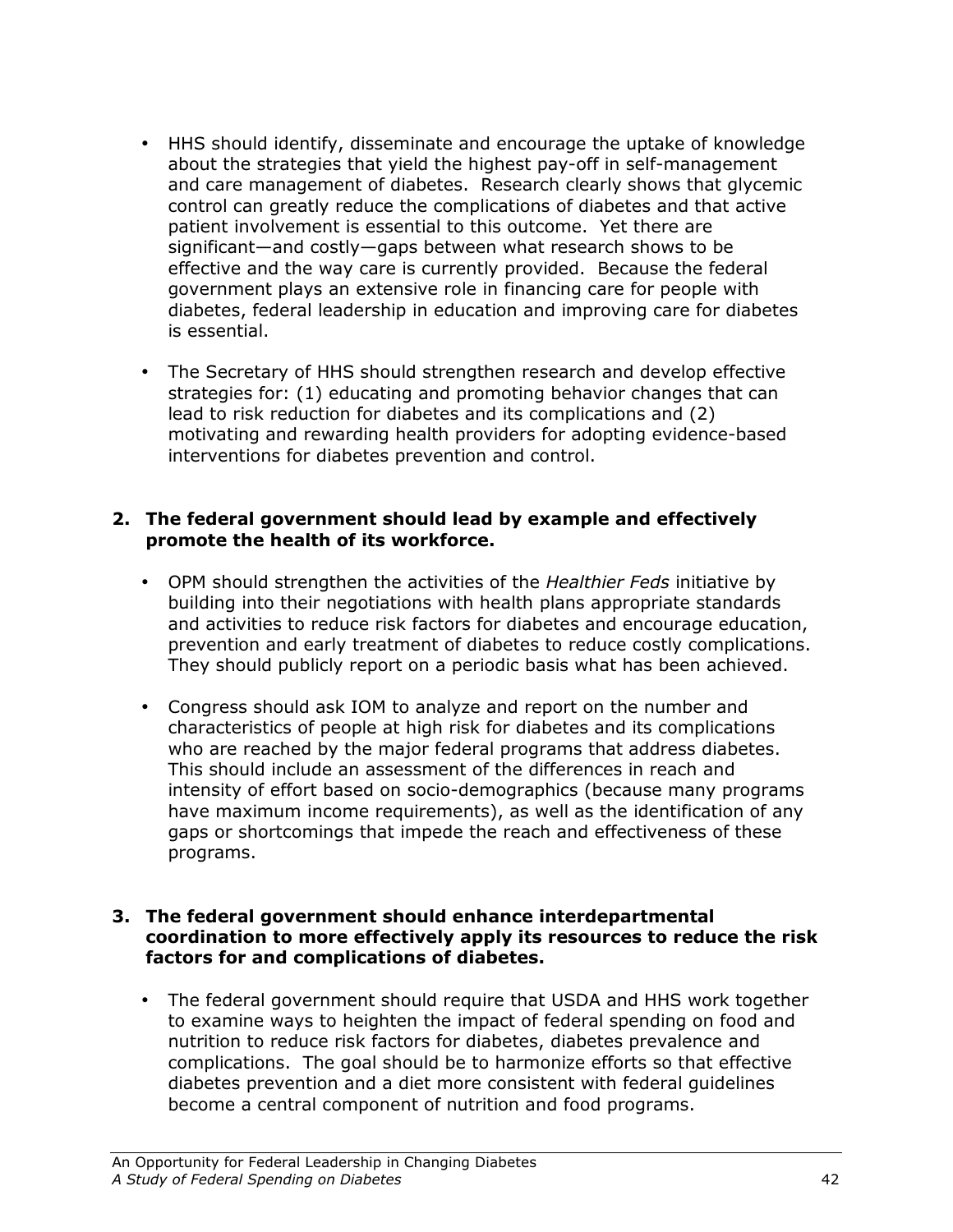- There is a role for strong federal leadership in addressing the problems of obesity and lack of physical activity with a view toward the way they contribute to diabetes and its costly complications. While the Diabetes Mellitus Interagency Coordinating Committee is responsible for coordination around diabetes, its focus and membership does not necessarily position it to mobilize the full resources of the federal government toward its end as aggressively as it might. The White House should work with Congress to identify how best to make every federal agency responsible for understanding the ways its programs may influence diabetes and its complications—as well as broader public health goals—and be accountable for actions designed to mitigate the risk factors for and complications of diabetes.
- The federal government should enhance and protect its databases that are critical to monitoring and improving outcomes for all aspects of diabetes—such as the National Health Interview Survey, the National Health and Nutrition Examination Survey, the Medical Expenditure Panel Survey and the National Vital Statistics System. Solid national data in all areas—diabetes prevalence and its associated risk factors, the care patients with diabetes receive, the complications they experience and the outcomes and costs associated with diabetes—are vital to set health policy, plan and evaluate programs and track progress in meeting the nation's diabetes objectives.

## 4. Further research is needed in at least two areas.

- The Medicare Payment Advisory Commission (MedPAC) should estimate the amount by which projected federal Medicare cost increases could be reduced through efforts to address avoidable complications of diabetes and recommend steps and associated funding to achieve these savings.
- The government should develop a white paper that synthesizes what is known about the effectiveness of food assistance programs directed at people at high risk for diabetes, the kinds of nutrition education provided and the strengths and weaknesses of these efforts. Based on these findings, the government should recommend modifications to maximize the effectiveness of these programs.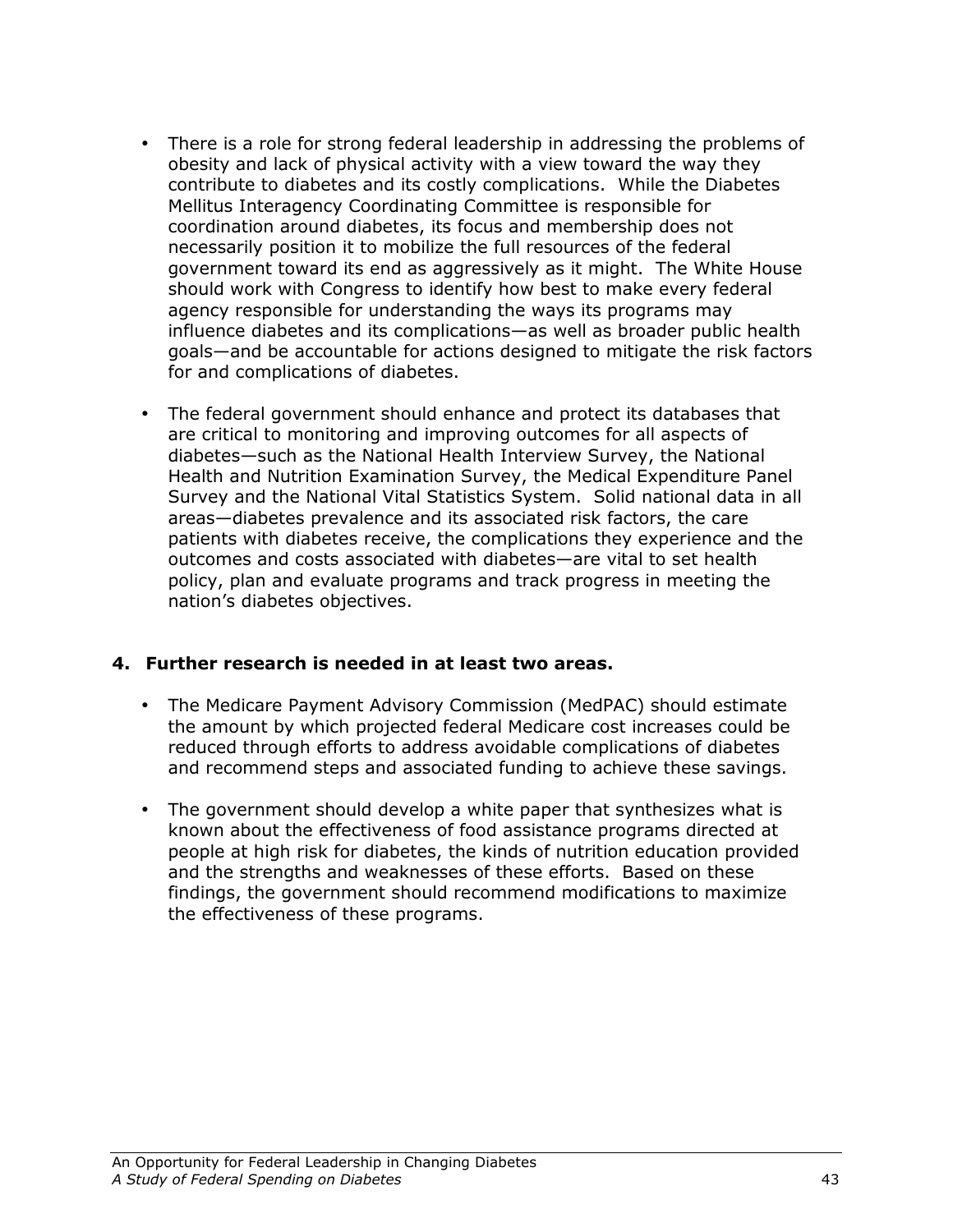- Abt Associates, Inc. "Food Stamp Nutrition Education Systems Review." Alexandria, VA: U.S. Department of Agriculture, Food and Nutrition Service, September 2006.
- American Diabetes Association. "Economic Costs of Diabetes in the U.S. in 2002." Diabetes Care, vol. 26, no. 3, March 2003.
- American Diabetes Association. "Gestational Diabetes Mellitus." Diabetes Care, vol. 27, suppl 1, January 2004, pp. 588-590.
- Berenson, Robert A., and Jane Horvath. "Confronting the Barriers to Chronic Care Management in Medicare." Health Affairs Web Exclusive W3-37, January 22, 2003.
- Besharov, D.J., and P. Germanis. Rethinking WIC. An Evaluation of the Women, Infants, and Children Program. Washington, DC: AEI Press, 2001.
- Bodenheimer, Thomas, Edward H. Wagner, and Kevin Grumbach. "Improving Primary Care for Patients with Chronic Illness." Journal of the American Medical Association, vol. 288, no. 14, October 9, 2002, pp. 1775-1779.
- Budget of the United States Government, Fiscal Year 2007, Historical Tables. Available at [www.whitehouse.gov/omb/budget/fy2007/pdf/hist.pdf].
- Buzby, J.C., Hodan Farah Wells, and Gary Vocke. "Possible Implications for U.S. Agriculture from Adoption of Select Dietary Guidelines." Washington, DC: U.S. Department of Agriculture, Economic Research Service, November 2006.
- Centers for Disease Control and Prevention. "National Diabetes Fact Sheet: General Information and National Estimates on Diabetes in the United States, 2005." Atlanta, GA: U.S. Department of Health and Human Services, Centers for Disease Control and Prevention, 2005.
- Centers for Disease Control and Prevention. "Interim Report: Proposed Recommendations for Action for a National Public Health Initiative on Diabetes and Women's Health." Washington, DC: U.S. Department of Health and Human Services, 2003.
- Centers for Disease Control and Prevention. "Early Release of Selected Estimates Based on Data from the January-March 2005 National Health Interview Survey." Available at [http://origin.cdc.gov/nchs/data/nhis/earlyrelease/ 200509\_06.pdf].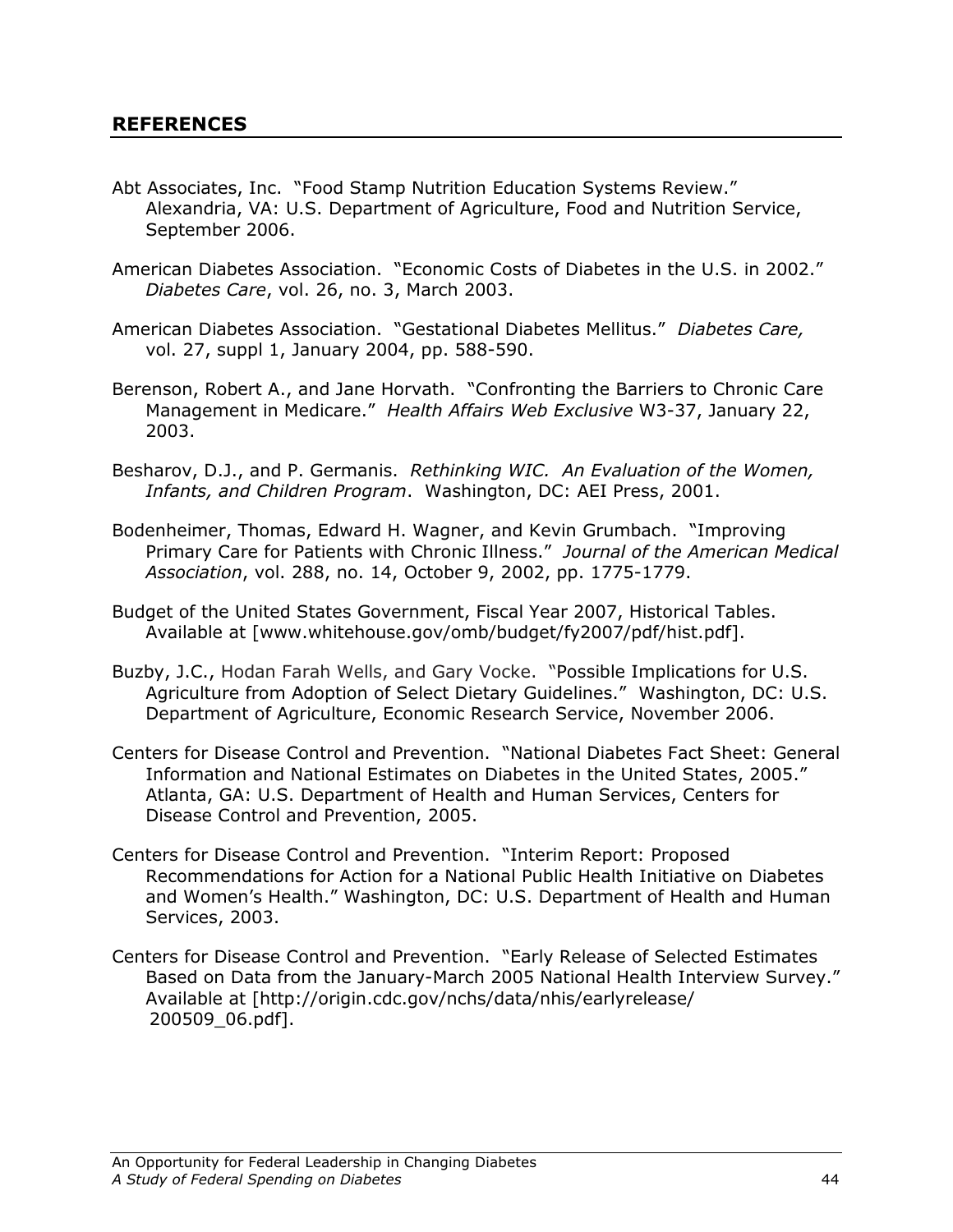- Centers for Medicare and Medicaid Services. National Health Expenditure Projections: 2005-2015. Available at [www.cms.hhs.gov/ Nationalhealthexpenddata/downloads/proj2005.pdf].
- Chodosh, J.S., C. Morton, W. Mojica, et al. "Meta-analysis: Chronic Disease Self Management Programs for Older Adults." Annals of Internal Medicine, vol. 143, no. 6, September 2005.
- Congressional Budget Office. "An Analysis of the Literature on Disease Management Programs." Washington, DC: CBO, October 2004.
- Congressional Quarterly. "Diabetes: Senators Urge Screening of Medicare Beneficiaries." December 6, 2006.
- Cowie, C.C., Rust, K.F., Byrd Mott, D.D., and others. "Prevalence of Diabetes and Impaired Fasting Glucose in Adults in the U.S. Population: National Health and Nutrition Examination Survey 1999-2002." Diabetes Care, vol. 29, no. 6, June 2006, pp.1263-8.
- Department of Veterans Affairs. Fact Sheet: VA Achievements in Diabetes Care, February 2006. Available at [www1.va.gov/opa/fact/docs/diabtsfs.pdf].
- Diabetes Prevention Program Research Group. "Reduction in the Incidence of Type 2 Diabetes with Lifestyle Intervention or Metformin." New England Journal of Medicine, vol. 346, no. 6, February 2002.
- Fertig, Brian, David Simmons, and Donald Martin. "Therapy for Diabetes." In  $Di$ abetes in America,  $2^{nd}$  Edition), NIH Pub No. 95-1468. Bethesda, MD: National Institutes of Health, National Institute of Diabetes and Digestive and Kidney Diseases, 1995.
- Gold, Marsha, Ronette Briefel, Meredith Lee, Katherine Segersten, Melissa Neuman, and Tara Krissik. "Study of Federal Impact on Diabetes: Summaries of Federal Government Agencies and Their Relevant Activities." Working Papers. Washington, DC: Mathematica Policy Research, Inc., January 2007.
- Hedley, A.A., C.L. Ogden, C.L. Johnson, M.D. Carroll, L.R. Curtin, and K.M. Flegal. "Prevalence of Overweight and Obesity Among US Children, Adolescents, and Adults 1999-2002." Journal of the American Medical Association, vol. 292, no. 11, September 2004, pp. 2847-2850.
- Institute of Medicine, Committee on Prevention of Obesity in Children and Youth. Jeffrey Koplan, Catharyn T. Liverman, and Vivica I. Kraak. Preventing Childhood Obesity: Health in the Balance. Washington, DC: National Academies Press, 2005.
- Institute of Medicine. WIC Food Packages: Time for a Change. A Report of the Committee to Review the WIC Food Packages, Food and Nutrition Board, Institute of Medicine. Washington, DC: National Academies Press, April 2005.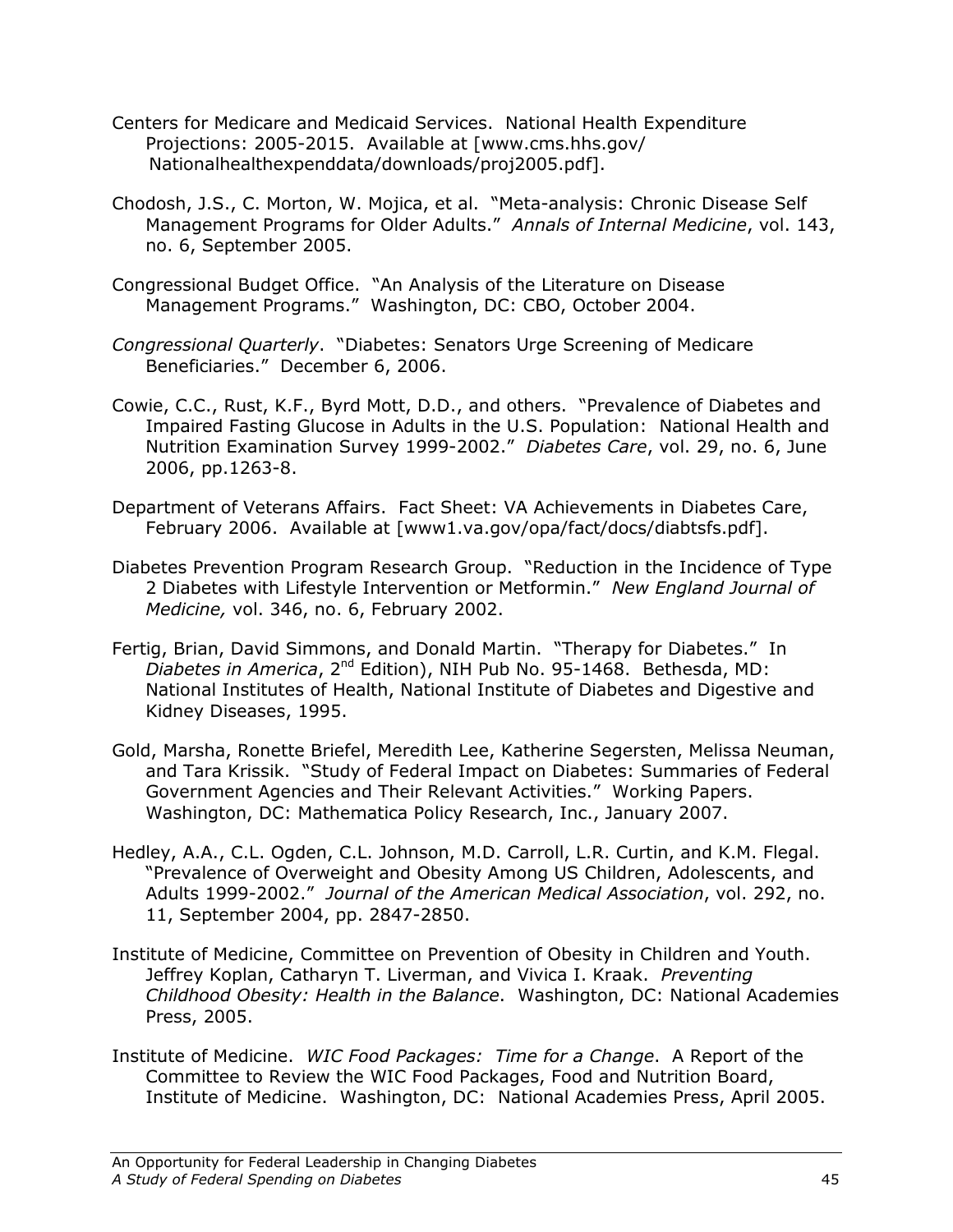- Institute of Medicine. "Dietary Risk Assessment in the WIC Program." A Report of the Committee on Dietary Risk Assessment in the WIC Program. Washington, DC: National Academy Press, 2002.
- Kaiser Family Foundation, Kaiser Commission on Medicaid and the Uninsured. "Medicaid: An Overview of Spending on "Mandatory" vs. "Optional" Populations and Services." Menlo Park, CA: June 2005.
- Kupersmith, Joel, Joseph Francis, Eve Kerr and Others. "Advancing Evidence-Based Care for Diabetes: Lessons From The Veteran's Administration." Health Affairs Web Exclusive, vol. 26, no. 2, January 2007, pp. 156-168.
- McGinnis, J.M., and W.H. Foege. "Actual Causes of Death in the United States." Journal of the American Medical Association, vol. 270, no. 18, November 1993.
- Medicare Payment Advisory Commission. "Increasing the Value of Medicare." Report to Congress. Washington, DC: MedPAC, June 2006.
- Medicare Payment Advisory Commission. "New Approaches to Medicare." Report to Congress. Washington, DC: MedPAC, June 2004.
- Medicare Payment Advisory Commission. "Assessing Medicare Benefits." Report to Congress. Washington, DC: MedPAC, June 2002.
- National Center for Health Statistics. "Health, United States, 2006, with Chartbook on Trends in the Health of Americans." Hyattsville, MD: U.S. Department of Health and Human Services, 2006.
- National Diabetes Information Clearinghouse. "National Diabetes Statistics." Available at [http://diabetes.niddk./nih.gov/dm/pubs/statistics/index.htm]. Accessed September 28, 2006.
- National Institute of Child Health & Human Development. "Disorders of Pregnancy." September 2006. Available at [www.nichd.nih.gov/womenshealth/research/ pregbirth/disorders.cfm].
- National Institute of Diabetes and Digestive and Kidney Diseases. Report on Closing the Disparity Between Hemoglobin A1c Treatment Guides and Practice. Submitted by The National Institute on Health to the U.S. House of Representatives, in response to a request in House Report 109-143, November 20, 2006.
- National Institute of Environmental Health Sciences. "Built Environment." April 2006. Available at [www.niehs.nih.gov/drcpt/be/home.htm].
- National Research Council. Committee on National Statistics. Panel on Enhancing the Data Infrastructure in Support of Food and Nutrition Programs, Research, and Decision Making. Improving Data to Analyze Food and Nutrition Policies. National Academies Press, Washington, DC, 2005.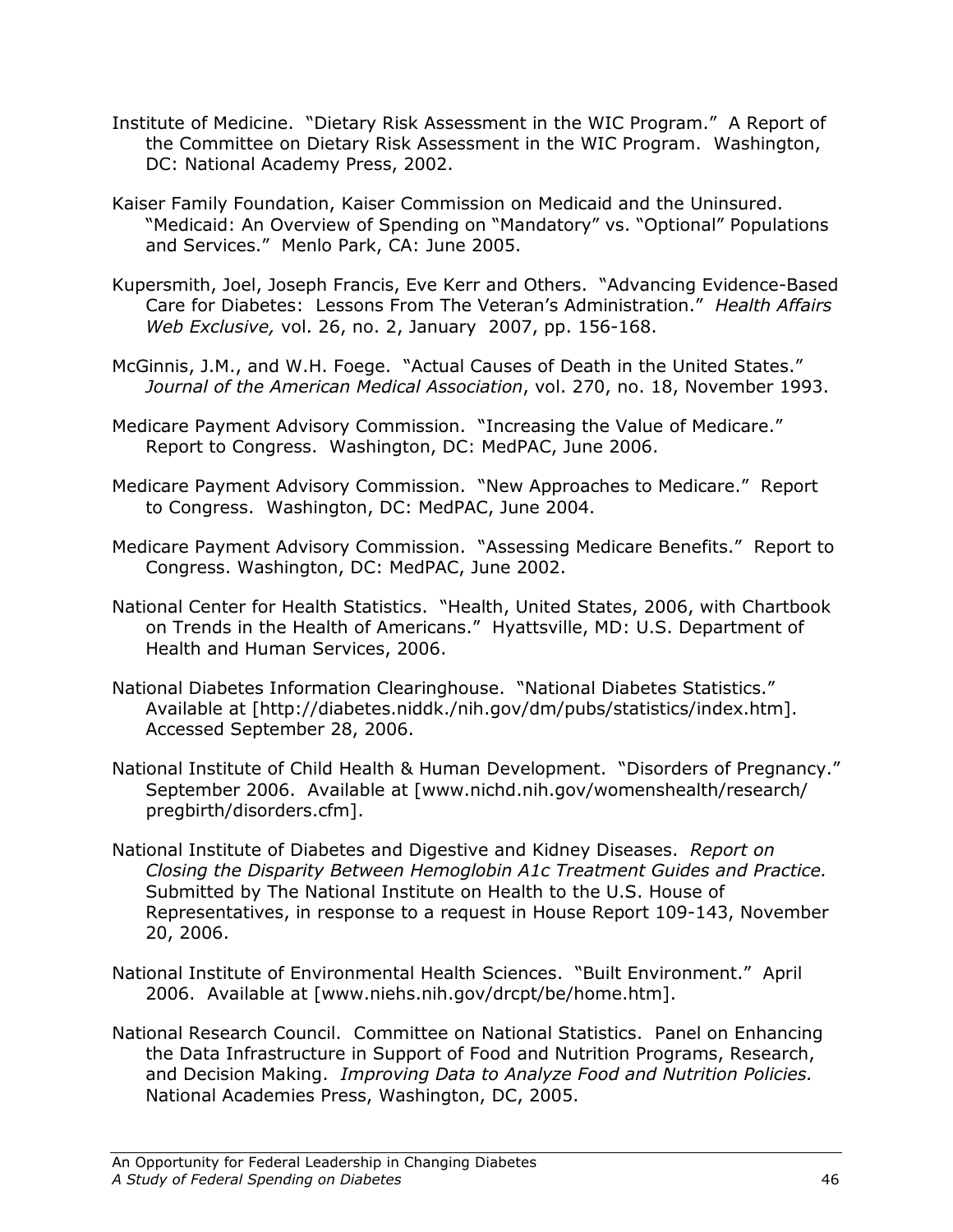- Nestle, M. "Food Marketing and Childhood Obesity—A Matter of Policy." New England Journal of Medicine, vol. 354, no. 24, June 2006.
- Nestle, M. "Food Politics: United States." In Scribner Encyclopedia of Food and Culture, vol. 1, edited by S.H. Katz and W.W. Weaver. New York: Charles Scribner's Sons, Thompson Gale, 2003a. Available at [www.foodpolitics.com/ pages/foodpolitics.htm].
- Nestle, M. "The Ironic Politics of Obesity" (editorial). Science, vol. 299, no. 5608, February 2003b, pp. 781.
- Ogden, C.L., M.D. Carroll, L.R. Curtin, M.A. McDowell, C.J. Tabak, and K.M. Flegal. "Prevalence of Overweight and Obesity in the United States, 1999-2004." Journal of the American Medical Association, vol. 295, no. 13, April 2006.
- Olin, Gar L., and Jeffrey A. Rhoades. "The Five Most Costly Medical Conditions, 1997 and 2002: Estimates for the U.S. Civilian Noninstitutionalized Population." Medical Care Expenditure Panel Survey Statistical Brief #80. Rockville, MD: Agency for Healthcare Research and Quality, May 2005.
- Owen C.G., R.M. Martin, P.H. Whincup, G. Davey Smith, and D.G. Cook. "Does Breastfeeding Influence Risk of Type 2 Diabetes in Later Life? A Quantitative Analysis of Published Evidence." American Journal of Clinical Nutrition, vol. 84, no. 5, November 2006, pp. 1043-1054.
- Renders, C.M., et al. "Interventions to Improve the Management of Diabetes Mellitus in Primary Care, Outpatient and Community Settings" (Cochrane Review). The Cochrane Library, Issue 2. Oxford: Cochrane Database Syst Review 2001, CD0011481.
- The Robert Wood Johnson Foundation, American Heart Association. "A Nation at Risk: Obesity in the United States." A Statistical Sourcebook. Princeton, NJ, 2005. Available at [www.rwjf.org].
- Trust for America's Health. "F as in Fat: How Obesity Policies Are Failing in America." Issue Report, 2006.
- U.S. Census Bureau. National and State Population Estimates (Annual Population Estimates 2000 to 2006). Available at [www.census.gov/popest/states/tables/ NST-EST2006-01.xls].
- U.S. Department of Agriculture, Center for Nutrition Policy and Promotion. "MyPyramid: USDA's New Food Guidance System." 2006. PowerPoint Presentation, 2005. Available at [www.mypyramid.gov/downloads/ MyPyramid%20Peer%20to%20Peer.ppt].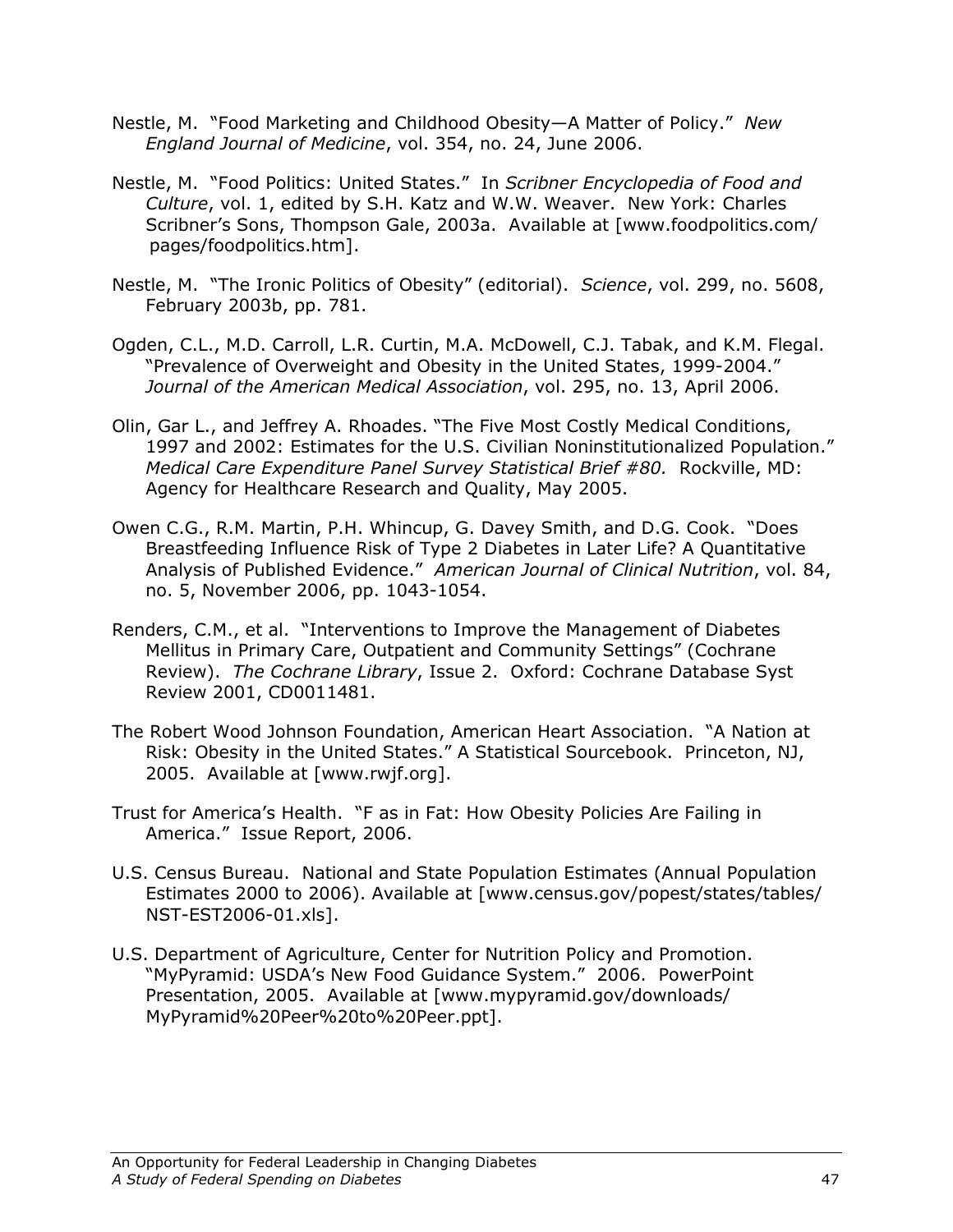- U.S. Department of Agriculture, Center for Nutrition Policy and Promotion. "Nutrient Content of the U.S. Food Supply, 1909-2000." Home Economics Research Report No. 56, November 2004. Available at [www.cnpp.usda.gov/ publications/foodsupply/FoodSupply1909-2000.pdf].
- U.S. Department of Agriculture, Economic Research Service. "The Food Assistance Landscape. FY 2006 Midyear Report." Available at [www.ers.usda.gov/ publications/EIB6-3/eib6-3.pdf]. Accessed January 8, 2007.
- U.S. Department of Agriculture, Food and Nutrition Service. "Food Stamp Nutrition Education Systems Review." September 2006, pp. 1-17. Available at [www.fns.usda.gov/oane/menu/Published/NutritionEducation/Files/ FSNESystemsReviewExecSummary.pdf]. Accessed January 8, 2007.
- U.S. Department of Agriculture and U.S. Department of Health and Human Services. Nutrition and your Health: Dietary Guidelines for Americans, 5th edition. Washington, DC: US Government Printing Office, 2005.
- U.S. Department of Health and Human Services "FY 2008 Moyer Material" Submitted to Congress by the Office of the Assistant Secretary for Resources and Technology, February 2007. Material provided by Sean McCarville, Division of Budget Policy HHS, March 5, 2007.
- U.S. Department of Health and Human Services. "Diabetes." In Healthy People 2010 Volume I: Understanding and Improving Health and Objectives for Improving Health (Part A: Focus Areas 1-14). Washington, DC: U.S. Department of Health and Human Services, pp. 5-3 to 5-40, 2000.
- U.S. Department of Health and Human Services. Steps to a HealthierUS. "Diabetes: A National Plan for Action." Washington, DC: U.S. Department of Health and Human Services. December 2004.
- U.S. Government Accountability Office. "Managing Diabetes: Health Plan Coverage of Services and Supplies." GAO 05-210. Washington, DC: February 2005.
- U.S. Government Accountability Office. "Nutrition Education. USDA Provides Services through Multiple Programs, but Stronger Linkages Among Efforts Are Needed." GAOP-04-528. April 2004. Available at [www.fns.usda.gov/wic/ resources/MultiplePrograms.pdf]. Accessed January 8, 2007.
- Wagner, Edward H., Brian T. Austin, and C. Davis, et al. "Improving Chronic Illness Care: Translating Evidence into Action." Health Affairs vol. 20, no. 6, November/December 2001, pp. 64-78.
- Woteki, C.E., R. Briefel, et al. "Nutrition Monitoring: Summary of a Statement from an American Society for Nutritional Sciences Working Group." Journal of Nutrition, vol. 132, 2002, pp. 3782-3783. (Data supplement available at http://www.nutrition.org/cgi/data/132/12/3782/DC1/1.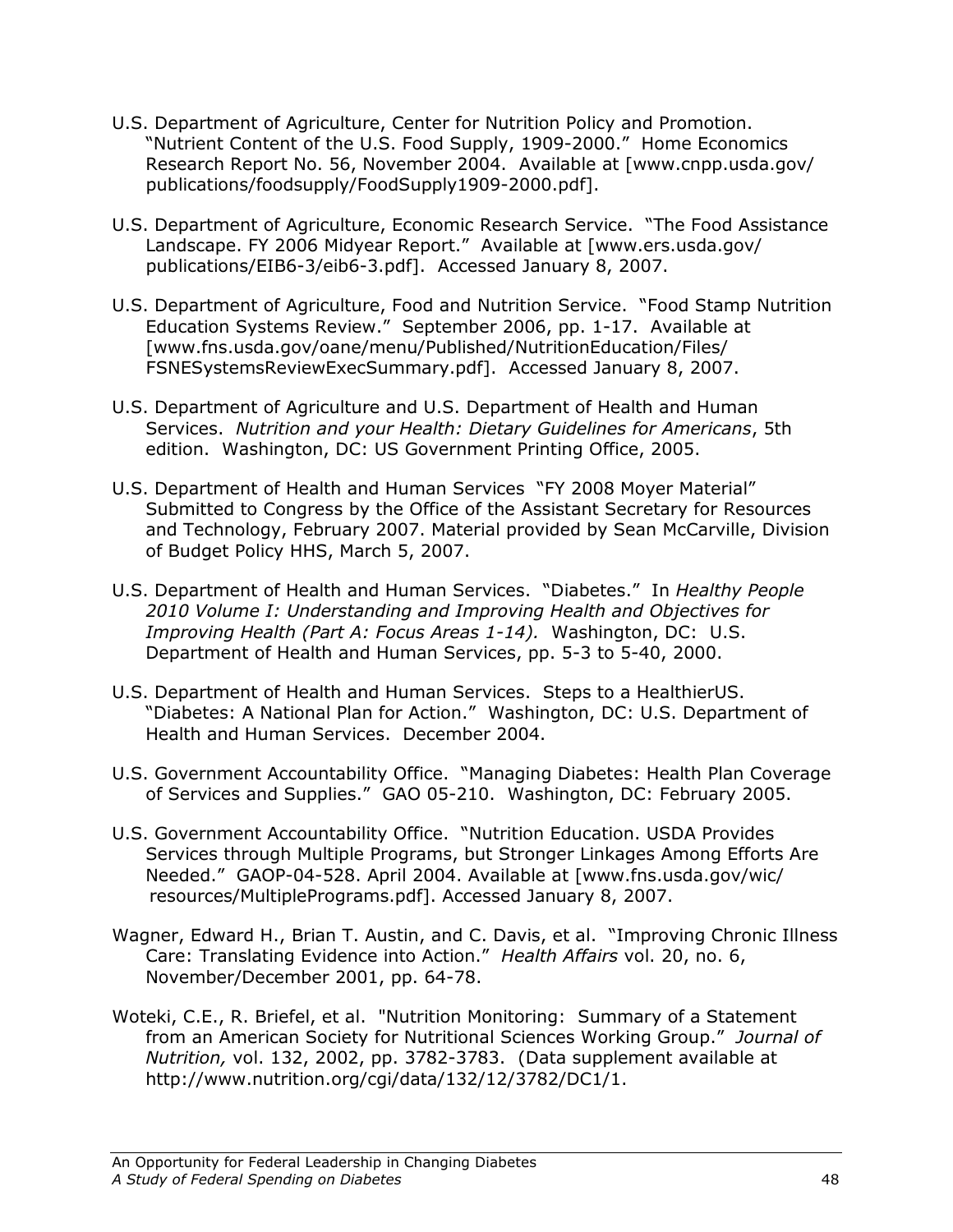# APPENDIX A: LOGIC MODEL AND TEXT

By Allison Hedley and Marsha Gold

## Why Diabetes Is a National Concern

Diabetes is widely recognized as a growing threat to the nation's health and productivity. Reducing its prevalence is one of only 28 critical national goals expressed in Healthy People 2010: "Through prevention programs, reduce the disease and economic burden of diabetes, and improve the quality of life for all persons who have or are at risk of diabetes" (Centers for Disease Control and Prevention (CDC) 2000; see Table A.1 at the end of this appendix).

The prevalence of diabetes—particularly type 2 diabetes—is rising rapidly throughout the nation, as are its complications, which include a markedly higher risk for heart disease, stroke, high blood pressure, blindness, kidney disease, various neuropathies, lower-limb amputations, periodontal disease, complications of pregnancy and other adverse effects [National Diabetes Information Clearinghouse (NDIC) 2006]. In addition to being the seventh leading cause of mortality, diabetes is a major risk factor for heart disease, the leading cause of death in the nation (Olin and Rhoades 2005). In a study for the American Diabetes Association (ADA), The Lewin Group, Inc., estimated that the direct and indirect costs of diabetes to society totaled \$132 billion in 2002 (NDIC 2006).

### What Logic Models Are and How We Use Them Here

As documented extensively in the literature, logic models show the progression from a starting point with various inputs, to activities and processes that generate outputs and have short-term effects. The models then move on to intermediate and long-term effects and outcomes for individuals and society (Kellogg 2004). The model for this study is intended: (1) to help us identify the likely ways in which federal policy, programs and spending influence such a progression and (2) to set the stage for the next step in the study (see Figure A.1 at the end of this appendix).

CDC (2003) defines four critical transition points in the development of diabetes: from no diabetes to unrecognized diabetes (primary prevention), from unrecognized to recognized diabetes (screening/early diagnosis), from no care to applied diabetes care (access) and from improper care to proper care and intervention (secondary and tertiary prevention). The logic model for this project uses four categories that correspond to these transition points to represent the different stages of diabetes in terms of how policies and programs are targeted: diabetes prevention, diabetes detection, diabetes treatment and management of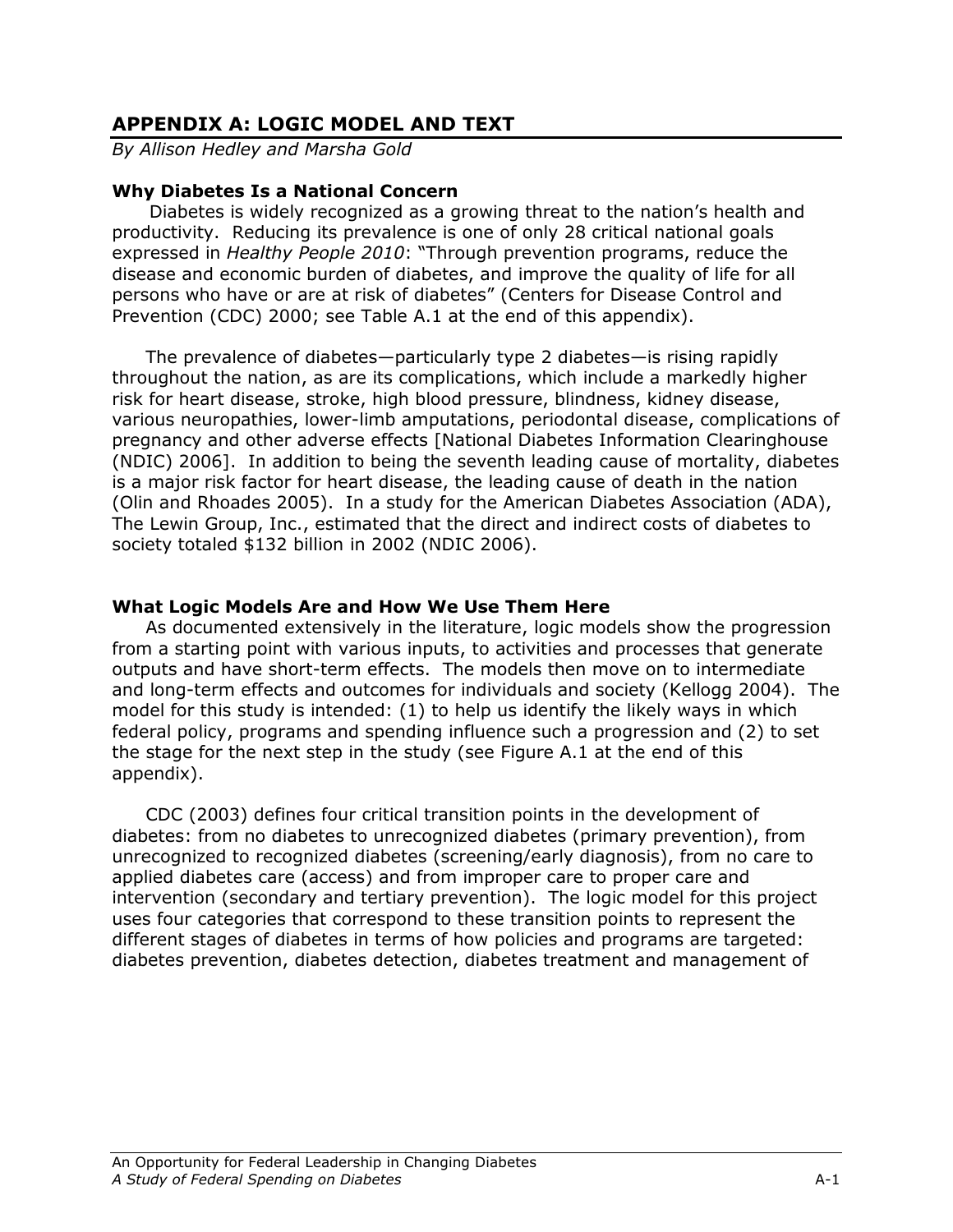diabetes with complications. $19$  The logic model illustrates how interventions at all key points of transition influence the rate and severity of diabetes progression. At each stage, research can determine the prevalence of the disease among people with the characteristics of interest and identify effective interventions.

## The Progression of Diabetes: Key Stages in the Logic Model

 Federal programs and policies may affect the development and progression of diabetes—positively, negatively, or neutrally—by the way they influence the process of development and progression at each stage. While individual programs or policies may influence the progression of diabetes at several stages, it is useful to delineate each stage of progression distinctly—as we do below—in order to provide guidance as to the types of programs and policies of relevance to this project.

- Diabetes Prevention. Programs and policies in the prevention category are broadly defined. In various ways, they have an affect on risk factors that may influence people in ways that may affect the likelihood that they will develop diabetes. Prevention programs or policies span a spectrum. At the broadest level, they are targeted to the general population and may not even be specifically directed at diabetes; what makes them germane is that they, intentionally or unintentionally, influence risk factors for diabetes and thus may increase or decrease the likelihood that diabetes will develop. Though many relevant programs target people (individuals), others target factors such as the physical environment and community infrastructure that ultimately affect people, as discussed below. Many prevention programs target risk factors for diabetes that can be influenced by, for example, increasing physical activity and reducing or preventing obesity (National Diabetes Data Group (NDDG) 1995). Other programs focus on more intensive interventions for people who are at a higher risk of diabetes, such as those of minority ethnicity (Black, Mexican American, Japanese American, Native American), older age cohorts and lower socioeconomic status (NDDG 1995). Another important focus area is diabetes screening and detection among people with pre-diabetes, a condition characterized by impaired fasting glucose or impaired glucose tolerance (CDC 2005). Studies have shown that an increase in physical activity and weight loss can prevent or delay the onset of diabetes in people with pre-diabetes (CDC 2005).
- **Diabetes Detection.** The goal of diabetes detection programs and policies is to identify people with diabetes. In 2005, approximately seven percent of the U.S. population had diabetes. Of these 20.8 million people, nearly 30

<u>.</u>

 $19$ We identify the stage before the detection of diabetes as diabetes prevention instead of "prediabetes." Pre-diabetes is a term used to distinguish people at higher risk of diabetes because of impaired fasting glucose (IFG) and/or impaired glucose tolerance (IGT) (CDC 2005). People with "pre-diabetes" are identified as high-risk through testing, but they exhibit other characteristics that increase the risk of diabetes as well. The diabetes prevention stage includes prevention efforts targeted at all levels, ranging from the general population to high-risk populations.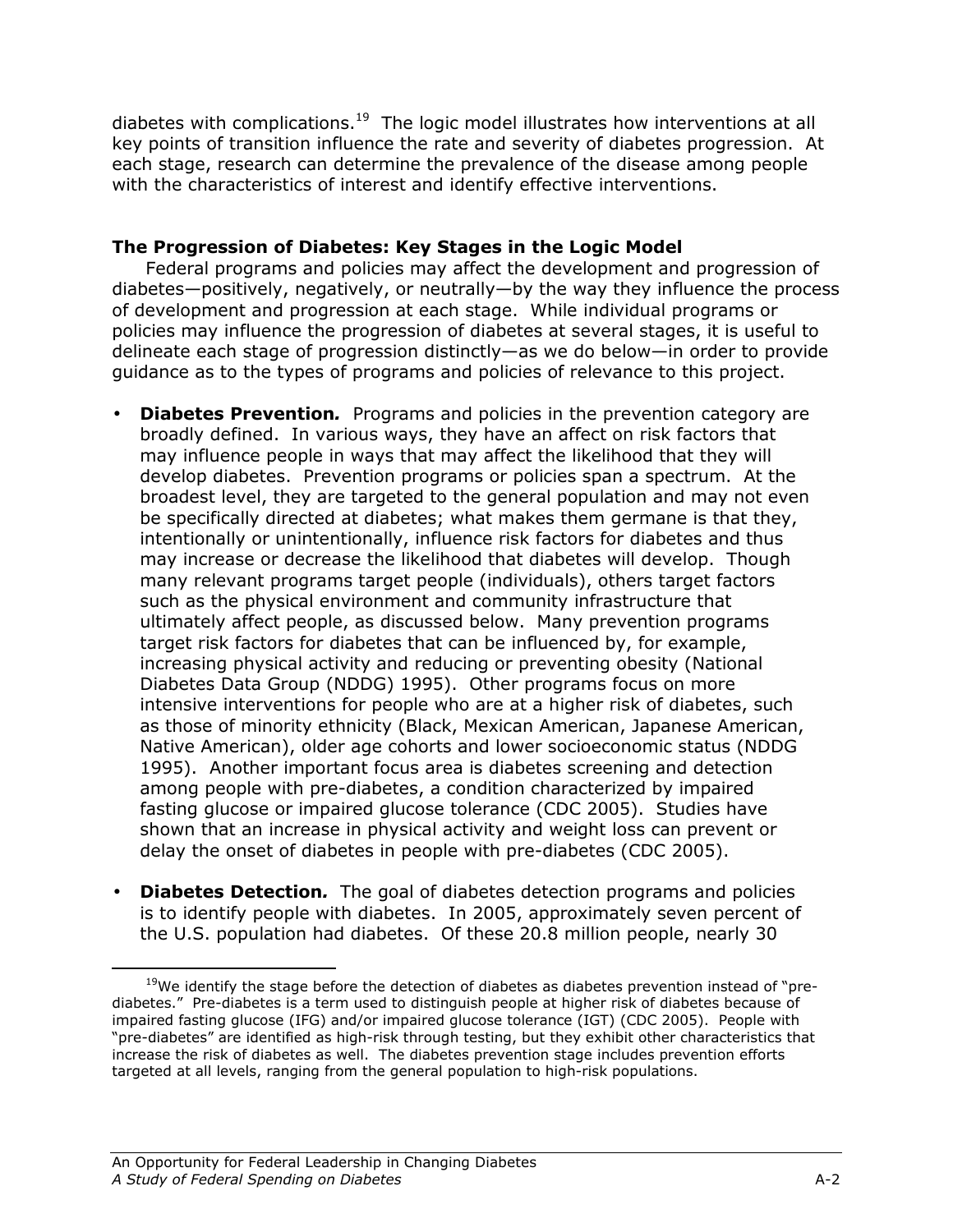percent had undiagnosed diabetes (CDC 2005). Identifying people with the disease is the first step in the path to treatment and control of the disease. Many identification interventions focus on high-risk groups, such as pregnant women. The identification of gestational diabetes can lead to a treatment plan to normalize maternal blood glucose levels in order to avoid complications with the infant (CDC 2005).

- **Diabetes Treatment.** In terms of monetary and patient health, one of the largest costs of diabetes is related to the complications that accompany the disease. Diabetes is associated with an increased risk of heart disease, stroke, high blood pressure, blindness, kidney disease, nervous system disease, amputations and dental disease. In addition, people with diabetes are more susceptible to other illnesses and have worse prognoses (NDIC 2006). The goal of treatment interventions is to improve the treatment of diabetes to prevent complications. Focus areas include access to treatment, provider training, patient behaviors to improve glucose, blood pressure and lipids control and preventive care for eyes, kidneys and feet (NDIC 2006).
- Management of Diabetes with Complications. Complications from diabetes can lead to adverse events, such as kidney failure and nontraumatic lower-limb amputations (NDIC 2006). Interventions treat complications and improve management of the disease to avoid further adverse events as well as to improve the quality of life of those disabled by the disease.

Federal policies and regulations affect the context in which diabetes occurs and progresses. Although we ultimately are interested in examining the way that federal spending on diabetes bears on people, the relevant programs and policies adopt a broader focus, recognizing that individuals are affected not just by their own behavior, but also by the environment in which they function, the community in which they reside, the health care system to which they have access and their risk factors, some of which may be mutable while others may not.

## Relevant Foci for Program or Policy Influence

The logic model shows three broad foci for programmatic or policy influence over diabetes: the Health Care System, People and Family/Community/Built Environment. The categories are explained in more detail below.

• Health Care System. The health care system is the environment in which health care is delivered. The way the health care system is structured may influence people's access to the system and how well the system works to prevent the development and progression of diabetes and to minimize complications associated with the disease. The structure of the system influences the types of advice people receive about their health (diabetes prevention), whether diabetes is diagnosed and treated early (screening, detection and treatment), whether the system provides effective treatment and how complications are avoided or managed. Relevant system variables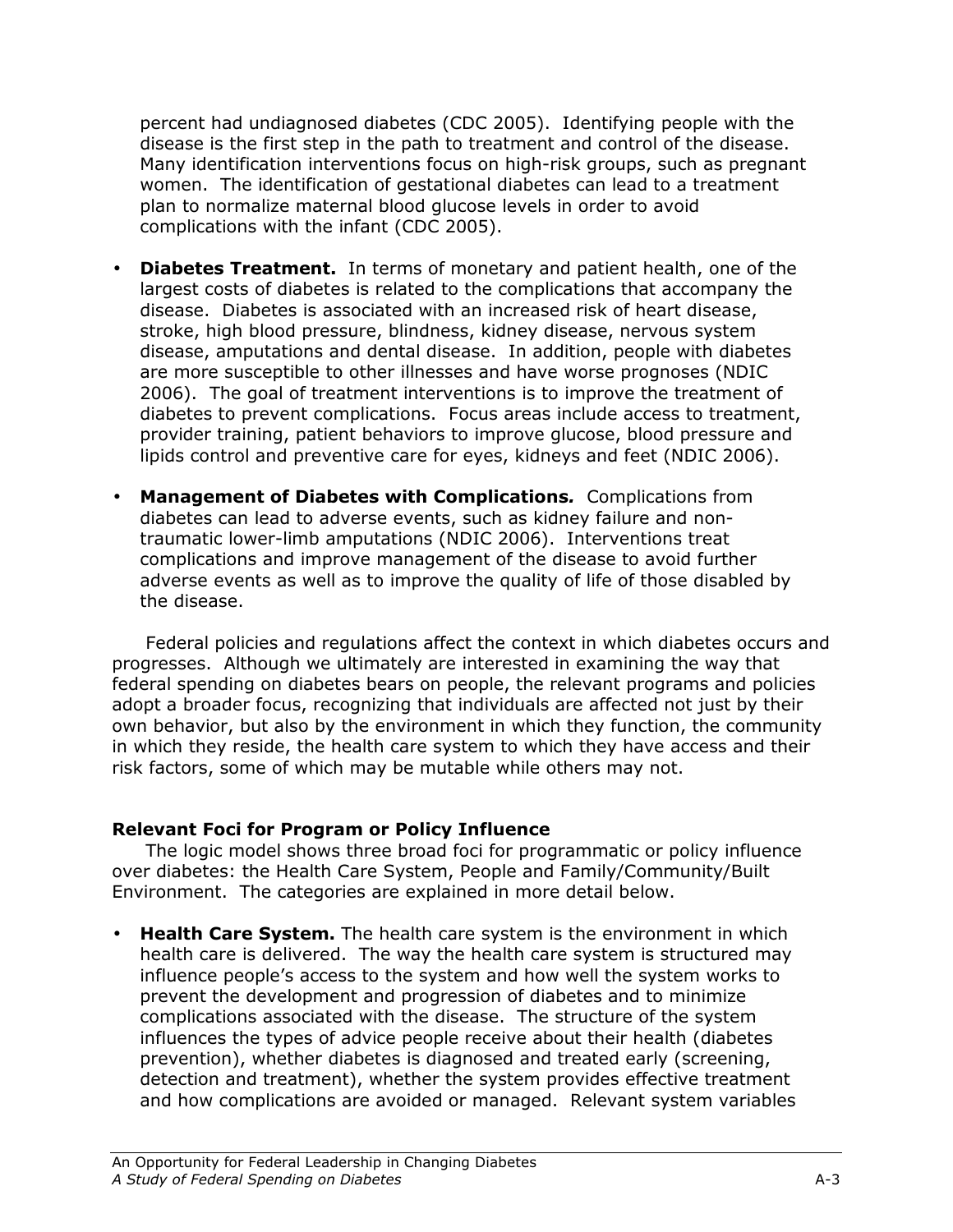include the features of insurance coverage (e.g., benefits and cost-sharing requirements for preventive and treatment services and how payment policy influences incentives for patient education), whether the system encourages a medical home and coordinated care, whether providers are knowledgeable about diabetes, the types of providers who treat diabetes and any implications for treatment and outcomes, among others. Relevant policies and programs influence—positively, negatively, or neutrally—all of the above variables.

- People. The people category encompasses characteristics that affect the likelihood that patients will be diagnosed with diabetes and the effectiveness with which they will pursue treatment or changes in health behaviors. The extent to which these characteristics are subject to alteration varies, with some more susceptible to modification than others. Programs and policies focused on people target the individual, whereas interventions target changes that can be implemented only by individuals. For example, a person will need to decide to increase his or her physical activity level or comply with a medication regimen. However, given that changes in the health care system and the community will affect the individual's behavior, the logic model shows all interventions at the community and health care levels feeding into the people category.
- Family/Community/Built Environment. In general, the environment extends to policies and programs that are targeted more broadly than to merely the individual, but that are not targeted to the health care system. Programs that focus on the environment seek to affect the environment in which people live and make their decisions. For example, a woman who decides to exercise may need a safe place to do so; however, if her neighborhood is dangerous, she may not be able to act on her decision to exercise. Yet, if she is already involved in a program, such as Special Supplemental Nutrition Program for Women, Infants and Children (WIC), it may be possible to offer interventions within the WIC community to effect healthy changes.

## Population Diversity

Across all population groups, the programs and policies of interest can be categorized into prevention, detection, treatment and management of diabetes. However, the focus of programs and policies may differ by the population of interest:

• Children and Adolescents. Type 2 diabetes, previously known as adultonset diabetes, is being diagnosed more in children and adolescents (CDC 2005). As children and adolescents in the United States have become more overweight and inactive, the prevalence of type 2 diabetes has increased (National Diabetes Education Program (NDEP) 2006). Programs and policies targeted to children and adolescents largely focus on diabetes prevention and detection, such as improving nutrition in schools, increasing physical activity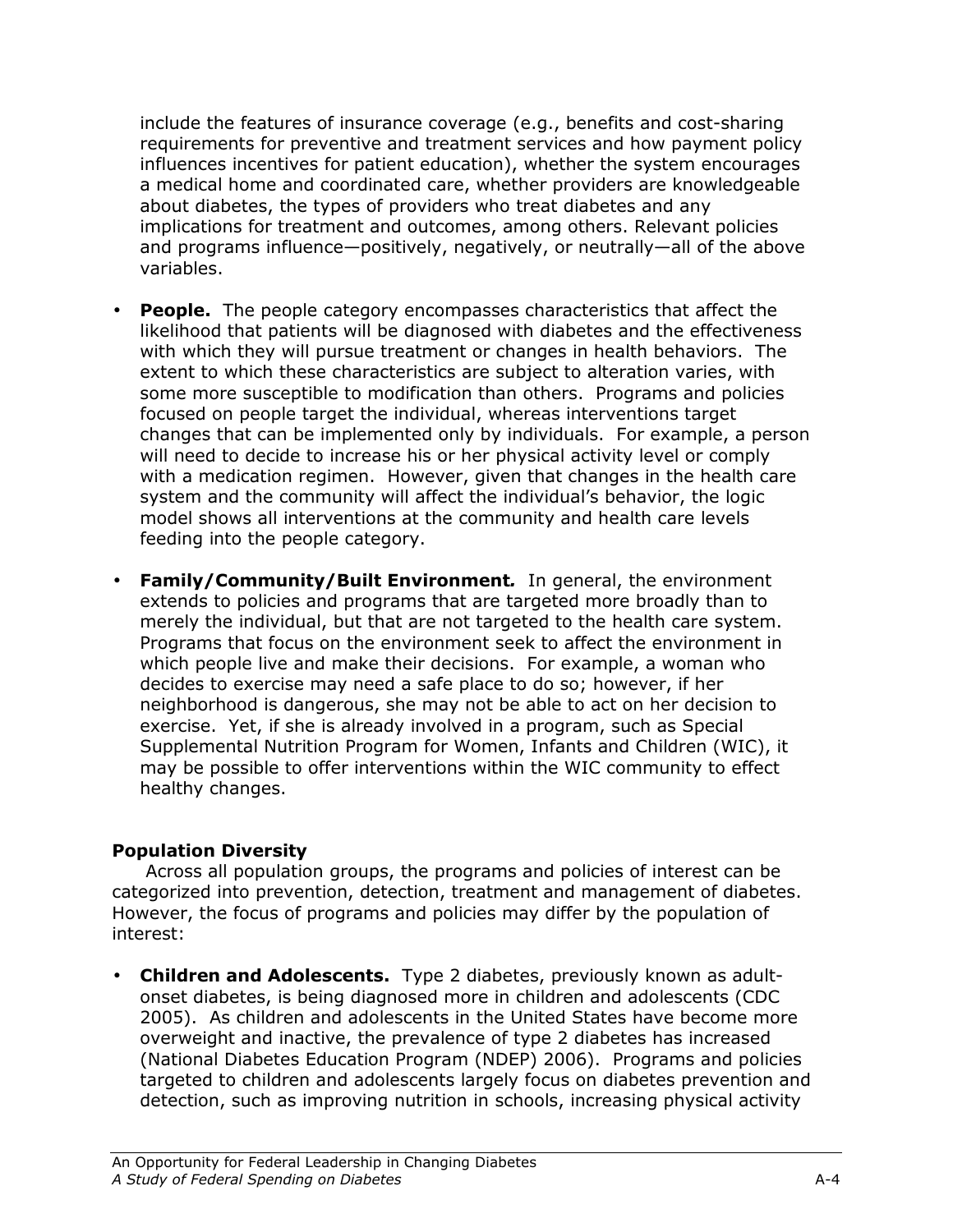opportunities in schools and communities, encouraging families to make lifestyle changes and increasing blood glucose screening.

- **Elderly.** Diabetes is most common in adults over 60 years of age (CDC 2000). As the population in the United States age 60 years and older increases, the number of cases of diabetes is expected to increase as well. Complications associated with diabetes accelerate in older persons with diabetes (CDC 2003). Programs and policies targeted to the elderly may include prevention strategies sensitive to age-related issues and Medicare policies that promote screening and improved treatment of diabetes.
- Pregnant Women. Gestational diabetes occurs when women develop glucose intolerance during pregnancy. Gestational diabetes can result in complications for the infant as well as in an increased risk of developing type 2 diabetes after pregnancy (CDC 2005). Programs and policies targeting pregnant women may include increased glucose screening during pregnancy in an effort to prevent and detect gestational diabetes as well as improved treatment of gestational diabetes.
- Racial/Ethnic Groups at Higher Risk. The burden of diabetes is greater among African Americans, Hispanics, Asian Americans, certain Pacific Islander groups and American Indians than among non-Hispanic whites in four ways: (1) higher number of cases of diabetes; (2) greater seriousness of diabetes; (3) inadequate access to proper diabetes prevention and control programs; and (4) poor quality of care (CDC 2000). Programs focused on higher-risk racial/ethnic groups may include more culturally relevant communication and increased emphasis on the importance of prevention, detection and treatment of diabetes.
- Low-Income. Living in poverty, lack of health insurance and lack of health care can increase the risk of diabetes and its complications (CDC 2003). Economic need-based federal programs are a natural vehicle for creating programs and policies that can reach low-income populations. Policies and programs focused on low-income populations may include improved food packages as part of WIC, Medicaid reimbursement policies for the screening and treatment of diabetes and policies to create affordable health insurance.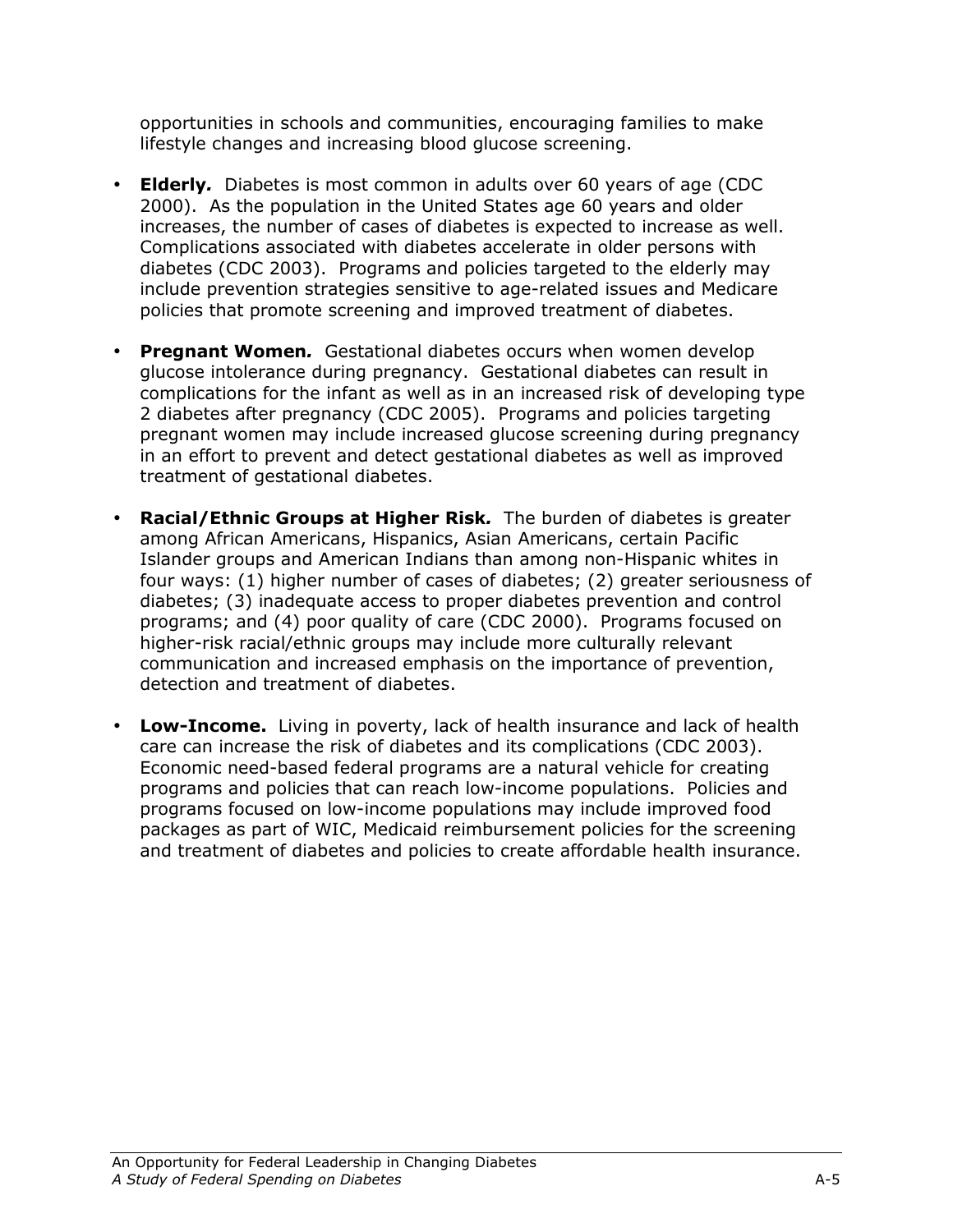**Figure A.1. Logic Model for Progression of Diabetes**



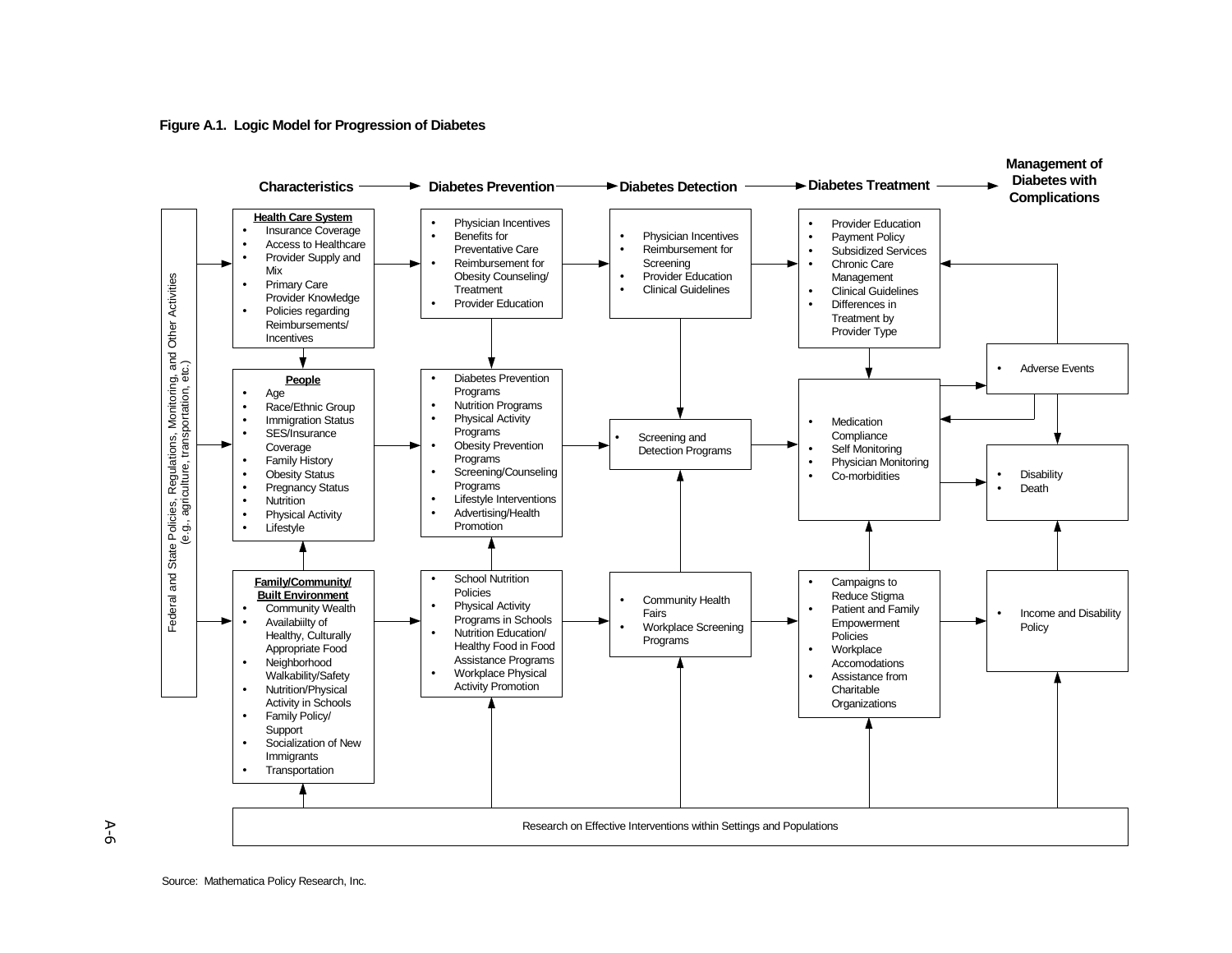### BOX A.1

HEALTHY PEOPLE 2010 GOALS AND OBJECTIVES RELATED TO DIABETES (5.1-5.19)

Goal:

Through prevention programs, reduce the disease and economic burden of diabetes and improve the quality of life for all people who have or are at risk for diabetes.

Objectives:

- 5.1 Increase the proportion of persons with diabetes who receive formal diabetes education (from a baseline of 45 percent to a target of 60 percent)
- 5.2 Prevent diabetes (from a baseline of 3.5 to 2.5 new cases per 1,000 people)
- 5.3 Reduce the overall rate of diabetes that is clinically diagnosed (from a baseline of 40 overall cases to 25 per 1,000 population)
- 5.4 Increase the proportion of adults with diabetes whose condition has been diagnosed (from a baseline of 68 percent to 80 percent of adults 20+ years)
- 5.5 Reduce the diabetes death rate (from a baseline of 75 deaths to 45 deaths per 100,000 population)
- 5.6 Reduce diabetes-related deaths among persons with diabetes (from a baseline of 8.8 deaths to 7.8 deaths per 1,000 persons with diabetes)
- 5.7 Reduce deaths from cardiovascular disease in persons with diabetes (from a baseline of 343 deaths to 309 deaths from cardiovascular disease per 100,000 persons with diabetes)
- 5.8 Decrease the proportion of pregnant women with gestational diabetes (developmental objective)
- 5.9 Reduce the frequency of foot ulcers in persons with diabetes (developmental objective)
- 5.10 Reduce the rate of lower extremity amputations in persons with diabetes (from a baseline of 4.1 to 1.8 lower extremity amputations per 1,000 persons with diabetes per year)
- 5.11 Increase the proportion of persons with diabetes who obtain an annual urinary microalbumin measurement (developmental objective)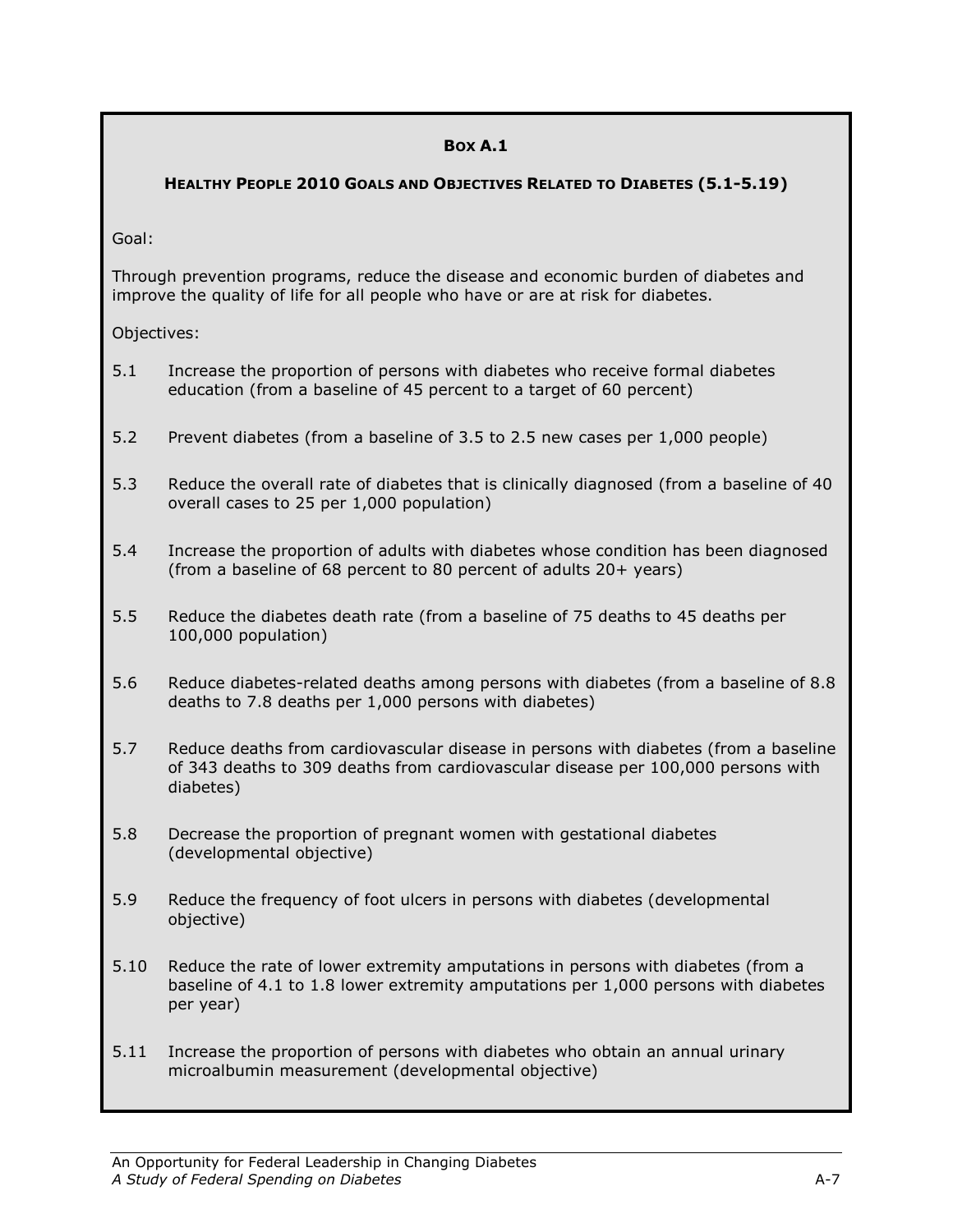#### (Box A.1 continued)

- 5.12 Increase the proportion of adults with diabetes who have a glycosylated hemoglobin measurement at least once a year (from a baseline of 24 percent to 50 percent of adults 18 and older with diabetes)
- 5.13 Increase the proportion of adults with diabetes who have an annual dilated eye exam (from a baseline of 47 percent to 75 percent of adults 18 years+ with diabetes)
- 5.14 Increase the proportion of adults with diabetes who have at least an annual foot exam (from a baseline of 55 percent to 75 percent of adults aged 18 and older with diabetes)
- 5.15 Increase the proportion of persons with diabetes who have at least an annual dental examination (from a baseline of 58 percent to 75 percent of persons aged 2 years and older with diagnosed diabetes)
- 5.16 Increase the proportion of adults with diabetes who take aspirin at least 15 times a month (from a baseline of 20 percent to 30 percent of adults aged 40 years and older with diabetes)
- 5.17 Increase the proportion of adults with diabetes who perform self-blood-glucosemonitoring at least once daily (from a baseline of 42 percent to 60 percent of adults aged 18 and older with diabetes

Source: Healthy People 2010 Objectives

Note: These objectives are complemented by diabetes related objectives for preventive care generally (physical activity and fitness, nutrition and overweight, maternal, infant and child health) and for those with specific diseases, such as heart disease and stroke.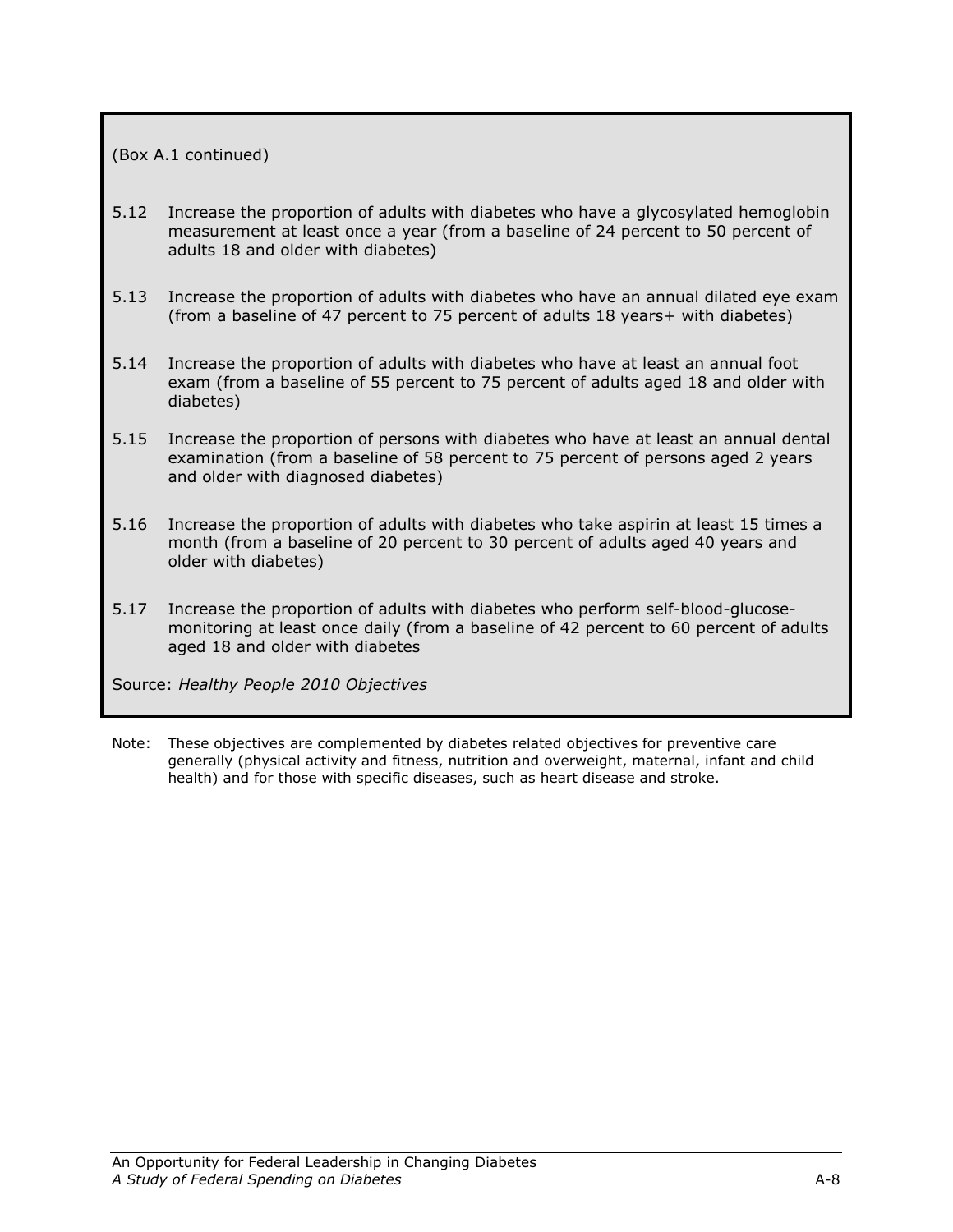## APPENDIX A REFERENCES

- Centers for Disease Control and Prevention. "Diabetes." In Healthy People 2010 Volume I: Understanding and Improving Health and Objectives for Improving Health (Part A: Focus Areas 1-14). Washington, DC: U.S. Department of Health and Human Services, 2000.
- Centers for Disease Control and Prevention. "Interim Report: Proposed Recommendations for Action for a National Public Health Initiative on Diabetes and Women's Health." Washington, DC: U.S. Department of Health and Human Services, 2003.
- Centers for Disease Control and Prevention. "National Diabetes Fact Sheet: General Information and National Estimates on Diabetes in the United States, 2005." Atlanta: U.S. Department of Health and Human Services, CDC, 2005.
- National Diabetes Data Group. Diabetes in America. Second Edition. Bethesda, MD: National Institute of Diabetes and Digestive and Kidney Diseases, National Institutes of Health, 1995.
- National Diabetes Education Program. "Overview of Diabetes in Children and Adolescents." Washington, DC: National Institutes of Health/Centers for Disease Control and Prevention, August 2006.
- National Diabetes Information Clearinghouse. "National Diabetes Statistics." Available at [http://diabetes.niddk./nih.gov/dm/pubs/statistics/index.htm]. Accessed September 28, 2006.
- Olin, Gar L., and Jeffrey A. Rhoades. "The Five Most Costly Medical Conditions, 1997 and 2002: Estimates for the U.S. Civilian Noninstitutionalized Population." Medical Care Expenditure Panel Survey Statistical Brief #80. Rockville, MD: Agency for Healthcare Research and Quality, May 2005.
- W.K. Kellogg Foundation. Logic Model Development Guide: Using Logic Models to Bring Together Planning, Evaluation and Action. Battle Creek, MI: January 2004 (updated)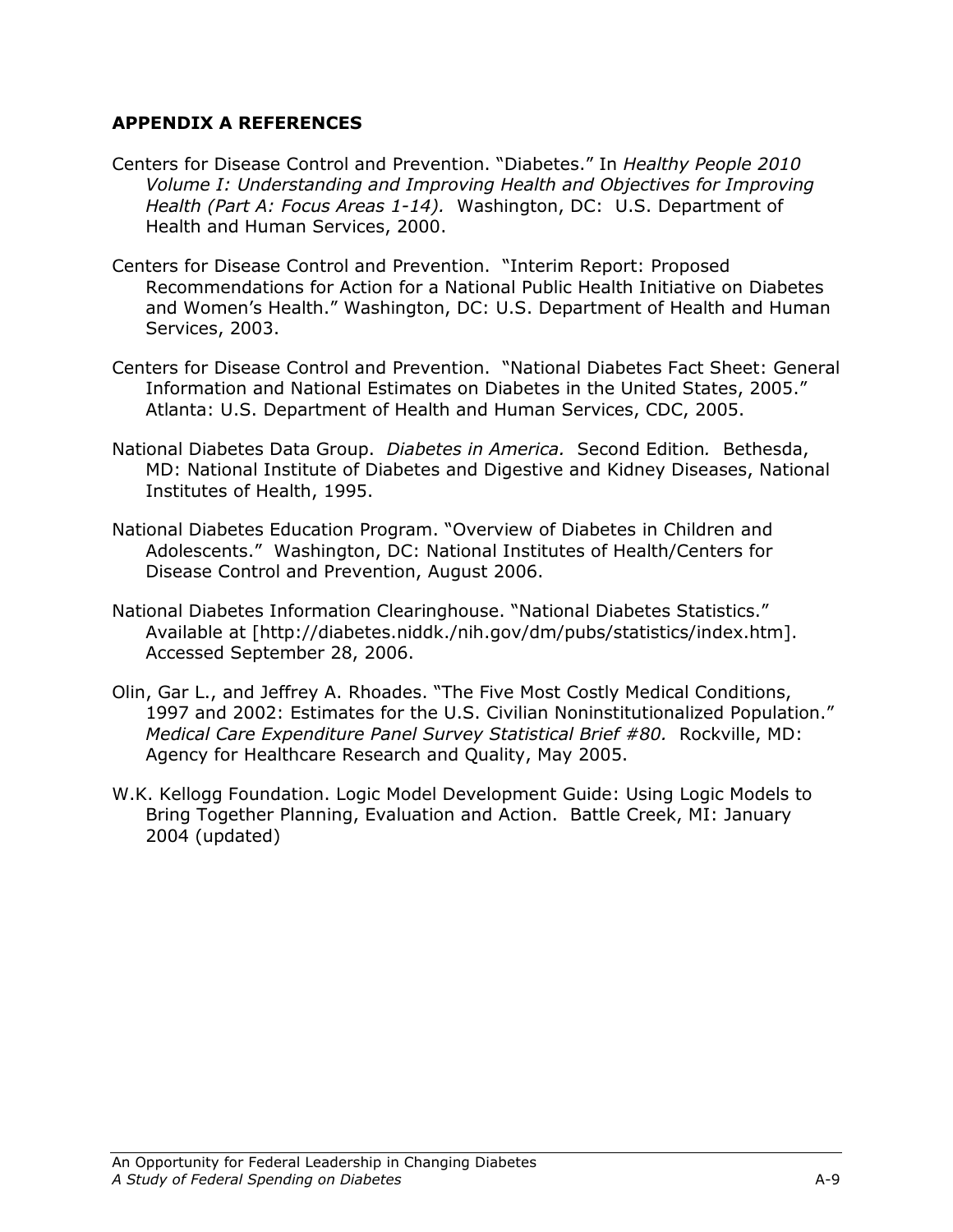# APPENDIX B: METHODOLOGY FOR ESTIMATING FEDERAL HEALTH EXPENDITURES FOR DIABETES-RELATED TREATMENT AND DISABILITY

By Cheryl Fahlman, Sue Felt-Lisk, Marsha Gold, Allison Hedley, Craig Thornton and Robert Weathers

## Federal Spending for Programs that Finance or Pay for Treatment

This study used a traditional cost-of-illness approach to estimating the costs incurred by the federal government for treating diabetes and its complications.

## General Approach

 We sought to estimate federal expenditures for diabetes-related care by focusing on the difference between expenditures for people identified as having diabetes and expenditures for those who do not. In computing expenditures, we included those for federal direct service delivery programs as well as those paid by claims or capitation under health financing programs, but we excluded all expenses paid by the recipient. The overall approach was to estimate the difference in percapita costs for people with and without diabetes. For example, payments associated with the disproportionate incidence of heart attacks that accompany diabetes were included, as were disproportionately large payments for nursing home care where that care was a covered service and nursing home care used by people with diabetes exceeded the norm. This approach is consistent with the philosophy of the ADA/Lewin national estimate (ADA 2003).

To the extent feasible, we sought to use agency data for FY 2005 to develop an estimate based on the following allocation:

- ([Average annual cost, people with diabetes] [Average annual cost, people without diabetes])
	- o multiplied by the
- [Estimated number of people covered by the program]
	- o multiplied by the
- [Estimated prevalence of diabetes in the covered population])

 If available expenditure data pertained to a year before FY 2005, we used an appropriate inflator for per-capita spending. Because the prevalence of diabetes is increasing, the available program figure was inflated by the change in the diagnosed prevalence figure for the most relevant population available through the National Health Interview Survey. If national per-capita spending data for those with and without diabetes were either not available or seriously limited (by, for example, excluding pharmacy costs), we integrated into the analysis the most relevant national estimates available to approximate a comprehensive measure.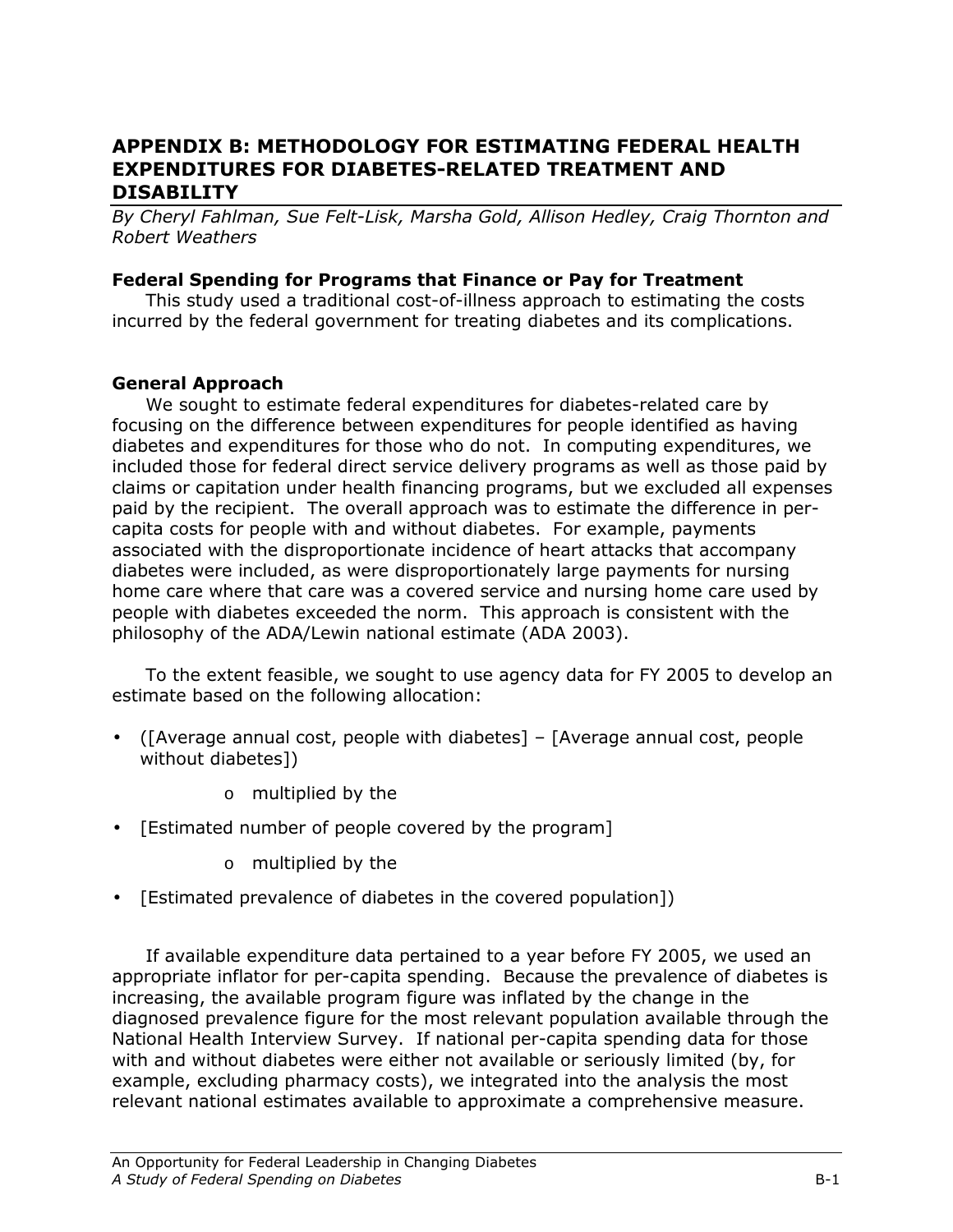Diagnosed diabetes prevalence forms the basis for the estimates in the study. Knowing that diabetes is under-diagnosed, we attempted to capture what is currently spent on diabetes, not what might be spent if diabetes were identified earlier or more completely and complications were avoided.

### Caveats

<u>.</u>

 The scope of this project did not allow us to calculate spending for diabetes directly from claims data (when the information was available). Instead, we used aggregate national program data as the basis for the estimates of federal spending attributable to diabetes.<sup>20</sup> We also excluded indirect costs to the federal government, such as losses to the productivity of federal workers associated with diabetes and the employment effects of disability payments from the Social Security Disability Insurance (SSDI) and Supplemental Security Income (SSI) programs.

Because FY 2005 is the latest year for which detailed data on actual federal spending was available, this year was the focus of the analysis. Since this report focuses on domestic programs and population, we did not include spending related to international programs or active military personnel. We also excluded an assessment of the impact of tax policy related to health care and diabetes on the federal budget. While these expenditures are potentially relevant, to include them in the analysis would have exceeded the scope of the project.

Our estimates of treatment expenditures include aspects of major financing programs that screen, detect and treat diabetes and its complications.<sup>21</sup> The major federal programs of interest are Medicare, Medicaid, Department of Defense (DoD) health programs, Veterans Administration (VA) health programs, the Federal Employees Health Benefits Program (FEHBP) and selected categorical programs such as the Indian Health Service (IHS).<sup>22</sup> Treatment programs with a primary focus on preventing risk factors for diabetes, such as Healthy Start, were excluded from this expenditure analysis and captured under other federal spending on diabetes.

 $20$  The one exception to this rule is the Medicaid program, for which we were able to use claims data to examine expenditures for diabetes thanks to the help of Richard Kronick and Todd Gilmer at the University of California, San Diego.

 $21$  Estimates include spending to treat and control diabetes and prevent further complications, which can include eye disease, extremity neuropathy, limb amputation, kidney disease, heart disease and stroke and other conditions.

 $22$  This approach ignores the costs of screening and detection unless there is a difference between the population with and without a diagnosis, but this exclusion is not a limitation because these costs are typically a small proportion of overall program costs.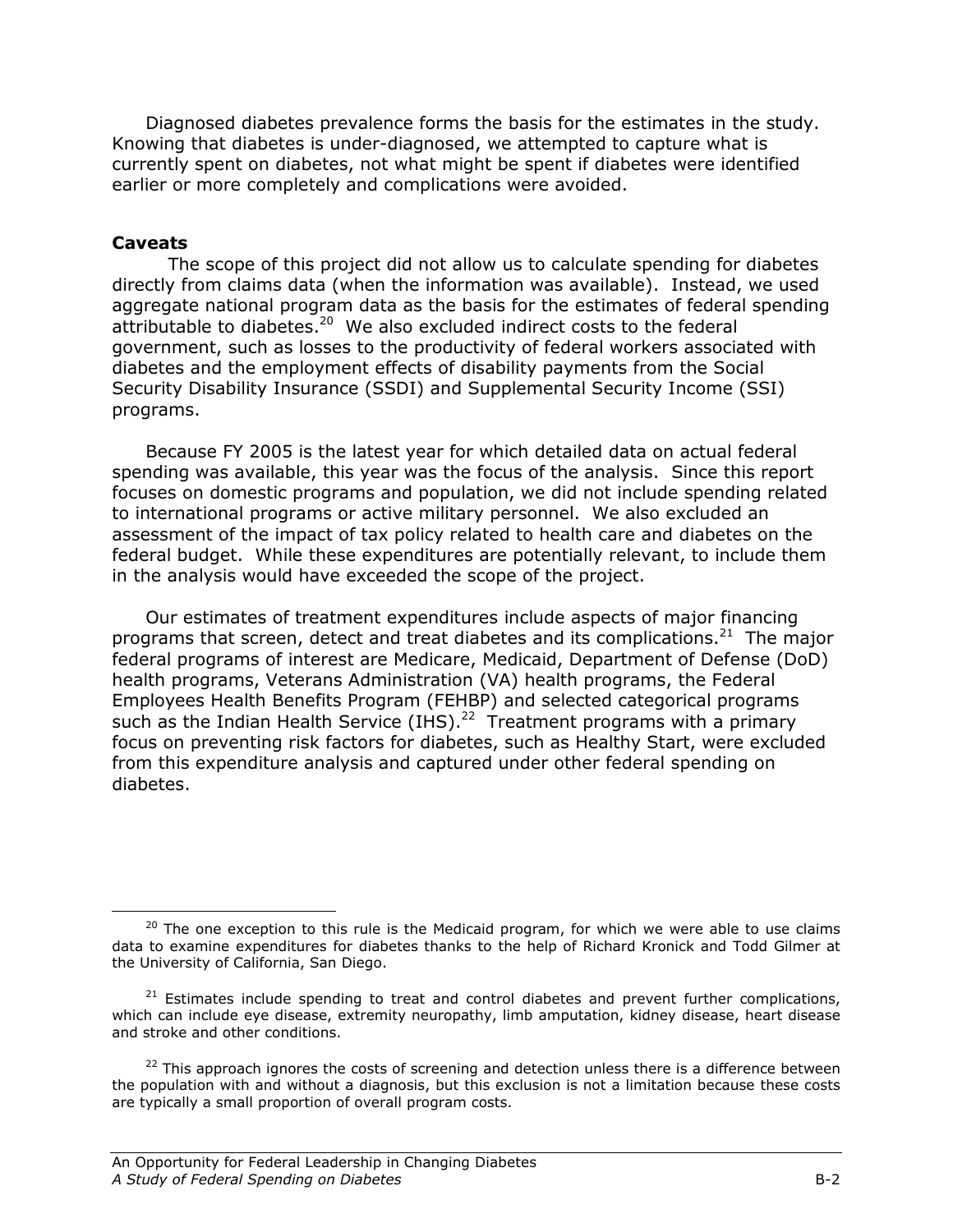#### Table B.1. Program - Medicare

| Source Data <sup>a</sup>                                                                                                                                      | Year                                   | Amount                         |
|---------------------------------------------------------------------------------------------------------------------------------------------------------------|----------------------------------------|--------------------------------|
| Total program expenditures (billions) b<br>Total population (million)                                                                                         | 2002<br>2005                           | \$226.22<br>42.4               |
| Diabetes prevalence                                                                                                                                           | 2002                                   | 17.0%                          |
| Share of expenditures for beneficiaries with diabetes                                                                                                         | 2002                                   | 31.0%                          |
| Beneficiaries, all - average cost per month<br>Beneficiaries, with diabetes - average cost per month                                                          | 2002<br>2002                           | \$502<br>\$942                 |
| <b>Calculations</b><br>Annual cost for diabetic beneficiaries<br>Annual cost for non-diabetic beneficiaries <sup>c</sup><br>Cost differential per beneficiary | 2002<br>2002 (est)                     | \$11,304<br>\$4,943<br>\$6,361 |
| Inflation adjustor <sup>d</sup>                                                                                                                               |                                        | 1.205                          |
| Prevalence rate <sup>e</sup><br>Beneficiaries with diabetes (millions)                                                                                        | 2005 (est)<br>2005 (est)               | 18.8%<br>7.971                 |
| <b>Results</b><br>Beneficiaries with diabetes average treatment costs<br>Beneficiaries without diabetes average treatment costs<br>Cost differential          | 2005 (est)<br>2005 (est)<br>2005 (est) | \$13,621<br>\$5,956<br>\$7,665 |
| Total expenditures for people with diabetes (millions)<br>Additional expenditures for those with diabetes (millions)                                          | 2005 (est)<br>2005 (est)               | \$108,578<br>\$61,097          |
| Percent of total expenditures for beneficiaries with diabetes<br>Percent of total expenditures accounted for by the additional costs<br>of diabetes           | 2005 (est)<br>2005 (est)               | 32.7%<br>18.4%                 |

- Note: The estimates do not make any adjustment for managed care though the source data are based on FFS experience. In 2005, only 12.7 percent of beneficiaries were in managed care. As a result of the way CMS is phasing in risk adjustment and the way capitation is paid, adjustments are difficult. Since Congress ultimately intends to have adjustments for diagnostic condition fully implemented, we felt this approach was appropriate. If Medicare Advantage has favorable selection, this may overstate diabetes-related spending, but the effect is likely small, especially given the overpayments inherent in Medicare Advantage.
- $a$  MedPAC 2004.

 $b$  This does not include premiums and other offsets worth \$25.99 billion.

 $c$ This is calculated as a weighted annual average, as follows:  $((\text{prevalence*942*12}) + ((1-\text{prevalence})^* X)) = 502*12$ where X= annual expenditures for non-diabetic beneficiaries.

d Adjustment factor: \$638.14 (2005)/\$529.63 (2002)=1.205 (USPCC, 2005).

<sup>e</sup> The 17 percent figure was adjusted to 2005 by applying an in increase in crude prevalence for NHIS ages 65-74 from 2002 to 2005 using an exponential model. The data show relatively limited difference in the rate of change between those 65-74 and 75 and older, so only one adjustment factor was required.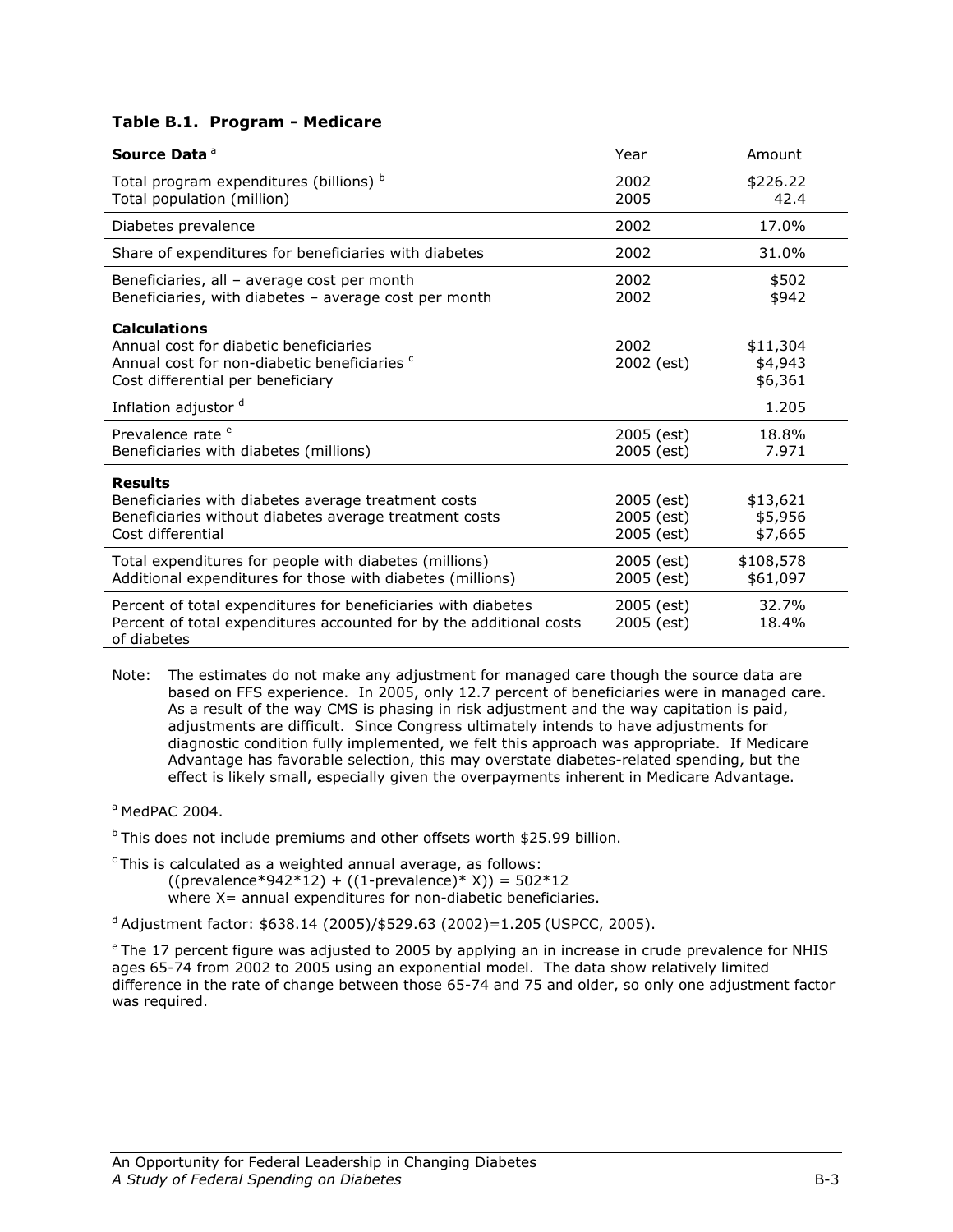#### Table B.2. Program - TRICARE

|                                                                                                                                                        |                          | Population                    |                               |
|--------------------------------------------------------------------------------------------------------------------------------------------------------|--------------------------|-------------------------------|-------------------------------|
| <b>Source Data</b>                                                                                                                                     | Year                     | Under 65<br>Years of<br>Age   | 65 Years or<br>Older          |
| Total program expenditures (billions) <sup>a</sup><br>Total population (million) b                                                                     | 2005<br>2005             | \$25.04<br>5.66               | \$6.1<br>1.73                 |
| Allocation of expenditures by age group (billions) <sup>c</sup>                                                                                        | 2005 (est)               | \$23.850                      | \$7.290                       |
| Ratio of costs for beneficiaries with diabetes to those without <sup>d</sup>                                                                           |                          | 2.40                          | 2.28                          |
| Diabetes prevalence <sup>e</sup>                                                                                                                       | 2005 (est)               | 5.35%                         | 18.1%                         |
| Expenditures for beneficiaries with diabetes (billions)<br>Share of expenditures for beneficiaries with diabetes                                       |                          | N/A<br>N/A                    | N/A<br>N/A                    |
| <b>Calculations</b><br>Beneficiaries, without diabetes - average annual cost<br>Beneficiaries with diabetes - average annual cost<br>Cost differential | 2005 (est)<br>2005 (est) | \$3,920<br>\$9,408<br>\$5,488 | \$3,421<br>\$7,800<br>\$4,379 |
| Inflation adjustor f                                                                                                                                   |                          | N/A                           | N/A                           |
| Prevalence rate <sup>e</sup>                                                                                                                           | 2005 (est)               | 5.35%                         | 18.1%                         |
| <b>Results</b><br>Beneficiaries, without diabetes - average annual cost<br>Beneficiaries with diabetes - average annual cost<br>Cost differential      | 2005 (est)<br>2005 (est) | \$3,920<br>\$9,408<br>\$5,488 | \$3,421<br>\$7,800<br>\$4,379 |
| Additional diabetes related expenditures (billions)                                                                                                    | 2005 (est)               | \$1.66                        | \$1.37                        |
| Percent of total expenditures accounted for by the additional<br>costs of diabetes                                                                     | 2005 (est)               | 7.0%                          | 18.8%                         |

<sup>a</sup>These figures do not include expenditures for construction or procurement (DoD 2006).

**bTRICARE paper to Congress 2006.** 

<sup>c</sup>The allocation of expenditures is calculated based upon the proportion of the population.

 $d$ The American Diabetes Association published a report of the economic costs of diabetes in the U.S. For people under 65 years of age, the cost ratio for medical care of those with diabetes versus those without was 2.4 (ADA 2003). In a Medicare population, the ratio is 2.28. We used these figures to calculate expenditures for each population.

<sup>e</sup>The NHIS prevalence rate for 65 and older was adjusted to 2005 by applying an increase in crude prevalence for NHIS ages 65-74 from 2003 to 2005 using an exponential model. For beneficiaries under 65, we used an average of the NHIS prevalence rates for those 0-44 and 45-64 years old, adjusting to 2005 rates using an exponential model.

<sup>f</sup>No inflation adjustment is required.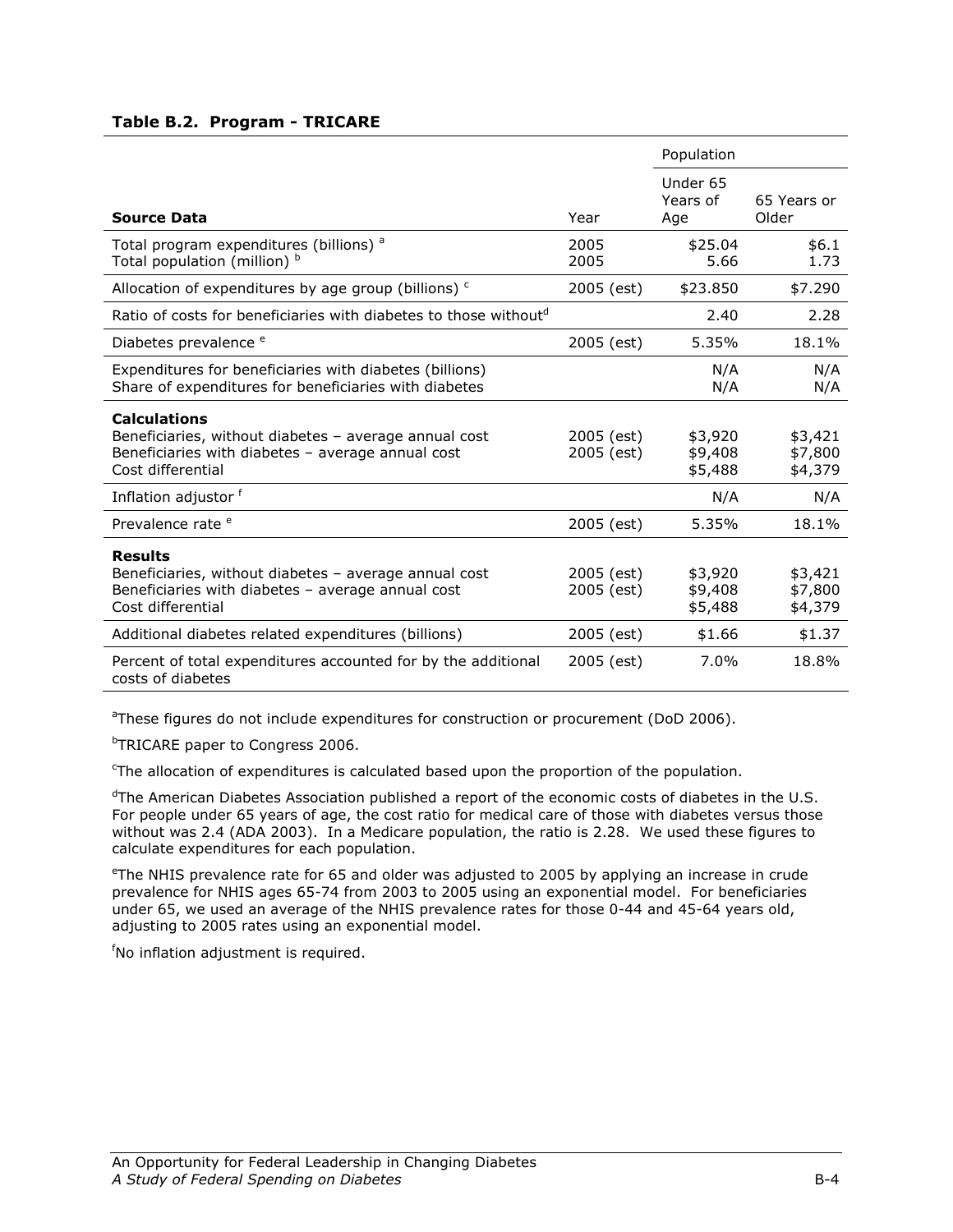#### Table B.3. Program - Medicaid

|                                                                                                  |                        | Population |            |                      |                      |         |  |
|--------------------------------------------------------------------------------------------------|------------------------|------------|------------|----------------------|----------------------|---------|--|
| <b>Source Data</b>                                                                               | Year                   | Total      | Disability | <b>TANF</b><br>Adult | <b>TANF</b><br>Child | Aged    |  |
| Total program expenditures<br>(billions) <sup>a</sup>                                            | 2005                   | \$181.7    | N/A        | N/A                  | N/A                  | N/A     |  |
| Total population (million) <sup>b</sup>                                                          | 2005                   | 49.1       | 8.3        | 11.3                 | 24.8                 | 4.7     |  |
| Diabetes prevalence <sup>c</sup>                                                                 | 2005                   | N/A        | 15.2%      | 3.5%                 | 0.2%                 | 20.9%   |  |
| Beneficiaries with diabetes (million)                                                            | (est)<br>2005<br>(est) | 2.69       | 1.26       | 0.40                 | 0.05                 | 0.98    |  |
| Additional expenditures for<br>beneficiaries with diabetes (billions)                            | 2005<br>(est)          | \$8.191    | \$3.833    | \$1.865              | \$0.238              | \$2.255 |  |
| Beneficiaries, all - average cost per<br>month <sup>d</sup>                                      | 2001                   | N/A        | \$257      | \$446                | \$428                | \$196   |  |
| Beneficiaries, with diabetes - average<br>cost per month                                         |                        |            | N/A        | N/A                  | N/A                  | N/A     |  |
| <b>Calculations</b><br>Beneficiaries, all - average monthly<br>cost                              | 2005<br>(est)          |            | \$317      | \$549                | \$526                | \$241   |  |
| Beneficiaries with diabetes - average<br>annual cost <sup>e</sup> ( $\geq$ 6 months eligibility) | 2005<br>(est)          |            | \$3,671    | \$5,650              | \$5,738              | \$2,772 |  |
| Beneficiaries with diabetes - average<br>annual cost <sup>f</sup> (< 6 months eligibility)       | 2005<br>(est)          |            | \$918      | \$1,591              | \$1,632              | \$699   |  |
| Inflation adjustor <sup>9</sup>                                                                  |                        | 1.23       | N/A        | N/A                  | N/A                  | N/A     |  |
| Prevalence rate                                                                                  | 2005<br>(est)          |            | 15.2%      | 3.5%                 | 0.2%                 | 20.9%   |  |
| <b>Results</b>                                                                                   |                        |            |            |                      |                      |         |  |
| Additional expenditures due to diabetes<br>$(millions)^e$                                        | 2005<br>(est)          | \$7,603    | \$3,567    | \$1,721              | \$219                | \$2,097 |  |
| Additional expenditures due to diabetes<br>$(millions)$ <sup>f</sup>                             | 2005<br>(est)          | \$588      | \$266      | \$145                | \$19                 | \$158   |  |
| Beneficiaries, with diabetes (millions)                                                          | 2005<br>(est)          | 2.69       | 1.26       | 0.40                 | 0.05                 | 0.98    |  |
| Federal share of additional costs<br>$(millions)^h$                                              | 2005<br>(est)          | \$4,669    |            |                      |                      |         |  |
| Share of expenditures for beneficiaries<br>with diabetes                                         | 2005<br>(est)          | 2.6%       | N/A        | N/A                  | N/A                  | N/A     |  |

Note: Estimates do no distinguish FFS versus MCO because most Medicaid spending is for those in eligibility groups that are least likely to be in managed care (aged and disabled) and because the actuarial equivalence rule aims to encourage similar payment across the two programs.

#### <sup>a</sup>HHS 2006.

<sup>b</sup>These estimates include beneficiaries in either FFS or MCO who have any Medicaid coverage during the calendar year (Kronick and Gilmar 2006).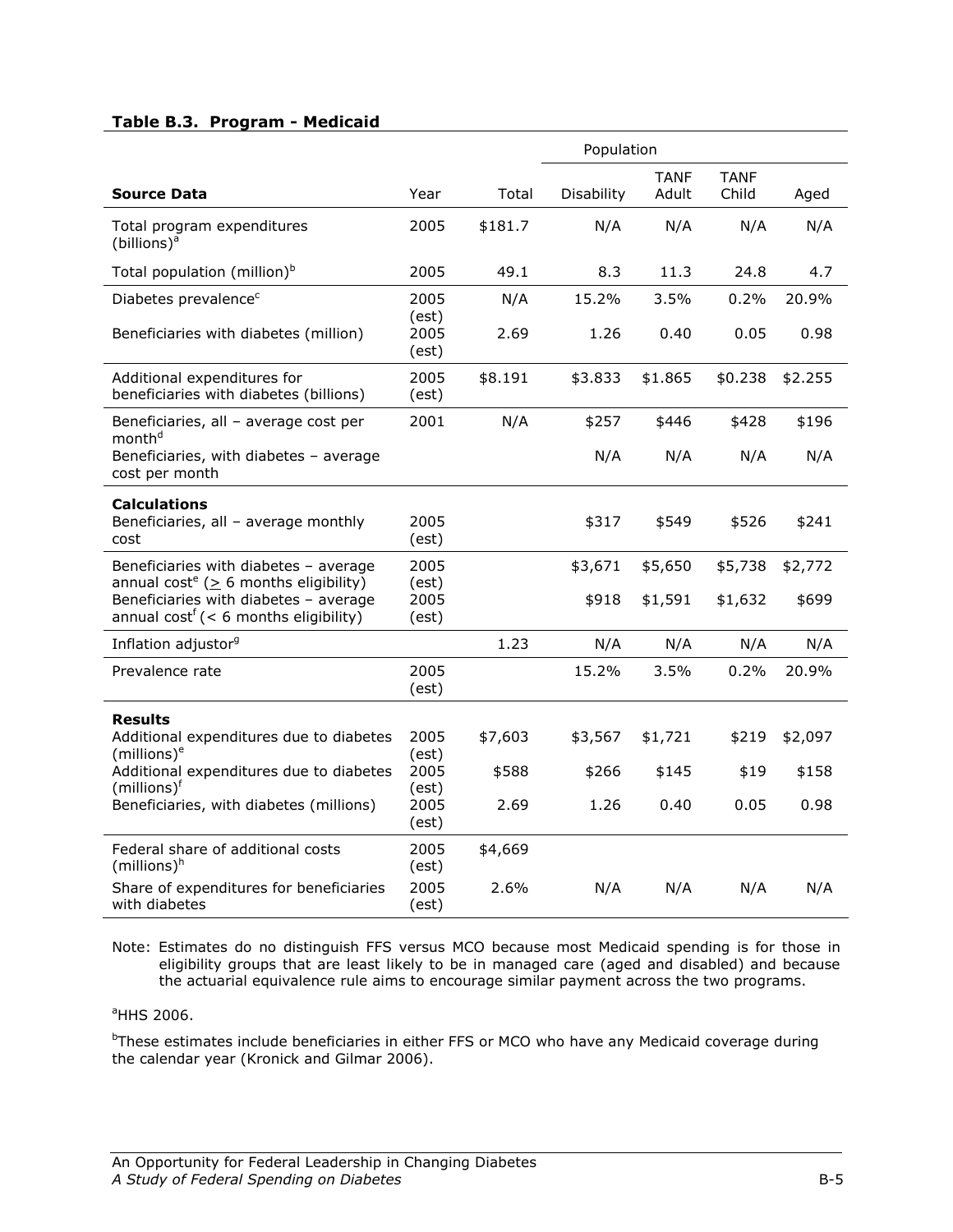#### (Table B.3 notes continued)

<sup>c</sup>The prevalence rate by eligibility group is estimated based on Kronick and Gilmar (2006). The adjustment is based on the rate of change in Medicaid adults and the aged between 2002 and 2005, calculated with exponential change. The disabled are assumed to follow the same pattern as the aged and no change is assumed for children.

<sup>d</sup>Kronick and Gilmar 2006.

e For all beneficiaries with six months or more Medicaid eligibility. On average, disabled recipients had 11.6 months, TANF adults had 10.3, TANF children 10.9 and the aged 11.5 months of eligibility.

f For all beneficiaries with less than six months of Medicaid eligibility. On average, disabled recipients had 2.9 months, TANF adults had 2.9, TANF children 3.1 and the aged 2.9 months of eligibility.

<sup>9</sup>Holanan, John and Mindy Cohen. "Understanding the Recent Changes in Medicaid Spending and Enrollment Growth between 2000 and 2004." Kaiser Commission on Medicaid and the Uninsured, May 2006.

hWe assumed the federal share of Medicaid expenditures was 57 percent.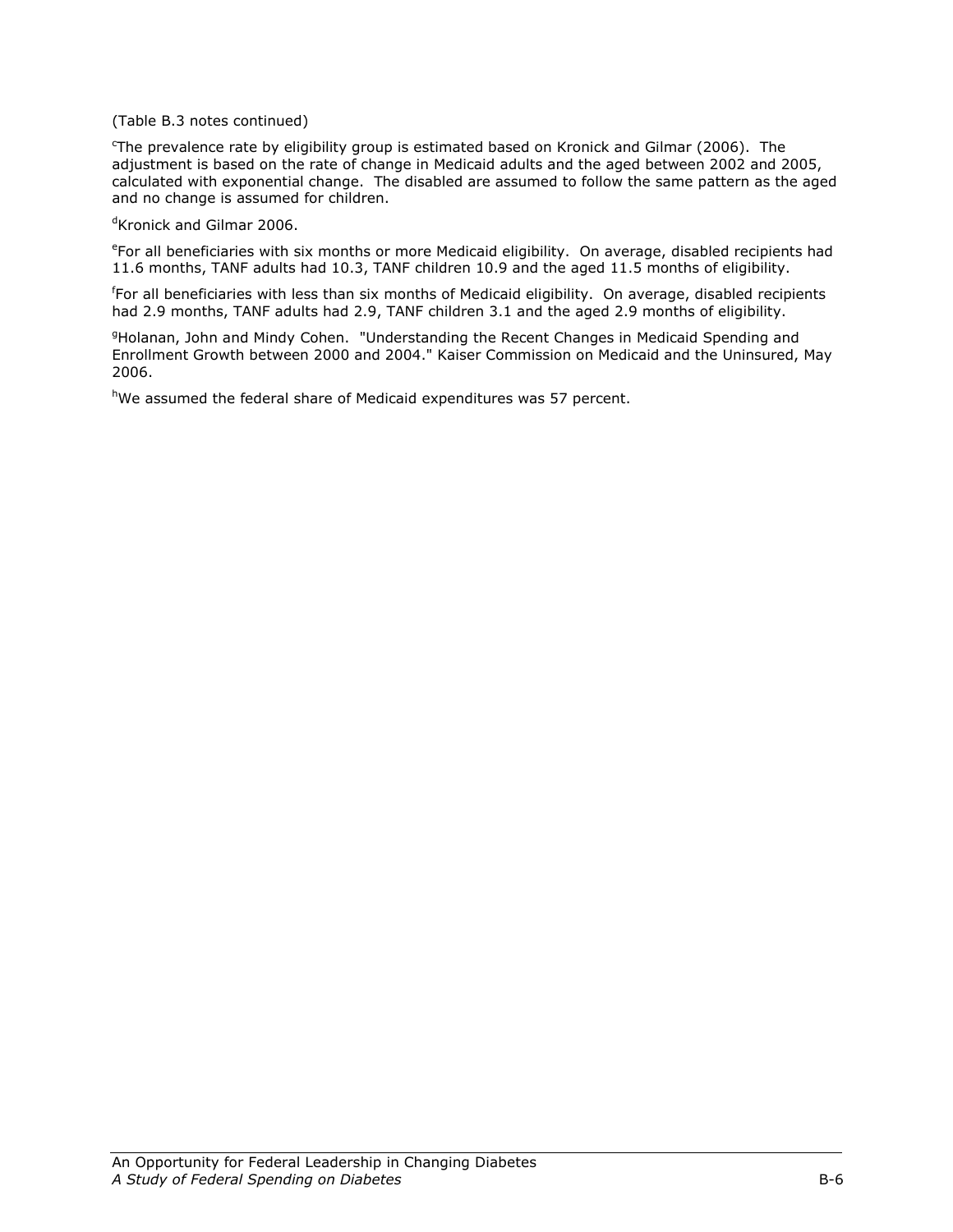|                                                                                                                                                        | Population                     |            |                       |            |                    |  |  |
|--------------------------------------------------------------------------------------------------------------------------------------------------------|--------------------------------|------------|-----------------------|------------|--------------------|--|--|
| <b>Source Data</b>                                                                                                                                     | Year                           | Employees  | Dependents Annuitants |            | Total              |  |  |
| Total program expenditures (millions) <sup>a</sup>                                                                                                     | 2004                           | N/A        | N/A                   | N/A        | \$27,535           |  |  |
| Total population (million) <sup>b</sup>                                                                                                                | 2004                           | 2.203      | 4.006                 | 1.832      | 8.041              |  |  |
| Total population (million)                                                                                                                             | 2005                           | N/A        | N/A                   | N/A        | N/A                |  |  |
| Diabetes population c                                                                                                                                  | 2004                           | 209,242    | 48,076                | 331,681    | 588,998            |  |  |
| Share of expenditures for beneficiaries<br>with diabetes                                                                                               |                                | N/A        | N/A                   | N/A        | N/A                |  |  |
| <b>Calculations</b><br>Enrollees, non-diabetic - average<br>annual cost <sup>d</sup><br>Enrollees, with diabetes - average<br>annual cost <sup>d</sup> | 2004<br>(est)<br>2004<br>(est) | N/A<br>N/A | N/A<br>N/A            | N/A<br>N/A | \$3,106<br>\$7,454 |  |  |
| Inflation adjustor <sup>e</sup>                                                                                                                        |                                | N/A        | N/A                   | N/A        | 1.06               |  |  |
| Prevalence rate <sup>d</sup>                                                                                                                           | 2005<br>(est)                  | N/A        | N/A                   | N/A        | N/A                |  |  |
| Beneficiaries, with diabetes (millions)                                                                                                                | 2005<br>(est)                  | N/A        | N/A                   | N/A        | N/A                |  |  |
| <b>Results</b><br>Enrollees with diabetes average<br>treatment costs<br>Enrollees without diabetes average                                             | 2004<br>(est)<br>2004          | N/A        | N/A                   | N/A        | \$7,454            |  |  |
| treatment costs                                                                                                                                        | (est)                          | N/A        | N/A                   | N/A        | \$3,106            |  |  |
| Cost differential per enrollee                                                                                                                         | 2004<br>(est)                  | N/A        | N/A                   | N/A        | \$4,348            |  |  |
| Proportion of beneficiaries for enrollees<br>with diabetes (millions)                                                                                  | 2005<br>(est)                  | N/A        | N/A                   | N/A        | N/A                |  |  |
| Percent of total expenditures<br>accounted for by the additional costs of<br>diabetes                                                                  | 2005<br>(est)                  | N/A        | N/A                   | N/A        | 9.3%               |  |  |
| Additional expenditures due to diabetes<br>(millions) <sup>f</sup>                                                                                     | 2005<br>(est)                  | N/A        | N/A                   | N/A        | 2,432              |  |  |

## Table B.4. Program–Federal Employees Health Benefits Program (FEHBP)

#### a PAR 2005.

b Factbook 2005.

c The prevalence rate by eligibility group is estimated based on the National Health Interview Survey (NHIS).

<sup>d</sup>ADA (2003), estimated that the cost of medical care for people with diabetes is approximately 2.4 times higher than for those without diabetes. Based on this assumption the average medical costs for the FEHBP population with and without diabetes were calculated as follows:

 $X=$  the cost of medical care for non-diabetics

(pop with diabetes) $*2.4X +$  (pop without diabetes) $*X = $27,535,000,000$ 

e The adjustment factor: (\$6683/\$6280=1.06) (CMS 2005).

f To estimate the cost of diabetes in 2005, we assumed that diabetes would account for the same share of costs in 2005 as it did in 2004. Approximately 9.3 percent of 2004 expenditures, are attributable to diabetes related spending. We then applied this to the 2005 net expenditures (\$26,144 million) for FEHBP.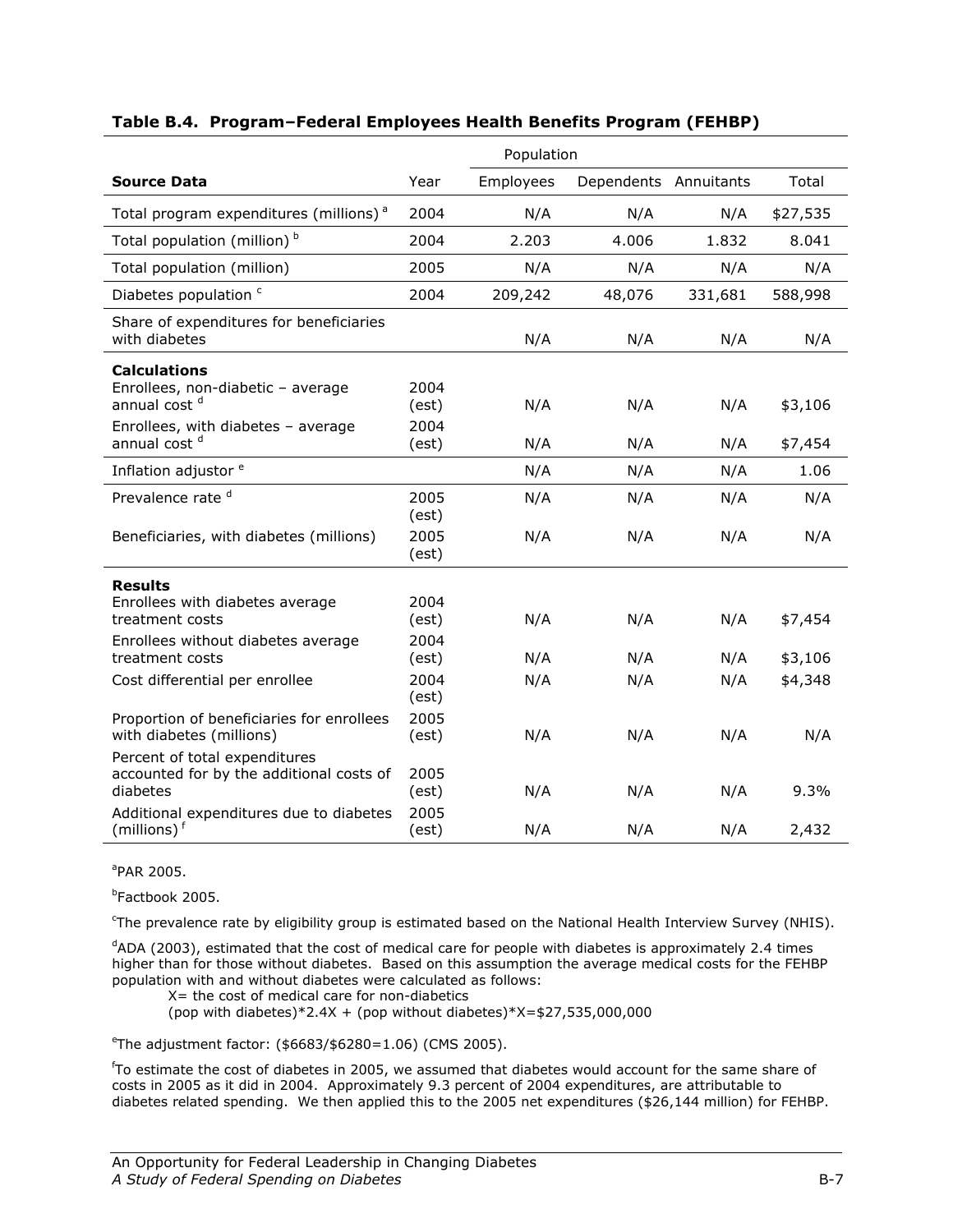| <b>Source Data</b>                                                                                                                           | Year                                   | Amount                         |
|----------------------------------------------------------------------------------------------------------------------------------------------|----------------------------------------|--------------------------------|
| Total program expenditures (billions) <sup>a</sup><br>Total population (million) b                                                           | 2000<br>2000                           | \$19.5<br>4.410                |
| Beneficiaries with diabetes b                                                                                                                | 2000                                   | 617,647                        |
| Total population (million) <sup>c</sup>                                                                                                      | 2005                                   | 5.3                            |
| Expenditures for beneficiaries with diabetes (billions) b<br>Share of expenditures for beneficiaries with diabetes                           | 2000<br>2000                           | \$4.76<br>24.4%                |
| <b>Calculations</b><br>Beneficiaries, without diabetes - average annual cost<br>Beneficiaries, with diabetes - average annual cost           | 2000<br>2000                           | \$3,887<br>\$7,708             |
| Inflation adjustor <sup>d</sup>                                                                                                              |                                        | 1.413                          |
| Diabetes prevalence <sup>e</sup><br>Beneficiaries with diabetes (millions)                                                                   | 2005<br>2005 (est)                     | 20%<br>1.060                   |
| <b>Results</b><br>Enrollees with diabetes average treatment costs<br>Enrollees without diabetes average treatment costs<br>Cost differential | 2005 (est)<br>2005 (est)<br>2005 (est) | \$10,892<br>\$5,493<br>\$5,399 |
| Additional diabetes related expenditures (billions)                                                                                          | 2005 (est)                             | \$5.723                        |
| Percent of total expenditures accounted for by the additional costs of<br>diabetes                                                           | 2005 (est)                             | 16%                            |

## Table B.5. Program – Department of Veteran's Affairs (VA)

Note: The expenditures in published data exclude payments for long-term care. Research reports the incremental cost of long-term care is 11 percent of health care costs in the VA system (Yu et al. 2004). This could result in up to an additional \$4 billion in expenditures.

<sup>a</sup>Treasury 2006.

<sup>b</sup>VA 2000.

<sup>c</sup>VA 2006.

 $d$ The adjustment factor: (\$6683/\$4729=1.413) (CMS 2005).

<sup>e</sup>VA 2006.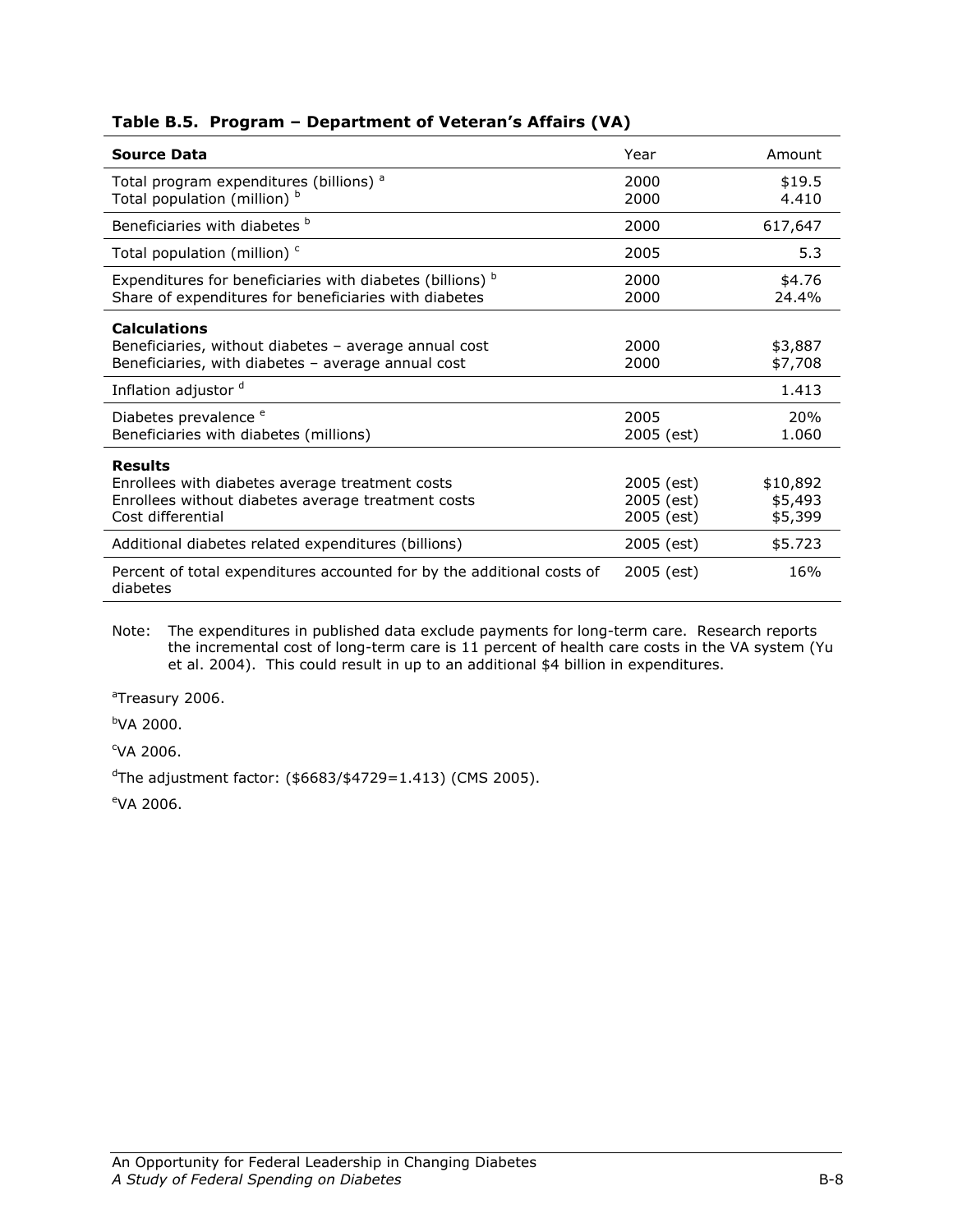| <b>Source Data</b>                                                                                                                                          | Year                                   | Amount                    |
|-------------------------------------------------------------------------------------------------------------------------------------------------------------|----------------------------------------|---------------------------|
| Total program expenditures (billions) <sup>a</sup><br>Total population (million) b                                                                          | 2005<br>2001                           | \$2.024<br>2.1            |
| Beneficiaries, with diabetes c                                                                                                                              | 2001 (est)                             | 317,061                   |
| Total population (million) <sup>d</sup>                                                                                                                     | 2005 (est)                             | 2.304                     |
| Expenditures for treatment and prevention of diabetes (billions)<br>Share of expenditures for beneficiaries with diabetes <sup>e</sup>                      | 2005 (est)                             | \$0.506<br>25%            |
| <b>Calculations</b><br>Enrollees, with diabetes $-$ average annual cost<br>Enrollees, non-diabetics - average annual cost<br>Cost differential per enrollee | 2005 (est)<br>2005 (est)               | \$1,596<br>\$845<br>\$751 |
| Inflation adjustor f                                                                                                                                        |                                        | N/A                       |
| Diabetes prevalence <sup>9</sup><br>Beneficiaries, with diabetes                                                                                            | 2005<br>2005 (est)                     | 15%<br>345,596            |
| <b>Results</b><br>Enrollees with diabetes average treatment costs<br>Enrollees without diabetes average treatment costs<br>Cost differential per enrollee   | 2005 (est)<br>2005 (est)<br>2005 (est) | \$1,596<br>\$845<br>\$751 |
| Additional diabetes related expenditures (millions)                                                                                                         | 2005 (est)                             | \$259                     |
| Percent of total expenditures accounted for by the additional<br>costs of diabetes                                                                          | 2005 (est)                             | 13%                       |

# Table B.6. Program – Indian Health Service (IHS)

<sup>a</sup>IHS summaries.

 $b$ PHS 2002.

<sup>c</sup>The agency's outpatient database indicates an overall prevalence of 15 percent, ranging from 6 percent for those 20-44 to 30 percent for 65 and older, along with increasing prevalence rates including adolescents.

 $^{\text{d}}$ Between FY 1997 and FY 2001 the IHS population increased by 174,739 (9 percent). The growth rate for this four-year period was applied to the FY 2001 population to obtain an estimate for the FY 2005 population.

eWe assumed that 25 percent of clinical spending is related to diabetes prevention or treatment. This may undercount the true cost differential since the additional treatment costs associated with conditions common to both populations, such as high blood pressure, could not be attributed directly to diabetes care.

<sup>f</sup>Since the expenditure numbers are based on FY 2005 information, no adjustment figure is required.

<sup>9</sup>The prevalence of diabetes was assumed to remain constant between 2003 and 2005.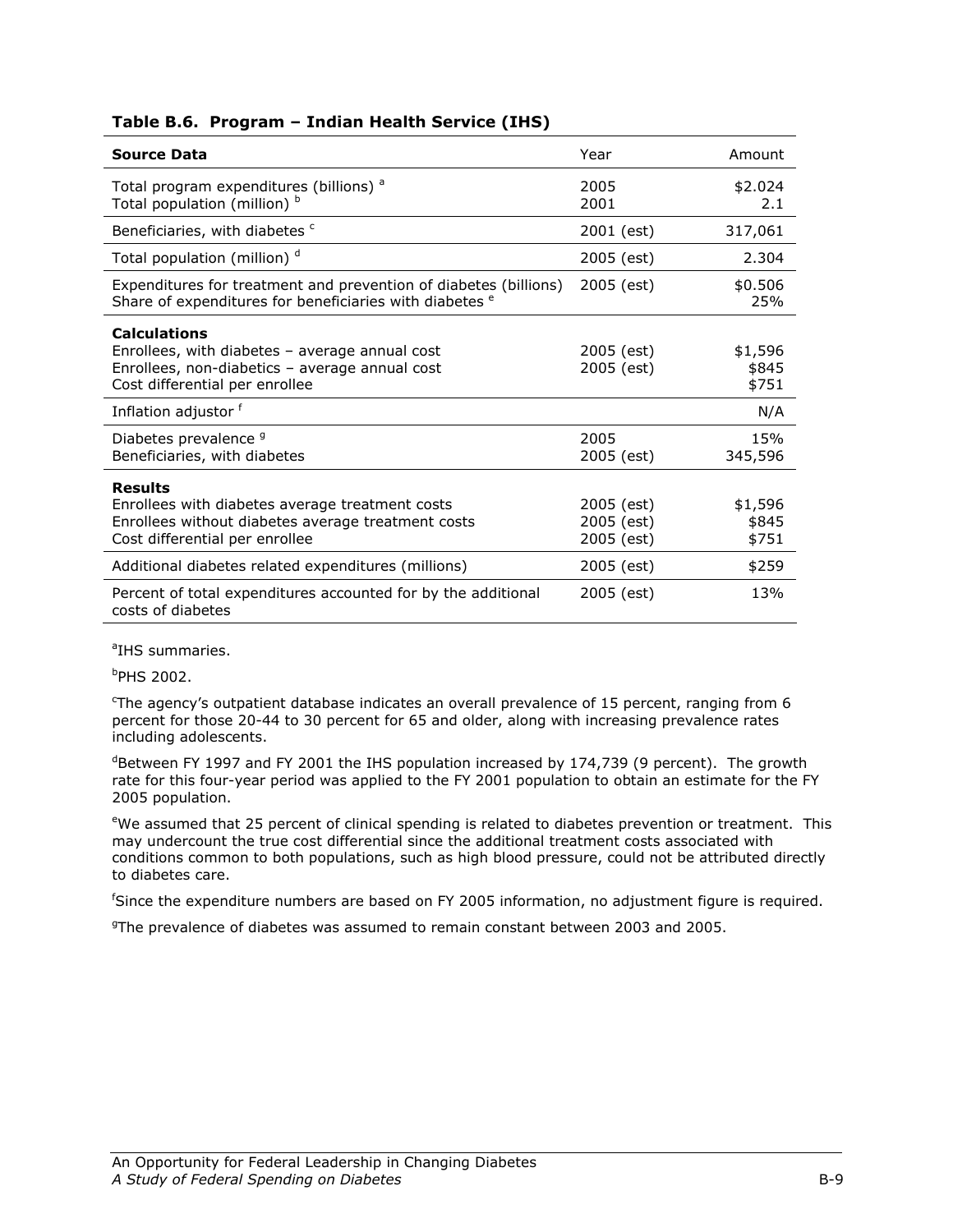#### Table B.7. Program - Social Security<sup>a</sup>

|                                                                                                             |                       | Population                         |                                 |                                |                                                         |
|-------------------------------------------------------------------------------------------------------------|-----------------------|------------------------------------|---------------------------------|--------------------------------|---------------------------------------------------------|
| <b>Source Data</b>                                                                                          | Year                  | Title XVI<br>Children <sup>b</sup> | Title XVI<br>Adult <sup>c</sup> | Title II<br>Adult <sup>d</sup> | Title II and<br>Title XVI<br>(concurrents) <sup>e</sup> |
| Total program expenditures<br>(billions)                                                                    | 2004                  | N/A                                | N/A                             | N/A                            | N/A                                                     |
| Total population (millions)                                                                                 | 2004                  | 0.993                              | 2.850                           | 5.756                          | 1.007                                                   |
| Beneficiaries with diabetes<br>related impairments<br>(millions) $^1$                                       | 2004                  | 0.015                              | 0.043                           | 0.163                          | 0.028                                                   |
| Beneficiaries with diabetes                                                                                 |                       | N/A                                | N/A                             | N/A                            | N/A                                                     |
| Share of expenditures for<br>beneficiaries with diabetes                                                    |                       | N/A                                | N/A                             | N/A                            | N/A                                                     |
| Average monthly benefit, all                                                                                | 2004                  | \$506                              | \$546                           | \$948                          | \$655                                                   |
| <b>Calculations</b><br>Average annual beneficiary<br>expenditure h                                          | 2004<br>(est)         | \$6,072                            | \$6,552                         | \$11,376                       | \$7,860                                                 |
| Diabetes prevalence rate 9<br>Beneficiaries with diabetes                                                   | 2002<br>2004<br>(est) | 1.52%<br>15,096                    | 1.52%<br>43,332                 | 2.84%<br>163,473               | 2.84%<br>28,620                                         |
| <b>Results</b><br>Annual expenditures for<br>beneficiaries with diabetes<br>related disabilities (billions) | 2004<br>(est)         | \$0.091                            | \$0.284                         | \$1.859                        | \$0.225                                                 |

Note: Some beneficiaries may qualify for benefits based upon multiple conditions. Published data on secondary conditions is not available, so we were unable to capture these diabetes-related cases. The estimate may understate the amount of benefits paid because we did not count benefits paid to such beneficiaries. At the same time, we are attributing the full benefit amount paid to beneficiaries with diabetes, even though they may have a secondary disability that is not diabetes-related but that contributes to their eligibility for benefits. Attributing full benefits to these beneficiaries may overstate the diabetes-related benefits.

<sup>a</sup> The diabetes-related impairments and their Social Security Administration (SSA) codes captured for the analysis include: diabetes mellitus (2500), diabetic acidosis (2760) and diabetic and other peripheral neuropathy (3570). Since additional complications of diabetes include renal failure and visual impairments but SSA does not distinguish the underlying cause of the disability, we assumed a portion of these conditions were attributable to diabetes. For chronic renal failure (5850), we assumed 35 percent of cases are diabetes-related. Ten percent of vision impairments are attributed to diabetes. This includes: retinal detachment defects (3610), other retinal disorders/diabetic retinopathy (3620), glaucoma (3650), cataract (3660), visual disturbances (3680) and blindness/low vision (3690).

 $<sup>b</sup>$  Those beneficiaries collecting only Supplemental Security Income benefits who are under the age of</sup> 18. These amounts also include federally administered state income supplements.

<sup>c</sup> Those beneficiaries collecting only Supplemental Security Income benefits who are between the age of 18 and 64. These amounts also include federally administered state income supplements.

 $<sup>d</sup>$ Those beneficiaries collecting only Social Security Disability Insurance benefits who are between 18</sup> and 64.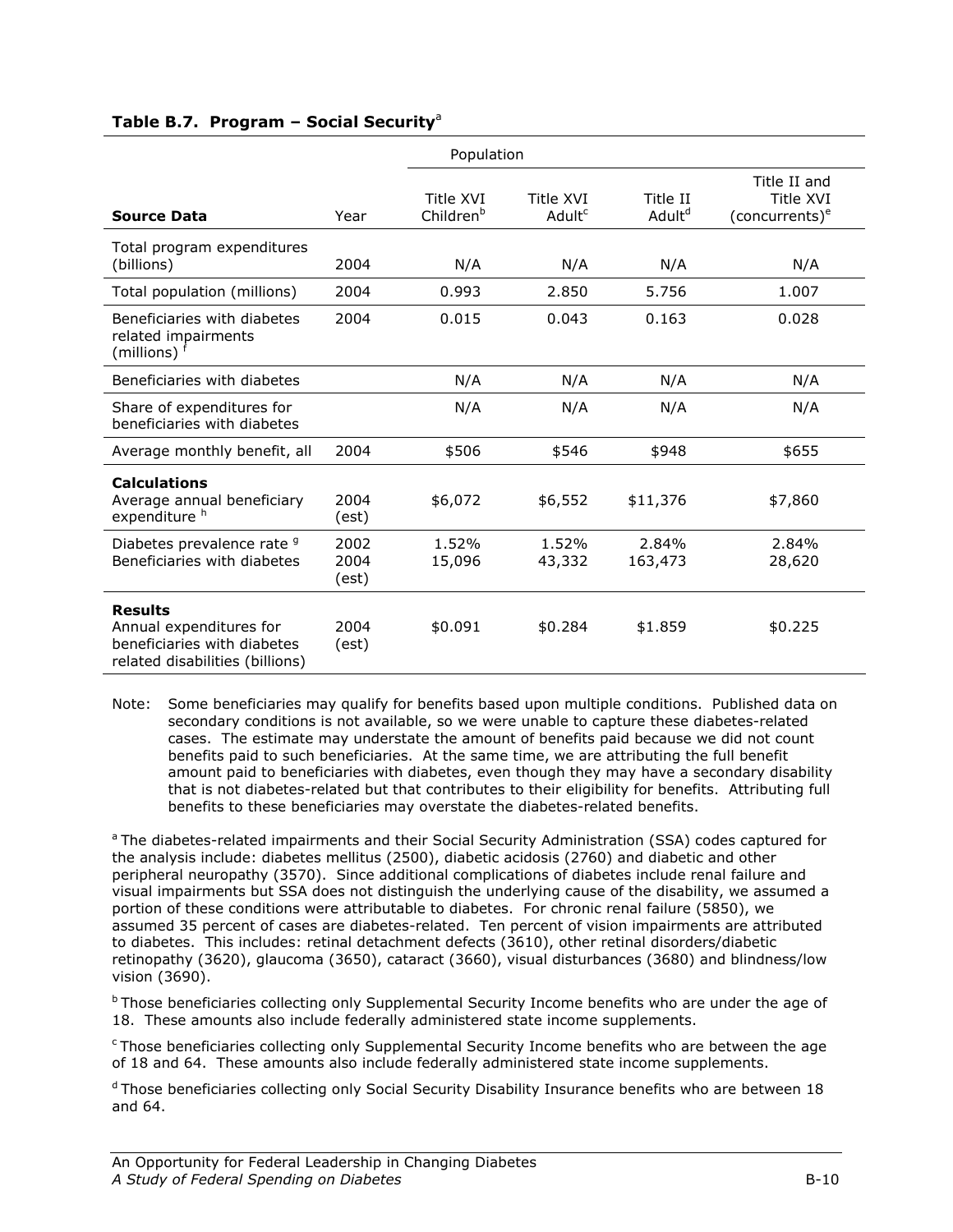(Table B.7 notes continued)

e Those beneficiaries collecting both Social Security Disability Insurance and Supplemental Security Income benefits, who are between the ages of 18 and 64. These amounts also include federally administered state income supplements for Supplement Security Income.

 $f$ Title XVI under 18 came from Table 4 and all information on the remaining beneficiaries came from Table 59 (SSA 2004).

<sup>g</sup> Diabetes prevalence was calculated based on estimates from July 2002 for diabetes-related impairments for Title XVI adults and beneficiaries receiving both Title II and XVI benefits. Program information does not disaggregate Title II and beneficiaries receiving both payments. We assumed that Title XVI beneficiaries under 18 years of age had a prevalence rate similar to Title XVI adults, while Title II and beneficiaries receiving concurrent benefits had the same prevalence rate as the combined population.

 $h$  Beneficiary monthly benefits were annualized by multiplying by 12.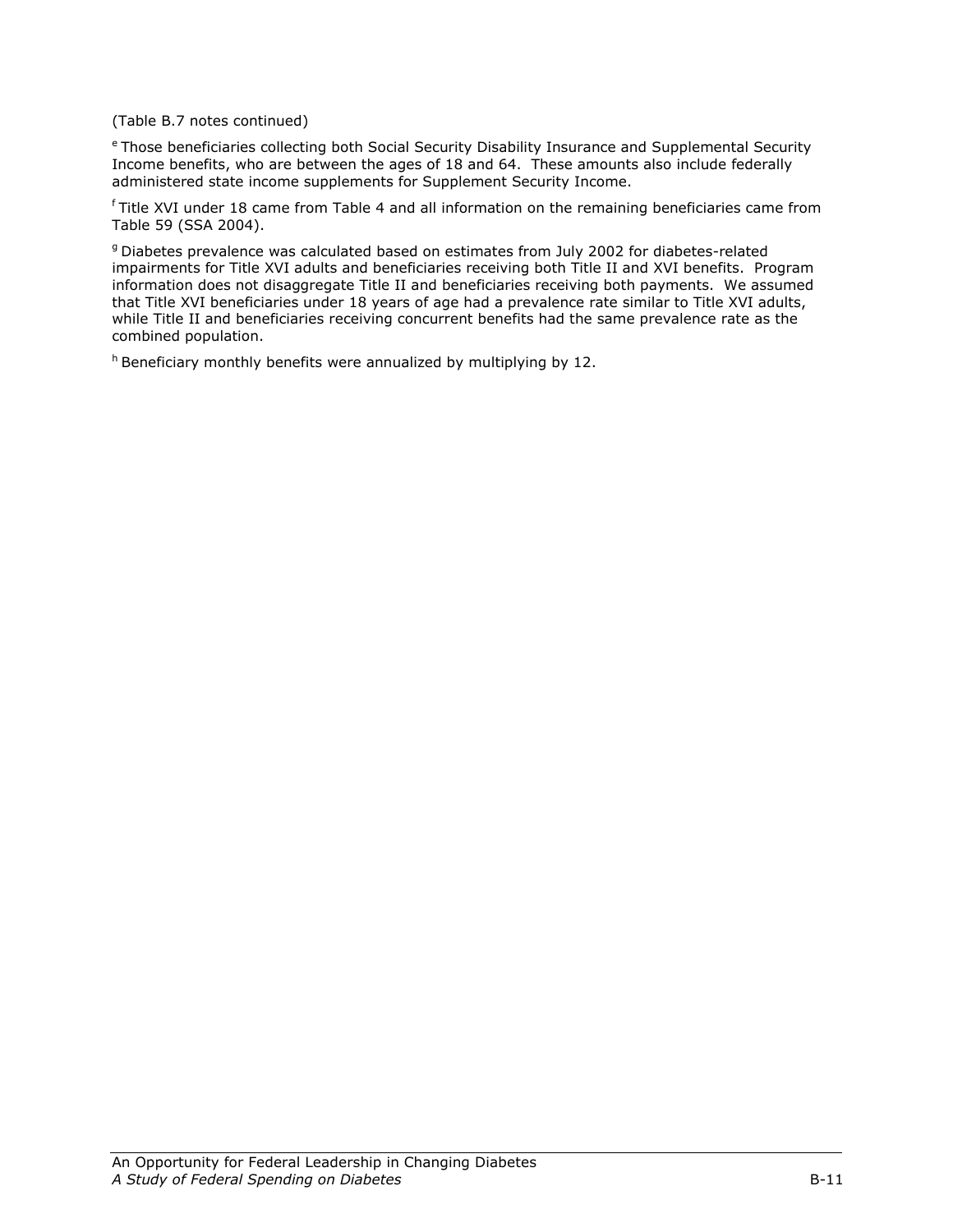## PROGRAMS: MISCELLANEOUS

## Public Health Service Commissioned Corps Retirees

- Assume the same share of FY 2005 costs as we use for Medicare, under the assumption the mix of the population is similar. Our estimates show the excess at 18.4 percent.
- Thus, \$0.057 billion in FY 2005 x 0.184 = \$0.010 billion.

## State Children's Health Insurance Program (SCHIP)

- Assume the same share as the excess spending for children under Medicaid.
- Assuming children account for the same share of Medicaid spending in FY 2005 as they do in 2003 (the latest available data; KFF Fact Sheet), they would account for 18 percent of Medicaid FY 2005 federal spending less administration (\$173.3B) or \$31.200 billion. Our Medicaid calculations indicate that \$0.135 billion of that is the federal share of excess spending for those with diabetes, or 0.4 percent.
- In FY 2005, \$5.129 billion in federal funds was spent on SCHIP (we are conservative here and do not include the adjustments for surplus funds in prior years). Thus,  $$5.129 \times 0.4\% = $0.021$  billion.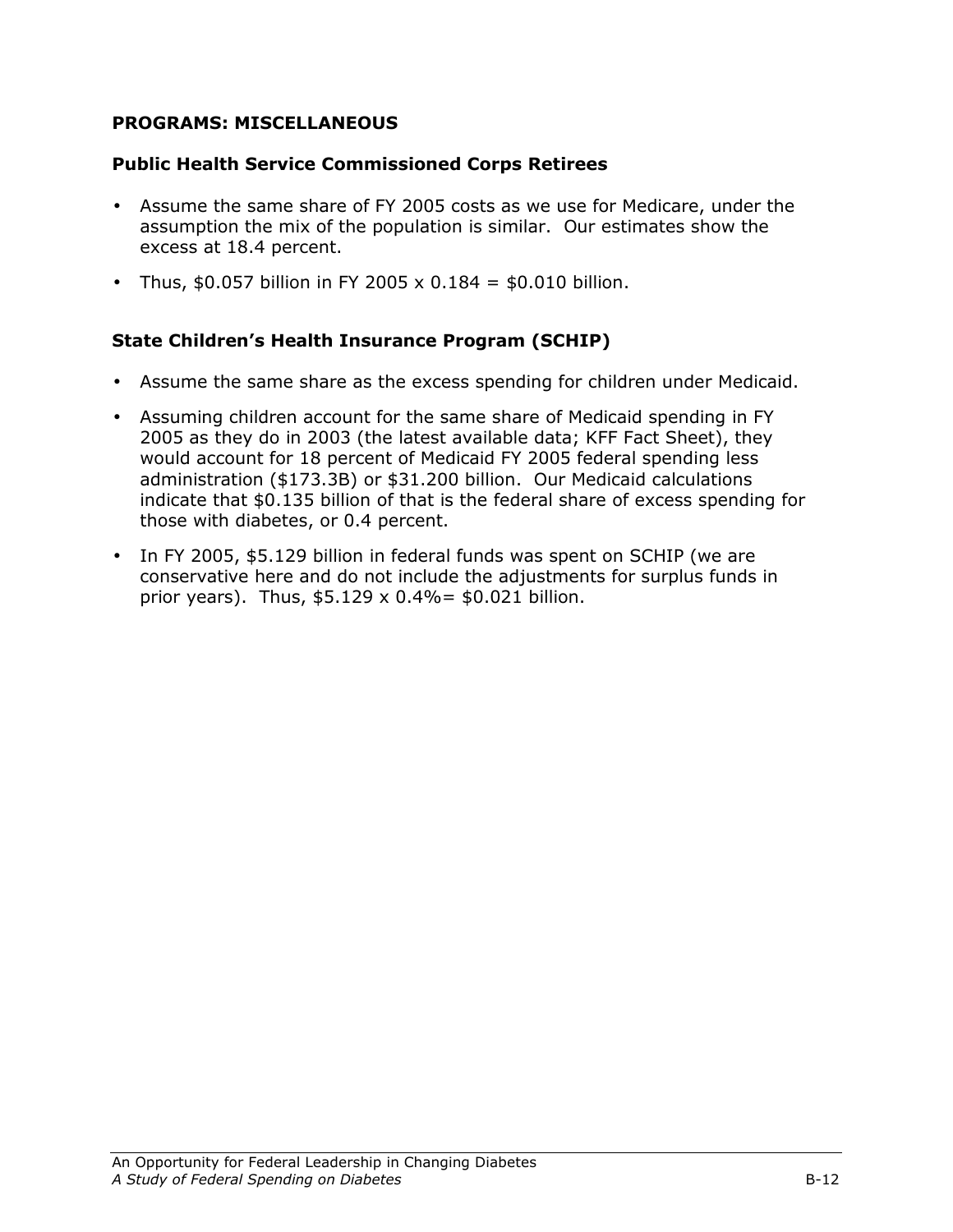## APPENDIX B REFERENCES

- American Diabetes Association. "Economic Costs of Diabetes in the U.S. in 2002." Diabetes Care, vol. 26, no. 3, March 2003.
- Centers for Disease Control and Prevention. "Early Release of Selected Estimates Based on Data From the January-March 2005 National Health Interview Survey." Available at [http://origin.cdc.gov/nchs/data/nhis/earlyrelease/ 200509\_06.pdf].
- Centers for Medicare and Medicaid Services, National Health Expenditure Projections: 2005-2015. Available at [www.cms.hhs.gov/ Nationalhealthexpenddata/downloads/proj2005.pdf].
- Department of Defense. "Evaluation of the TRICARE Program, FY 2006 Report to Congress." Washington, DC, March 2006.
- Department of the Treasury, Financial Management Service, Monthly Treasury Statement of Receipts and Outlays of the United States Government, 2006. Available at [www.fms.treas.gov/].
- Department of Veterans Affairs. "VA Achievements in Diabetes Care." Washington, DC, February 2006.
- Department of Veterans Affairs. Fact Sheet: Facts About the Department of Veterans Affairs, May 2006. [Available at http://www1.va.gov/opa/fact/ vafacts.asp].
- Holanan, John, and Mindy Cohen. "Understanding the Recent Changes in Medicaid Spending and Enrollment Growth between 2000 and 2004." Menlo Park, CA: Kaiser Commission on Medicaid and the Uninsured, May 2006.
- Kronick, R. and T. Gilmar. Unpublished Analysis prepared for Mathematica Policy Research, Inc. 2006.
- Letter from Acting Director, Office of Public Health, Public Health Service, Department of Health and Human Services, to Area Directors, Area Planning Officers, and Area Statistical Officers, March 1, 2002.
- Medicare Payment Advisory Commission. "New Approaches to Medicare." Report to Congress. Washington, DC: MedPAC, June 2004.
- Social Security Administration. "Annual Statistical Report on the Social Security Disability Insurance Program, 2004." SSA Publication No. 13-11826. Washington DC, March 2006.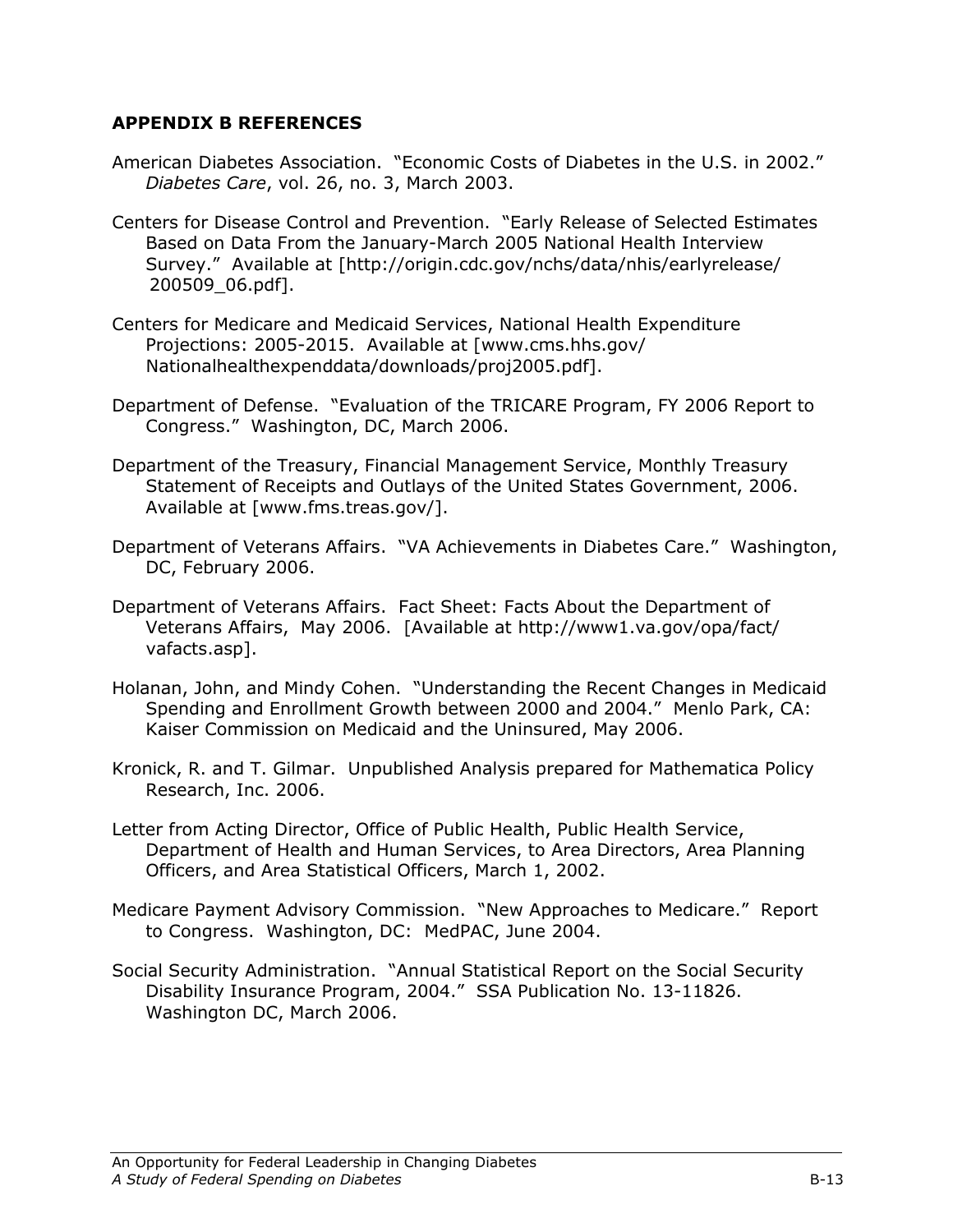- Social Security Administration. "SSI Annual Statistical Report, 2004." Washington, DC, 2005. Available at [www.ssa.gov/policy/docs/statcomps/ssi\_asr/2004/ index.html]. Accessed December 22, 2006.
- Social Security Administration. "Adult Disability Beneficiaries Under Age 60: Analysis, Tables, and Graphs by Program, Age Groups and Primary Impairment." Baltimore, MD: Social Security Administration, Office of Program Development and Research, 2003.
- U.S. Office of Personnel Management. Federal Civilian Workforce Statistics—The Fact Book, 2005 Edition. Washington, DC, February 2006.
- U.S. Office of Personnel Management. "Fiscal Year 2005 Performance & Accountability Report." Available at [www.opm.gov/gpra/opmgpra/].
- U.S. Department of Health and Human Service. Budget in Brief, Fiscal Year 2007. [Available at [www.hhs.gov/budget/docbudget.htm].
- U.S. Department of Veterans Affairs. "VA Health Care Atlas, FY 2000." Available at [www1.va.gov/rorc/products.cfm].
- Yu, W., A. Ravelo, T.H. Wagner, and P.G. Barnett. "The Relationships Among Age, Chronic Conditions, and Healthcare Costs." American Journal of Managed Care, vol. 10, no. 12, December 2004.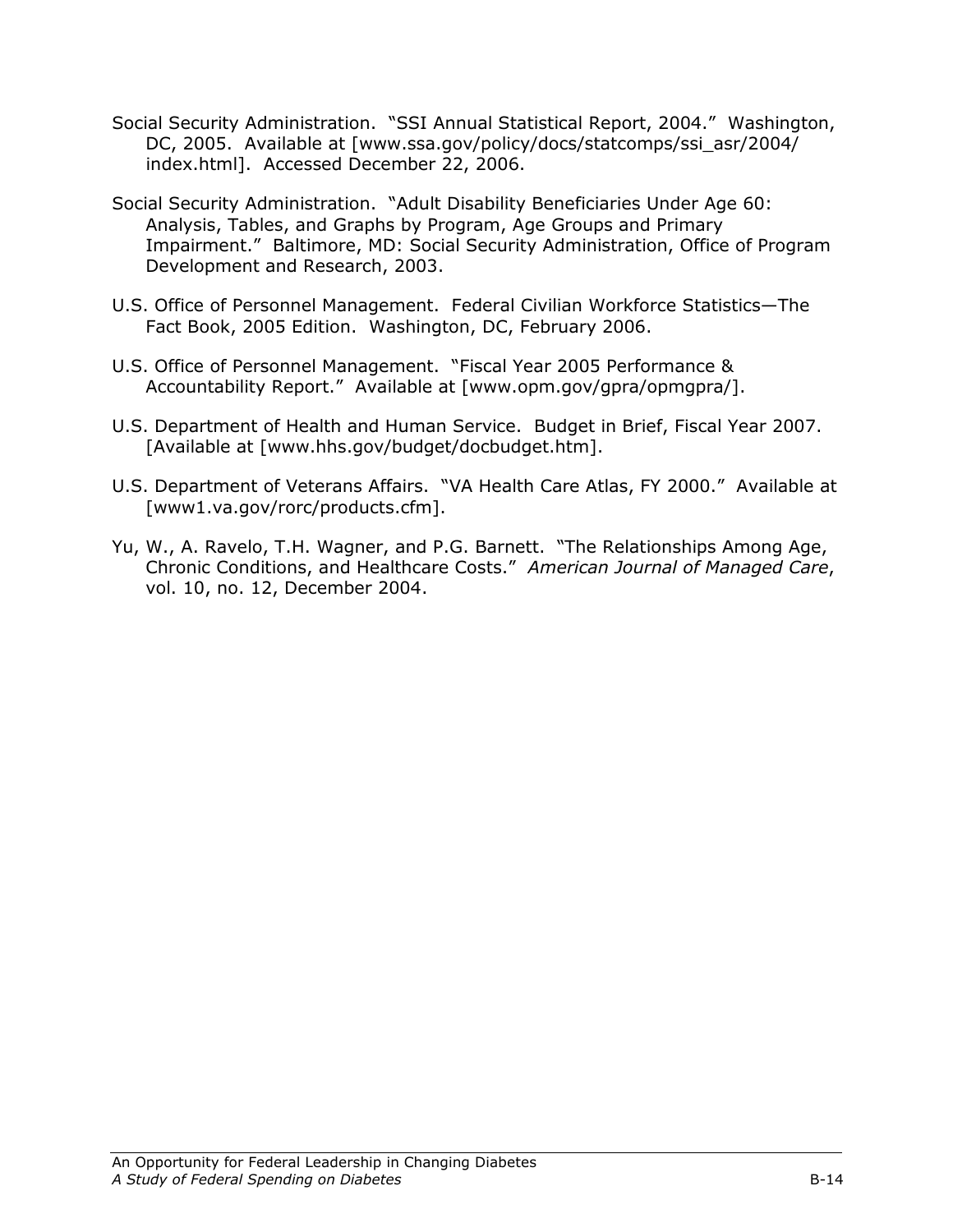# APPENDIX C: METHODOLOGY FOR ESTIMATING OTHER FEDERAL SPENDING FOR DIABETES

By Ronette Briefel and Marsha Gold

#### Costs of Other Federal Programs Important to Diabetes and its Risk Factors

 In addition to its direct role in paying for diabetes treatment and providing income support to qualified disabled workers, the federal government, through a variety of other programs, exerts a potentially important influence over the incidence of diabetes and its progression. Our approach to estimating federal spending for diabetes treatment and income support employs traditional techniques for analyzing budgets in order to estimate the amount of federal spending allocated to payment for programs that may have a role in influencing or responding to diabetes and its risk factors.

The federal role in such programs varies. Sometimes, the federal government leads programs, particularly with respect to national goal setting, public health surveillance or research investment. In other instances, federal programs provide support for activities delivered at the state or local level through the government, the private sector or both. While the federal government may set parameters for how its funds are spent, grantees often have the authority to exercise considerable discretion in using funds to address their own needs and priorities. Our estimates of federal spending related to diabetes deal with broad program purposes and do not necessarily reflect the actual disbursement of funds, although we did identify budget outlays to the extent possible.

## General Approach

 This section of the study aimed to identify federal spending relevant to diabetes prevention and treatment, including programs, policies, regulations, research and surveillance activities. Appropriate programs and activities were identified through a Web-based review of the budget justifications, annual reports, strategic plans, other related documents for each department/key federal agency and a search of the Catalogue of Federal Domestic Assistance (CFDA) using key terms.<sup>23</sup> Based on this information, federal spending for FY 2005 related to diabetes was calculated by applying a variety of facts and assumptions as outlined in the next section.

 $\overline{a}$ <sup>23</sup> The search terms included cardiovascular disease/heart disease; chronic care; chronic disease; clinical guidelines/clinical practice guidelines; community health programs; diabetes; diet; disease management; disease prevention; exercise; food; health care; health education; health promotion; health statistics; lifestyle intervention; maternal and child health; nutrition; obesity; physical activity; pregnancy; school programs; screening tests; walkability; and weight control.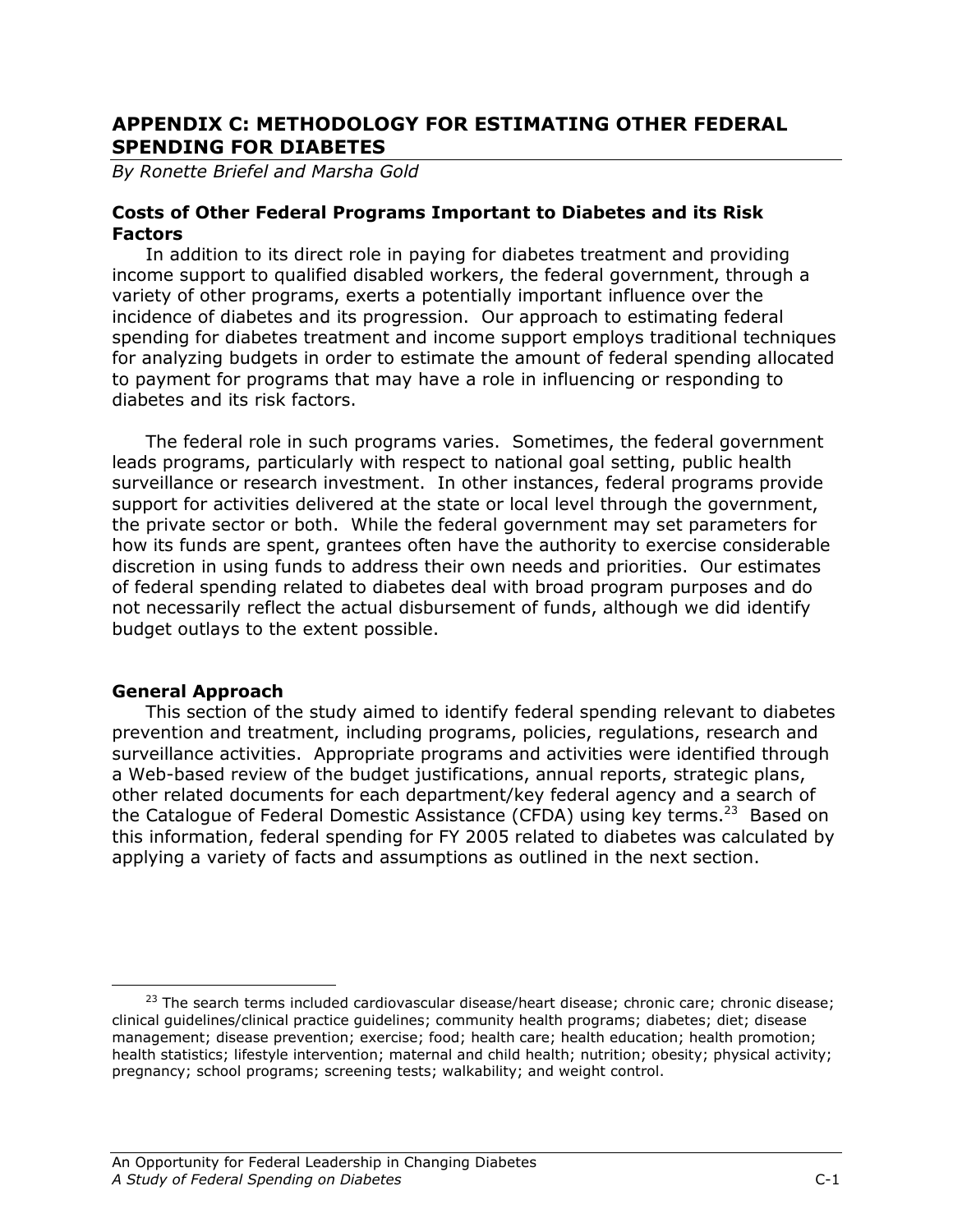#### Caveats

<u>.</u>

We focused on federal programmatic spending for domestic populations and programs related to diabetes in FY 2005 and, therefore, did not address spending allocated to international programs or active military personnel. In addition, we did not assess the impact of tax policy incentives related to diabetes for either individuals or businesses. While such incentives are relevant, an analysis of them is beyond the scope of the project.

## Defining and Classifying Relevant Federal Programs

The overall approach to categorizing diabetes-related federal programs, policies, research and surveillance activities builds on the logic model and related conceptual framework. We sought policies and programs that may influence the development of diabetes and its treatment, including progression of the disease and any federal costs associated with diabetes-related disabilities. We identified such programs by constructing a summary review of each department in the federal government and, within the Department of Health and Human Services (HHS), each agency.

In keeping with the study's "broad brush" focus, we used a basic classification scheme for federal programs related to diabetes and made distinctions among four types of programs as follows:

- Prevention. Within the area of prevention programs, we aimed to differentiate between programs that target diabetes directly or target general risk factors for diabetes. $24$  Programs affecting the broader environment are beyond the scope of this project. Thus, we did not include general food safety policies related to maintaining a safe food supply, poverty programs, smoking programs and alcohol and substance abuse programs. Given that federal spending for food and nutrition assistance programs overwhelmed (in scale) other spending, the analysis estimates the share of funds in these programs that involve health and nutrition education and then counts the remaining funds separately under a category of food assistance.
- Treatment. Treatment programs encompass the direct treatment costs incurred in federal programs that pay for health care or disability in the project's cost-of-illness component (as discussed in Appendix B). In addition, we capture other administrative costs associated with treatment programs that are relevant to diabetes, including identifiable and distinct federal spending for disease management, quality improvement and related

 $24$  These activities could be freestanding or part of broader programs that address risk factors for diabetes under their broader purpose (e.g., selected block grants, community walkability programs). A broad look at federal spending also identified other programs and activities that may influence diabetes risk and/or prevalence in an indirect way and fall outside our logic model. They are not included in the spending estimates, but do provide insight into the "broad picture" and complement the fiscal analysis with additional information on potential federal levers to prevent diabetes.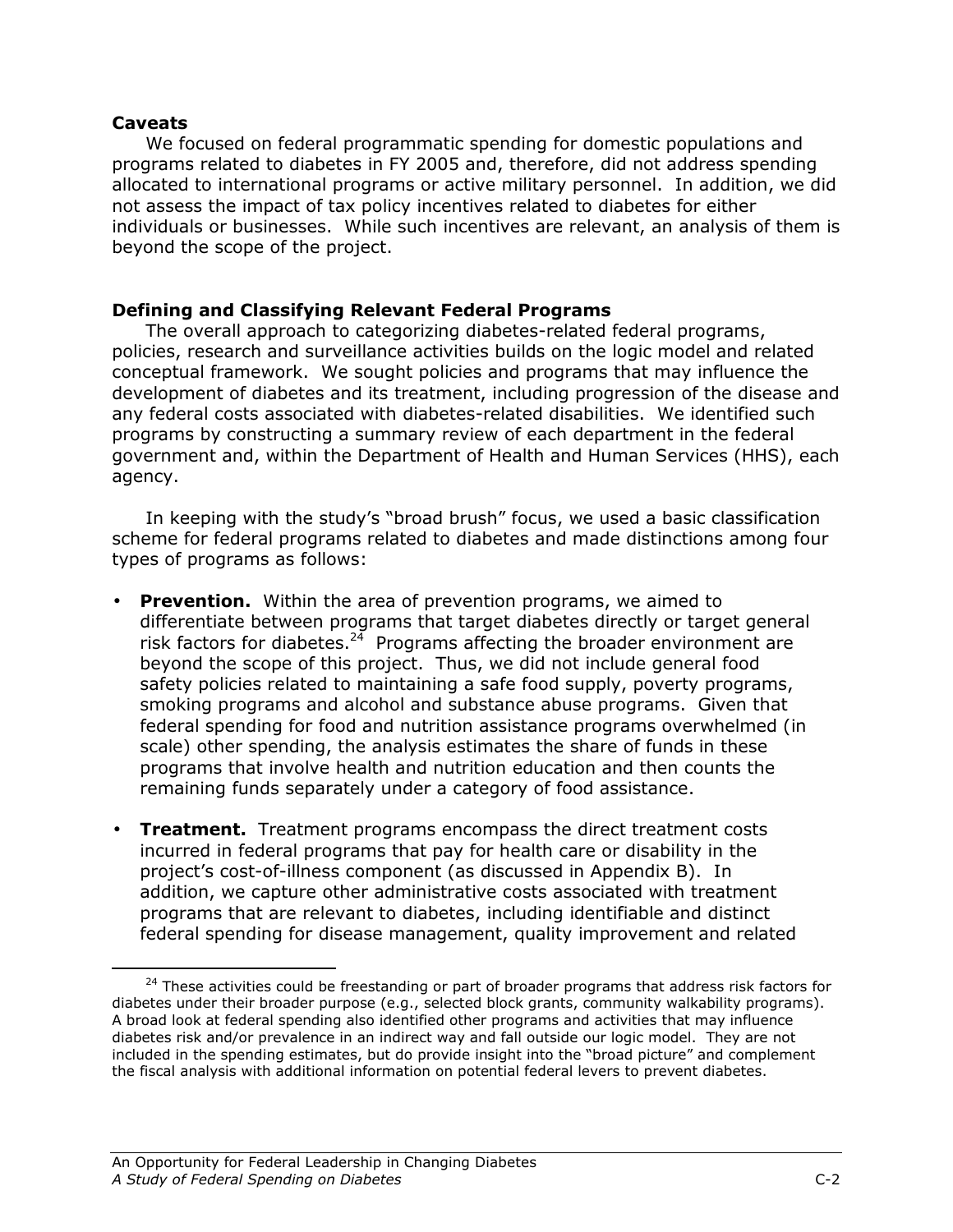activities designed to promote effective care for diabetes as part of an agency's administration of federal treatment programs.

- **Research and Monitoring.** Monitoring programs include national, state and local surveys and surveillance systems that assess the incidence and prevalence of diabetes, morbidity and mortality attributed to diabetes, risk factors associated with diabetes and utilization and costs of medical care for diabetes. Monitoring systems concentrate on the general population, highrisk groups, or people already diagnosed with diabetes. Within the research and monitoring category, we also include federal regulatory efforts that involve food, drugs, medical devices and related supplies, including oversight of advertising and award of patents. Research addresses basic research into the causes, detection, treatment and prevention of diabetes; community interventions; clinical trials; translation of clinical findings into practical applications for providers and patients; and grants for demonstration programs.
- Food Assistance Programs. Domestic food assistance programs encompass federal costs associated with programs that pay or provide food beyond the nutrition education spending already counted under prevention.

#### Determination of Share of Program Costs Relevant to Diabetes

Under the assumption that federal funds support the overall goal of preventing or mitigating the impact of diabetes and its risk factors, this study attempted to estimate the federal government's total spending on diabetes-relevant prevention and health promotion, surveillance and research. $^{25}$ 

#### Prevention and Health Promotion Programs

<u>.</u>

Prevention and health promotion programs include broad programs that focus on ways of monitoring and reducing the prevalence and burden of diabetes. Therefore, we applied relatively direct rules and assumptions to the available budget data to estimate the diabetes-related costs of prevention and health promotion programs. Based on detailed information about agency activity relevant to diabetes on the various agency Web sites, we used a "top-down" approach to estimate budgetary spending that took advantage of departmental budgets allocated to diabetes-related purposes. Information on the Web sites was not

 $25$  Readers should note that classifying an expenditure as diabetes-related does not necessarily mean that the expenditure would be eliminated if diabetes were eliminated. In a number of cases, programs aim for multiple objectives. Preventive efforts that deal with risk factors like nutrition (diet), physical activity and obesity are relevant to many chronic diseases. Federal surveys used for monitoring provide data for multiple objectives. Because these types of efforts are, we judged, central to aspects of work around diabetes, we tended to include a relatively large share of such spending in our estimates. For example, we included 50 percent of spending on NCHS statistical systems because they are crucial to monitoring diabetes prevalence, risk factors and costs, though these systems obviously serve many purposes.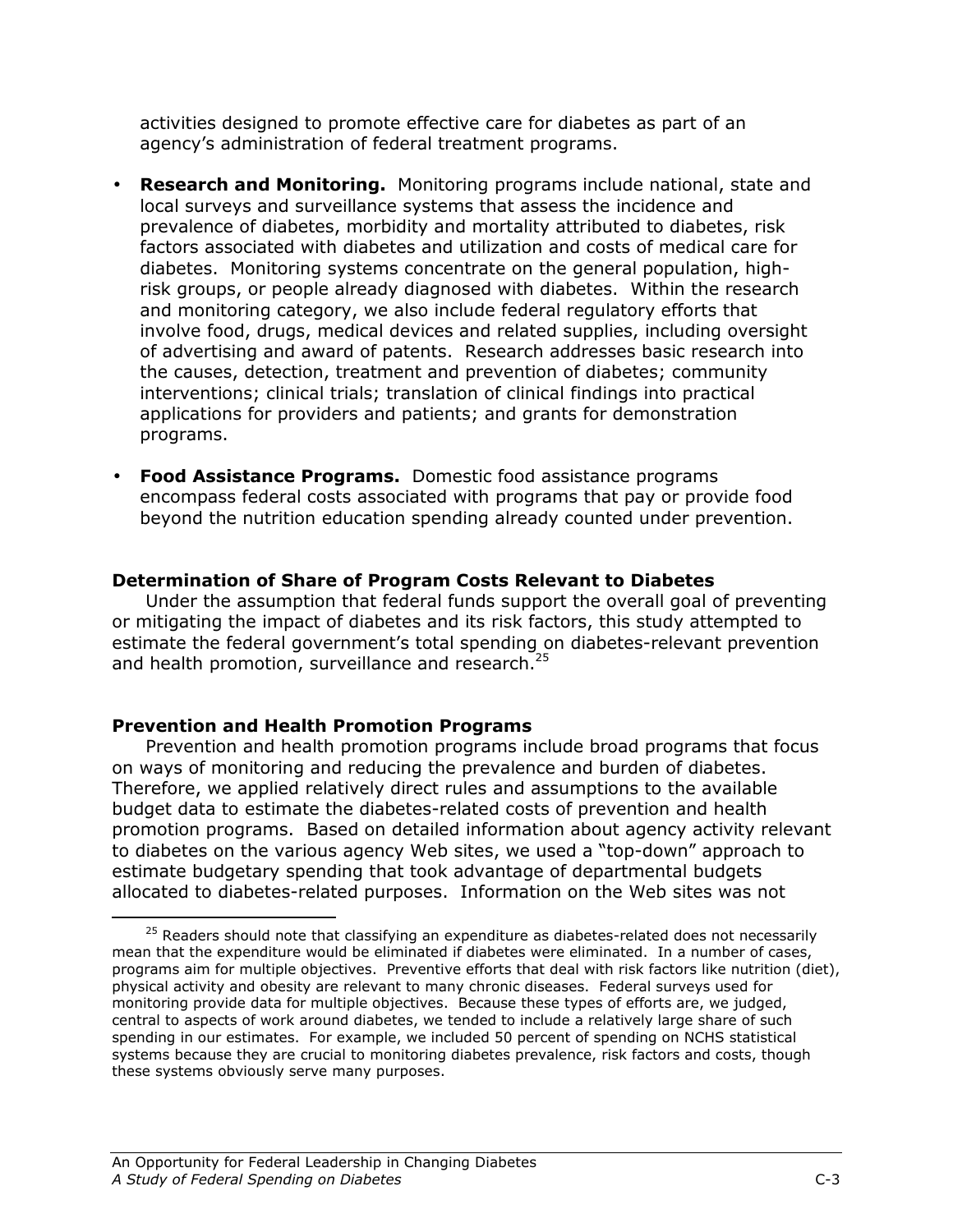necessarily comprehensive and did not always show the budget spending for the activities described, thus raising the risk either of double counting or significant omissions. Specific decision rules and assumptions included the following:

- Use of the budget justifications for each department for FY 2007, where possible, to define relevant programs and federal spending in FY 2005. Reported figures are typically FY 2005 outlays or actual spending.<sup>26</sup> In other words, the analysis defined relatively broad categories that might encompass many specific efforts and employed broad assumptions to distinguish diabetes-related spending from other spending.
- Use of each agency's own estimates, where available, to allocate diabetesrelated spending. In particular, the Centers for Disease Control and Prevention (CDC) functional budget distinguishes chronic disease spending by focus area, such that we incorporated focus allocations into cost estimates. Similarly, we used the National Institutes of Health's (NIH) FY 2005 condition-specific spending estimates.<sup>27</sup>
- Use of 100 percent of funds if the budgeted program focused exclusively on a relevant activity (e.g., diabetes prevention, obesity and/or nutrition).
- If programs included diabetes-relevant activities within a larger constellation of efforts, the creation of broad assumptions about allocations based on what we were able to learn about the programs were developed. If not all funds were allocated, we applied one of the following assumptions: 75 percent, 50 percent, 25 percent, 10 percent or 5 percent.<sup>28</sup> We used 5 percent to

<sup>27</sup> We adjusted the estimates to address the fact that NIH estimates allow the same spending to be applied to several purposes.

-

 $26$  We found these preferable to the Monthly Treasury statements on outlays because they provided more detail on the use of funds. To identify relevant programs, we also used a variety of search terms to search the Catalogue of Federal Domestic Assistance (CFDA) for relevant FY 2005 funds. However, when we compared results against departmental figures, we found that the CFDA was incomplete and provided inconsistently coded information. We use the data selectively, primarily to identify research grants. The CFDA was helpful for a few programs that seemed to have had a complex fiscal history in FY 2005 (e.g., health centers).

 $28$  Though such assumptions are inherently subjective, we sought to make them as consistent and objective as possible in several ways. First, we based decisions on general magnitude on what we learned from examining more detailed information on programs and spending obtained through our review of each agency's Web site (Gold et al January 2007). For example, such analysis indicated that Head Start, as documented in its regulations and operations, places substantial emphasis on health promotion, family involvement and a medical home. Because this also is not obviously its major mission, we allocated 10 percent of spending to our estimates of spending that has a bearing on diabetes. Analogously, in examining the Agency on Aging's preventive health services, we found that an apparently large share of resources go to support work on nutrition, physical activity and aging. We therefore counted 75 percent of these funds in our estimates. Second, the two principal investigators involved in this analysis met to review their individual assumptions to resolve differences in perspectives so that the assumptions used across programs were reasonably consistent. Third, we asked two uninvolved senior staffers at Mathematica Policy Research, Inc. to review our assumptions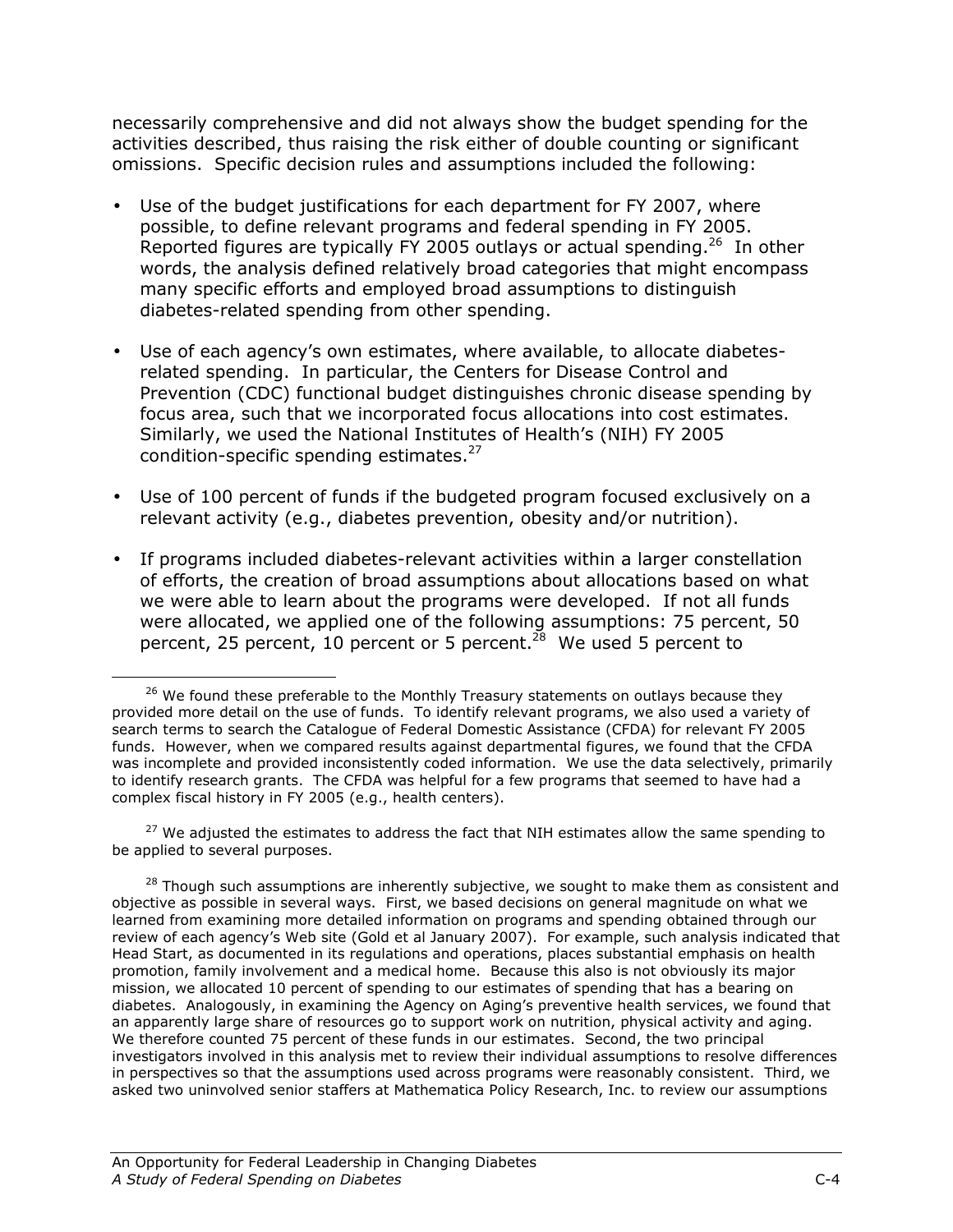allocate a share of administrative costs for programs with relevant activities that could not be individually identified in the budget.

- Exclusion of estimates that assumed less than 5 percent of the budget unless a compelling reason suggested otherwise. Such exclusions occurred in the case of the Substance Abuse and Mental Health Services Administration (SAMSHA), the Department of Commerce's patent spending and programs that by statute mandated the allocation of 1 percent of spending for a specific purpose.
- Recognition of the important role of federal statistical systems in diabetes and health surveillance was determined by counting 50 percent of key HHS systems as diabetes-related and 10 percent of other systems as diabetesrelated.

# SPECIAL CASES

**NIH Spending.** NIH is a complex organization with many institutes, each of which has substantial discretion in the use of funds. For the analysis, we used NIH calculations, prepared for Congress and the NIH user community, of how much the various institutes spend for diabetes and related purposes (NIH 2005 and 2006). NIH aggregates the estimates across the institutes to summarize the total spending for particular purposes in a given year. The data have two potential limitations, which are as follows:

• The first limitation is that NIH may be overly generous in counting its spending by purpose. This issue is of particular concern because NIH provides no back-up material that would allow users to identify the specifics behind each estimate, thereby preventing users from evaluating the estimates or making adjustments for particular purposes. $^{29}$ 

<u>.</u>

*<sup>(</sup>continued)* 

and rationales with a concern both for reasonableness and consistency. We also had the outside advisory panel that the National Changing Diabetes Program formed for this project review the analysis and assumptions in draft from a similar perspective. We used their feedback to further refine estimates, especially for spending in nutrition and health education-related efforts within food programs.

<sup>&</sup>lt;sup>29</sup> NIH staff, however, provided a breakdown of spending by institute for diabetes. A similar breakdown for nutrition was available on the NIH Web site. The estimates provide some insight into the involvement of diverse institutes in diabetes and nutrition. Unfortunately, the diabetes spending data are aggregated for each institute and therefore do not support analysis of spending by purpose other than the fact that the institute has determined that spending is generally related to the condition of interest (Personal communication, Joan Chamberlain, NIH/NIDDK, December 19, 2006). Furthermore, although the nutrition-specific spending data were broken down by institute and by coded categories, the data did not include a code for nutrition, and its connection with diabetes, as a category.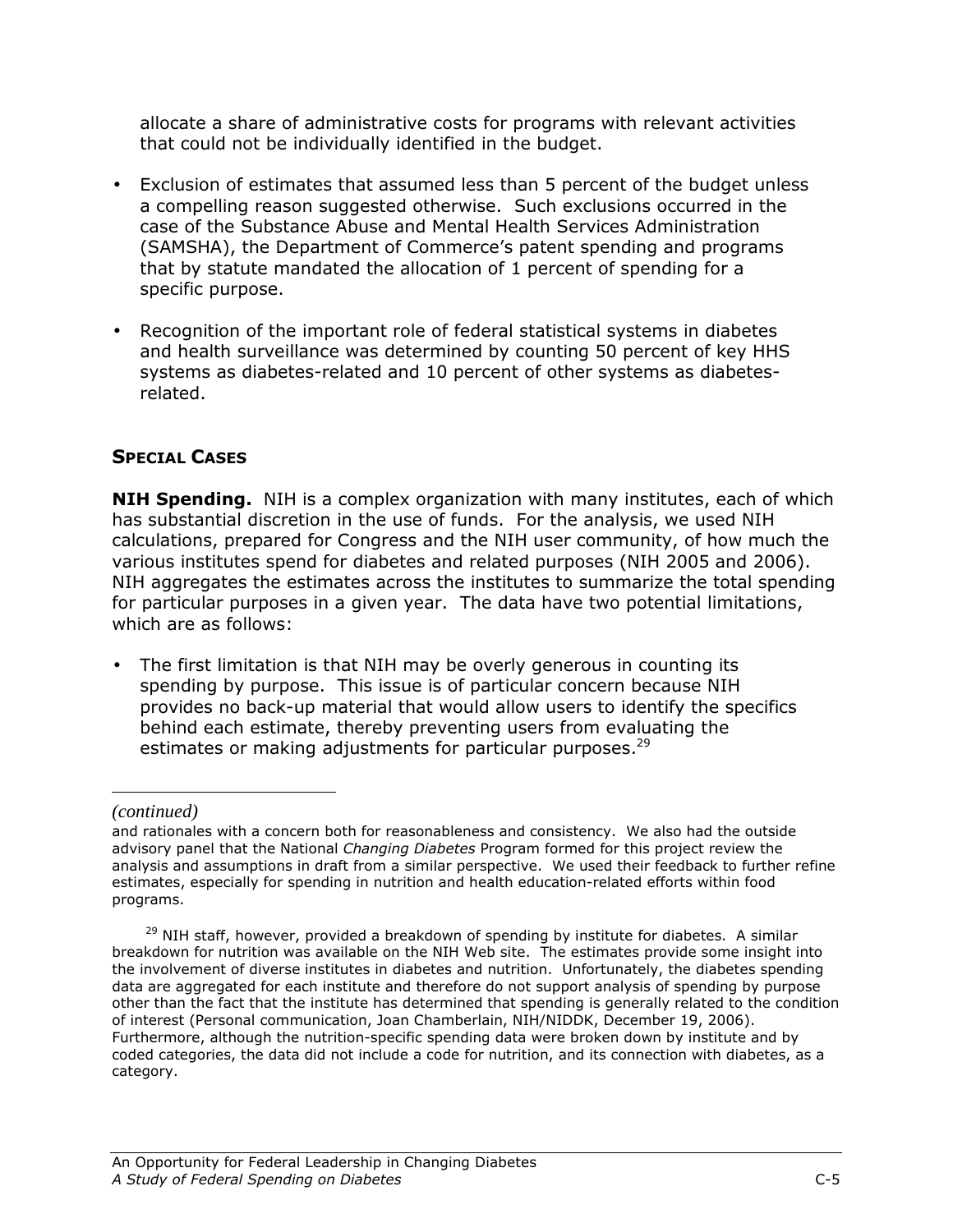• The second limitation is that the NIH estimates do not provide mutually exclusive spending totals; rather, they provide independent estimates of how NIH spending addresses individual high-priority conditions. The same use of funds could be relevant to more than one purpose.

 Based on NIH's reported spending by condition, we made adjustments for expected overlap across conditions. We examined institute-specific spending for diabetes and nutrition to assess the overlap and potential relevance of the remaining funds. We also examined NIH spending for other purposes that might not be included in the diabetes spending estimates.<sup>30</sup> The estimates for nutrition included 50 percent of the National Heart, Lung and Blood Institute (NHLBI) and the National Cancer Institute (NCI) reported nutrition-related spending and 25 percent of the other institutes' reported nutrition spending. This assumes that the combination of diabetes and nutrition captures most obesity-related spending; accordingly only 10 percent of the remaining NIH spending is attributed to obesityrelated purposes and 5 percent to prevention. We did not separately assign a share of heart disease-related NIH spending to diabetes, because we assumed that the other allocations would include the most relevant cardiac-related NIH activity.

Food Assistance Programs. Given the critical role played by nutrition (diet), obesity and physical activity in diabetes, we included programs that attempted to address these factors even if the focus was not diabetes-specific. While the inclusion of such programs is not controversial when related to nutrition education, people may disagree on how to assess the role of federal food and nutrition assistance programs in diabetes.

The original intent was to include in the estimates all federal spending on feeding programs, since promoting good nutrition among low-income and high-risk groups is directly relevant to health, but the sums were so large that they dwarfed other spending on prevention and health promotion and led to confusion. Therefore, prevention and health promotion estimates include only the share of spending in food assistance programs directly related to nutrition education or counseling, or the provision of nutrition and medical services in the Special Supplemental Nutrition Program for Women, Infants and Children (WIC). The remaining spending on food programs is included in a category separate from the estimates of federal spending related to prevention, health promotion, surveillance and diabetes-related research.

We distinguished food programs that provide food (or specific vouchers) from the Food Stamps Program in that the latter is an income transfer program.

<u>.</u>

 $30$  These other purposes were primarily directed to the prevention of risk factors.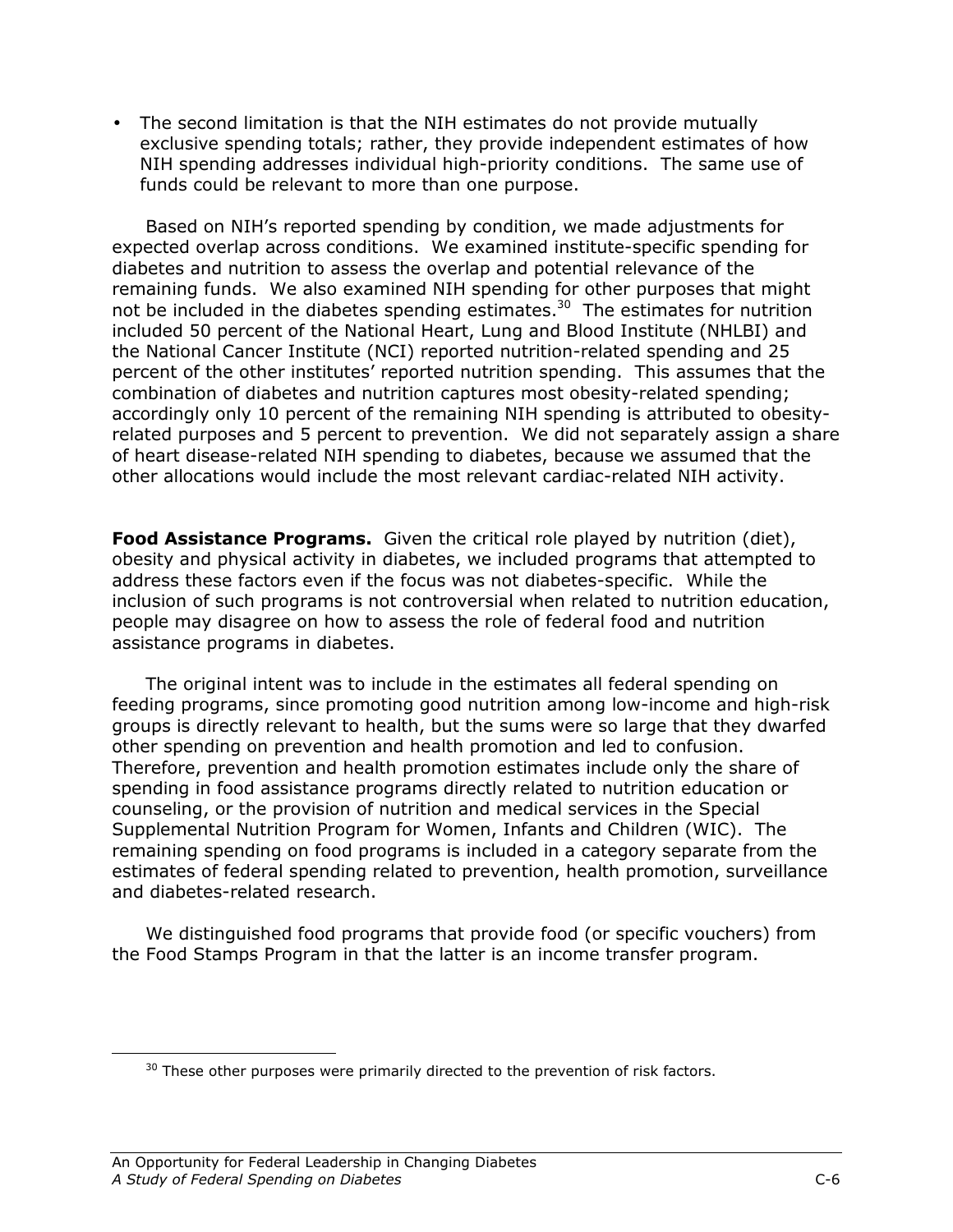**The Food Stamps Program.** In addition to providing Food Stamps, the federal government supports nutrition education through the Food Stamps Program by matching state administrative costs for nutrition education. An Abt Associates Inc. report (2006) for the Department of Agriculture (USDA) showed \$225 million in federal spending on nutrition education in FY 2004, down from \$661,000 in 1992, the first year of the program, when seven states received funding. We assumed that \$225 million of the FY 2005 budget was spent on nutrition education and thus counted the remainder as food program payments.

WIC. WIC provides nutrition counseling and medical services to pregnant and postpartum women, infants and children up to age five. $31$  It also pays for supplemental food. A FY 2004 analysis showed that about 71 percent of WIC spending went for food (FNS Summary FY 2004 WIC Food Package Costs).

 In FY 2005, WIC outlays totaled \$4.975 billion. In FY 2005, monthly WIC spending per person was \$37.33. If we assume that an average eight million people are fed for 12 months, WIC spends \$3.583 billion annually for food, leaving \$1.392 billion for WIC's medical and nutritional services and counseling<sup>32,33</sup> (we used a 25% share of this figure for prevention spending).

**Child Nutrition.** Child nutrition includes a variety of programs that feed children at schools and other sites and incorporates some elements of nutrition education and promotion of healthy behavior. USDA reports that it spends approximately \$500 million per year across all programs on state efforts to improve eating and lifestyle behavior among food assistance recipients. Assuming that the Food Stamp Program funds are included in this estimate,  $$250$  million<sup>34</sup> would remain for programs focused on health promotion among food assistance recipients, with \$25 million allocated to other assistance programs such as emergency food and commodity programs. The food budget accounts for the remainder of USDA foodrelated expenditures.

<sup>&</sup>lt;u>.</u>  $31$  In October 2006, the WIC population was made up of 8.3 million participants: 11 percent pregnant women, 6 percent lactating mothers, 8 percent non-lactating postpartum females, 26 percent infants, and 49 percent children age one to four years (USDA 2006).

 $32$  If 71 percent of WIC spending in FY 2005 was for food, the figure would imply \$3.53 billion, leaving \$1.443 billion for medical/nutrition services and counseling.

<sup>&</sup>lt;sup>33</sup> In FY 2003, the cost of supplemental food in the WIC program was \$3.2 billion (Institute of Medicine 2005).

<sup>&</sup>lt;sup>34</sup> The estimate includes \$10 million spent for Team Nutrition in schools.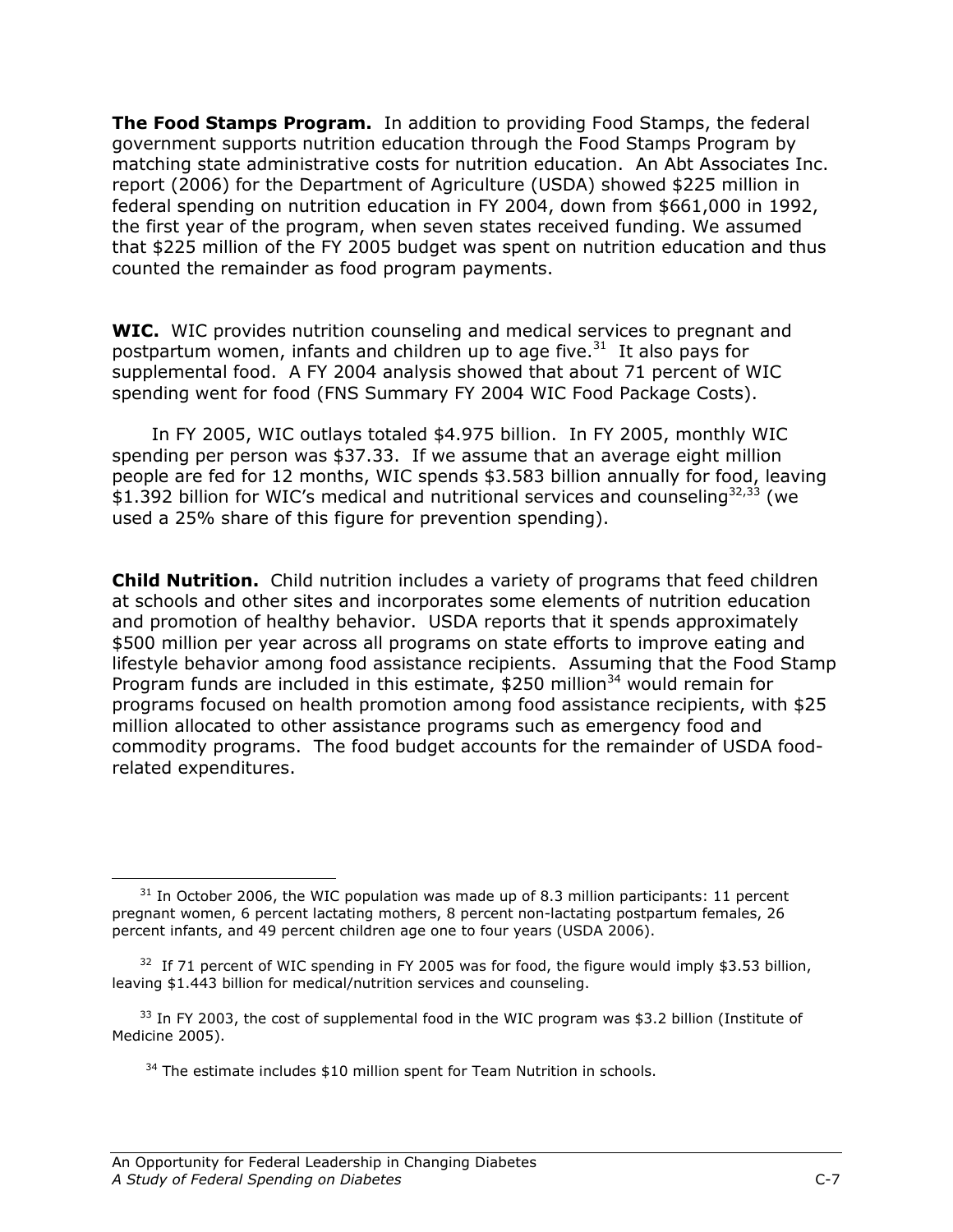Other USDA Nutrition Costs. We included in the estimates 5 percent of USDA's departmental oversight/administrative office for coordination of nutrition policies and other nutrition-related costs. In addition, we included the \$60 million spent for USDA's Cooperative State Research, Education and Extension Service's Expanded Food and Nutrition Education Program (including \$58 million in general spending and \$2 million for tribal extension).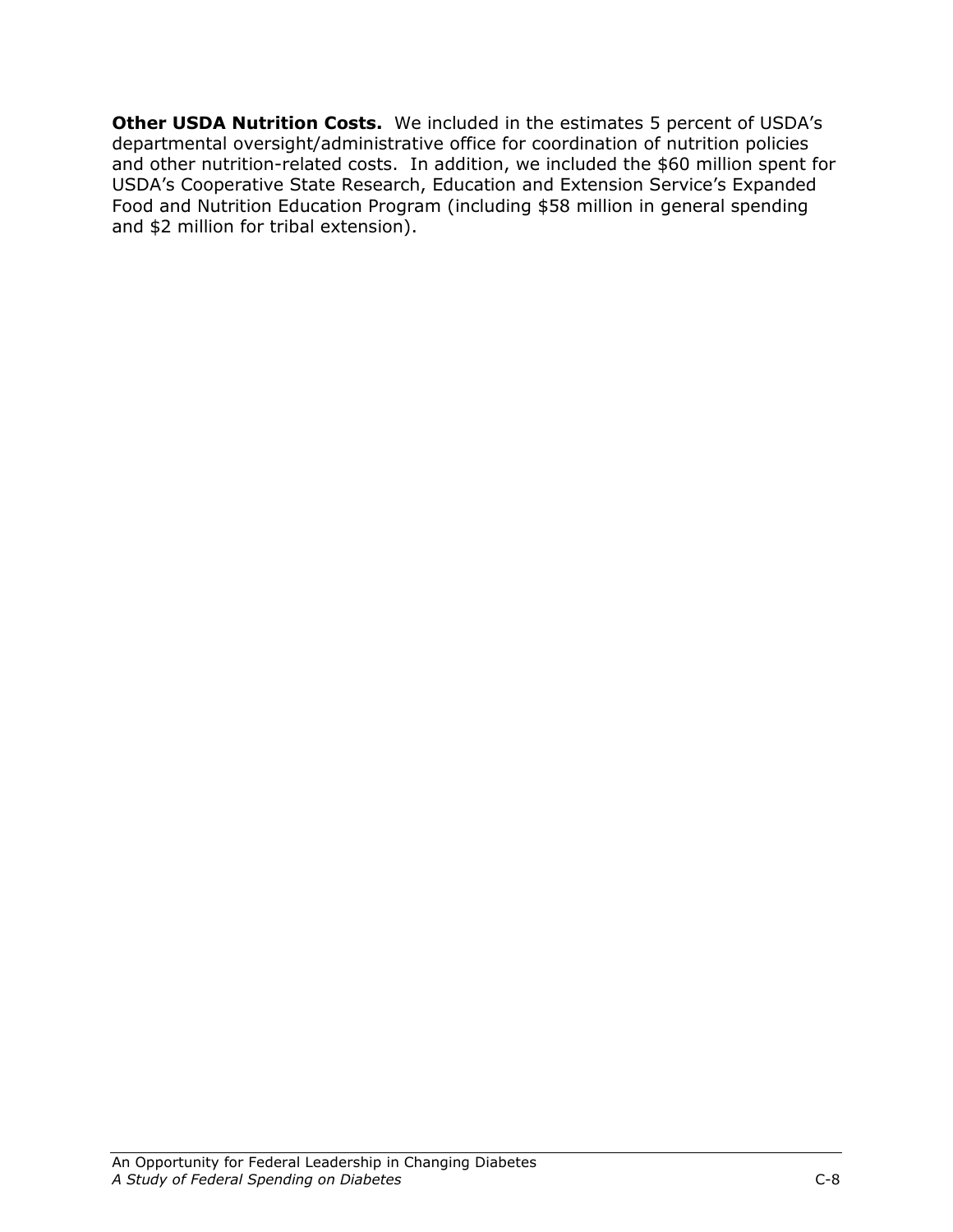# APPENDIX C REFERENCES

- Abt Associates Inc. "Food Stamp Nutrition Education Systems Review." Final report prepared for the Food and Nutrition Service/USDA. September 2006, pp. 1-17. Available at [www.fns.usda.gov/oane/menu/Published/ NutritionEducation/Files/FSNESystemsReview ExecSummary.pdf]. Accessed January 8, 2007.
- Gold, Marsha, Ronette Briefel, Meredith Lee, Katherine Segersten, Melissa Neuman, and Tara Krissik. "Study of Federal Impact on Diabetes: Summaries of Federal Government Agencies and Their Relevant Activities." Working Papers. Washington, DC: Mathematica Policy Research, Inc. January 2007.
- Institute of Medicine, WIC Food Packages: Time for a Change, 2005. Executive Summary, p. 2.
- National Institutes of Health. Estimates of Funding for Various Diseases, Conditions, Research Areas, March 10, 2006. Available at [www.nih.gov/news/fundingresearchareas.htm]. Accessed December 20, 2006.
- National Institutes of Health. Financial Report of Biomedical Research and Training in Nutrition, FY 2005. Available at [http://hnrim.nih.gov/Report/ Nih05rptFinal.doc]. Accessed December 20, 2006.
- U.S. Department of Agriculture, Food and Nutrition Service. "WIC Program Monthly Data." December 2006. Available at [www.fns.usda.gov/pd/ WIC Monthly.htm]. Accessed January 17, 2007.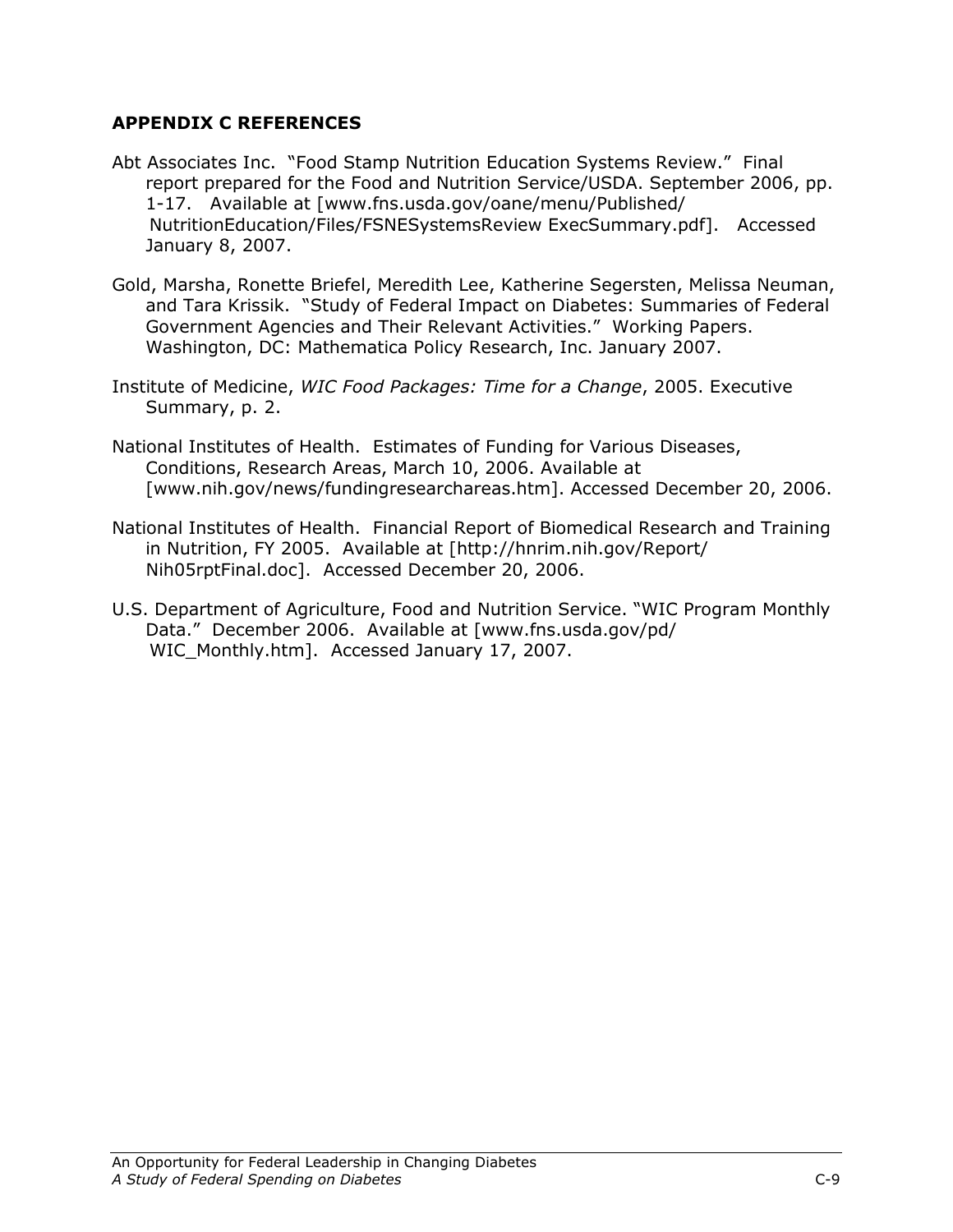# APPENDIX D: FEDERAL EXPENDITURES BY AGENCY, FY 2005 By Ronette Briefel, Meredith Lee and Melissa Neuman

#### **Table D.1. Expenditure by Department/Agency**

| Department/<br>Agency | Program Area/<br>Program                              | Source                 | Classification<br>$Code(s)^1$ | FY 2005<br>Budget<br>Outlay <sup>2</sup> | Relevant % | <b>Budget</b><br>Amount<br>Relevant <sup>2</sup> | Target age $Group(s)^3$ | Rationale for Coding; Notes                                                                                                                  |
|-----------------------|-------------------------------------------------------|------------------------|-------------------------------|------------------------------------------|------------|--------------------------------------------------|-------------------------|----------------------------------------------------------------------------------------------------------------------------------------------|
| Commerce              | Medical patents                                       | Agency budget          | S                             | \$1.319                                  | 1%         | \$0.013                                          |                         | Approval process for medical patents. 1.1% of patents<br>are for drugs and biomedical therapies plus 0.3% for<br>personal medical devices.   |
| Commerce              | Information technology; Agency budget<br>telemedicine |                        | <b>P4</b>                     | \$0.007                                  | 0%         | ÷.                                               |                         | Encourages expansion of broadband communications<br>into rural areas and telemedicine for chronic care<br>management in rural areas.         |
| Commerce              | Surveys and economic<br>statistics                    | Agency budget          | S                             | \$0.069                                  | 10%        | \$0.007                                          |                         | Collection of demographic data used when designing<br>and conducting health surveillance.                                                    |
| DoD (Defense)         | Health<br>education/physical<br>activity in schools   | Agency budget          | P <sub>2</sub>                | \$1.588                                  | 5%         | \$0.079                                          | Children                | Provision of health and physical education in public<br>schools operated by DoD.                                                             |
| DoD (Defense)         | Research, development,<br>test. & evaluation          | Agency budget          | T                             | \$0.523                                  | 5%         | \$0.026                                          |                         |                                                                                                                                              |
| DoD (Defense)         | <b>TRICARE</b>                                        | <b>MPR</b> Calculation | T                             | \$25.700                                 |            | \$3.033                                          |                         | Health care system for the active and retired<br>uniformed service members and their families. See<br>Appendix B.                            |
| DOJ (Justice)         | Health Services.<br>Prevention                        | Agency budget          | P <sub>2</sub>                | \$0.136                                  | 5%         | \$0.007                                          | Adult                   | 5% of DoJ administrative costs for prevention<br>activities for prisoners.                                                                   |
| DOJ (Justice)         | <b>Health Statistics</b>                              | Agency budget          | S                             | \$0.136                                  | 1%         | \$0.001                                          | Adult                   | Surveillance of diabetes, health status of prisoners.                                                                                        |
| DOL (Labor)           | Disability policy<br>development                      | Agency budget          | P <sub>4</sub>                | \$0.051                                  | 0%         |                                                  | Adult                   | Policy-relevant. Technical assistance and<br>dissemination of best practices for increasing<br>employment opportunities of disabled persons. |
| DOL (Labor)           | Family and Medical<br>Leave Act                       | Agency budget          | <b>P4</b>                     |                                          | 0%         | L,                                               |                         | Policy-relevant. Stipulates conditions under which<br>employers are required to allow employees to take<br>unpaid leave to care for family.  |
| <b>DOL</b> /BLS       | CPS, CES (surveys)                                    | Agency budget          | S                             | \$0.524                                  | 10%        | \$0.052                                          |                         | 5% of BLS budget for consumer behavior<br>surveillance.                                                                                      |
| <b>DOT</b>            | Federal Motor Carrier<br>Safety Administration        | Agency budget          | P <sub>1</sub>                | \$0.176                                  | 5%         | \$0.009                                          | Adult                   | Regulation of insulin-dependents operation of<br>commercial vehicles.                                                                        |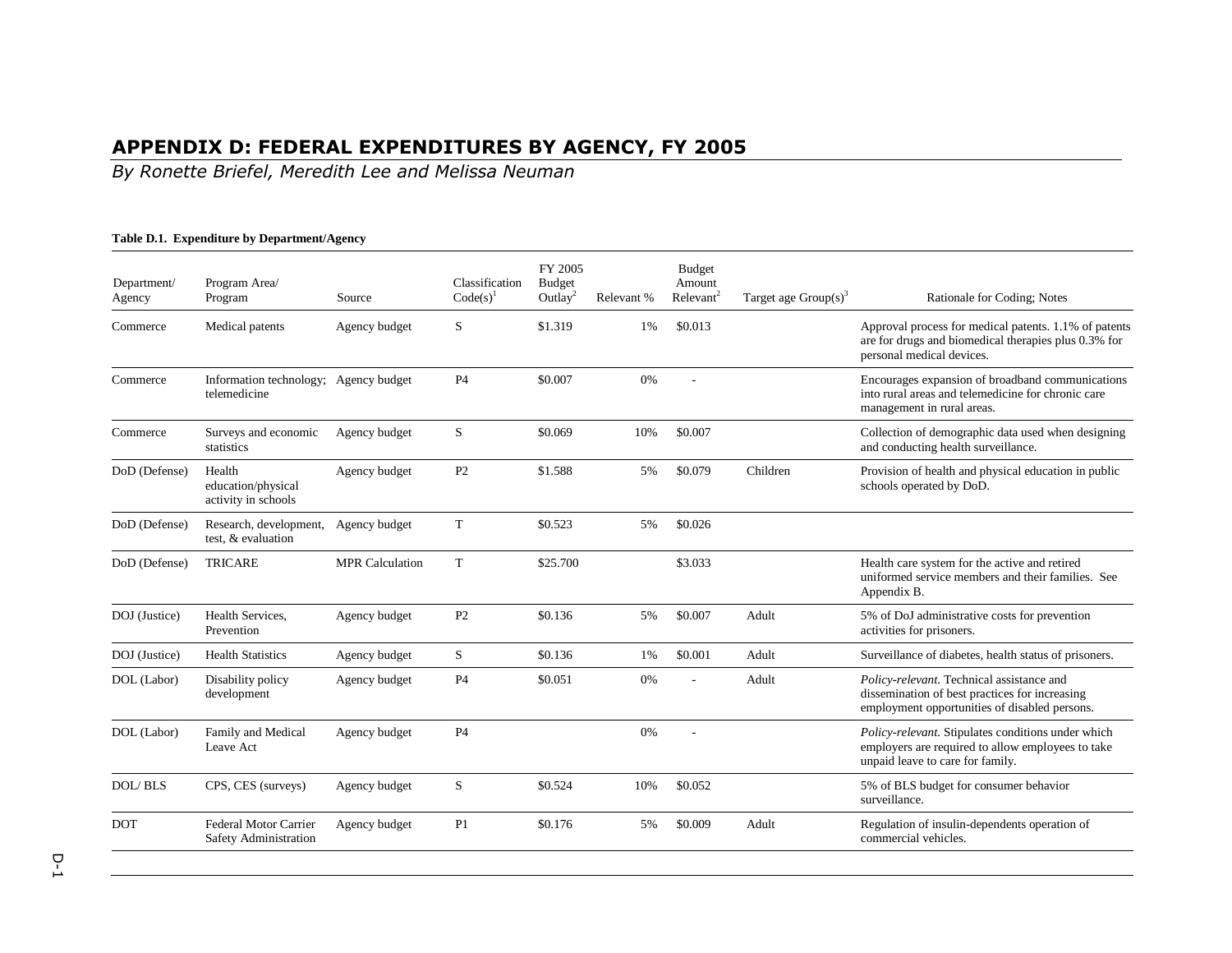| Department/<br>Agency | Program Area/<br>Program                                           | Source                            | Classification<br>$Code(s)^{1}$ | FY 2005<br><b>Budget</b><br>Outlay <sup>2</sup> | Relevant % | <b>Budget</b><br>Amount<br>Relevant <sup>2</sup> | Target age $Group(s)^3$ | Rationale for Coding; Notes                                                                                                                                |
|-----------------------|--------------------------------------------------------------------|-----------------------------------|---------------------------------|-------------------------------------------------|------------|--------------------------------------------------|-------------------------|------------------------------------------------------------------------------------------------------------------------------------------------------------|
| <b>DOT</b>            | FHWA improving<br>access within public<br>parks                    | Agency budget                     | P <sub>4</sub>                  | \$0.469                                         | 0%         | L,                                               |                         | Improved access to and transportation within national<br>parks.                                                                                            |
| <b>DOT</b>            | NHTSA Injury<br>Prevention Program                                 | Agency budget                     | P1                              | \$0.172                                         | 5%         | \$0.009                                          | Adult                   | Diabetes education related to eyesight and driving.                                                                                                        |
| <b>DOT</b>            | Office of Secretary of<br><b>Transportation Policy</b>             | Agency budget                     | P <sub>3</sub>                  | \$0.289                                         | 5%         | \$0.014                                          |                         | <i>Policy-relevant.</i> Transportation policies to improve<br>access/walkabilty in urban areas, bike safety.                                               |
| <b>DOT</b>            | Safe Routes to School                                              | Agency budget                     | P <sub>3</sub>                  | \$0.054                                         | 100%       | \$0.054                                          | Children                | Promotes best practices for biking and walking to<br>school.                                                                                               |
| <b>DOT</b>            | Urban transit                                                      | Agency budget                     | <b>P4</b>                       | \$0.095                                         | 0%         |                                                  | Elderly                 | Policy-relevant. Urban transit improvements for<br>disabled and elderly persons.                                                                           |
| DOT                   | Urbanized Area Formula Agency budget<br>Grants                     |                                   | <b>P4</b>                       | \$3.593                                         | 0%         | ÷,                                               |                         | Urban mass transportation funding. 1% of grants to<br>cities must include improved access for pedestrians,<br>elderly, disabled, or historic preservation. |
| Education             | 21st Century Learning<br>Centers                                   | Agency budget                     | P <sub>3</sub>                  | \$0.001                                         | 25%        | \$0.000                                          | Children                | Educational enrichment programs, primarily for low-<br>income or underperforming schools. Includes some P2<br>recreation programs.                         |
| Education             | <b>Even Start</b>                                                  |                                   | <b>P4</b>                       | \$0.215                                         | 0%         |                                                  | Children                | Includes literacy, early childhood and parenting<br>education for low-income families (includes nutrition<br>education).                                   |
| Education             | No Child Left Behind                                               | Agency budget                     | <b>P4</b>                       |                                                 | 0%         |                                                  | Children                | Increased emphasis on classroom time and resources<br>and potentially decreased time and resources for<br>physical education.                              |
| Education             | Recreation and Physical Agency budget<br><b>Education Programs</b> |                                   | P <sub>2</sub>                  | \$0.076                                         | 100%       | \$0.076                                          | Children                | Grants to improve physical education (\$0.074 billion<br>for Carol White physical education program and<br>\$0.002 billion for recreational program).      |
| Energy                | Energy policy                                                      | Agency budget                     | N/A                             |                                                 |            | $\sim$                                           |                         |                                                                                                                                                            |
| EPA                   | <b>Healthy Communities;</b><br><b>Active Aging</b>                 | Agency budget; MPR P3<br>estimate |                                 |                                                 |            | \$0.007                                          |                         | Includes hazardous waste/syringe safety for people<br>with diabetes (P1) and smart growth/active aging<br>programs (P3).                                   |
| <b>EPA</b>            | Human Health Ecology<br>Efforts                                    | Agency budget                     | $\mathbb{R}$                    | \$0.177                                         | 5%         | \$0.009                                          |                         | Research on the effects of toxin exposure on persons<br>with chronic conditions.                                                                           |
| <b>FTC</b>            | <b>Consumer Protection</b>                                         | Agency budget                     | P <sub>3</sub>                  | \$0.115                                         | 10%        | \$0.012                                          |                         | Enforces truth-in-advertising regulations, including<br>those related to health, nutrition and obesity.                                                    |
| <b>GSA</b>            | Sports, recreation<br>equipment                                    | Agency budget                     | P <sub>4</sub>                  |                                                 | 0%         |                                                  |                         | Purchase of equipment for physical activity.                                                                                                               |
| <b>HHS/ACF</b>        | Child Care and<br>Development Block<br>Grant                       | Agency budget (HHS) P4<br>p.78    |                                 | \$2.083                                         | 0%         |                                                  | Children                | Opportunity for advising children and families.                                                                                                            |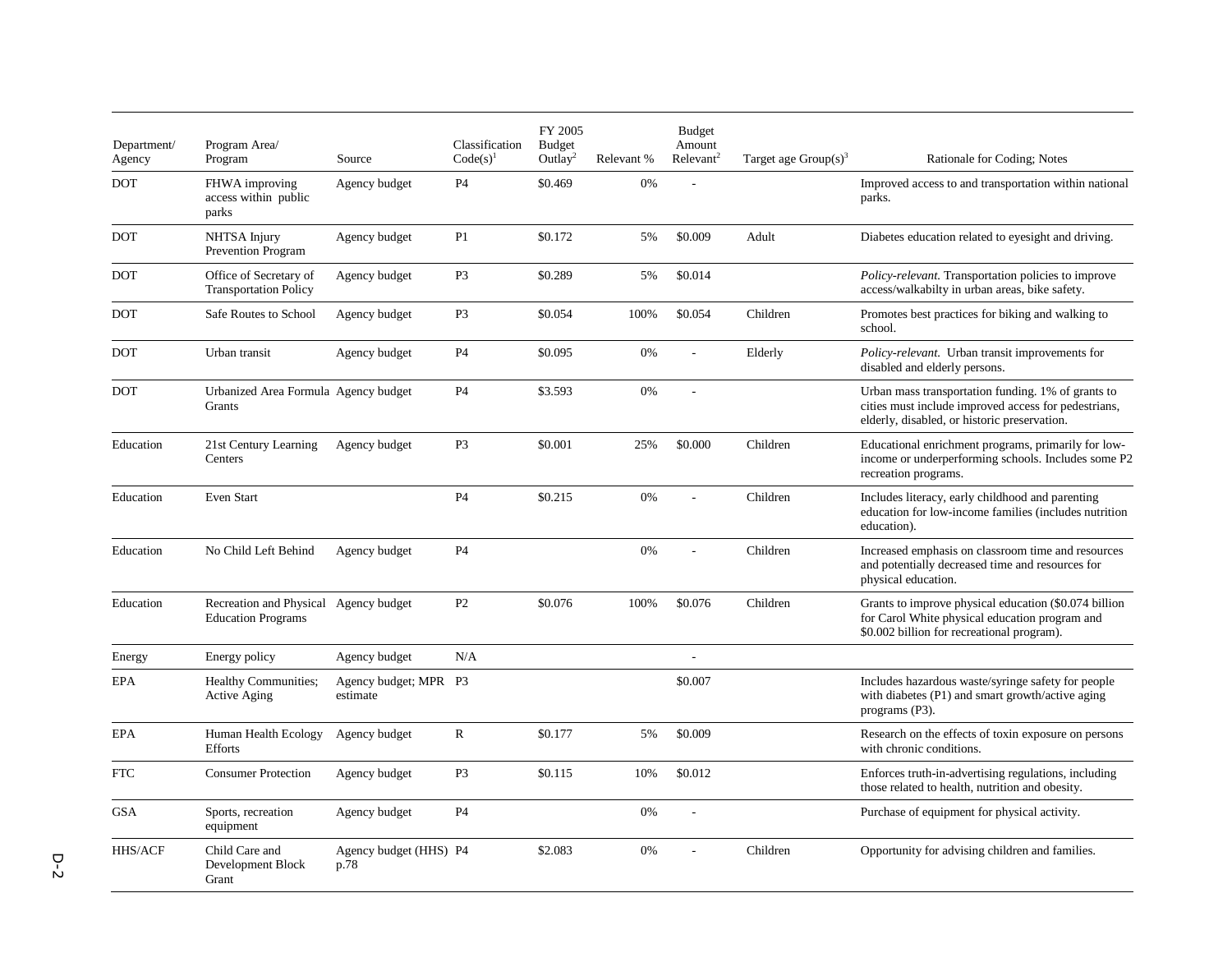| Department/<br>Agency | Program Area/<br>Program                                        | Source                              | Classification<br>$Code(s)^{1}$ | FY 2005<br><b>Budget</b><br>Outlay <sup>2</sup> | Relevant % | <b>Budget</b><br>Amount<br>Relevant <sup>2</sup> | Target age $Group(s)^3$ | Rationale for Coding; Notes                                                                                                                        |
|-----------------------|-----------------------------------------------------------------|-------------------------------------|---------------------------------|-------------------------------------------------|------------|--------------------------------------------------|-------------------------|----------------------------------------------------------------------------------------------------------------------------------------------------|
|                       |                                                                 |                                     |                                 |                                                 |            |                                                  |                         |                                                                                                                                                    |
| <b>HHS/ACF</b>        | <b>Community Services</b><br><b>Block Grant</b>                 | Agency budget (HHS) P2/P3<br>p.78   |                                 | \$0.637                                         | 10%        | \$0.064                                          |                         | General poverty reduction as well as building capacity<br>in disease prevention and health promotion.                                              |
| HHS/ACF               | <b>Head Start</b>                                               | Agency budget (HHS) P2/P3<br>p.78   |                                 | \$6.843                                         | 10%        | \$0.684                                          | Children                | Health and nutritional services and education for low-<br>income children.                                                                         |
| <b>HHS/ACF</b>        | Refugee Assistance<br>(including)<br>Unaccompanied<br>Children) | Agency estimate<br>(HHS) p.78       | <b>P4</b>                       | \$0.485                                         | 0%         | ÷,                                               |                         | Opportunity for advising refugees on health.                                                                                                       |
| <b>HHS/ACF</b>        | Social Services Block<br>Grant                                  | Agency budget (HHS) P3<br>p.84      |                                 | \$1.822                                         | 10%        | \$0.182                                          |                         | Funds for day care, meals and health support services<br>for persons with special needs.                                                           |
| HHS/ACF               | <b>Stable Families</b>                                          | Agency estimate<br>(HHS) p.78, 84   | P <sub>4</sub>                  | \$0.407                                         | 0%         | L.                                               | Children                | Stronger families help (includes discretionary and<br>entitlement portion).                                                                        |
| <b>HHS/AHRQ</b>       | Healthcare Costs,<br><b>Ouality and Outcomes</b>                | Agency budget<br>$(AHRQ)$ p.13      | $\mathbb{R}$                    | \$0.261                                         | 10%        | \$0.026                                          |                         | Includes grants, work on effectiveness, including<br>MMA, racial/ethnic disparities. Collaborative, quality<br>improvement indicators and reports. |
| HHS/AHRQ              | <b>MEPS</b>                                                     | Agency budget<br>(AHRQ) p.13        | S                               | \$0.055                                         | 50%        | \$0.028                                          |                         | Surveys of national medical expenditures.                                                                                                          |
| HHS/AHRQ              | Program Support                                                 | Agency budget<br>(AHRQ) p.13        | T                               | \$0.162                                         | 5%         | \$0.008                                          |                         | Includes MEPS staff, U.S. Preventive Services Task<br>Force.                                                                                       |
| <b>HHS/AoA</b>        | Home/Community<br><b>Services</b>                               | Agency budget (HHS) P3<br>p.92      |                                 | \$0.354                                         | 25%        | \$0.089                                          | Elderly                 | Funds for aging services network, including multi-<br>purpose senior centers, home personal care and health<br>promotion for elderly persons.      |
| HHS/AoA               | <b>Nutrition Services</b>                                       | Agency budget (HHS) Food<br>p.92    |                                 | \$0.719                                         | 75%        | \$0.539                                          | Elderly                 | Home delivered and congregate meals.                                                                                                               |
| HHS/AoA               | <b>Nutrition Services</b>                                       | Agency budget (HHS) P2<br>p.92      |                                 | \$0.719                                         | 25%        | \$0.180                                          | Elderly                 | Nutrition education, screening for elderly nutrition<br>program.                                                                                   |
| HHS/AoA               | <b>Preventive Services</b>                                      | Agency budget (HHS) P2/P3<br>p.92   |                                 | \$0.022                                         | 75%        | \$0.017                                          | Elderly                 | Resource center and grants for local programs<br>encouraging healthy behaviors among the elderly.                                                  |
| HHS/CDC               | <b>Cancer Prevention</b>                                        | Agency budget (CDC P2<br>Fun        |                                 | \$0.309                                         | 25%        | \$0.077                                          |                         | Programs promoting behaviors that reduce the risk of<br>cancer.                                                                                    |
| HHS/CDC               | Diabetes                                                        | Agency budget (CDC P1<br>Fun) p1    |                                 | \$0.064                                         | 100%       | \$0.064                                          |                         | Research and programs designed to reduce the<br>incidence of diabetes.                                                                             |
| HHS/CDC               | Genomics                                                        | Agency budget (CDC P2<br>Fun) $p.2$ |                                 | \$0.007                                         | 10%        | \$0.001                                          |                         | Research on genetic predisposition toward obesity.                                                                                                 |
| HHS/CDC               | <b>Health Marketing</b>                                         | Agency budget (CDC P3<br>Fun)       |                                 | \$0.044                                         | 50%        | \$0.022                                          |                         | Health marketing programs encouraging a variety of<br>healthy behaviors.                                                                           |
| $\rm HHS/CDC$         | <b>Health Promotion</b>                                         | Agency budget (CDC P2               |                                 | \$0.026                                         | 100%       | \$0.026                                          |                         | Programs to promote physical activity and healthy                                                                                                  |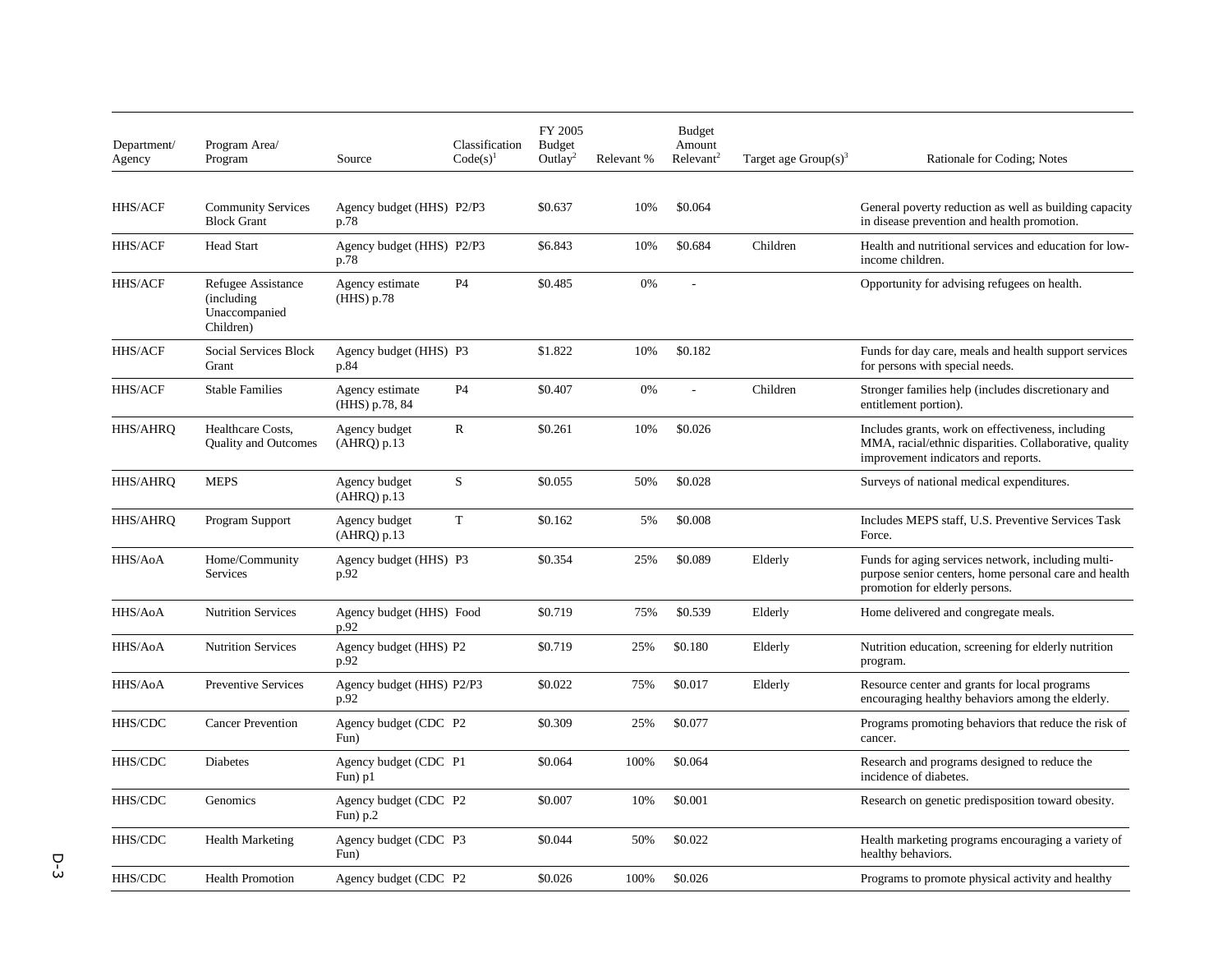| Department/<br>Agency   | Program Area/<br>Program                         | Source                                                                             | Classification<br>$Code(s)^1$ | FY 2005<br><b>Budget</b><br>Outlay <sup>2</sup> | Relevant % | <b>Budget</b><br>Amount<br>Relevant <sup>2</sup> | Target age $Group(s)^3$ | Rationale for Coding; Notes                                                                                                                                              |
|-------------------------|--------------------------------------------------|------------------------------------------------------------------------------------|-------------------------------|-------------------------------------------------|------------|--------------------------------------------------|-------------------------|--------------------------------------------------------------------------------------------------------------------------------------------------------------------------|
|                         |                                                  | Fun) $p.2$                                                                         |                               |                                                 |            |                                                  |                         | lifestyles.                                                                                                                                                              |
| HHS/CDC                 | <b>Heart Disease</b><br>Prevention               | Agency budget (CDC<br>Fun)                                                         | P <sub>3</sub>                | \$0.045                                         | 75%        | \$0.034                                          |                         | Programs promoting behaviors that reduce the risk of<br>heart disease.                                                                                                   |
| HHS/CDC                 | Nutrition, PA, Obesity                           | Agency budget (CDC P2<br>Fun)                                                      |                               | \$0.042                                         | 100%       | \$0.042                                          |                         | Research and programs promoting healthy eating,<br>physical activity and reducing the incidence of<br>obesity.                                                           |
| HHS/CDC                 | Other Cardiovascular<br>Prevention               | Agency budget (CDC P2<br>Fun)                                                      |                               | \$0.216                                         | 50%        | \$0.108                                          |                         | Includes school health, REACH, youth media,<br>Prevention Centers.                                                                                                       |
| HHS/CDC                 | <b>Preventive Services</b><br><b>Block Grant</b> | Agency budget (CDC P2<br>Fun) $p3$                                                 |                               | \$0.119                                         | 50%        | \$0.060                                          |                         | Flexible funding for states to administer preventive<br>health programs.                                                                                                 |
| HHS/CDC                 |                                                  | Public Health Research Agency budget (CDC R<br>Fun)                                |                               | \$0.031                                         | 50%        | \$0.016                                          |                         | Public health research, including research on care<br>management for chronic conditions.                                                                                 |
| HHS/CDC                 |                                                  | Steps to a Healthier US Agency budget (CDC P2<br>Fun), p 3139 of FY<br>2007 budget |                               | \$0.044                                         | 100%       | \$0.044                                          |                         | Health promotion program targeted to 40<br>communities.                                                                                                                  |
| HHS/CDC/<br><b>NCHS</b> | <b>Health Statistics</b>                         | Agency budget (CDC S<br>Fun)                                                       |                               | \$0.109                                         | 50%        | \$0.055                                          |                         | Collection of population health data: NHANES,<br>NHIS, Vital Statistics, Health Care Statistics.                                                                         |
| HHS/CMS                 | Fed Share XIX State<br>Administration (HHS)      | Agency budget (HHS) T<br>p.61                                                      |                               | \$8.384                                         | 5%         | \$0.419                                          |                         |                                                                                                                                                                          |
| HHS/CMS                 | <b>Medicaid Benefits</b>                         | Agency budget (HHS) T<br>p.6; MPR Calculation                                      |                               | \$173.336                                       |            | \$4.669                                          |                         | Health care for low-income individuals and families.<br>See Appendix B.                                                                                                  |
| HHS/CMS                 | <b>Medicare Benefits</b>                         | Agency budget (HHS) T<br>p.50.; MPR Calculation                                    |                               | \$291.258                                       |            | \$61.097                                         | Elderly                 | Health care for persons over 65 and disabled persons.<br>35.8 million aged, 6.6 million disabled, excludes<br>premiums and other offsets; pre Part D. See<br>Appendix B. |
| HHS/CMS                 | <b>Medicare Operations</b>                       | Agency budget (HHS) T<br>p.15                                                      |                               | \$4.825                                         | 5%         | \$0.241                                          | Elderly                 | Excludes AIO, HCFAC and low-income<br>determinations: Includes SSA transfer.                                                                                             |
| HHS/CMS                 | Medicare QIO                                     | Agency budget (HHS) T<br>p.50                                                      |                               | \$0.398                                         | 50%        | \$0.199                                          | Elderly                 | Diabetes and related conditions of high importance to<br>this work.                                                                                                      |
| HHS/CMS                 |                                                  | Other federal operations Agency budget (HHS) T<br>p.73                             |                               | \$0.642                                         | 5%         | \$0.032                                          |                         |                                                                                                                                                                          |
| HHS/CMS                 | Research and<br>Development                      | <b>Agency Budget</b>                                                               | $\mathbb{R}$                  | \$0.110                                         | 5%         | \$0.006                                          |                         |                                                                                                                                                                          |
| HHS/CMS                 | <b>SCHIP</b>                                     | Agency budget (HHS) T                                                              |                               | \$5.129                                         |            | \$0.021                                          | Children                | Omits redistributions. See Appendix B.                                                                                                                                   |
| HHS/CMS                 | State Grants/<br>Demonstrations                  | Agency budget (HHS) T                                                              |                               | \$0.393                                         | 5%         | \$0.020                                          |                         | EMS aliens, Ticket, SPAP.                                                                                                                                                |
| <b>HHS/FDA</b>          | Applied Nutrition &                              | Agency budget (HHS) S                                                              |                               | \$0.436                                         | 50%        | \$0.218                                          |                         | Oversight of food safety and surveillance of                                                                                                                             |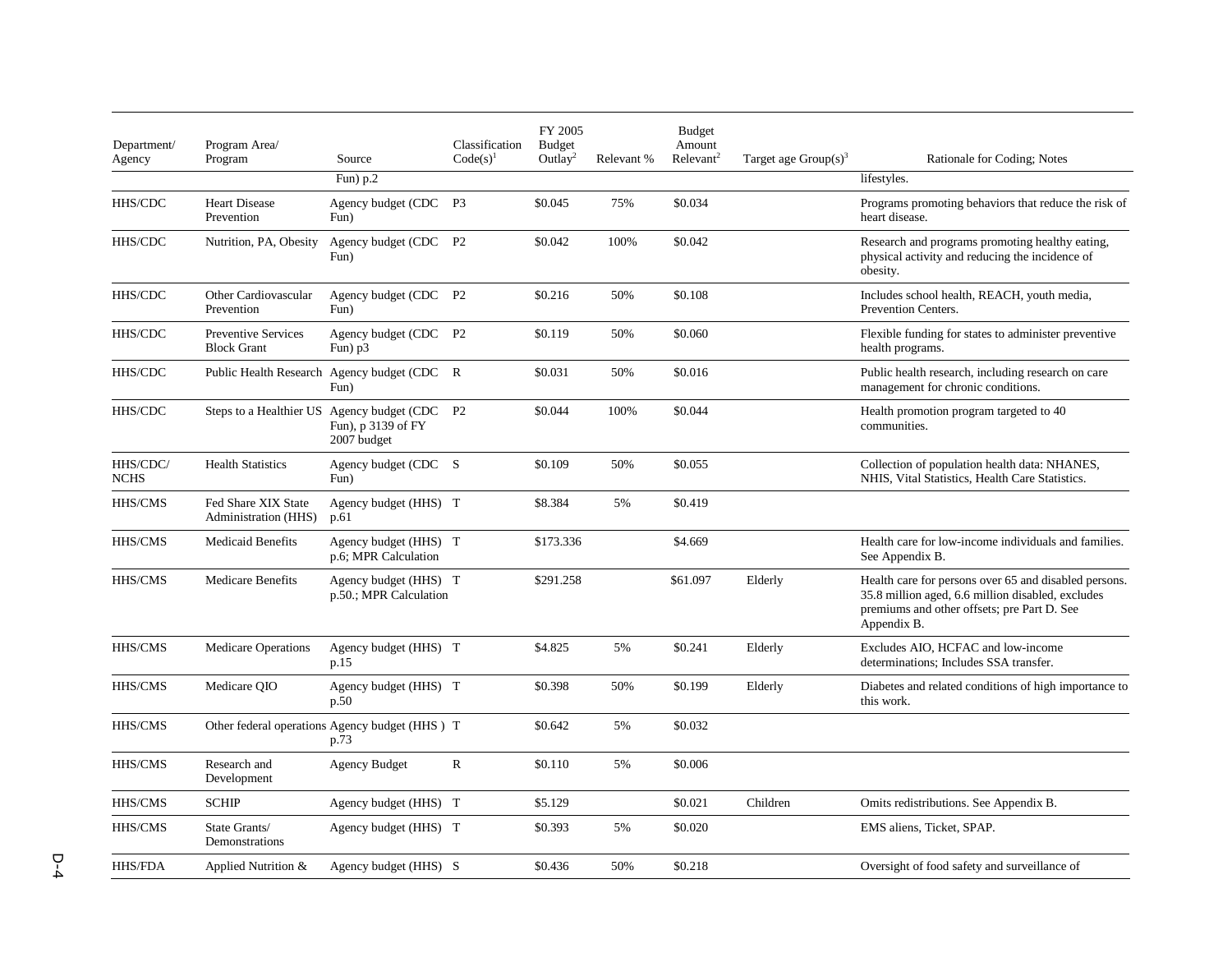| Department/<br>Agency | Program Area/<br>Program      | Source                                    | Classification<br>$Code(s)^{1}$ | FY 2005<br><b>Budget</b><br>Outlay <sup>2</sup> | Relevant % | <b>Budget</b><br>Amount<br>Relevant <sup>2</sup> | Target age $Group(s)^3$                   | Rationale for Coding; Notes                                                                                                                                                                       |
|-----------------------|-------------------------------|-------------------------------------------|---------------------------------|-------------------------------------------------|------------|--------------------------------------------------|-------------------------------------------|---------------------------------------------------------------------------------------------------------------------------------------------------------------------------------------------------|
|                       | <b>Nutrition Surveillance</b> |                                           |                                 |                                                 |            |                                                  |                                           | population dietary intake.                                                                                                                                                                        |
| <b>HHS/FDA</b>        | <b>Biologics</b>              | Agency budget (HHS) S                     |                                 | \$0.172                                         | 5%         | \$0.009                                          |                                           | Regulation of biological products, including blood,<br>vaccines, tissue, allergenics and biological<br>therapeutics. Offset by user fees.                                                         |
| HHS/FDA               | Devices                       | Agency budget (HHS) S                     |                                 | \$0.250                                         | 5%         | \$0.013                                          |                                           | Ensures safety of medical devices and radiation-<br>emitting products. Offset by user fees.                                                                                                       |
| <b>HHS/FDA</b>        | Drug Evaluation &<br>Research | Agency budget (HHS) S                     |                                 | \$0.250                                         | 10%        | \$0.025                                          |                                           | Mostly in endocrine division.                                                                                                                                                                     |
| HHS/HRSA              | 340B                          | Agency budget (HHS) T                     |                                 | $\overline{\phantom{a}}$                        | NA         | $\overline{\phantom{a}}$                         |                                           | Reduced-price drug program for eligible facilities.                                                                                                                                               |
| <b>HHS/HRSA</b>       | General Access (HHS)          |                                           | <b>P4</b>                       | NA                                              | 0%         |                                                  |                                           |                                                                                                                                                                                                   |
| <b>HHS/HRSA</b>       | <b>Health Centers</b>         | <b>CFDA</b>                               | P/T                             | \$1.570                                         | 10%        | \$0.157                                          |                                           | Provide primary care in underserved areas. (Using<br>this because of recession and to be conservative.)                                                                                           |
| <b>HHS/HRSA</b>       | <b>Healthy Start</b>          | <b>CFDA</b>                               | P <sub>2</sub>                  | \$0.096                                         | 25%        | \$0.024                                          | Children.<br>pregnant/postpartum<br>women | Programs to reduce infant mortality through pre-natal<br>and early childhood care for high-risk women. (Using<br>this to be conservative because of recession.)                                   |
| <b>HHS/HRSA</b>       | <b>MCH Block Grants</b>       | Agency budget (HHS) P2<br>p.20            |                                 | \$0.724                                         | 10%        | \$0.072                                          | Children.<br>pregnant/postpartum<br>women | Grants to promote access to quality care for mothers<br>and children.                                                                                                                             |
| <b>HHS/HRSA</b>       | Program Mgmt                  | Agency budget (HHS) P/T<br>p.96           |                                 | \$0.154                                         | 5%         | \$0.008                                          |                                           | Includes collaboratives                                                                                                                                                                           |
| HHS/Indian HS         | <b>Direct Services</b>        | INS 2007 summary<br>p.14; MPR Calculation | T                               | \$2.024                                         |            | \$0.259                                          |                                           | Health care for Native Americans. (Excludes<br>facilities, offsets). See Appendix B.                                                                                                              |
| HHS/Indian HS         | Preventive Care               | Agency budget (HHS) P2<br>p.24            |                                 | \$0.110                                         | 75%        | \$0.083                                          |                                           | Preventive health programs in underserved<br>communities. Diabetes is a priority area.                                                                                                            |
| HHS/Indian HS         | Research                      | Agency budget (HHS) S<br>p.24             |                                 | \$0.062                                         | 5%         | \$0.003                                          |                                           | Monitoring of prevalence of diabetes and other<br>conditions among Native Americans and related<br>health research. (For surveillance systems, CFDA<br>shows \$2 million for epidemiology grant.) |
| HHS/Indian HS         | <b>Special Diabetes</b>       | Agency budget (HHS) P1<br>p.24            |                                 | \$0.150                                         | 100%       | \$0.150                                          |                                           | Grants for primary prevention and screening<br>programs focused on preventing diabetes.                                                                                                           |
| HHS/Indian HS         | Urban Health                  | Agency budget (HHS) T<br>p.24             |                                 | \$0.032                                         | 15%        | \$0.005                                          |                                           | Grants and contract-supported services for urban<br>Indians not able to reach tribal services.                                                                                                    |
| HHS/NIH               | <b>Diabetes</b>               | Agency budget (NIH<br>Fun)                | R <sub>1</sub>                  | \$1.055                                         | 100%       | \$1.055                                          |                                           | Basic and applied research on diabetes and<br>complications.                                                                                                                                      |
| <b>HHS/NIH</b>        | <b>NLM</b>                    | Agency budget                             | $\mathbf R$                     | \$0.252                                         | 10%        | \$0.025                                          |                                           | Funding for National Library of Medicine (Excludes<br>biotechnology)                                                                                                                              |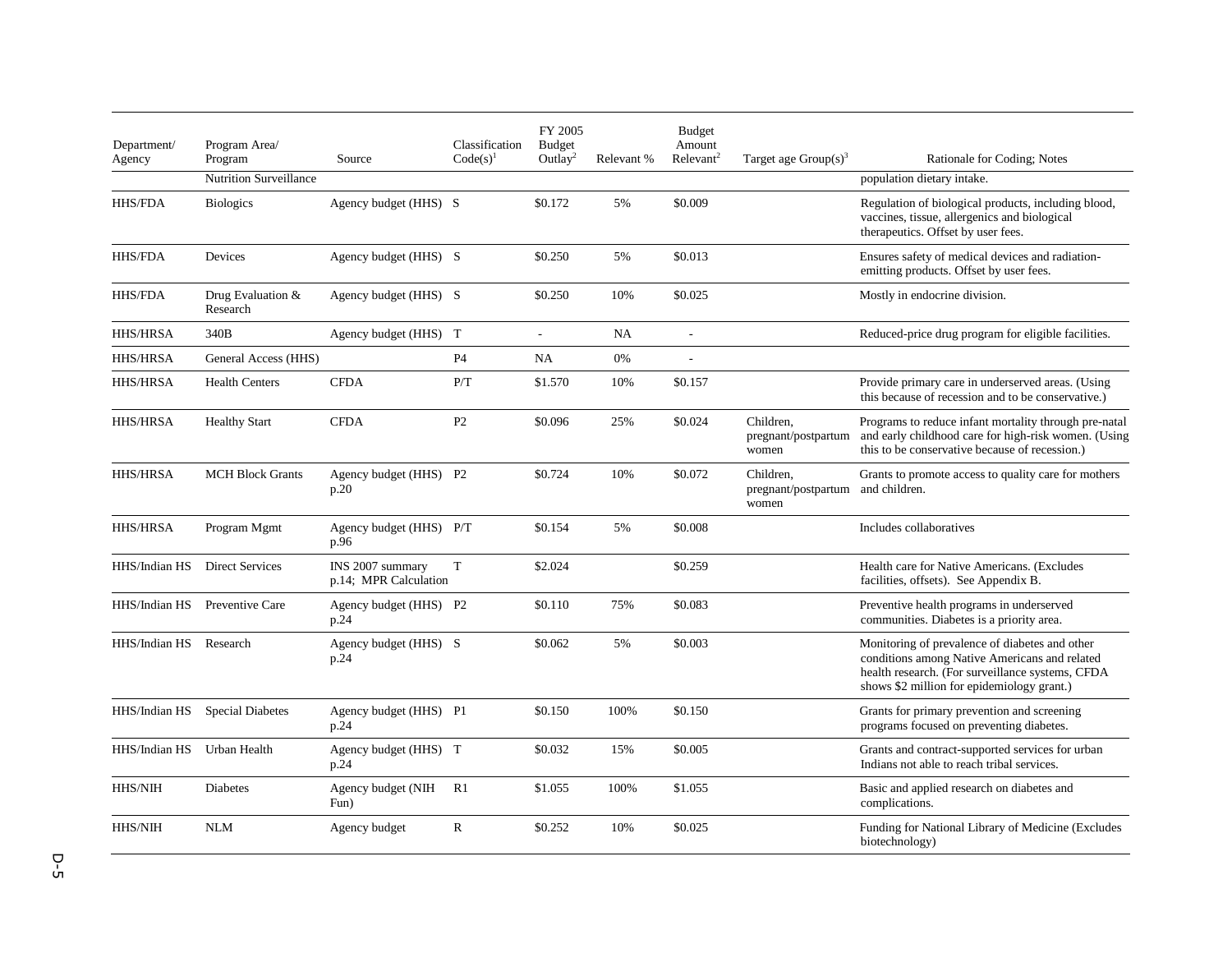| Department/<br>Agency | Program Area/<br>Program                                             | Source                                                              | Classification<br>$Code(s)^1$ | FY 2005<br><b>Budget</b><br>Outlay <sup>2</sup> | Relevant % | <b>Budget</b><br>Amount<br>Relevant <sup>2</sup> | Target age $Group(s)^3$ | Rationale for Coding; Notes                                                                                                                        |
|-----------------------|----------------------------------------------------------------------|---------------------------------------------------------------------|-------------------------------|-------------------------------------------------|------------|--------------------------------------------------|-------------------------|----------------------------------------------------------------------------------------------------------------------------------------------------|
| HHS/NIH               | Nutrition                                                            | Agency budget (NIH<br>Fun)                                          | R <sub>2</sub>                | \$1.082                                         |            | \$0.382                                          |                         | Basic and applied research on nutrition. 50% of NCI<br>and NHLBI nutrition budget; 25% of other institutes'<br>nutrition budgets.                  |
| HHS/NIH               | Obesity                                                              | Agency budget (NIH<br>Fun); MPR Calculation                         | R <sub>2</sub>                | \$0.519                                         | 10%        | \$0.052                                          |                         | Basic and applied research on obesity.                                                                                                             |
| HHS/NIH               | Other, Prevention                                                    | Agency budget (NIH<br>Fun); MPR Calculation                         | P                             | \$7.100                                         | 5%         | \$0.355                                          |                         | Diabetes prevention programs (excludes eye, heart<br>and cardiovascular diseases).                                                                 |
| HHS/OS                | OS Mgmt                                                              | Agency budget (HHS) P3<br>p.96                                      |                               | \$0.416                                         | 5%         | \$0.021                                          |                         | Includes evaluations; excludes fraud and abuse.                                                                                                    |
| HHS/OS                | Corp                                                                 | Retired Commissioned Agency budget (HHS) T<br>p.12; MPR calculation |                               | \$0.057                                         |            | \$0.010                                          |                         | Medicare share. See Appendix B.                                                                                                                    |
| HHS/SAMHSA            | Misc. Health                                                         | Agency budget (HHS), P2<br>p.12                                     |                               | \$3.203                                         | 1%         | \$0.032                                          |                         |                                                                                                                                                    |
| Homeland<br>Security  | Disaster relief, public<br>health, medical supplies                  | Agency budget                                                       | P <sub>3</sub>                | \$2.621                                         | 1%         | \$0.026                                          |                         | Providing basic health services in disaster areas.<br>(Excludes \$66.385 billion for supplemental hurricane<br>relief.)                            |
| Homeland<br>Security  | TSA policies                                                         | Agency budget                                                       | P <sub>4</sub>                | \$4.323                                         | 0%         | $\sim$                                           |                         | TSA regulations related to carrying insulin and<br>medication on commercial flights.                                                               |
| <b>HUD</b>            | Community<br>Development Block<br>Grants                             | Agency budget                                                       | P <sub>3</sub>                | \$4.700                                         | 5%         | \$0.235                                          |                         | Local development grants; opportunity to promote<br>recreational areas and pedestrian-friendly<br>development.                                     |
| <b>HUD</b>            | Renewal Communities Agency budget                                    |                                                                     | P <sub>4</sub>                |                                                 |            |                                                  |                         | Local economic development programs in distressed<br>urban and rural areas.                                                                        |
| Interior              | National Park Service, Agency budget<br>incl. recreation<br>programs |                                                                     | P <sub>3</sub>                | \$1.689                                         | 5%         | \$0.084                                          |                         | \$1.689 billion is operation of the National Park<br>System; CFDA lists \$90 million for outdoor<br>recreation plans to states for general public. |
| Interior, BLM         | Take Pride in Am.                                                    | Agency budget                                                       | P <sub>3</sub>                | \$3.257                                         | 5%         | \$0.163                                          |                         | Promote volunteer programs in national parks,<br>including outdoor physical activity.                                                              |
| <b>NSF</b>            | Nanotechnology R&D                                                   | Agency budget                                                       | R1                            | \$0.335                                         | 1%         | \$0.003                                          |                         | Includes entire area \$335 million a year; diabetes-<br>specific nanotechnology is \$700,000 since 2004 (or<br>~\$230,000 in FY 2005).             |
| <b>NSF</b>            | economic sciences<br>research                                        | Social, behavioral and CFDA, Agency budget R2                       |                               | \$0.197                                         | 5%         | \$0.010                                          |                         | Basic scientific research.                                                                                                                         |
| <b>OPM</b>            |                                                                      | FEHBP for employees Agency budget, MPR T<br>Calculation             |                               | \$7.823                                         |            | \$2.432                                          | Adults                  | Health care for federal employees, not including<br>dependents and actives.                                                                        |
| <b>OPM</b>            | Prevention programs for Agency budget<br>federal employees           |                                                                     | P <sub>2</sub>                |                                                 | 25%        | \$0.006                                          | Adults                  | Chronic disease prevention and health promotion<br>activities for federal employees.                                                               |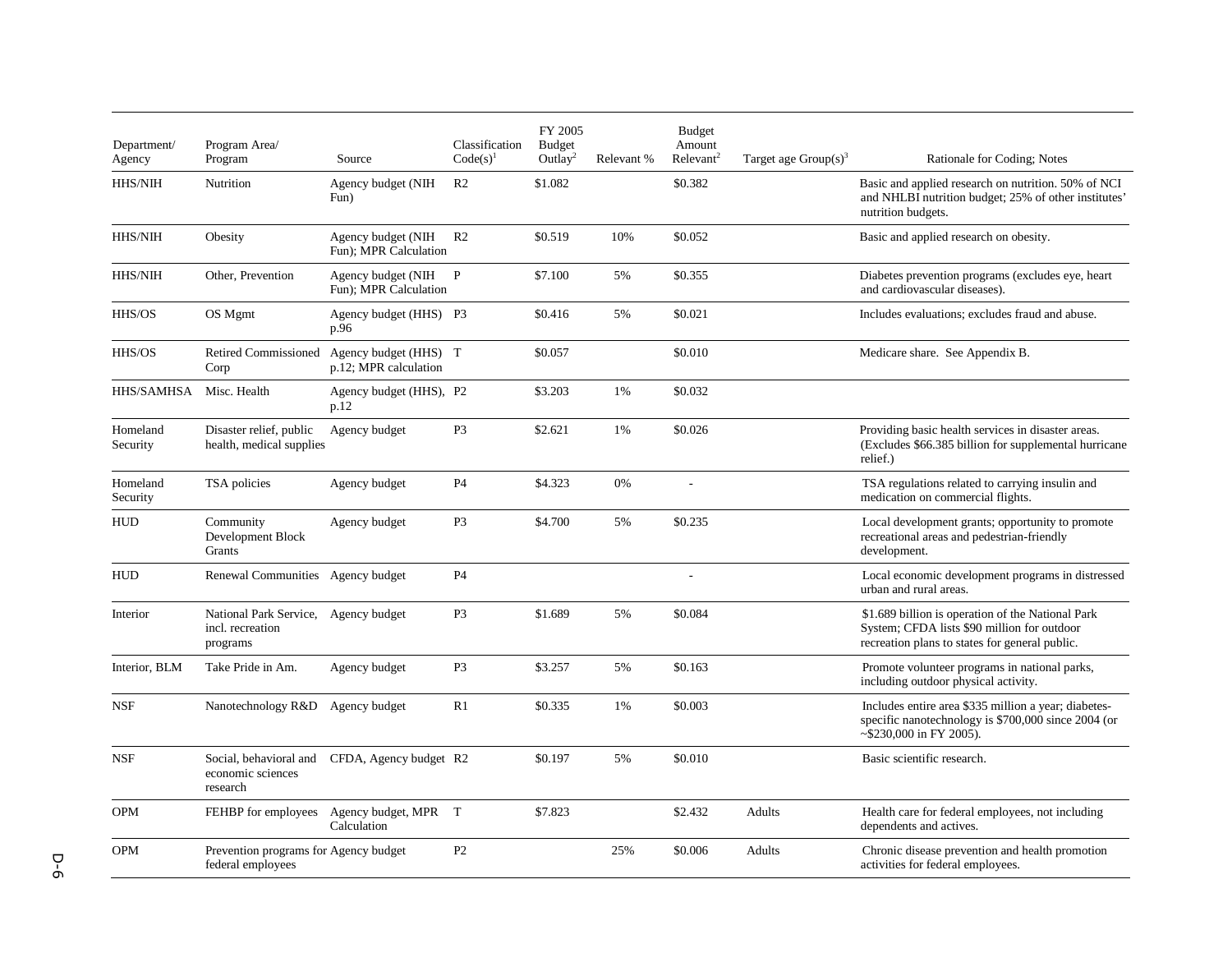| Department/<br>Agency               | Program Area/<br>Program                                           | Source                                        | Classification<br>$Code(s)^{1}$ | FY 2005<br><b>Budget</b><br>Outlay <sup>2</sup> | Relevant % | <b>Budget</b><br>Amount<br>Relevant <sup>2</sup> | Target age $Group(s)^3$                   | Rationale for Coding; Notes                                                                                                |
|-------------------------------------|--------------------------------------------------------------------|-----------------------------------------------|---------------------------------|-------------------------------------------------|------------|--------------------------------------------------|-------------------------------------------|----------------------------------------------------------------------------------------------------------------------------|
| <b>SSA</b>                          | Social Security<br><b>Disability Insurance</b>                     | <b>CFDA</b>                                   | F                               | \$83.765                                        |            | ÷.                                               |                                           | Disability benefits.                                                                                                       |
| <b>SSA</b>                          | SSI                                                                | <b>CFDA</b>                                   | $\mathbf{F}$                    | \$33.661                                        |            | ÷.                                               | Elderly                                   | Benefits to disabled, age 65+, or blind.                                                                                   |
| State                               | Immigration and refugee Agency budget<br>health screening policies |                                               | P <sub>4</sub>                  |                                                 | 0%         |                                                  |                                           | Ensures immigrant and refugee access to health care;<br>opportunity to reach these populations.                            |
| <b>USDA</b>                         | Departmental activities/ Agency budget<br>coordination             |                                               | P2                              | \$0.137                                         | 5%         | \$0.007                                          |                                           | Coordination of dietary guidance and food policy.                                                                          |
|                                     | USDA, CSREES Community Food<br>Projects                            | Agency budget                                 | Food                            | \$0.005                                         | 100%       | \$0.005                                          |                                           | Food assistance program.                                                                                                   |
| <b>USDA</b> /Farm<br>Service Agency | Commodity programs                                                 | Agency budget                                 | (Food)                          | \$19.599                                        | 0%         |                                                  |                                           | Administration of agricultural commodity programs.                                                                         |
| <b>USDA/AMS</b>                     | Food Marketing                                                     | Agency budget                                 | P <sub>4</sub>                  | \$0.217                                         | 0%         |                                                  |                                           | Food marketing; dissemination of information.                                                                              |
| <b>USDA/ARS</b>                     | ARS research                                                       | Agency budget                                 | R/S                             | \$1.268                                         | 25%        | \$0.317                                          |                                           | Includes obesity, diabetes and nutrition-related<br>research; NHANES diet and food composition<br>database work.           |
|                                     | USDA/CSREES Agricultural research<br>grants - competitive          | <b>CFDA</b>                                   | R <sub>2</sub>                  | \$0.291                                         | 50%        | \$0.146                                          |                                           | Includes human nutrition and obesity, agriculture and<br>food processing/production.                                       |
|                                     | USDA/CSREES EFNEP, tribal extension Agency budget                  |                                               | P <sub>2</sub>                  | \$0.060                                         | 100%       | \$0.060                                          |                                           | Nutrition education for families with limited<br>resources.                                                                |
| <b>USDA/ERS</b>                     | <b>Economic Research</b>                                           | Agricultural and Rural CFDA, Agency budget R2 |                                 | \$0.074                                         | 50%        | \$0.037                                          |                                           | Social science research on agriculture, food, natural<br>resources and rural America.                                      |
| <b>USDA/FNS</b>                     | Child nutrition programs Agency budget, MPR                        | Calculation                                   | Food                            | \$12.299                                        |            | \$12.049                                         | Children                                  | Includes school lunch, school breakfast, CACFP.<br>special milk program, Team Nutrition. See Appendix<br>C.                |
| <b>USDA/FNS</b>                     | Child nutrition/other<br>programs nutrition<br>education           | Agency budget                                 | P <sub>2</sub>                  | \$0.275                                         | 100%       | \$0.275                                          | Children, Elderly                         | Estimated from USDA estimate of \$500 M for all<br>nutrition education across food assistance programs.<br>See Appendix C. |
| <b>USDA/FNS</b>                     | Food Stamp Nutrition<br>Education                                  | Agency budget                                 | P <sub>2</sub>                  | \$0.225                                         | 100%       | \$0.225                                          |                                           | Nutrition education within Food Stamp program. See<br>Appendix C.                                                          |
| <b>USDA/FNS</b>                     | Food Stamp Program                                                 | Agency budget                                 | Food                            | \$32.614                                        |            | \$32.389                                         |                                           | Includes state matching grants and assistance to<br>Puerto Rico. See Appendix C.                                           |
| <b>USDA/FNS</b>                     | Other food and nutrition Agency budget<br>assistance programs      |                                               | P <sub>2</sub>                  | \$0.340                                         |            | \$0.320                                          | Children                                  | Includes summer food service, emergency food, food<br>distribution, community food projects. See Appendix<br>C.            |
| <b>USDA/FNS</b>                     | <b>WIC</b>                                                         | Agency budget, MPR<br>Calculation             | Food                            | \$3.583                                         |            | \$3.583                                          | Children.<br>pregnant/postpartum<br>women | Includes WIC Farmers markets: 70% estimate for<br>food vouchers. See Appendix C.                                           |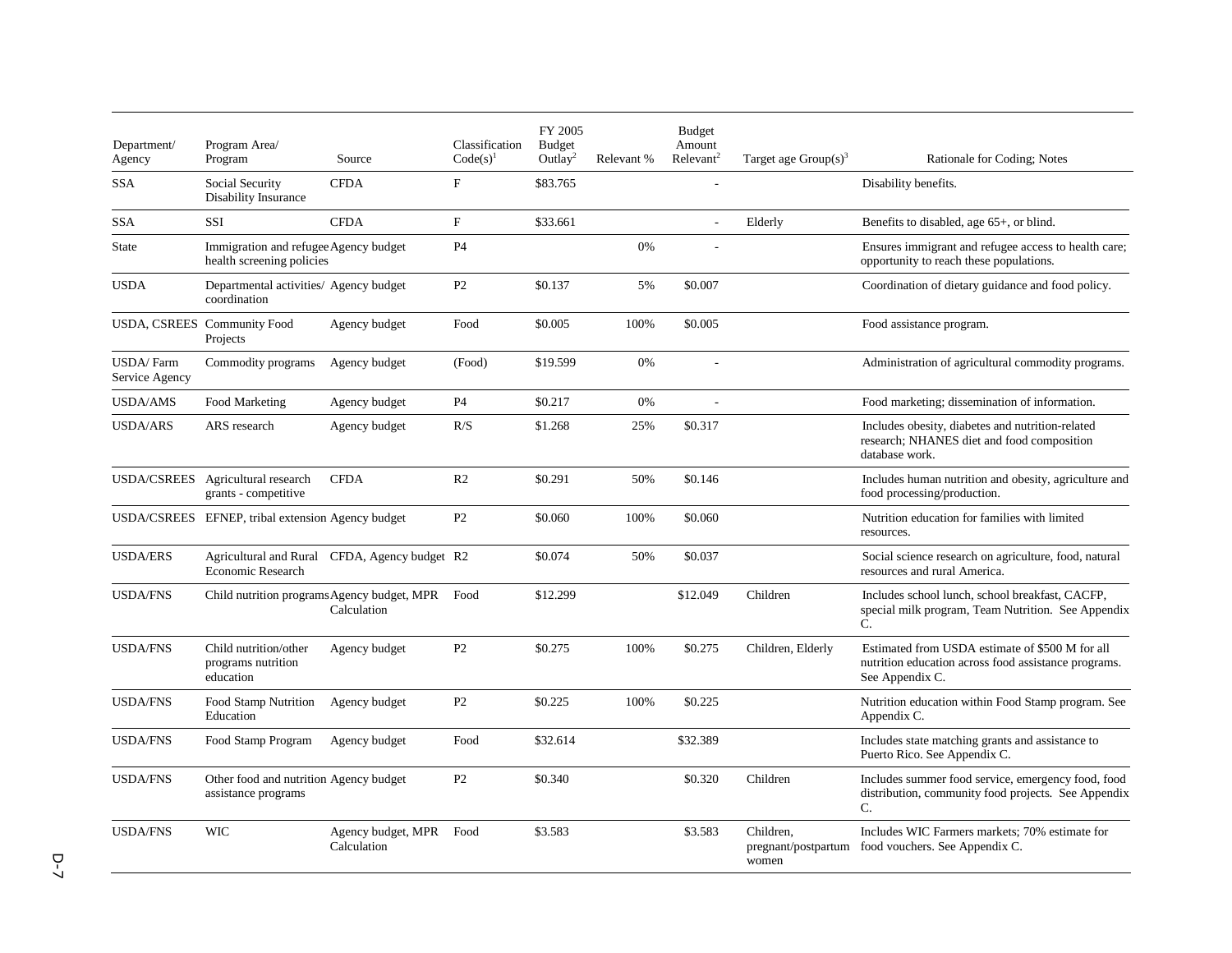| Department/<br>Agency | Program Area/<br>Program                                   | Source                            | Classification<br>$Code(s)^{1}$ | FY 2005<br><b>Budget</b><br>Outlay <sup>2</sup> | Relevant % | <b>Budget</b><br>Amount<br>Relevant <sup>2</sup> | Target age $Group(s)^3$                   | Rationale for Coding; Notes                                                                                                           |
|-----------------------|------------------------------------------------------------|-----------------------------------|---------------------------------|-------------------------------------------------|------------|--------------------------------------------------|-------------------------------------------|---------------------------------------------------------------------------------------------------------------------------------------|
| <b>USDA/FNS</b>       | <b>WIC</b> - Direct Services                               | Agency budget, MPR<br>Calculation | P2, T                           | \$1.392                                         | 25%        | \$0.348                                          | Children.<br>pregnant/postpartum<br>women | Includes medical referrals, nutrition services, FitWIC,<br>Eat Smart Play Hard and breastfeeding promotion.<br>See Appendix C.        |
| <b>USDA/FSIS</b>      | Food Safety and<br><b>Inspection Service</b>               | Agency budget                     | <b>P4</b>                       | \$0.811                                         |            |                                                  |                                           | Ensures safety of national food supply.                                                                                               |
| <b>USDA/NASS</b>      | Agricultural statistics                                    | Agency budget                     | S                               | \$0.127                                         | 10%        | \$0.013                                          |                                           | Collection of data on agricultural production, prices<br>and labor.                                                                   |
| <b>VA</b>             | <b>Administrative Costs</b>                                | Agency budget                     | T                               | \$3.310                                         | 5%         | \$0.167                                          | Adults                                    |                                                                                                                                       |
| <b>VA</b>             | Direct Medical Services Agency budget, MPR                 | Calculation                       | T                               | \$21.400                                        |            | \$5.723                                          | Adults                                    | Medical services for veterans, 20% have diabetes and<br>70% overweight. See Appendix B.                                               |
| <b>VA</b>             | Disability compensation Agency budget                      |                                   | F                               |                                                 |            |                                                  | <b>Adults</b>                             | Compensation for veterans with disabilities and their<br>families.                                                                    |
| <b>VA</b>             | Health Atlas, Social,<br>Behavioral, Economics<br>Research | Agency budget                     | $\mathbb{R}$                    | \$0.200                                         | 5%         | \$0.010                                          | <b>Adults</b>                             | Research on diabetes and complications of diabetes<br>(medical care and basic science), as well as on heart<br>and kidney conditions. |
| VA                    | Medical and Prosthetic Agency budget<br>Research           |                                   | R1, R2                          | \$0.402                                         | 25%        | \$0.101                                          | Adults                                    | 415/2504 projects are diabetes, kidney or heart related<br>(FY 2006 includes \$28 million in diabetes research)                       |

<sup>1</sup>(Finance (F); Food; Prevention (P1, P2, P3, P4); Research (R1, R2); Surveillance (S); Treatment (T); not applicable (N/A).

 $2$ In billions.

<sup>3</sup>Postpartum women also includes lactating women.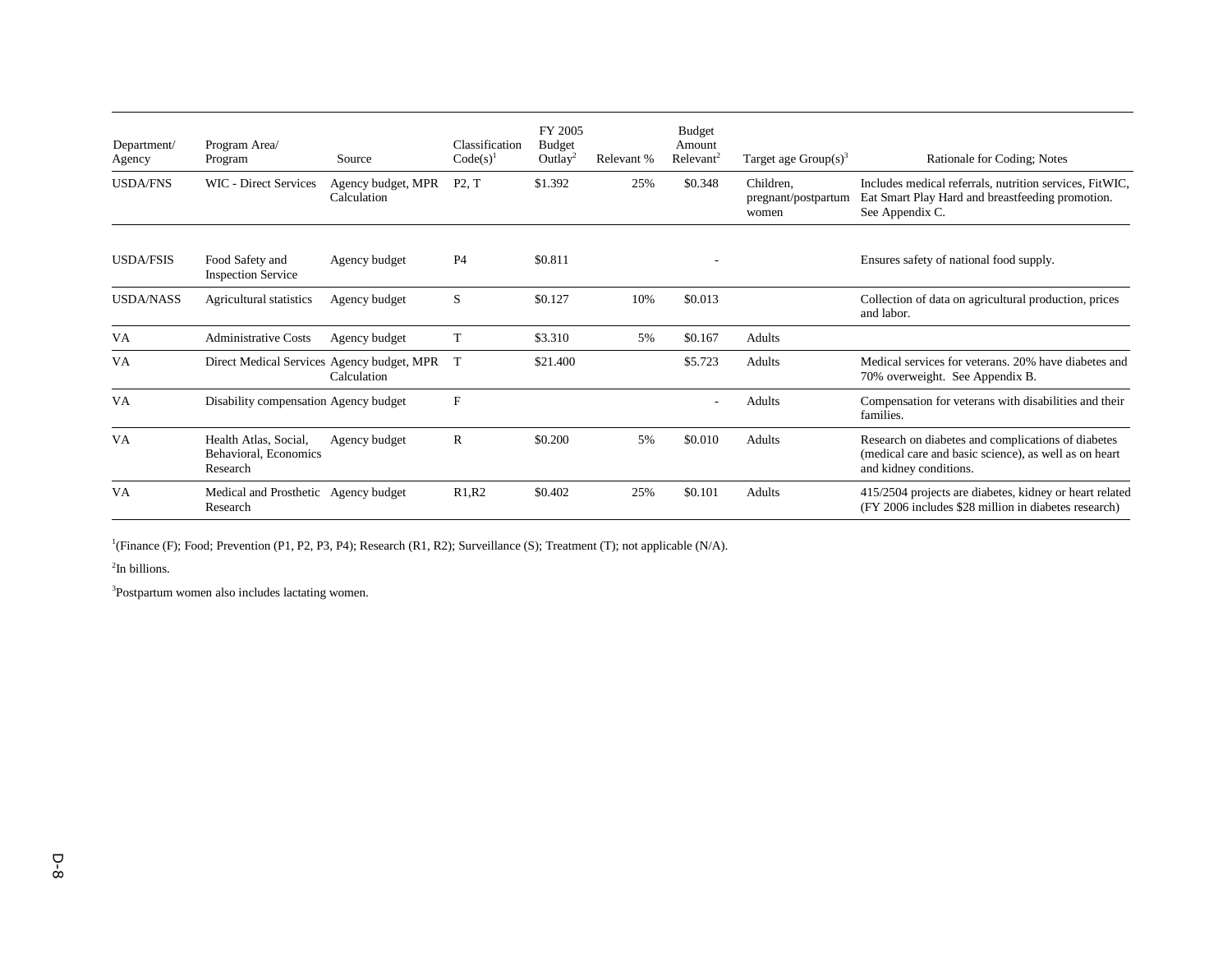# APPENDIX E: COMPARISON OF MOYER ESTIMATES OF SPENDING FOR DIABETES AND MATHEMATICA POLICY RESEARCH, INC. ESTIMATES

#### By Marsha Gold

<u>.</u>

The Office of the Assistant Secretary for Resources and Technology of the Department of Health and Human Services (HHS) develops and submits analyses each fiscal year to an appropriations committee on spending in various priority areas.<sup>35</sup> The data studied contained little documentation to define the scope of what they seek to measure and the data sources used. The estimates are limited to HHS programs and appear to use a much more narrow definition of diabetesrelated costs than we use, excluding efforts focused on risk factors for diabetes, monitoring of diabetes and significant federal health insurance spending programs other than Medicare.

To assist readers interested in understanding how the two sets of estimates differ, we compare them in Table E-1. Key findings and conclusions from that analysis are as follows:

- Both Moyer and Mathematica Policy Research, Inc. (MPR) appear to build on data provided by federal agencies. MPR was limited to data in the public domain, typically accompanying budget justifications. The two studies appear to use the same sources of Centers for Disease Control and Prevention (CDC) and National Institutes of Health (NIH) data on diabetes spending, but interpret the relevance of various kinds of spending differently.
- Though the Moyer figures are substantially lower than MPR's, both studies clearly confirm that federal spending on Medicare accounts for a disproportionate share of federal spending related to diabetes, with spending for prevention dwarfed by that for treatment. The Moyer study focuses exclusively on HHS whereas the MPR study examines federal spending across all government agencies.
- One major reason the HHS spending figures differ across the two studies is that the reports define their focus differently. The Moyer study appears to focus exclusively on spending on diabetes, excluding costs associated with risk factor reduction or treating complications associated with diabetes or accompanying it. MPR's study takes a more comprehensive approach to defining the federal role (and spending) that is relevant to diabetes concerns.

<sup>&</sup>lt;sup>35</sup> U.S. Department of Health and Human Services "FY 2008 Moyer Material" Submitted to Congress by the Office of the Assistant Secretary for Resources and Technology, February 2007. Material provided by Sean McCarville, Division of Budget Policy, HHS, March 5, 2007.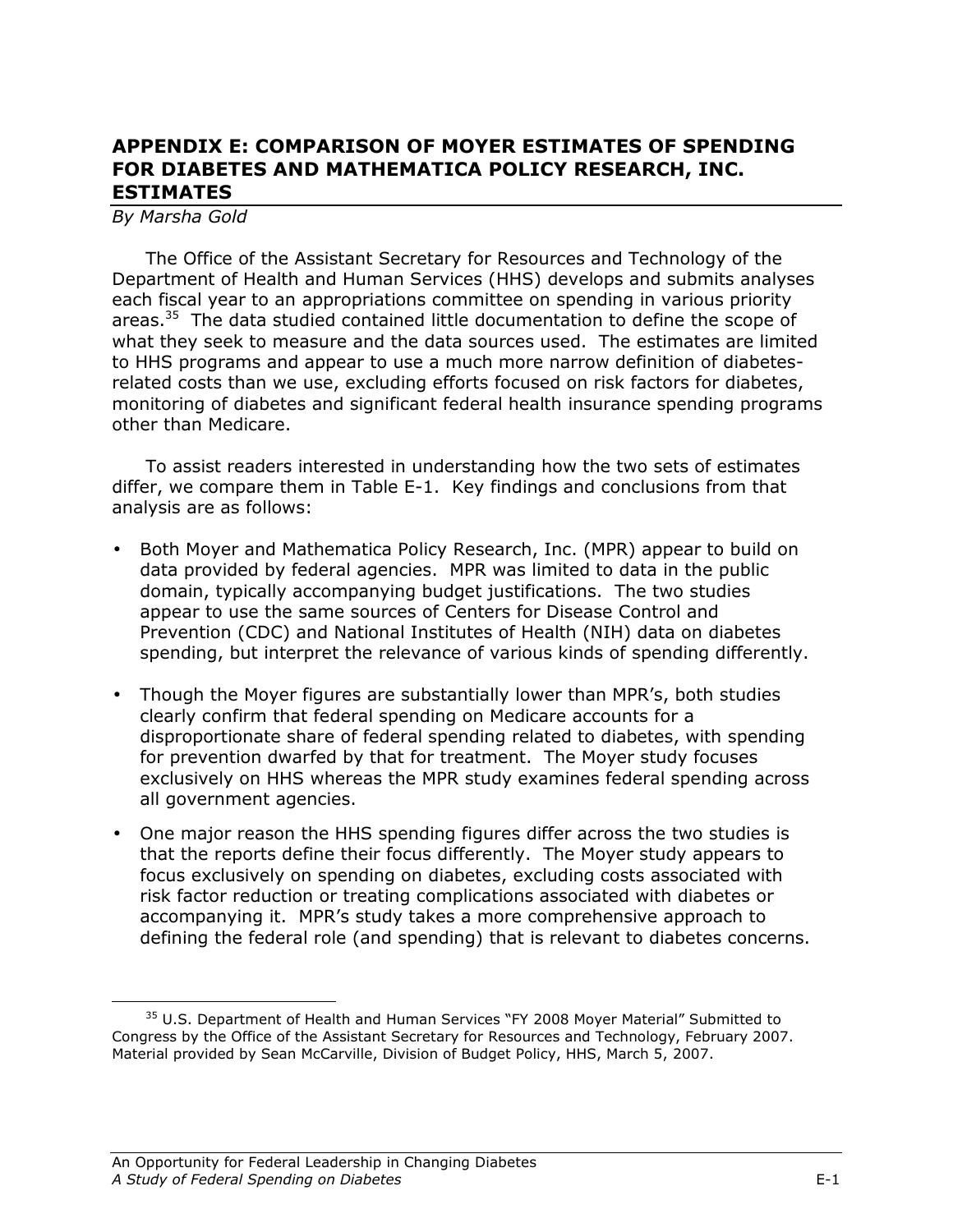- There appear to be some significant HHS programs left out of the Moyer estimates. These include spending (largely related to diabetes treatment) in Medicaid and the Indian Health Service, and preventive and enabling services provided in Healthy Start, aging services (e.g., nutrition, prevention and healthy living), Head Start, the Maternal and Child Health (MCH) Block Grant and Substance Abuse and Mental Health Services Administration (SAMHSA) programs. While some exclusions probably reflect the different foci for the two studies, others (e.g., Medicaid) do not.
- MPR figures also include estimates to support monitoring diabetes through the national health information infrastructure.

The differences between the two sets of analyses could serve a valuable function in debating how best to leverage costs associated with diabetes—using resources effectively is much more important than debating how best to count the resources both parties likely will acknowledge exist.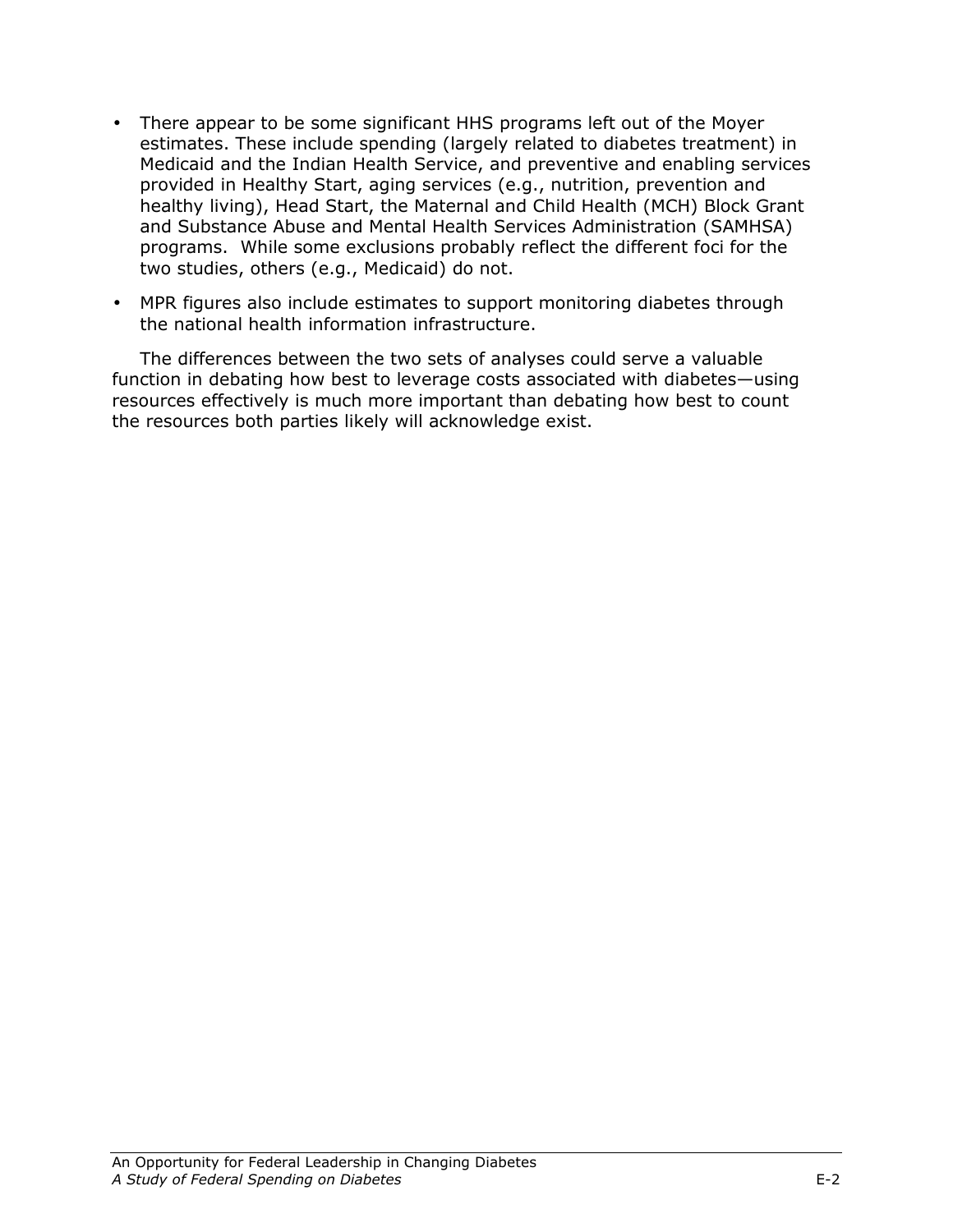| Agency/Source of<br>Spending (Moyer<br>Qualification) | MPR's<br><b>HHS</b><br>Moyer<br>Estimate<br>Estimate |        | Comment                                                                                                                                                                                                                                                                                                                                                                                                                |
|-------------------------------------------------------|------------------------------------------------------|--------|------------------------------------------------------------------------------------------------------------------------------------------------------------------------------------------------------------------------------------------------------------------------------------------------------------------------------------------------------------------------------------------------------------------------|
| <b>Total</b>                                          | 18,168.4                                             | 72,023 |                                                                                                                                                                                                                                                                                                                                                                                                                        |
| FDA, Diabetes                                         | 4.3                                                  | 47     | MPR estimates include 10 percent share of the Food<br>and Drug Administration (FDA) drug evaluation and<br>research budget (\$25 million) and 5 percent each of<br>the FDA biologics and devices budget (\$9 million and<br>\$13 million respectively).                                                                                                                                                                |
|                                                       |                                                      | 218    | MPR estimates include 50 percent of the FDA food<br>safety and applied nutrition budget. FDA plays a vital<br>role in oversight of the safety and labeling of the<br>population's food supply.                                                                                                                                                                                                                         |
| CDC (Diabetes Core<br>Programs)                       | 63.5                                                 | 64     | MPR used what appears to be the same \$64 million<br>CDC figures on diabetes-related spending within<br>Chronic Disease programs as Moyer uses. The Moyer<br>estimates indicate that the figure is specific to<br>diabetes core programs.                                                                                                                                                                              |
|                                                       |                                                      | 430    | \$414 million is for additional funding related to risk<br>factors common to a variety of chronic diseases, or<br>common with cancer and heart disease, to prevention<br>and to marketing. \$16 million is for prevention<br>research centers (prevention research).                                                                                                                                                   |
|                                                       |                                                      | 55     | MPR counted 50 percent of the costs related to core<br>NCHS statistical systems (National Health and<br>Nutrition Examination Survey (NHANES), National<br>Health Interview Survey (NHIS) and National Vital<br>Statistics System (NVSS)) because of their critical<br>role in diabetes monitoring and health objectives.                                                                                              |
| NIH (across all<br>institutes)                        | 1,055                                                | 1,055  | MPR used what appears to be the same \$1,055<br>million figure as Moyer from the NIH estimate of<br>diabetes-related spending.                                                                                                                                                                                                                                                                                         |
|                                                       |                                                      | 814    | This includes an estimated \$814 million for a share of<br>otherwise excluded grants classified under nutrition<br>spending, obesity and prevention research (10<br>percent of spending on the National Library of<br>Medicine (NLM) is also included because this is a vital<br>source of information on diabetes and NLM's costs do<br>not appear to be included in the disease-specific<br>spending NIH generates). |

### Table E.1. Estimates of Diabetes Related Costs within HHS, FY 2005 (in millions)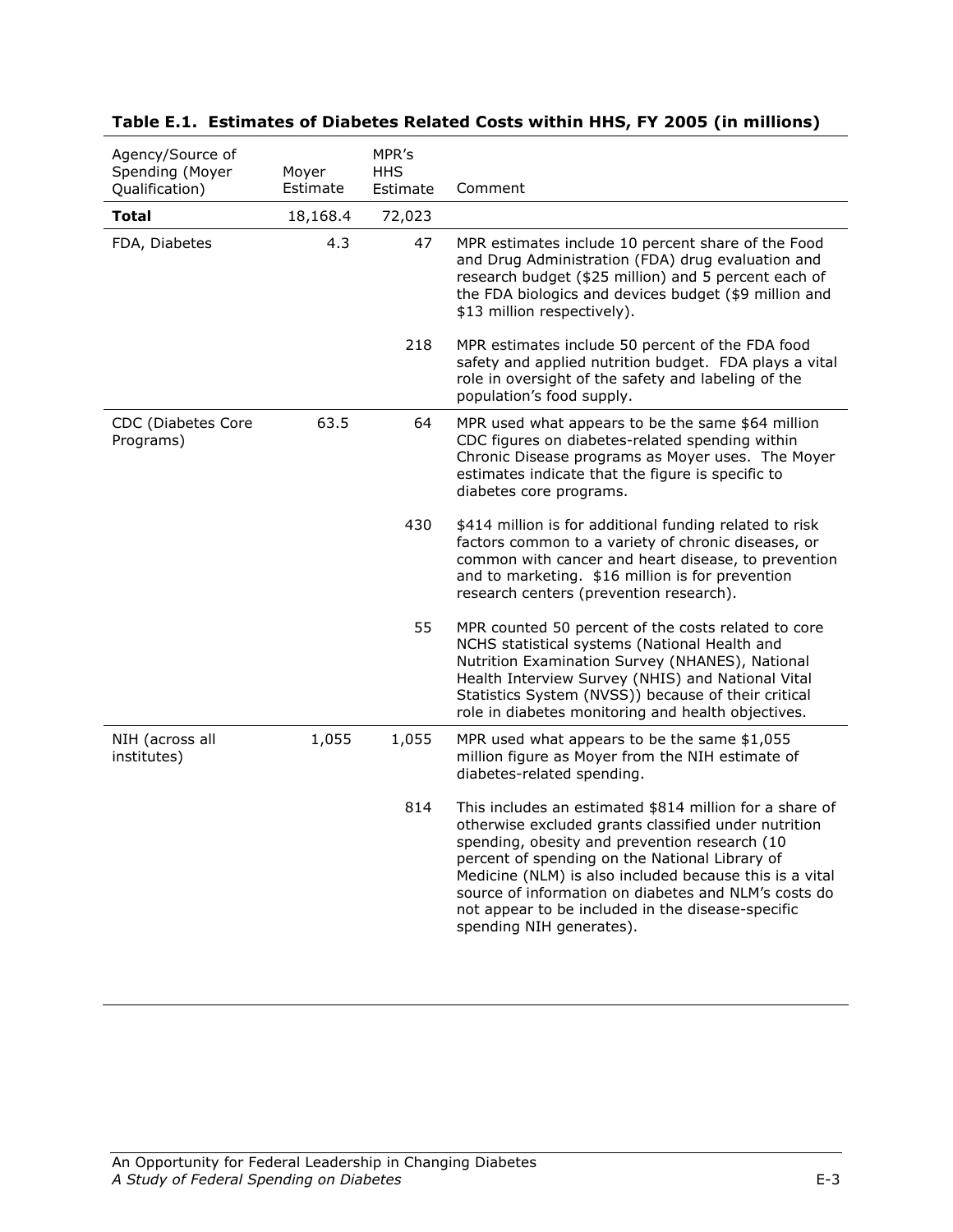| Agency/Source of<br>Spending (Moyer<br>Qualification) | Moyer<br>Estimate | MPR's<br><b>HHS</b><br>Estimate | Comment                                                                                                                                                                                                                                                                                                                                                                                                                                                                                                                                                                                                                                                                                                       |
|-------------------------------------------------------|-------------------|---------------------------------|---------------------------------------------------------------------------------------------------------------------------------------------------------------------------------------------------------------------------------------------------------------------------------------------------------------------------------------------------------------------------------------------------------------------------------------------------------------------------------------------------------------------------------------------------------------------------------------------------------------------------------------------------------------------------------------------------------------|
| AHRQ (healthcare<br>costs, quality and<br>outcomes)   | 4.2               | 34                              | Moyer's estimates probably count only a few grants<br>that most obviously focus on diabetes. Our estimates<br>aimed to include research examining quality in which<br>diabetes was an important part, assuming 10 percent<br>of the research in health care costs, quality and<br>outcomes (\$26 million) and 5 percent in program<br>support (\$8 million). The estimates aimed to account<br>for work like the National Healthcare Quality<br>Report/National Healthcare Disparities Research<br>(NHQR/NHDR), effectiveness work under the<br>Medicare Modernization Act (MMA), clearinghouse<br>efforts related to guidelines and effective practices,<br>disparities collaboratives and related projects. |
|                                                       |                   | 28                              | MPR estimates include 50 percent of the costs of<br>Medical Expenditure Panel Survey (MEPS) because of<br>its vital role in monitoring performance and costs of<br>diabetes care.                                                                                                                                                                                                                                                                                                                                                                                                                                                                                                                             |
| HRSA, health centers                                  | 115               | 163                             | MPR estimated this at 10 percent of program costs<br>(\$157 million) and 5 percent of program support for<br>collaboratives (\$8 million). MPR counted health<br>center spending under risk factor prevention because<br>it mostly focuses on prevention and primary care in<br>ways important to preventing diabetes and its<br>complications.                                                                                                                                                                                                                                                                                                                                                               |
| HRSA, MCH Block<br>(SPRANS)                           | 0.5               | 72                              | The Moyer figures appear to include only Special<br>Projects of Regional and National Significance<br>(SPRANS) grants. Ours include 10 percent of block<br>grant funds and include Maternal and Child Health<br>(MCH) services that bear on risk factors for pregnant<br>women (like gestational diabetes) and children.                                                                                                                                                                                                                                                                                                                                                                                      |
|                                                       |                   | 24                              | MPR included 25 percent of Healthy Start spending<br>for the same reason.                                                                                                                                                                                                                                                                                                                                                                                                                                                                                                                                                                                                                                     |
| Indian Health Service<br>Mandatory                    | 150               | 150                             | MPR and Moyer each include the same figure for the<br>mandated program.                                                                                                                                                                                                                                                                                                                                                                                                                                                                                                                                                                                                                                       |
| Indian Health center<br>Other                         | 11                | 259                             | MPR estimates are estimates for the additional costs<br>to treat someone with, versus without, diabetes,<br>linked to program prevalence and spending on direct<br>services.                                                                                                                                                                                                                                                                                                                                                                                                                                                                                                                                  |
|                                                       |                   | 8                               | MPR estimates assume 5 percent of the program<br>management budget is for diabetes related efforts.                                                                                                                                                                                                                                                                                                                                                                                                                                                                                                                                                                                                           |
|                                                       |                   | 83                              | MPR includes 25 percent of spending for preventive<br>care in underserved areas. Diabetes is a priority area<br>in the Indian Health Service.                                                                                                                                                                                                                                                                                                                                                                                                                                                                                                                                                                 |
|                                                       |                   | 3                               | This is 5 percent of the research budget and is what<br>we assume is spent for epidemiological surveillance.                                                                                                                                                                                                                                                                                                                                                                                                                                                                                                                                                                                                  |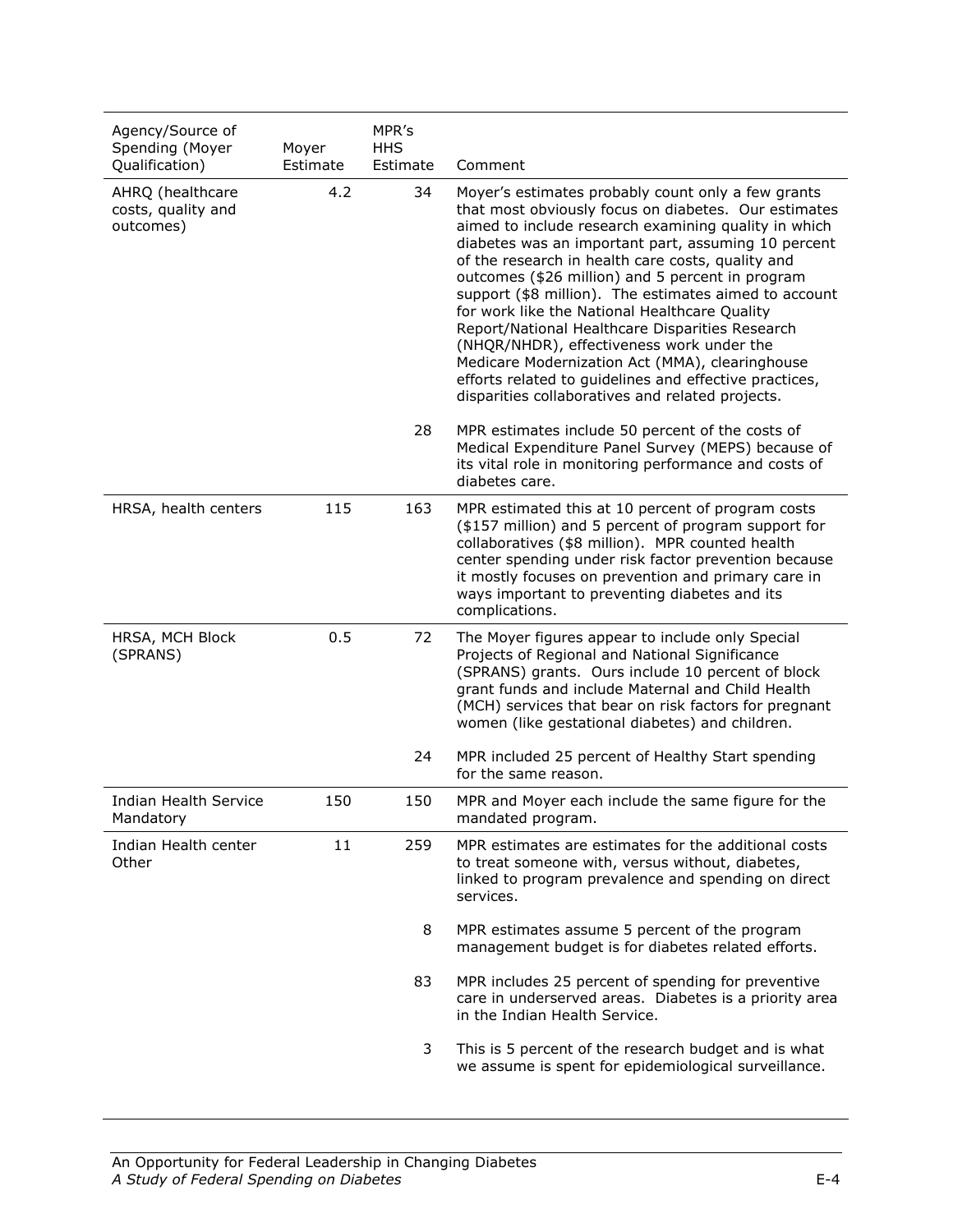| Agency/Source of<br>Spending (Moyer<br>Qualification)                                                                                                                    | Moyer<br>Estimate | MPR's<br><b>HHS</b><br>Estimate     | Comment                                                                                                                                                                                                                                                                                                                                                                                                                                                                                                                           |
|--------------------------------------------------------------------------------------------------------------------------------------------------------------------------|-------------------|-------------------------------------|-----------------------------------------------------------------------------------------------------------------------------------------------------------------------------------------------------------------------------------------------------------------------------------------------------------------------------------------------------------------------------------------------------------------------------------------------------------------------------------------------------------------------------------|
|                                                                                                                                                                          |                   |                                     |                                                                                                                                                                                                                                                                                                                                                                                                                                                                                                                                   |
| Medicare                                                                                                                                                                 | 16,763            | 61,097                              | MPR estimates are for the additional costs to treat<br>someone with, versus without, diabetes, linked to<br>program prevalence and spending on direct services.<br>MPR estimates use as source data analyses of<br>Medicare spending for beneficiaries with selected<br>conditions that are projected forward.                                                                                                                                                                                                                    |
|                                                                                                                                                                          |                   | 440                                 | MPR estimates include 50 percent Medicare<br>administrative costs for Quality Improvement<br>Organizations (QIOs) (\$199 million) and 5 percent of<br>Medicare general operations costs (\$241 million).<br>Diabetes has been an important focus in Medicare's<br>work in quality measurement and care improvement<br>and people with diabetes account for a substantial<br>share of beneficiaries.                                                                                                                               |
| Office of Secretary<br>(OS)                                                                                                                                              | 2.3               | 21                                  | MPR assumed that HHS-wide leadership for health<br>promotion activity accounts for 5 percent of the OS<br>budget. This includes work on initiatives like<br>Healthier US, the National Prevention Summit and<br>Healthy People 2010. Key work is undertaken by the<br>Office of Disease Prevention and Health Promotion,<br>Office of the Surgeon General, the Office of Women's<br>Health and the Office of the Assistant Secretary for<br>Planning and Evaluation (ASPE). It includes many<br>interagency coordination efforts. |
|                                                                                                                                                                          |                   | 10                                  | Estimates of Public Health Service (PHS)<br>Commissioned Corps Retirees cost for health benefits.                                                                                                                                                                                                                                                                                                                                                                                                                                 |
| Other CMS Spending<br>Medicaid/SCHIP<br>XIX (fed share)<br>SCHIP (fed share)<br>XIX Admin (state<br>match)<br>Other CMS Admin<br>State grants/demos<br>Research and Demo |                   | 4,669<br>21<br>419<br>32<br>20<br>6 | MPR estimates for Medicaid and SCHIP spending are<br>estimates for the additional costs to treat someone<br>with, versus without, diabetes, linked to program<br>prevalence and spending on direct services. The<br>state match assumes 5 percent of administrative<br>costs are diabetes related. Similarly, MPR assumes 5<br>percent of federal non-Medicare administrative<br>spending is diabetes-related, as is 5 percent of<br>spending on state grants and demonstrations and on<br>general research and development.      |
| Agency on Aging<br>Nutrition<br>Prevention                                                                                                                               |                   | 180<br>17                           | The key Agency on Aging (AoA) goal is to help older<br>people stay active and healthy and to make it easy to<br>gain access to health and social supports.<br>Assumes 25 percent for nutrition education.<br>Assumes 75 percent relates to risk factors for<br>diabetes.                                                                                                                                                                                                                                                          |
| Home/Community<br>Services<br>Food                                                                                                                                       |                   | 89<br>539                           | Assumes 25 percent relates to risk factors for<br>diabetes.<br>Assumes 75 percent for feeding assistance.                                                                                                                                                                                                                                                                                                                                                                                                                         |